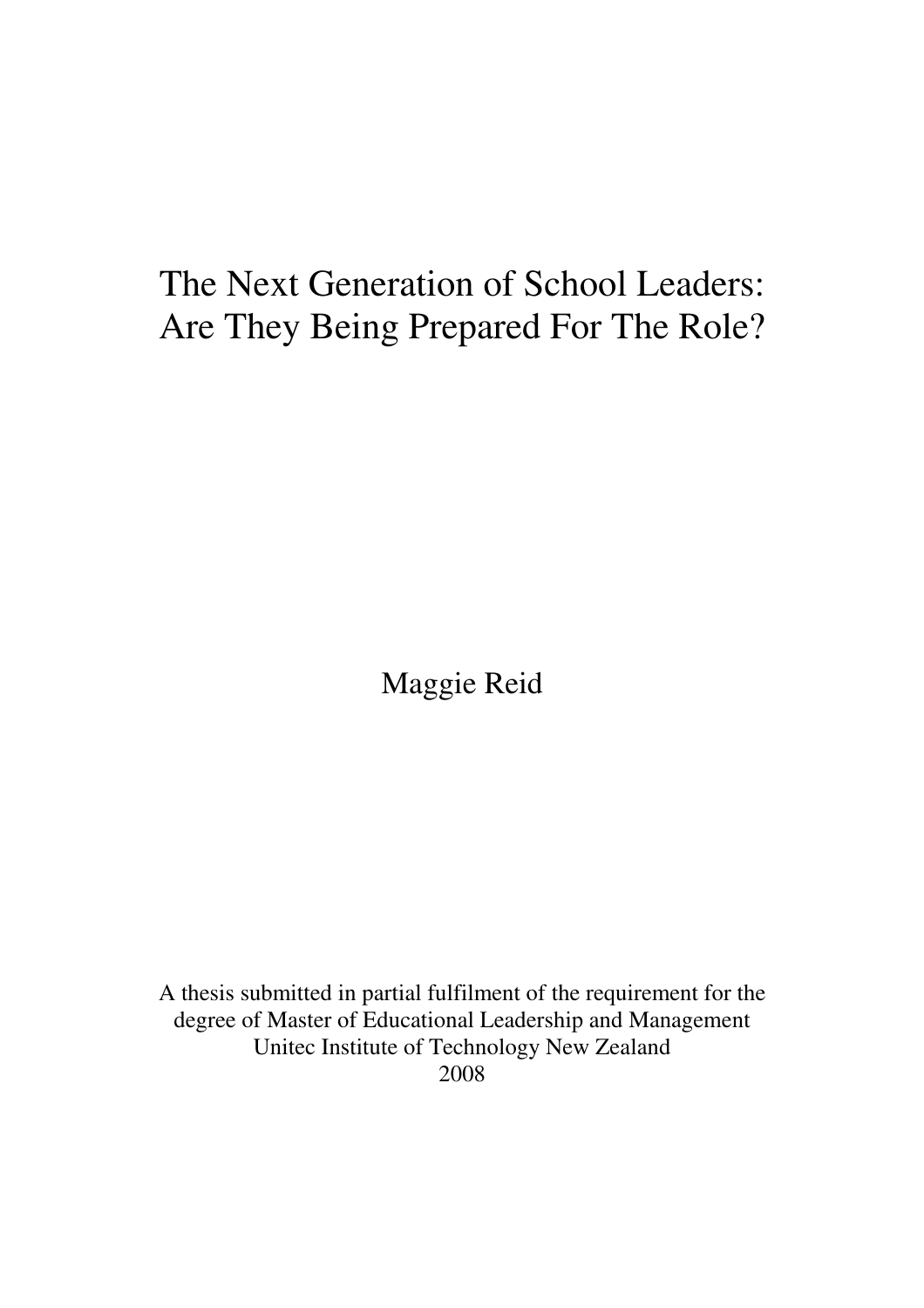## **ABSTRACT**

This research set out to examine ways primary school principals identify, develop and support the next generation of school leaders. This research also involved examining first-time principal's perceptions and experiences of coaching and leadership development.

A qualitative methodology was employed for this research. Twelve primary school principals were interviewed using a semi structured interview format. Six of the principals had been in the role of principal for a minimum of four years. The remaining six principals were first-time principals who had been appointed to the role of principal within the eighteen months prior to the interview. The firsttime principals were interviewed to determine their experiences of coaching and leadership development prior to being appointed to their current role.

The findings of the research revealed that in growing the next generation of leaders a number of aspects need to be considered. These include identifying potential leaders and creating opportunities for leadership, providing support for developing leadership skills and demonstrating confidence in the potential or aspiring principal. All the principals considered coaching had benefits in an educational setting. The first-time principals all mentioned that you are never as prepared for the role as you think you are.

To ensure that the next generation of primary school leaders are prepared for their future role consideration must be given to whether there should be mandatory training pre and post appointment. Further research into the preparation of the next generation of school leaders could incorporate the findings from the proposed external evaluation of the national pilot for Aspiring Principals and an examination into the impact of the Kiwi Leadership for Principals.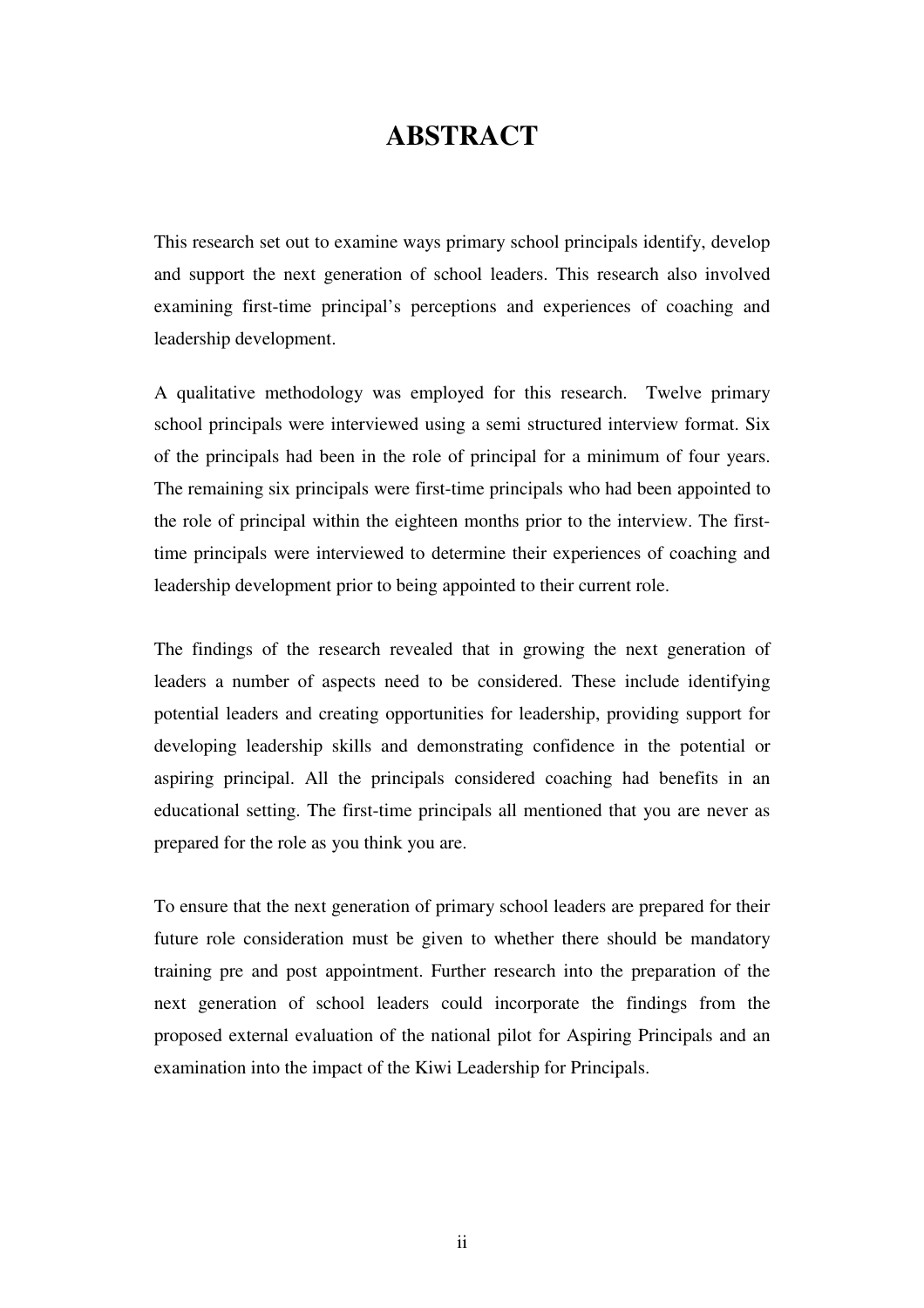## **ACKNOWLEDGEMENTS**

I would first and foremost like to thank my supervisor Professor Tanya Fitzgerald for her support, guidance and advice throughout this year. The feedback that she provided though at times challenging has been beneficial in my own development and therefore has been much appreciated.

I would like to acknowledge the cooperation of the twelve school principals who took part in the interviews. Each principal willingly shared their time. It was a privilege to have had the opportunity to engage in dialogue with these professional leaders.

I am eternally grateful to my family and numerous colleagues who provided support and encouragement through the highs and lows I encountered. The interest that you all demonstrated in my progress and achievements was exceedingly gratifying. Some of these individuals have a far greater knowledge of my research than they possibly wanted.

I am especially indebted to the Board of Trustees and the Principal of my school for supporting my application for study leave to carry out this research.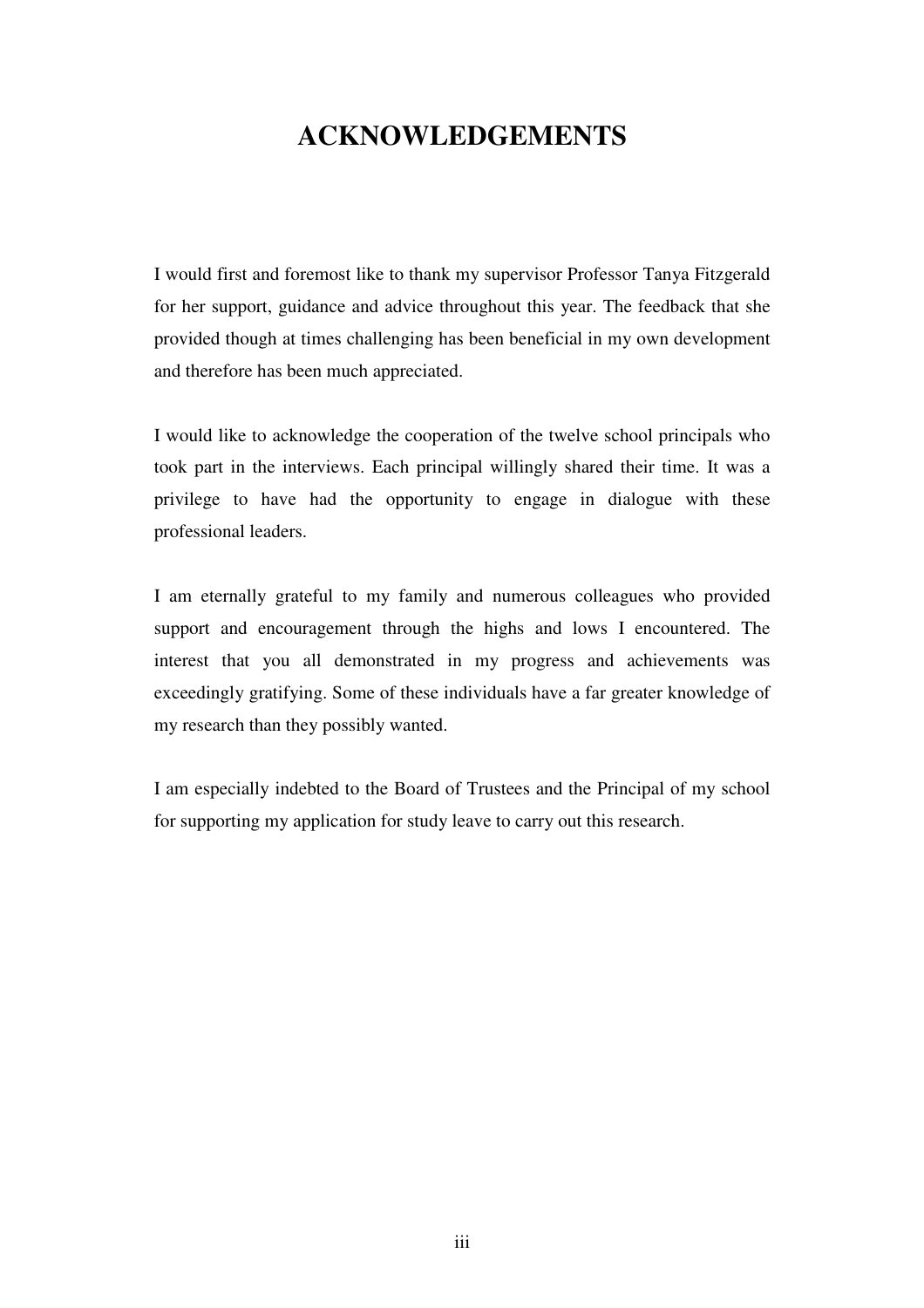# **TABLE OF CONTENTS**

|                                                                    | Page |
|--------------------------------------------------------------------|------|
|                                                                    |      |
|                                                                    |      |
|                                                                    |      |
|                                                                    |      |
|                                                                    |      |
|                                                                    |      |
|                                                                    |      |
|                                                                    |      |
|                                                                    |      |
|                                                                    |      |
|                                                                    |      |
|                                                                    |      |
|                                                                    |      |
|                                                                    |      |
|                                                                    |      |
|                                                                    |      |
|                                                                    |      |
|                                                                    |      |
|                                                                    |      |
|                                                                    |      |
|                                                                    |      |
|                                                                    |      |
| CHAPTER THREE: RESEARCH METHODOLOGY AND METHODS  24-39             |      |
|                                                                    |      |
| Methodological approach and rationale Error! Bookmark not defined. |      |
|                                                                    |      |
|                                                                    |      |
|                                                                    |      |
|                                                                    |      |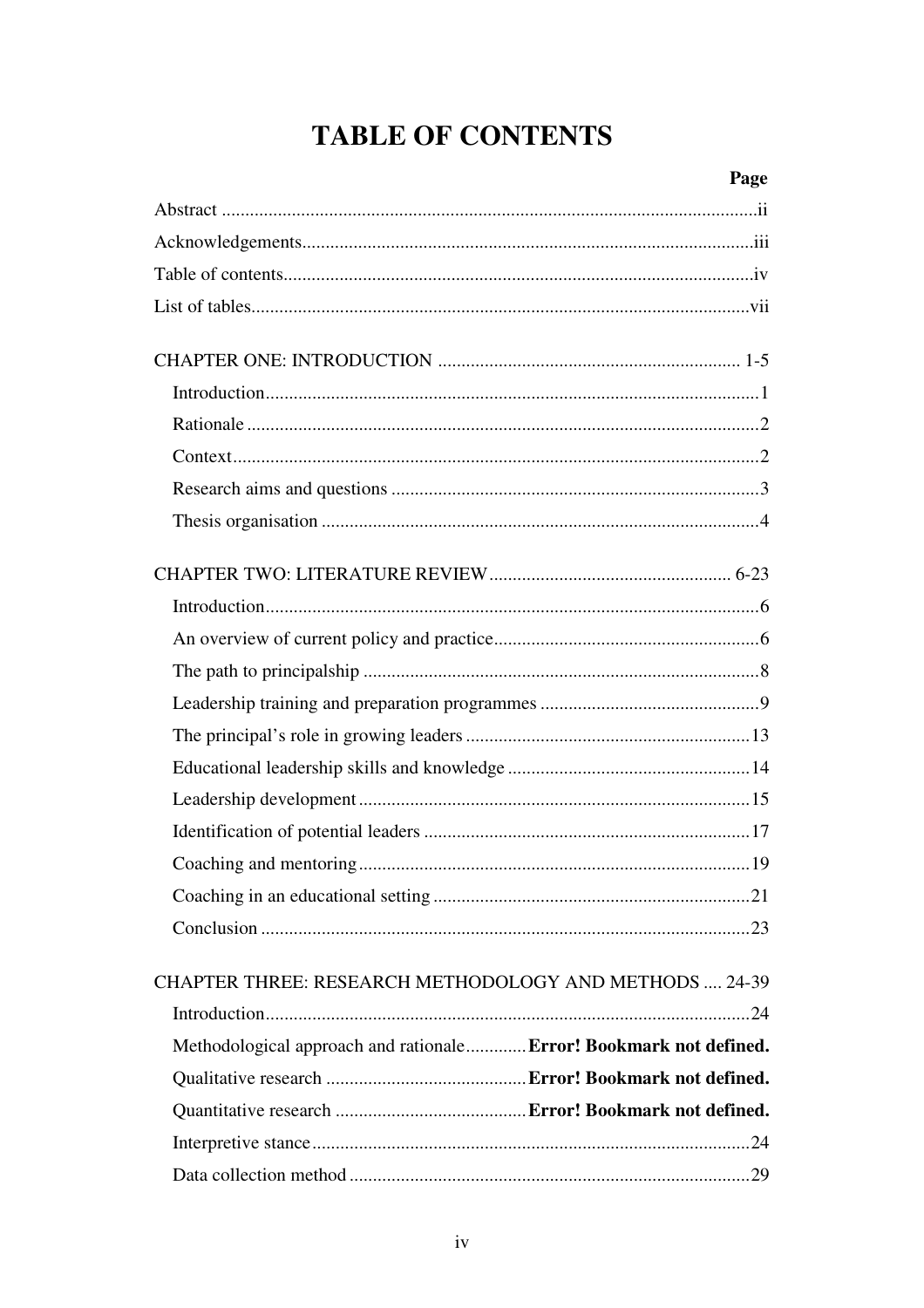| <b>CHAPTER SIX: CONCLUSIONS AND RECOMMENDATIONS  74-80</b>             |  |
|------------------------------------------------------------------------|--|
|                                                                        |  |
|                                                                        |  |
|                                                                        |  |
| Implications for ongoing professional development for school leaders77 |  |
|                                                                        |  |
|                                                                        |  |
|                                                                        |  |
|                                                                        |  |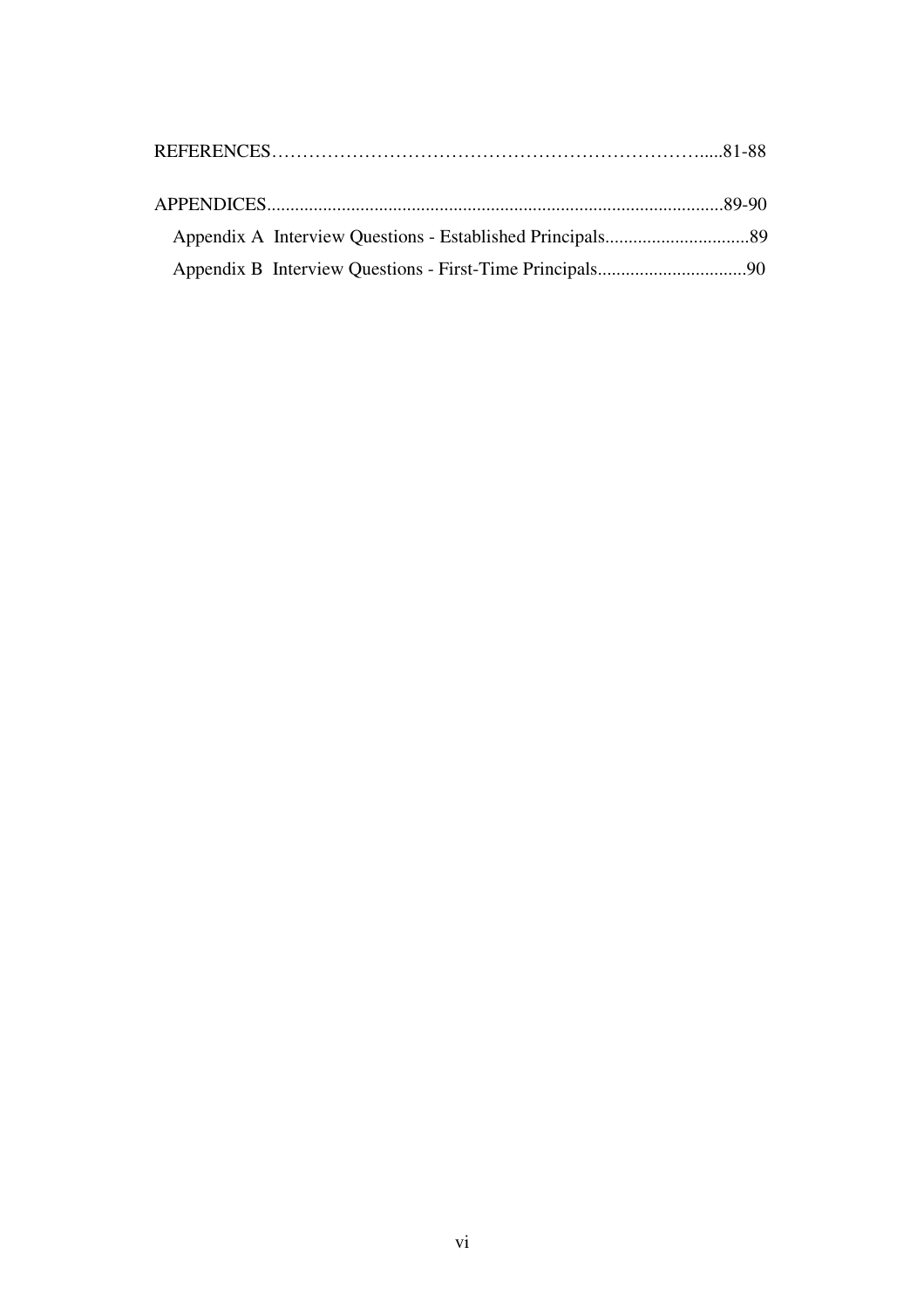## **LIST OF TABLES**

|  | Page |
|--|------|
|  |      |
|  |      |
|  |      |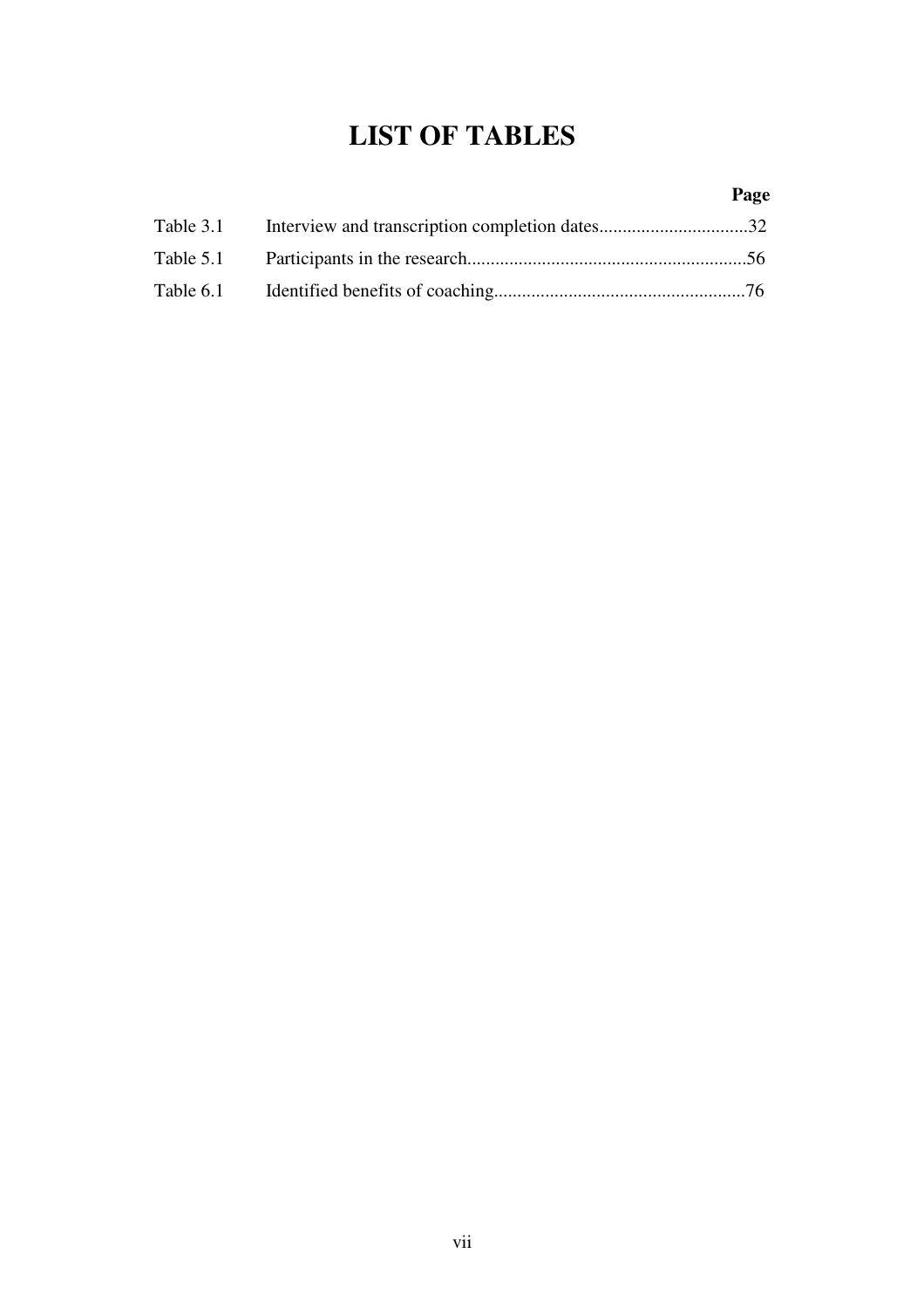### **CHAPTER ONE**

### **INTRODUCTION**

#### **Introduction**

While recognition of the importance of leadership is widespread, recognition of the need to specifically prepare aspiring leaders has not been so apparent until fairly recently (Bush and Jackson, 2002). There are indications internationally and within New Zealand that there is a need to identify and develop school leadership to meet the present and future leadership requirements of schools. The perceived view in many jurisdictions is that over the past decades there has been a failure to invest in leadership identification and preparation (Fink, 2005). Internationally programmes have emerged that focus specifically on developing school leaders of the future. A programme of professional learning designed to prepare aspiring principals is being piloted in New Zealand this year.

In primary schools in New Zealand there are those who aspire to principalship who have not been involved in the pilot programme nor are they engaged in attaining a formal school leadership qualification. To ascertain what measures are being taken to prepare these aspirant leaders this investigation examined the current situation with regard to principals developing and coaching the next generation of school leaders. Principals may perform a fundamental role in the establishment "of a culture which fosters leadership development" (Brundrett, 2008, p. 17). In order to understand what factors influence principals developing and supporting potential and aspiring principals it was necessary to establish how leadership potential is identified in primary schools.

The notion of schools growing their own leaders is rapidly emerging in the United Kingdom (Rhodes and Brundrett, 2005). Southworth (2007) argues consideration should be made concerning the way in which tomorrow's leaders are being grown. As educational leaders today face a range of divergent challenges the next generation of school leaders will no doubt encounter different challenges. This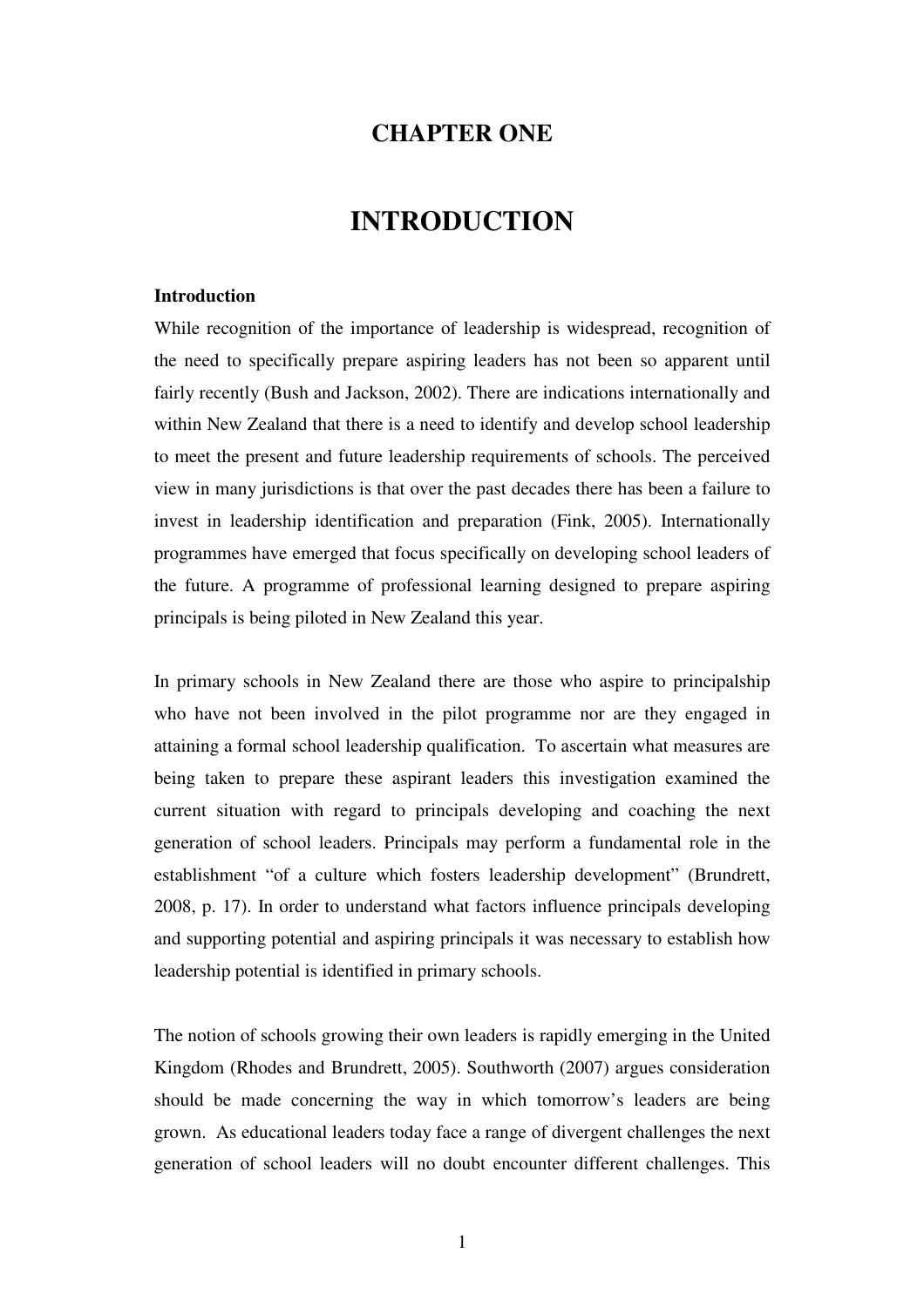research, therefore, involved determining to what extent schools are growing leadership from within.

#### **Rationale**

In New Zealand appointment to principalship is currently not contingent upon any formal educational qualification, training or leadership experience. The Education Review Office (2001) reported that the majority of first-time principals had not undertaken any specific study to prepare them for managing and leading a school. They had relied on the experiences they had gained as classroom teachers or members of senior management teams and training they had received from professional development opportunities. According to Fullan and Mascall (2000) "there is little direct preparation for the role or systematic professional development on the job" (p.53). These views were influential in the decision to investigate whether potential and aspiring primary school principals are being provided with opportunities to develop their leadership skills. In recent time there has been an increased awareness of the need to prepare the next generation of school leaders. However, despite this heightened awareness educational research literature concerning the preparation of potential and aspiring principals is limited.

There has been a negligible amount of research undertaken to ascertain how potential leadership is identified. Leadership potential identification, for example in the United Kingdom, has traditionally relied on the implicit knowledge of the educational professionals (Rhodes, Brundrett and Nevill, 2008). The means by which leadership potential is assessed, the desired attributes and how potential leaders are made aware of their perceived abilities have attracted little research and consequently there is a lack of literature concerning the identification of leadership potential. It was this gap in the literature that instigated the examination of leadership identification in the primary school sector.

#### **Context**

This research on ways that aspirant primary school principals are being developed was motivated by my own experiences as an aspiring principal. I consider myself fortunate that my current principal and to some extent previous principals have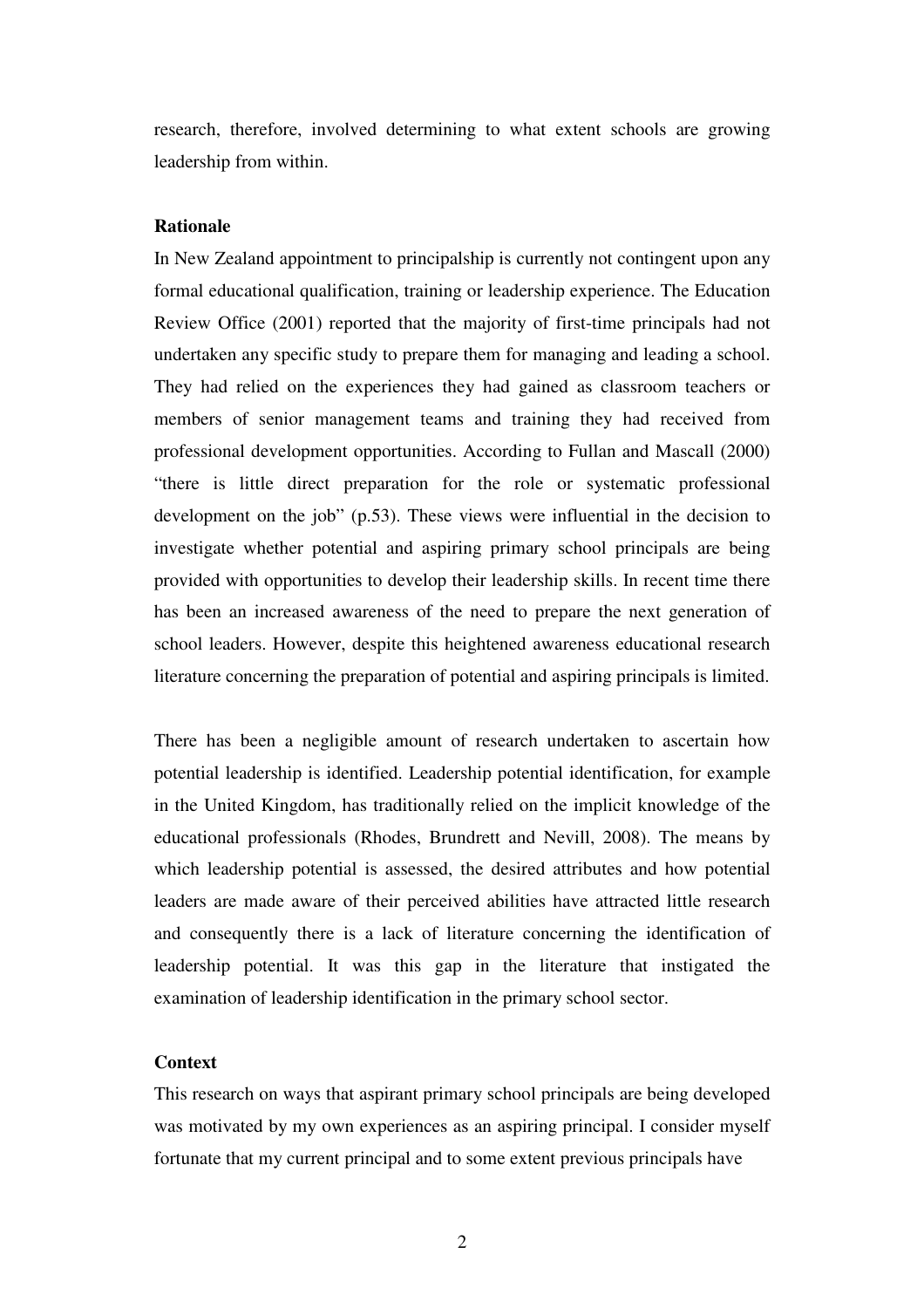provided me with opportunities to develop my leadership skills. I was identified as having leadership potential and have been encouraged to take on roles which have ensured my leadership growth. I have received support and reassurance in my endeavours to acquire knowledge and skills related to educational leadership and management. Whilst consulting with other primary school senior management team members it became apparent that my experiences of leadership development were in some cases quite dissimilar to what others were experiencing. The inconsistency between my experiences and the experiences of others invoked my interest in what preparation, if any, aspirant principals were receiving. This research has enabled me to investigate whether the next generation of school leaders are being prepared for their future roles as primary school principals.

This research was a small scale investigation carried out in twelve New Zealand primary schools. The investigation involved the principals from these schools. Six of the participants were established principals having been in a position of principalship for at least four years. The remaining six participants were first-time principals having been in their current position for a maximum of eighteen months. Conducting the research with the two groups of principals allowed for any differing perspective to emerge. I initially considered that the first time principals, having been aspiring principals quite recently, might have different perspectives in regard to strategies that were used to develop their leadership skills and the way that they identify leadership potential. Whereas, the established principals having been in their roles for longer period of time may have different perspectives concerning strategies to develop leadership and the identification of leadership potential. Carrying out the research with the two different groups of principals allowed for a greater depth of data analysis to occur.

#### **Research aims and questions**

The overall aim of this research was to examine ways in which primary school principals coach and develop the next generation of school leaders. Three research aims were proposed for this investigation. There were: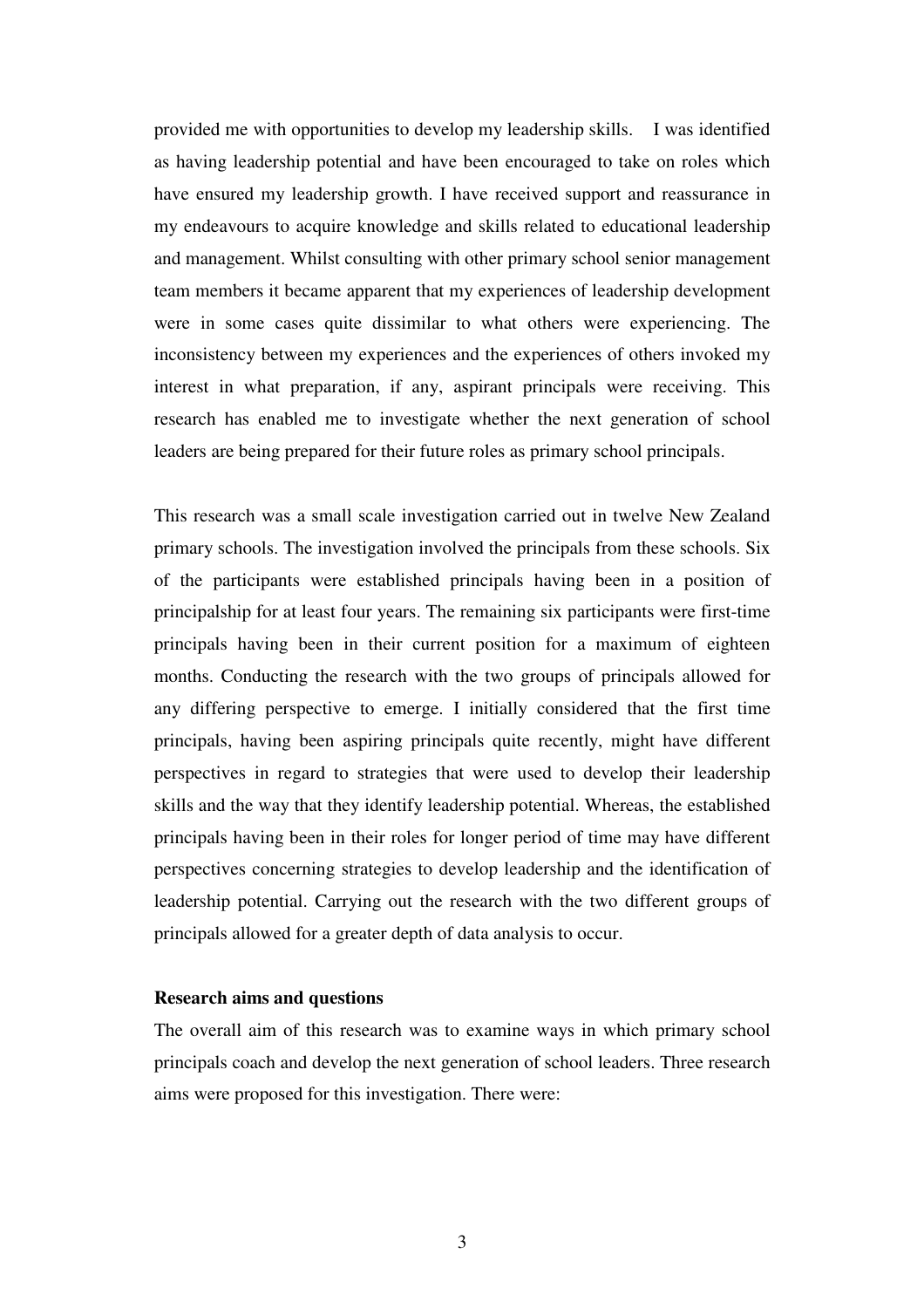1. To examine ways primary school principals identify the next generation of school leaders.

2. To establish what primary school principals are doing to develop and support these potential leaders.

3. To examine first-time principals perceptions and experiences of coaching and leadership development.

The questions that guided the research were:

- 1. How do primary school principals identify leadership potential in their school?
- 2. What models, strategies and processes do primary school principals use to develop senior staff?
- 3. What are the experiences of first-time primary school principals of coaching practices?
- 4. What are the implications for the ongoing professional development and training of school leaders?

#### **Thesis organisation**

This thesis is set out in six chapters. Chapter One provides an overview of the research project by way of the rationale for conducting the research, the context of the research and the aims and questions which guided the research.

Chapter Two consists of an overview of the current practice and policy in New Zealand schools. The themes highlighted in the literature are also considered. These themes include leadership training and preparation programmes - pre and post appointment to the role of principal, the role of the principal in growing the next generation of school leaders, educational leadership skills and knowledge,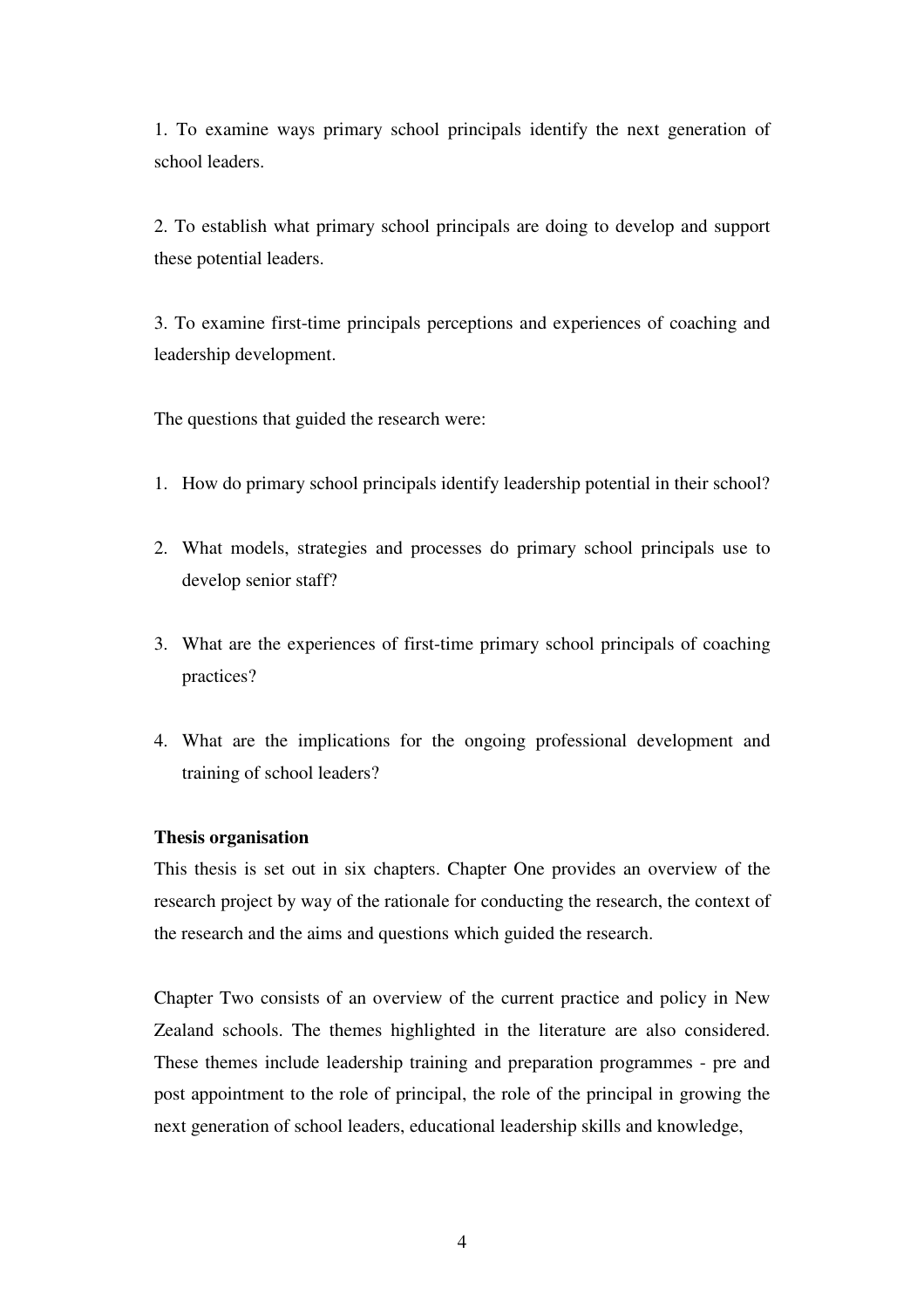leadership development, the identification of potential and aspiring principal and coaching in an educational setting.

Chapter Three examines the methodological framework and data collection method which were applied to this research. The rationale for the selection of the methodological approach and the research method employed are explained. The chapter concludes by taking account of the importance of reliability, validity and ethical issues in research.

Chapter Four presents and analyses data collected through semi-structured interviews with the twelve principals who participated in this research. The emerging themes are identified.

Chapter Five discusses the research data and links it with the literature base from Chapter Two. The significant themes from the analysis are brought together to provide an overview of how the next generation of school leaders are being prepared for their future role as principals.

Chapter Six contains recommendations and concluding comments based on the research questions. The identified benefits of coaching are presented. The implications for ongoing professional development and training of school leaders are discussed. The limitations of this research are explored. The chapter concludes with suggestions for further research.

The following chapter reviews the literature in regard to the path to leadership, leadership training and preparation programmes, leadership development, identification of potential leaders and coaching in an educational context.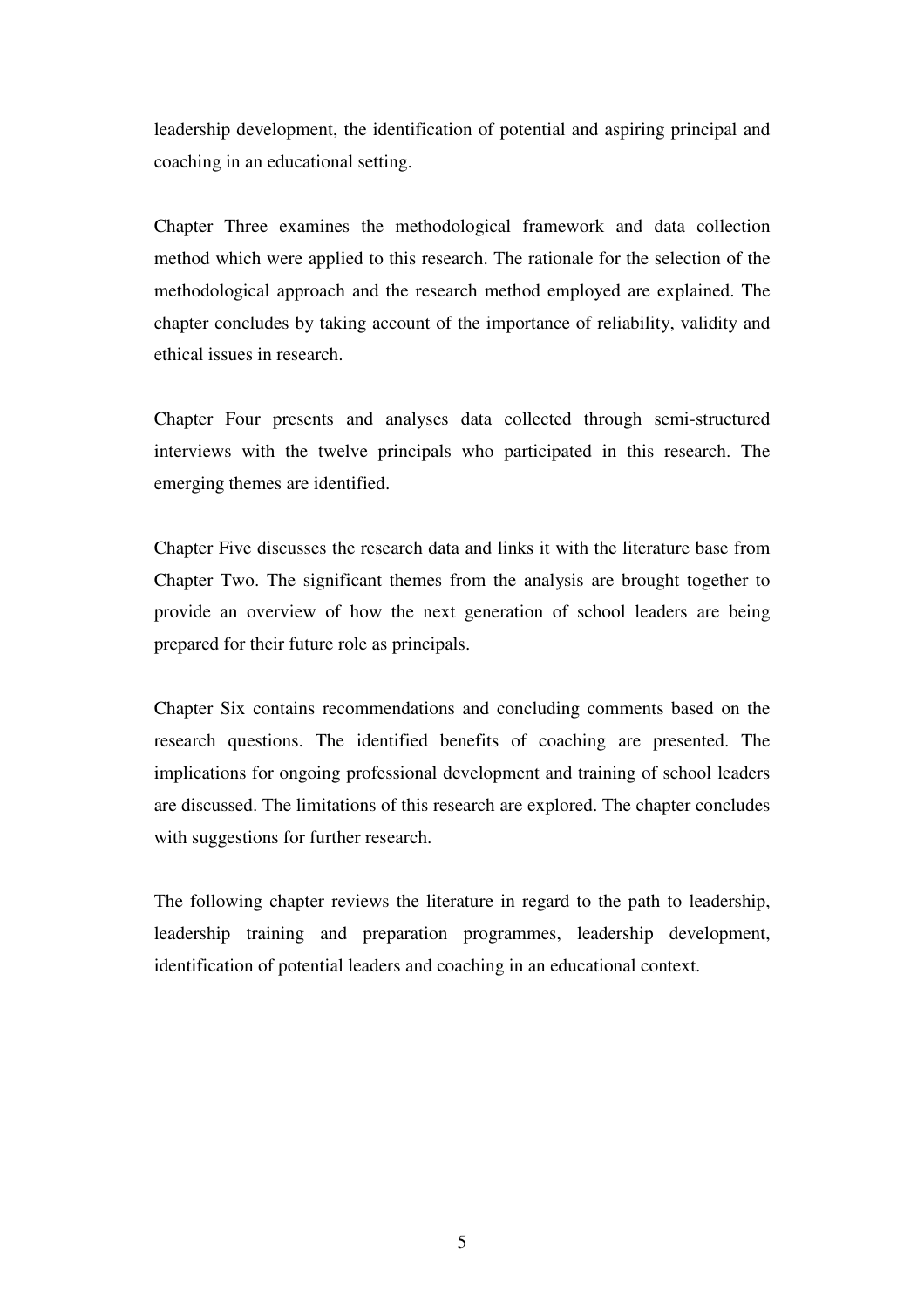# **CHAPTER TWO LITERATURE REVIEW**

#### **Introduction**

In an educational context there is a lack of knowledge surrounding who become leaders and how prospective leaders prepare for leadership (Ribbins 2003). Hargreaves (2005) alleges "few things in education succeed less than leadership succession" (p. 163). Despite "the sheer proliferation of leadership theories, styles or approaches" (Harris & Day, 2003, p.90), there has not been the same attention paid to the development of potential or aspiring principals. This observation is supported by Rhodes and Brundrett (2005) with the claim that "information concerning leadership succession and succession planning within the educational research literature is sparse" (p16). There has, however, been an increasing recognition that preparing and developing potential or aspiring principals should not be left to chance (Bush and Jackson, 2002).

This chapter overviews New Zealand's current policy and practice involving the pre and post development of school principal, with comparisons to other countries practices. Practices from other countries are compared to New Zealand's practices to establish whether New Zealand's approaches are similar or significantly different to other countries. The intrinsic elements of leadership development and leadership identification are identified and consideration is given to how they influence emerging leaders. The role coaching plays in developing potential and aspiring principals is examined.

#### **An overview of current policy and practice**

The introduction of *Tomorrow's School's* reforms by the New Zealand Government in 1989 essentially changed the nature of the principal's role. Deemed the Chief Executive Officer of the school principals discovered it was necessary to have knowledge in financial, property and human resource management. Billot (2003) claims "the role of school principals has changed markedly since the introduction of *Tomorrow's Schools* for whilst being expected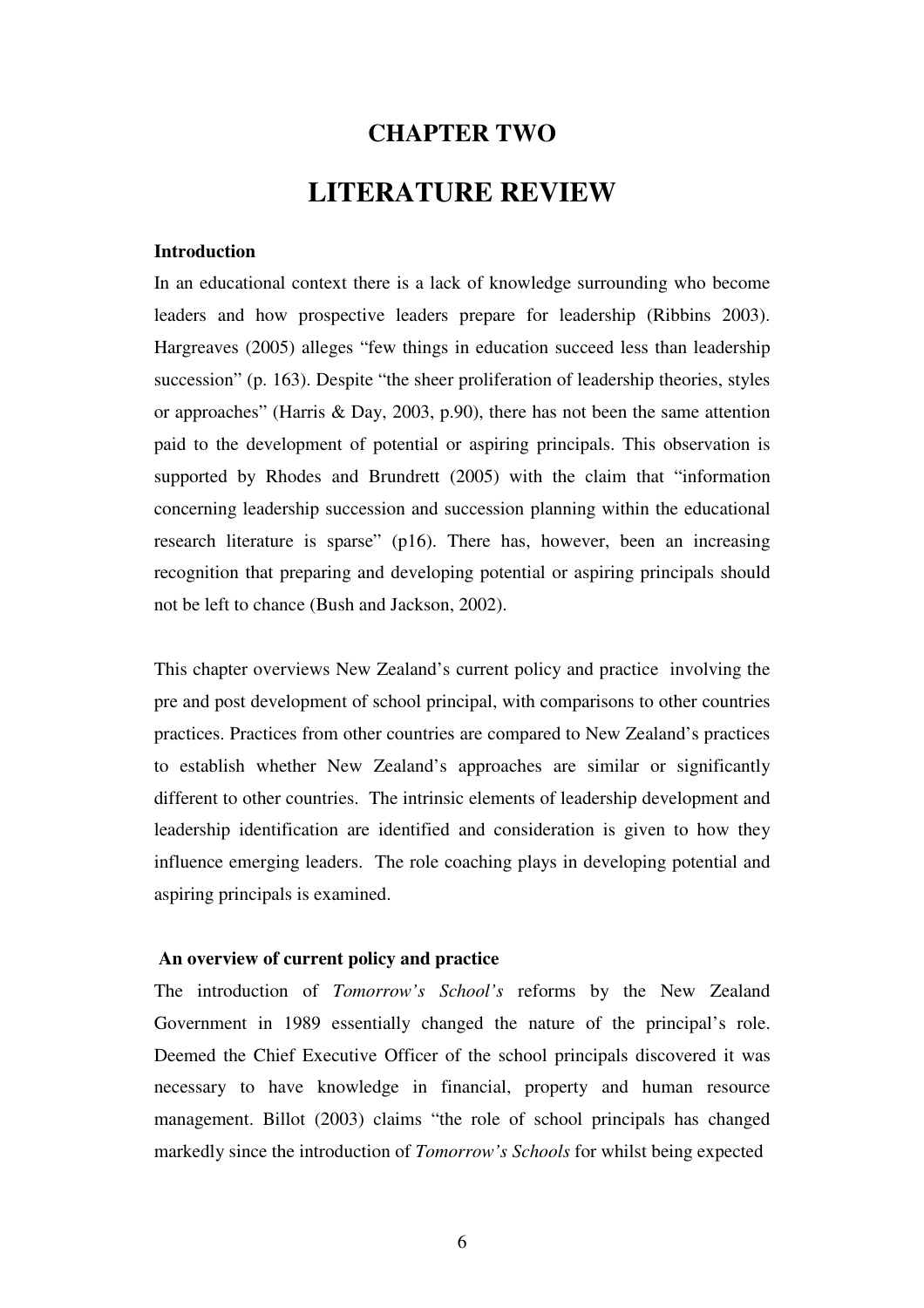to be leaders, it is acknowledged that principals have the responsibility for managing their schools within the oversight of a governing body" (p.33). Robinson, Irving, Eddy and Le Fevre (2008) agree and would add that "they [the principal] and their Boards were now responsible for the financial, property, human resource and health and safety aspects of their schools as well as the usual educational aspects" (p.156). The 1989 *Education Act* heralded a significant structural change with the disestablishment of the Department of Education and its replacement with the Ministry of Education (MOE). The MOE purpose related principally to the development and effective implementation of policy rather than administration (Varnham, 2001). Individual schools "became the basis for all educational administration" (Varnham, 2001, p.79). The *Education Act* 1989 gave school's board of trustees "complete discretion to control the management of the school as it thinks fit" (Government, 1989.section 75).

Principals had traditionally tried to balance leadership and management responsibilities but "the reforms have forced educational leaders to pick up many more managerial responsibilities …the complexity of the management role has usually severely cut into the time available to principals to act as educational leaders in staff and school development" (Williams, Harold, Robertson and Southworth, 1997, p.631). Eddy (2007) further asserts that *Tomorrow's Schools* meant principals were "set a massive learning agenda when many of the usual principal support and advisory systems had been either disrupted or dismantled" (p.44). Principals did, however, appreciate "the freedom to be able to make decisions and to implement change at the local level without a lot of central bureaucratic interference… [This] is an acknowledged benefit of the education reforms. However, this responsibility also places further demands on principals" (Williams et al.,1997, p.630). The demands on principals are meaning that there are "signs that the continued high and intensive workload is taking its toll on principals' energy, and may be making the principalship less attractive to teachers" (Wylie, 1997, p. iii).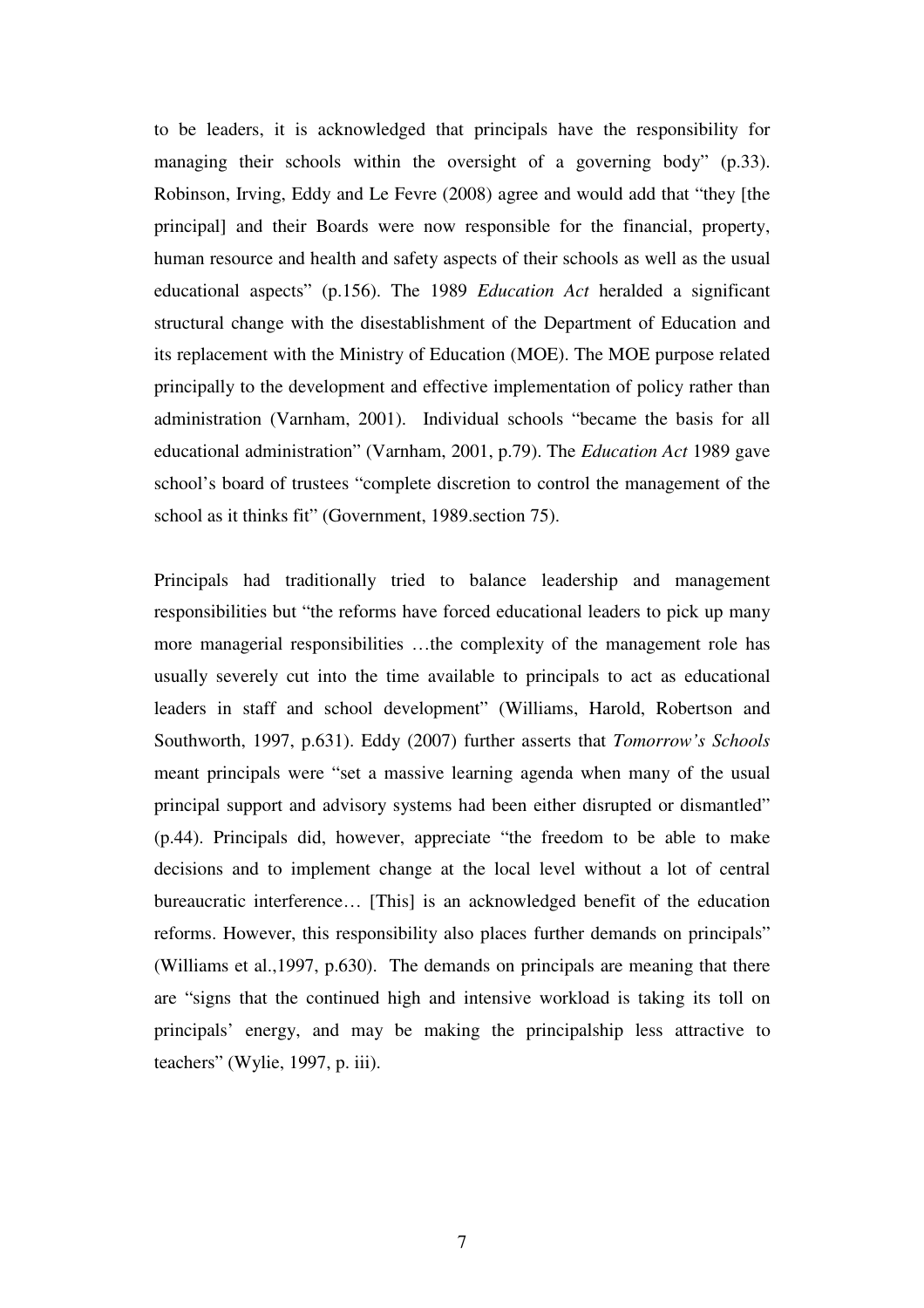#### **The path to principalship**

Prior to 1989 there was a comparatively structured path to the position of principal for aspiring principals. This was based on teaching and/or management experience, grading and seniority (Brooking, 2005). Currently in New Zealand there is no grading system and where once seniority or experience were determining factors in appointing a principal these two factors are not necessarily taken into consideration any longer. Brooking (2005) considers that the unpredictability of "planning a career path and the whole appointment process a huge gamble for many would-be principals" (p.1).

In New Zealand at present, there is no mandated requirement for those aspiring to be principals to have had any prior leadership experience or to have any leadership qualifications. Currently a board of trustees can and does appoint a trained and registered teacher to the role of principal, irrespective of their training. New Zealand has "no national system to monitor who becomes a principal, and no national initiative to ensure and supply a pool of quality leaders under the selfmanaging model" (Brooking, 2007, p.3). Consequently, an applicant could be appointed who has had no guidance or relevant professional development in regard to leading and managing a school. The Education Review Office (ERO) (1996) reported that "on the whole principals learn to do what they are required to do on the job and from their peers" (p.21).

In the most recent study carried out by Education Review Office (ERO) regarding principal appointments, *The Appointment of School Principals (2001),* found that boards of trustees were "faced with an almost impossible task in trying to access candidate's knowledge through interview" (p16). The report went on to say that this undertaking would be "made considerably easier if applicants for the position of principal had to hold an appropriate qualification in school management and leadership that proved that they had adequate knowledge of all aspects of school management" (p17).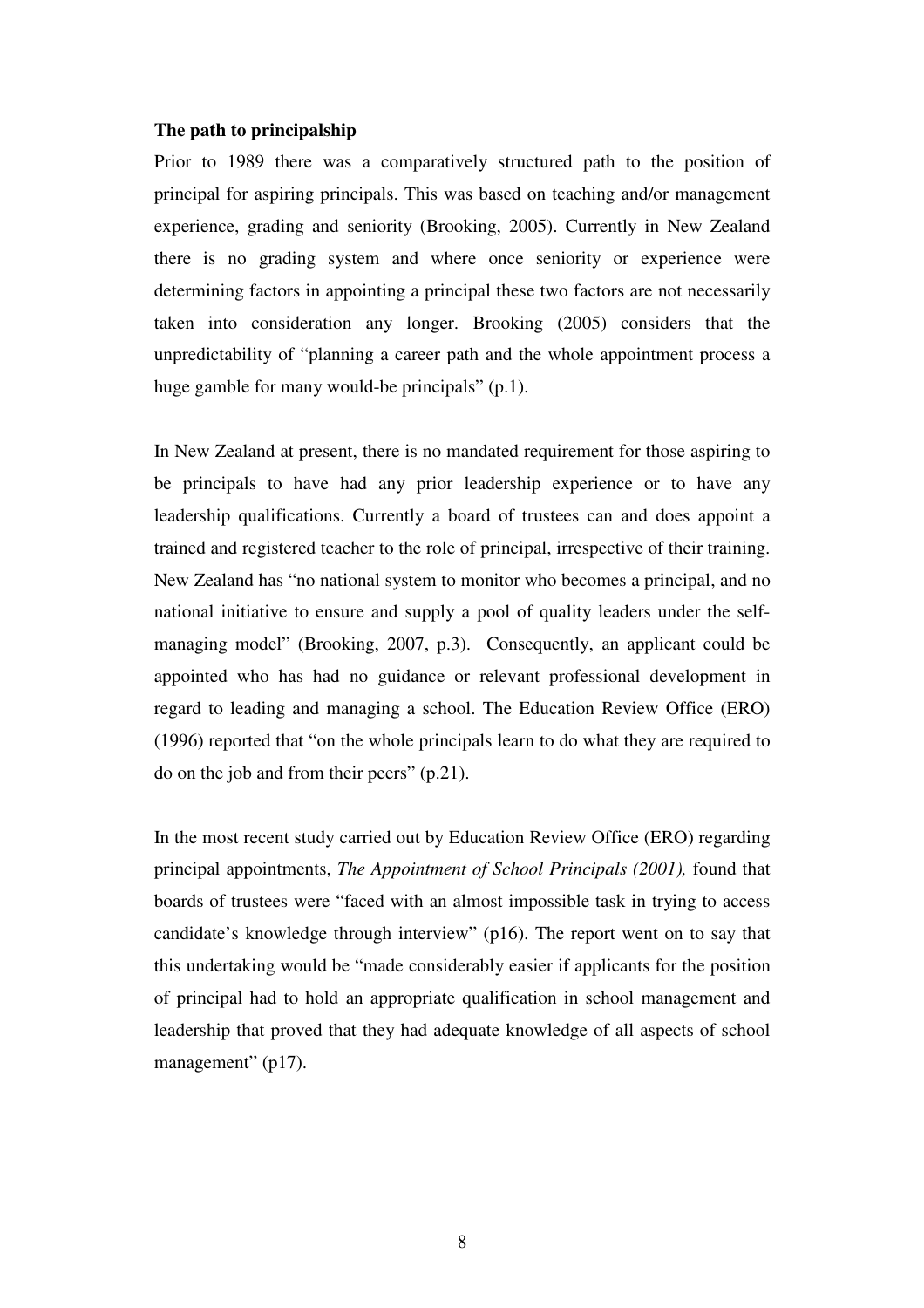#### **Leadership training and preparation programmes**

In countries such as the Netherlands, Germany, Denmark and Australia, training is not a prerequisite to the appointment of principal. This is not the case in England where the need for aspiring principal preparation has been recognised in recent years. With the establishment of the National College for School Leadership (NCSL), in 2000, along with the mandated National Professional Qualification for Headship (NPQH) since 2004, this demonstrates the importance the current English government has placed on leadership preparation and growth. In the United States, where accreditation has had a longer establishment, a formal structured university degree programme is a requirement before applying for principals' and vice principals' positions in the majority of states (Bush and Jackson, 2002).

There are a number of initiatives for leadership in various countries such as Canada, Sweden, Singapore and Hong Kong, and as mentioned England and the United States. Leadership initiatives from these countries "reflect local culture and needs, and vary in balance between government, local authorities and academics, there remains similarity in the reasons for current interest and in the content" (Bottery, 2004, p.1).

In New Zealand training is not a prerequisite to being appointed to a principalship. It would appear that Bush and Jackson (2002) do not consider this to be a concern when they suggest "there is still an (often unwritten) assumption that good teachers can become effective managers and leaders without specific preparation" (p.418). A report from the ERO (1996) would disagree with this assumption when they report that "teacher training and successful experience as a teacher are, however, not enough. Primary school principals need to have access to high quality education and training to prepare them for this complex and important role" (p.21). The view that teaching qualifications and experience would provide adequate preparation for principalships is being replaced by the awareness that the role of principal is a specialist role and requires a different set of skills from those of a classroom teacher. While recognition of the importance of leadership is widening Bush and Jackson (2002) would argue that "recognition of the need for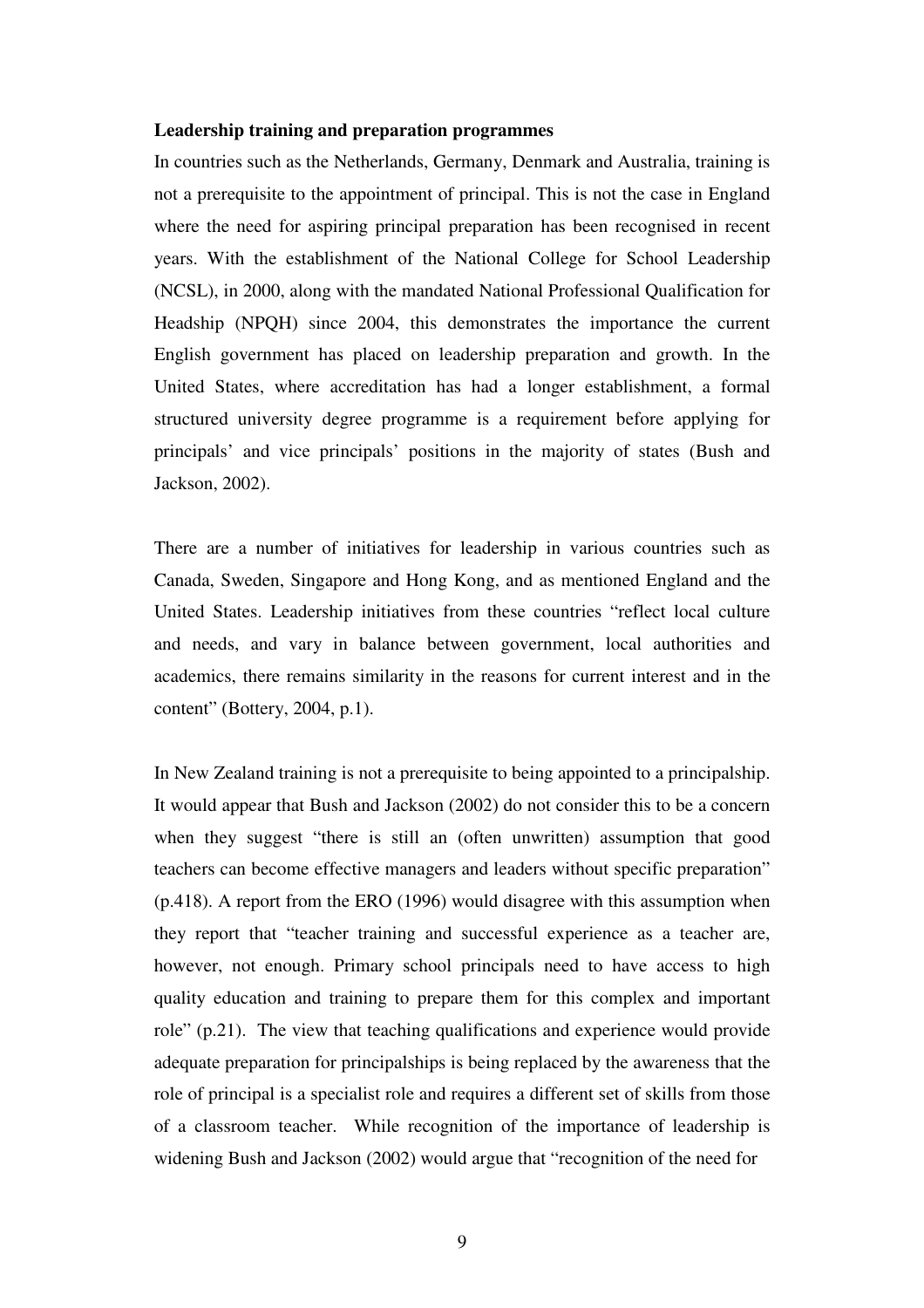specific preparation for aspiring and practicing school leaders… has been slower to emerge"  $(p.418)$ .

The lack of leadership preparation in New Zealand was recognised by the ERO (2001) when they commented that, "little attention had been paid to the need of primary school principals to increase their professional understanding of broader concepts of primary school management and leadership" (p.16). The report continued by claiming that "there should also be incentives for aspiring principals to gain high-level qualifications in school management before they were appointed and to continue to undertake appropriate training and education after appointment" (ERO, 2001, p.16). ERO reports in 1996 and 2000 also indicated concerns surrounding principal pre and post appointment professional development. In 1996 ERO recommended that there should be a qualification or courses available that focused on leadership and management. The ERO 2000 report made the recommendation that a national requirement for qualifications and training be a stipulation for those applying for principals' positions in schools. These ERO reports are identified by Cardno (2003) when she discusses how preemployment preparation is not mandatory but points to "a pattern of international policy development and strong recommendations from ERO suggest that government intervention is likely to change the status quo" (p.5). Hence, there appears to be a concern surfaced with the pre-appointment and post-appointment of school leaders in New Zealand.

In order to address the problem of post-appointment training since 2002, the University of Auckland, in partnership with the Ministry of Education has offered a non compulsory national induction programme for first-time principals, Firsttime Principals' Programme (FTPP). All first-time principals are eligible to participate in the FTPP. The focus of the FTPP is on leadership of teaching and learning. The Leadership and Management advisors and the Ministry of Education's School Support Services provide support to assist new principals meet their management and compliance responsibilities (Eddy, 2007). The FTPP induction programme initially was spread over one year but is now delivered over eighteen months, in response to feedback from participants. The programme is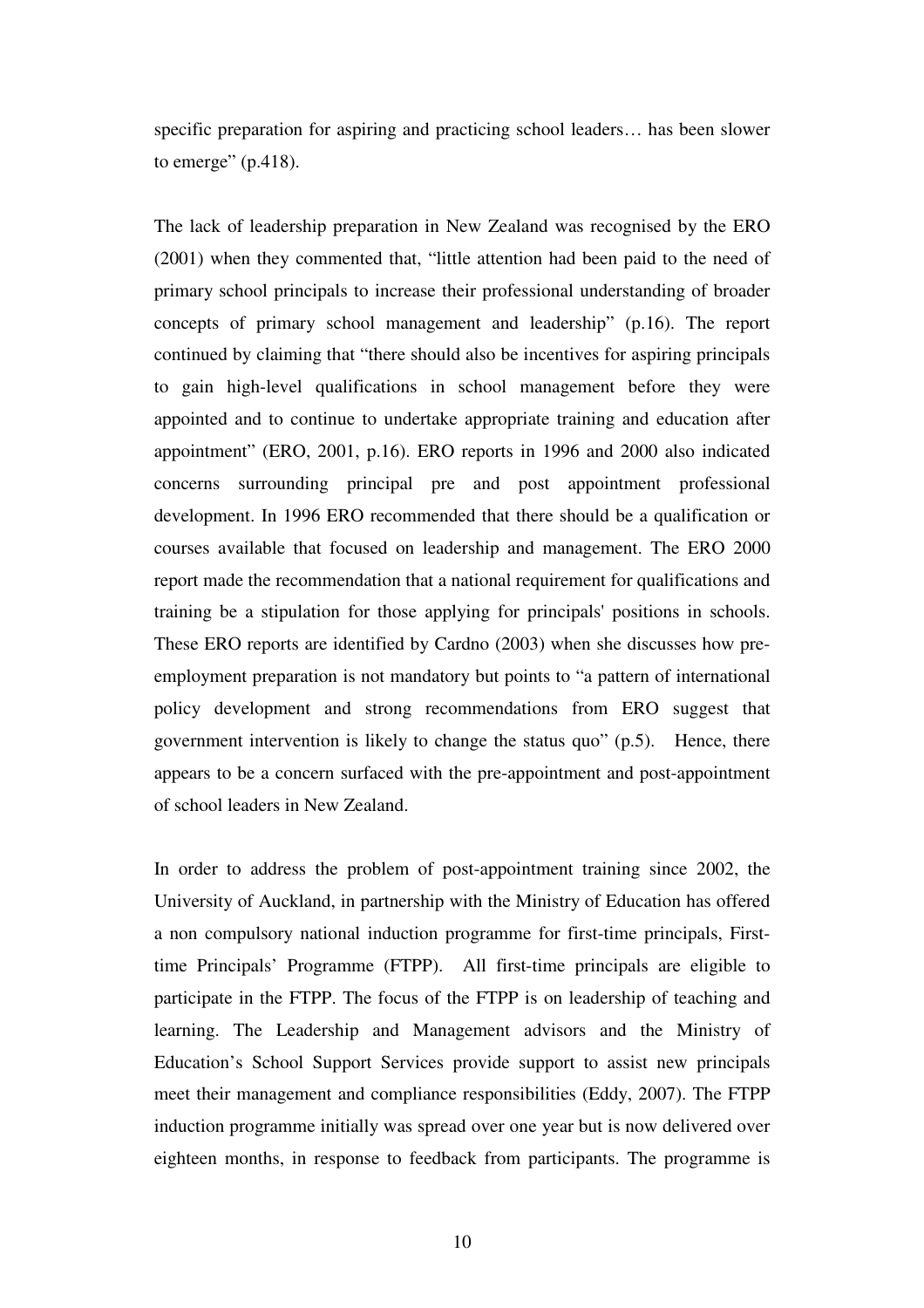voluntary and as Eddy (2007) notes "this is unusual in the international context of highly developed countries. Despite this, almost all first-time principals enrol in and complete the programme" (p.46). This programme is in its sixth year of operation.

The FTPP has a similar structure to the NCSL programmes. Both the FTPP and the NCSL programmes have residential workshops, the use of online learning and support and self assessment. The NCSL programmes refer to coaching whereas the FTPP refers to a mentoring programme. The FTPP mentoring programme, by description, would appear to encompass more than the coaching component of the NCSL programmes (Eddy, 2007; Hobson, 2003).

A national pilot for Aspiring Principals (NAPP) is currently being trialled in New Zealand. The pilot is a programme of professional learning designed to prepare those aspiring to be principals. It would appear that the Ministry of Education is concerned with the supply and quality of applicants to principal positions as the policy rationale for the NAPP is "to improve the supply and quality of applicants for principals' positions in all types of New Zealand schools" (MOE, 2007).

NAPP is a year long programme. There are five main aspects to this programme. The participants will learn about leading learning, developing self, future-focused schooling, managing change and understanding the role of a principal. The programme will include study, coaching, an online competent and an in-school leadership project. The learning will be personalised for aspirants based on their needs. Their needs maybe contextual or be based on their previous experience. The in-school leadership project will not only provide a practical component to the programme but it will require the support of the school principal (MOE cited in The Education Gazette, 2007; MOE cited on Leadspace, 2008a).

In February this year, 2008, a new professional development initiative was launched. The draft Kiwi Leadership for Principals (KLP) document was sent to school for feedback on the proposed model of leadership. The final KLP document was sent to schools in August. KLP focuses on principals as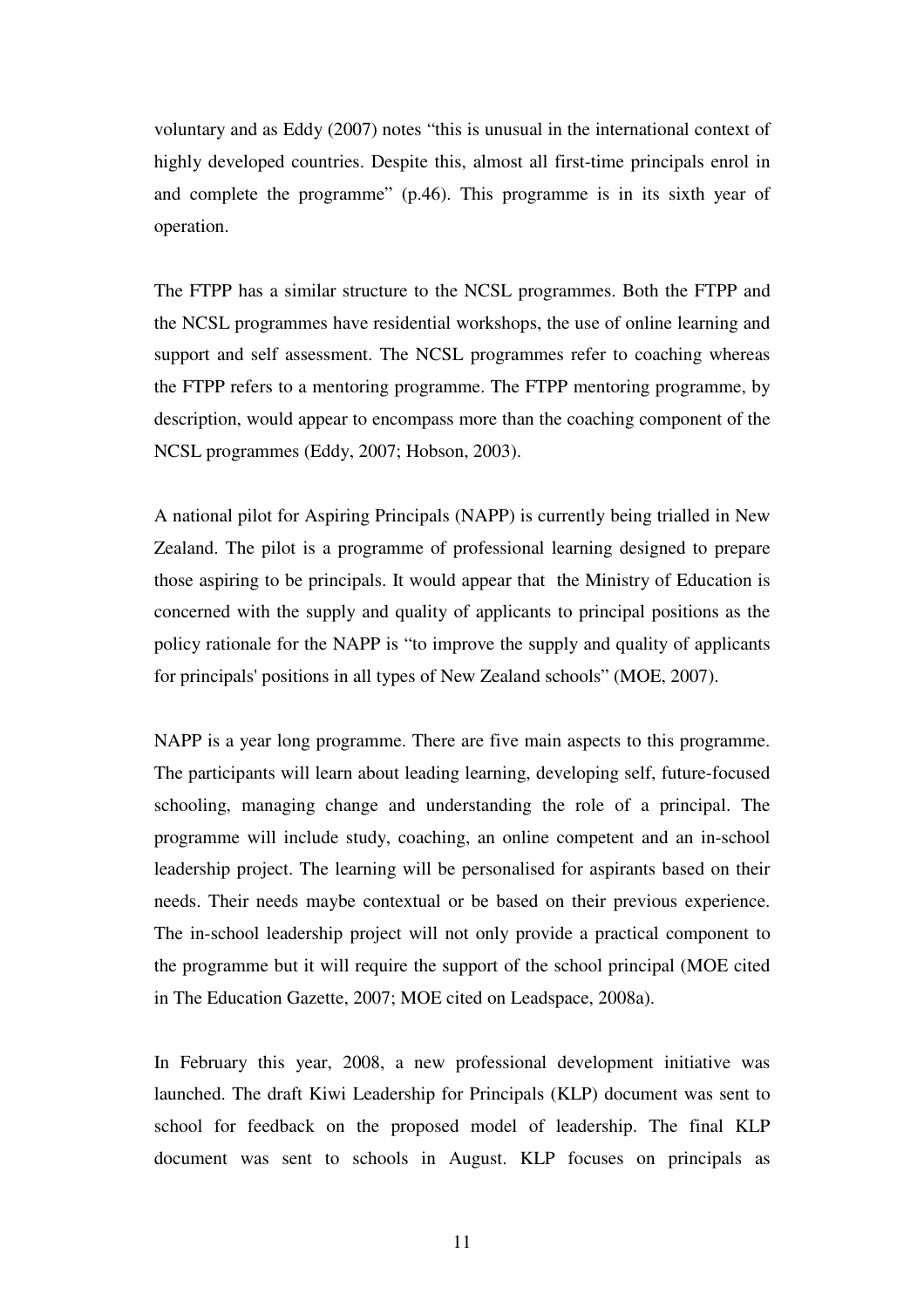educational leaders. The approach to school principalship described in KLP "is specifically suited to the distinctive contexts of Aotearoa New Zealand" (MOE, 2008b, p.6). The development of KLP took into consideration international and national studies concerning principal leadership. The main intent of KLP is to introduce a model of leadership. The model reflects "the qualities, knowledge and skills required to lead New Zealand schools from the present to the future" (MOE, 2008b, p.6). Four qualities are one of the elements of the educational model. The KLP document claims that "effective school leaders demonstrate these four qualities" (MOE, 2008b, p.13). The role the principal has in encouraging leaders to 'step up' is described in the KLP document under one of the four qualities. This quality is identified as awhinatanga: guiding and supporting. The importance of creating opportunities for the development of leadership skills for growing and sustaining leadership capacity is highlighted in the document (MOE, 2008b).

 As mentioned the main purpose of KLP is to introduce a model of leadership that will guide New Zealand schools from now and in years to come. Adoption of the model would appear to rely on present and future principal's commitment to the model for its implementation into schools. It is to be hoped that principals will realise the role they need to play in identifying, guiding and supporting leadership potential in their staff.

The programmes and initiatives discussed are the beginnings of providing professional development for principals and aspiring principals. However these programmes are not mandatory and consequently there could still be principals being appointed who do not have the requisite skills and knowledge. A dilemma, in New Zealand, is whether or not training for principalship should be preemployment or post-employment or a combination of the two. A further dilemma is whether or not pre-employment training for principalship should be mandatory (Brundrett, Fitzgerald and Sommerfeltd, 2006a; Cardno, 2003)

Pre-employment programmes for potential and aspiring principals could take into consideration the complexity of the principal's job and the contextual nature of it.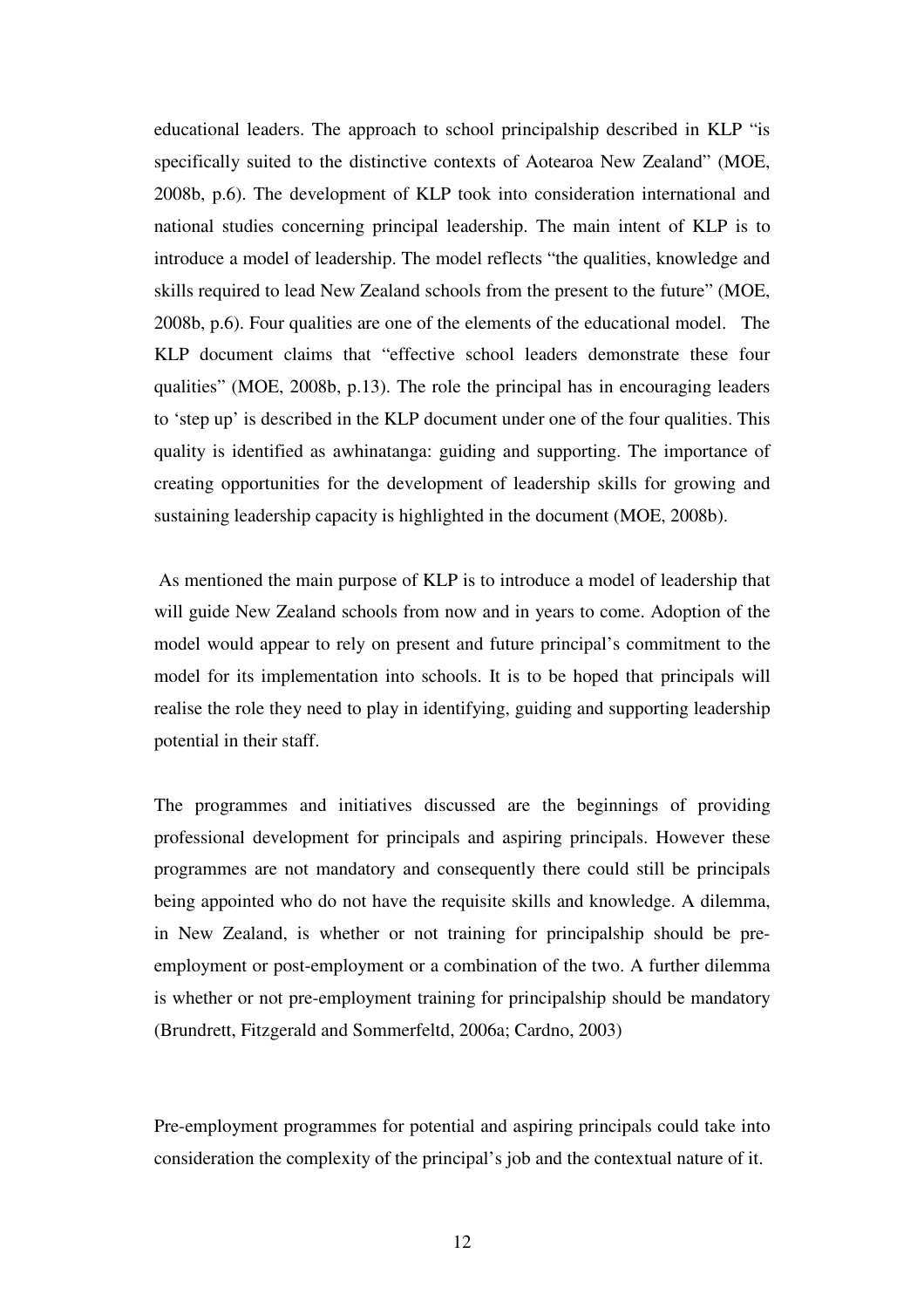The ways that individuals have until recently been developed "are no longer adequate to the challenges we face now and in the future" (Southworth, 2007, p. 181). A significant challenge that has been highlighted is how to deliver a programme that meets the individual learning needs and diversity of the participants (Robinson et al., 2008). These authors consider it is particularly relevant to New Zealand's situation because principals from all school sectors and all types of schools "from all sector groups (primary, secondary, area, intermediate, middle and composite schools), as well as from independent and state-funded special character (integrated) schools" (Eddy, 2007. p.45) participate in the same programme.

#### **The principal's role in growing leaders**

Although principals provide the key to a school's success there is "little direct preparation for the role" (Fullan and Mascall, 2000, p.53). In preparing for principalship the knowledge, skills and experiences gained as a deputy or assistant principal are fundamental to the perceptions held of the principal's role. ERO (2001) reported that "the majority of those gaining a principal's position relied on the experience they had gained as teacher or deputy principal" (p.16). The context in which the aspiring principal works will have an influence on how they view leadership.

However, the approach that a principal takes in managing the development of their aspirant leaders is likely to be informed by their own experience of being developed (Middlewood and Lumby, 1998). In contrast Southworth (2007) maintains that "those who are doing the job feel differently about the role from those who see it from the outside" (p.180). This would imply that until they are in the position of principal an aspirant does not fully appreciate the complexity of the role.

If principals model a commitment to ongoing professional development for themselves the likelihood is that an aspiring principal will see the need for and the relevance of professional development. School leaders should regard professional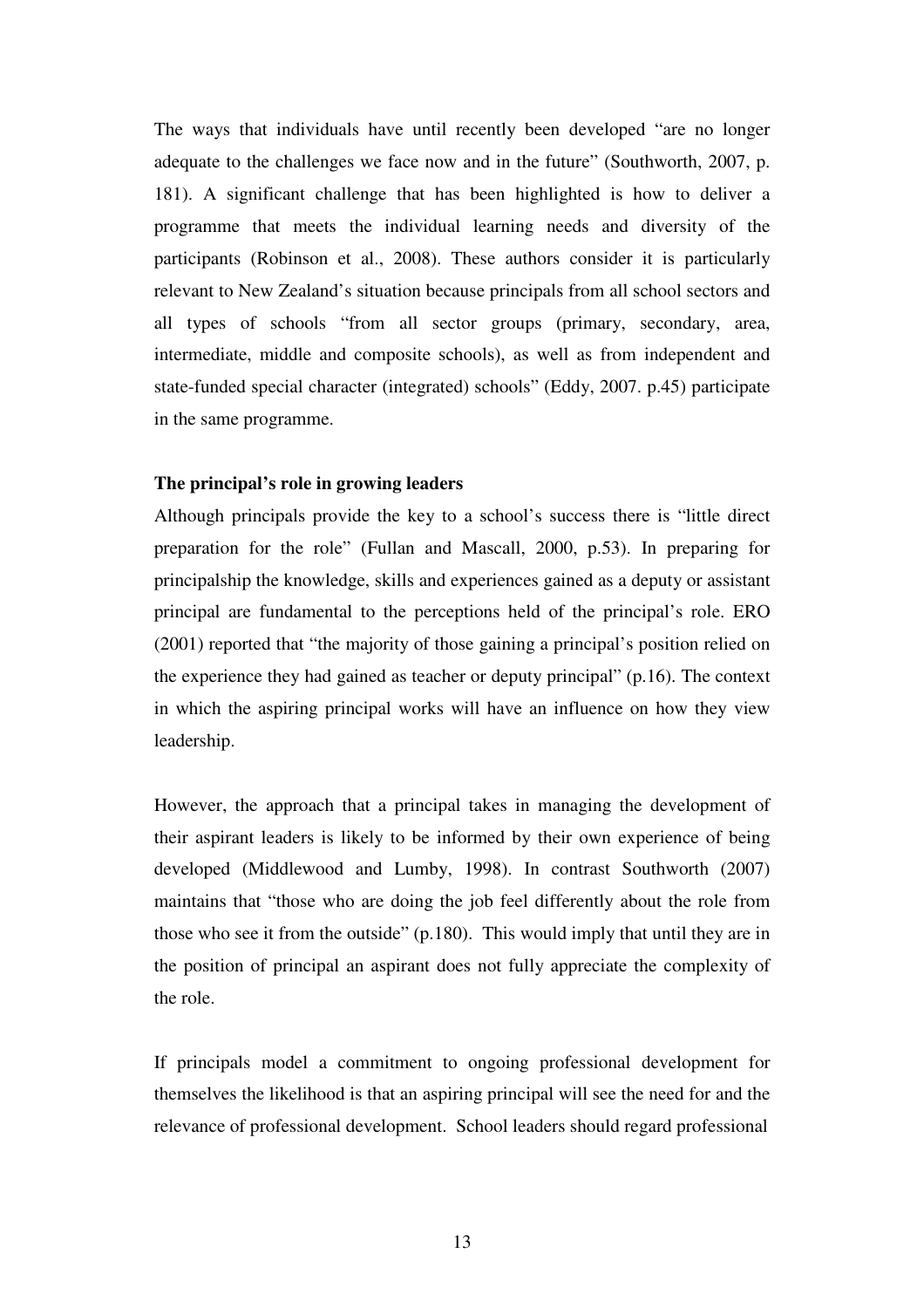development as a lifelong practice. "All leaders have the responsibility to keep on learning throughout their careers" (Robertson, 2005, p.24).

Even though leaders will be at various stages of their careers they still need the opportunities to as Robertson (2005) describes "renew, refresh, and redirect their leadership practice" (p.24). Principals having the opportunities to further develop their leadership skills will ensure they are more informed about current leadership practise. It will also demonstrate to potential and aspiring principals their commitment to being a learner. Unfortunately because a principal is aware of the need to further develop their own skills it may not mean that they will find the time to develop those of an aspiring principal. Most principals will admit to spending too much time in meetings and not spending enough time developing people (Clutterbuck, 1998).

If the development of potential and aspiring principals is left to chance, how prepared will they be for the role of principal? With the role of principal becoming increasingly more complex and demanding there seems to be an even greater need to address the issue of the pre-employment training of the next generation of school leaders. Thus, it would appear that it is behoven on current principals to develop their potential and aspiring principals. Robertson (2005) supports this in her assertion that "one of the most important roles for effective leaders … is developing leadership in others" (p.41). Dimmock (2003) also agrees when he makes notes that "one element of successful leadership may itself be a commitment to enhancing the leadership skills of others" (cited in Brundrett, 2008, p.17).

#### **Educational leadership skills and knowledge**

The literature that describes the skills and the knowledge that leaders require to successfully lead and manage a school is extensive. There is an emphasis in the literature that skills and knowledge are developed over time. Robertson (2004) supports this observation "effective leadership is a learned process over time" (p.2).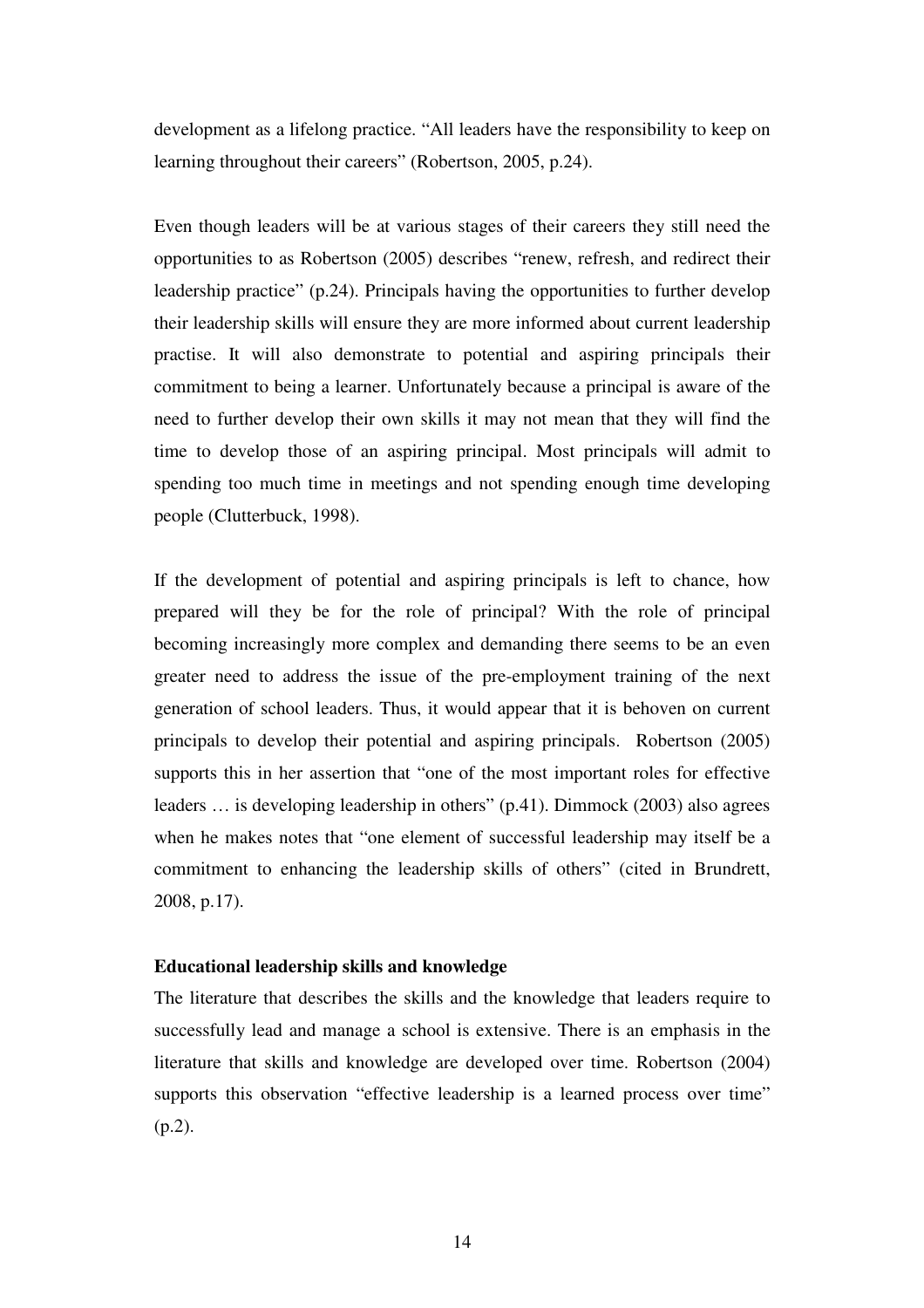There appears to be certain amount of debate in the literature about the role and responsibilities of a principal. The debate fundamentally centres on whether principals are leaders or managers of their schools. Alvry and Robbin (1998) consider the principal's role is that of an instructional leader while acknowledging that managerial responsibilities cannot be overlooked. Day (2003) supports the notion that principals are required to be more than the manager of their school "heads [principals] are not recognised and rewarded solely for their managerial skills. Now they must be 'leaders of curricular change, innovative and diversified instructional strategies, data-driven decision making, and the implementation of accountability models for students and staff" (p.46). Brundrett et al. (2006a) identify how the findings of Hay Group's research (2001) group the skills and knowledge needed for a principal in the areas of "educational leadership, strategic and operational planning, working with the Board of Trustees, building community relationships and staff management, finance property and administration" (p.11). This list is very general in its description and consequently as each of the areas is examined in more depth the list of skills and knowledge expected of a principal would be extensive. In its report *Professional Leadership in Primary Schools* (1996), ERO noted "all primary school principals are expected to undertake a number of management responsibilities in areas such as personnel, finances and property" (p.20). ERO (2001) found, however, that most New Zealand principals had not had specific training to prepare them for the role and the responsibilities.

#### **Leadership development**

Once again Barth's (1998) question asked previously can be asked but in a different way - how does one develop their leadership skills and knowledge? Hartle and Thomas (2003) would suggest that "developing leadership potential over time requires placing individuals in a variety of roles, with an expanding range of responsibilities and accountabilities" (p.41). There are a range of options proposed in the literature for developing leadership skills and knowledge these include taking courses, observing mentors, learning on the job, talking to other principals, by reading about it, coaching, mentoring, and using a critical friend, work-shadowing and workshops (Barth, 1998; Brundrett, Rhodes & Gkoliac,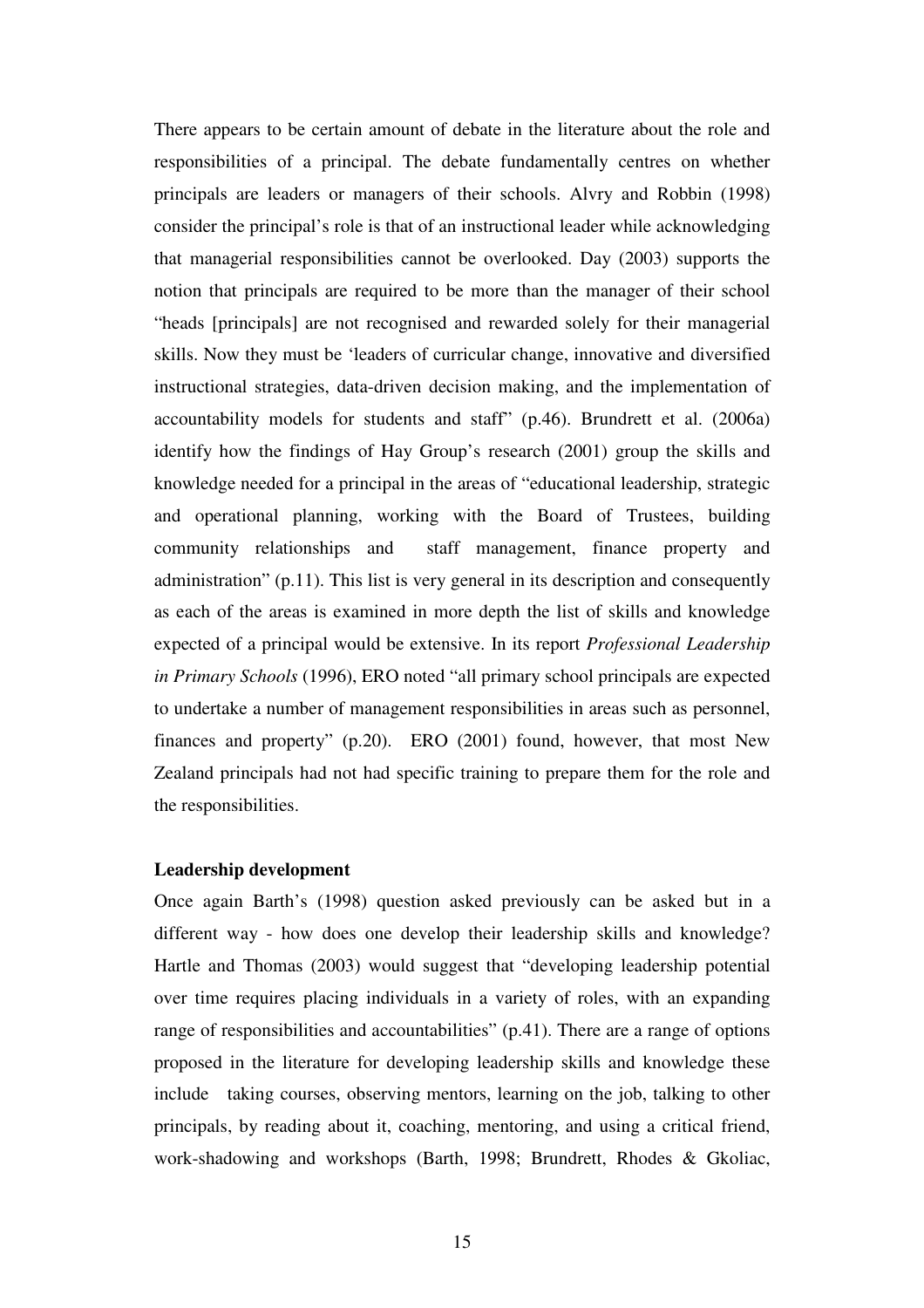2006b). Research carried out by Hartle and Thomas (2003) identifies four broad categories of specific experience that would appear to have the most development potential. These categories are on-the-job assignments, working with other people, hardships and set backs and others, which include formal programmes and non work experiences. Other strategies that schools could and do employ, to develop leaders, are networking and tertiary programmes. Webber and Robertson (2004) believe that "educational leaders should engage in ongoing professional networks that extend beyond their own cultures so that they can understand themselves in relation to the larger world" (p.272). Networks have the potential to be powerful sources for leadership development (Hartle and Thomas, 2003). Fink (2005) maintains that "one of the most important aspects for potential leaders' is their support network" (p.152).

Some ways in which schools may further develop growing the next generation of leaders are put forward by Brundrett et al. (2006b) "leadership distribution, coaching, career planning and an active developmental relationship between the head [principal] and deputy [ potential or aspiring principal]" (p.266). Southworth (2005) asserts that distributed leadership is essential for the growth of leadership and "ensuring there are lots of leaders enables us to create pools of talented leaders. From these pools of talent we can draw and grow tomorrow's leaders" (p.162).

Within the education sector there are a range of professional development opportunities available to aspiring principals. The problem is determining what will have the most relevance for the participant. Investing in multifaceted professional development that is intellectually stimulating and demanding in terms of educational thinking maybe more beneficial than short one or two day courses that focus on specific skills in isolation from context and theory. Then again this kind of professional development may not be the most appropriate for a potential or aspiring principal as most of these programmes tend to be "off-thejob" (Woodall and Winstanley, 1998) training. The main disadvantage of off-thejob training is its appropriateness for the specific requirements of the individual and the transferability of the learning to their context (Rudman, 2002). It might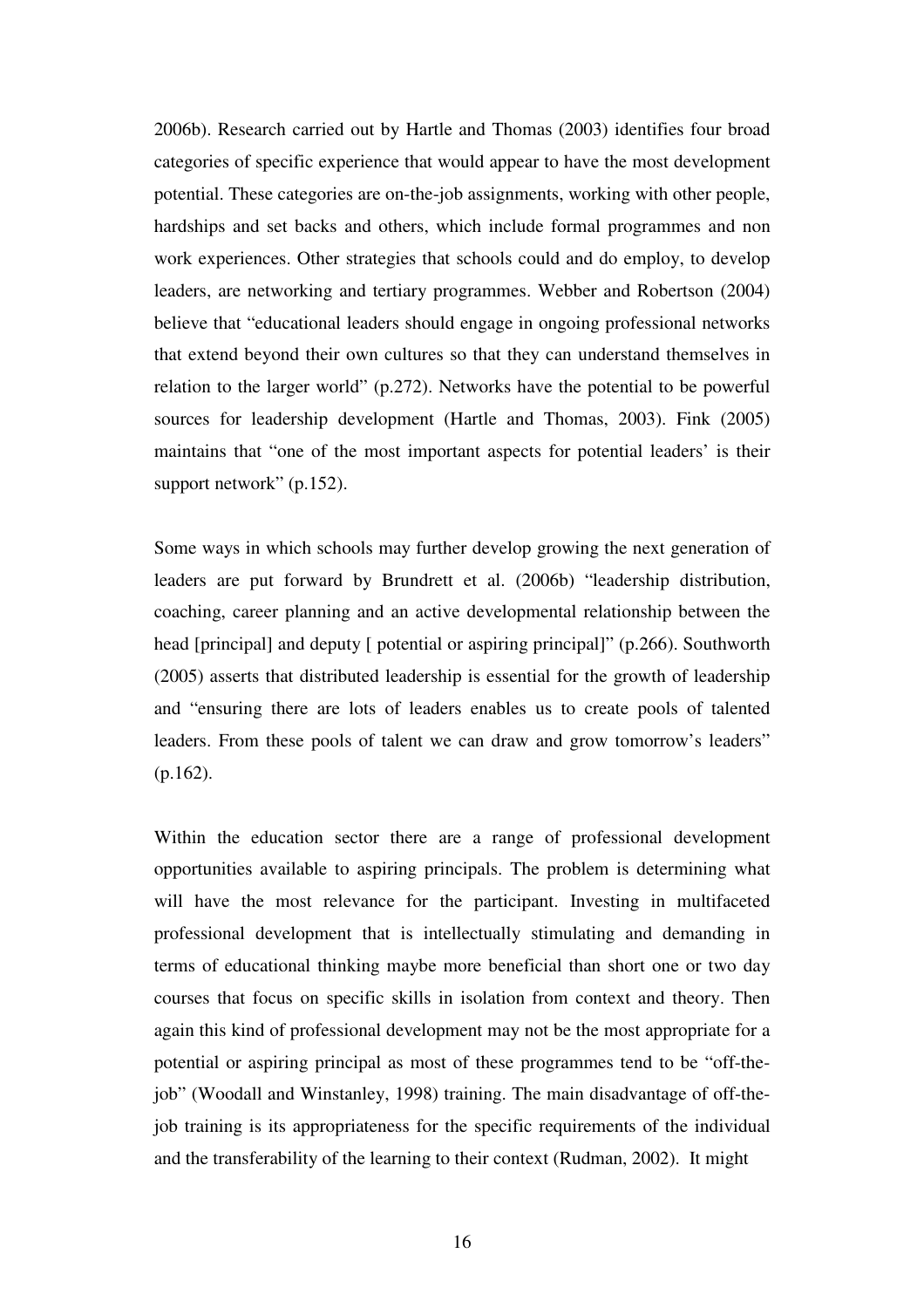be more beneficial for a needs based professional development programme to be developed for the individual. In this way the professional development can be onthe-job and off-the-job depending on the individual's specific needs.

A benefit of professional development occurring on-the-job is that the participant is able to apply their learning to a context they are familiar with. This should incur a more positive outcome for the individual. Southworth (2004) illustrates this notion when he refers to "research and experience show that most school leaders believe they learned how to lead by being given opportunities to lead and through on-the-job learning" (p.345). Professional development that allows for positive motivation rather than negative oppression and is proactive rather than reactive (Middlewood and Lumby, 1998) is necessary for the development of the next generation of school leaders.

If potential and aspiring principals are to have success in the role of principal they need to receive preparation for the role. Rhodes et al. (2008) would agree that there is a need "to identify and develop a pool of talent able to meet present and future leadership requirements in schools" (p.313).

#### **Identification of potential leaders**

There is little known about how potential leaders are identified. There has been little research undertaken on the identification of potential leadership. There is an absence "of any systematic understanding in the literature of how individuals get to be leaders" (Gronn & Ribbins, 1996, p.455).

In Singapore the Ministry of Education ascertains who should train for leadership roles. They determine the candidates through an ongoing assessment procedure. Research in the United Kingdom (UK) has been more concerned with the barriers to leadership succession and has not focused on potential leadership identification. The UK government has recently introduced an initiative to identify individuals who demonstrate leadership potential. These individuals are measured against a number of competencies and values (Rhodes et al., 2008).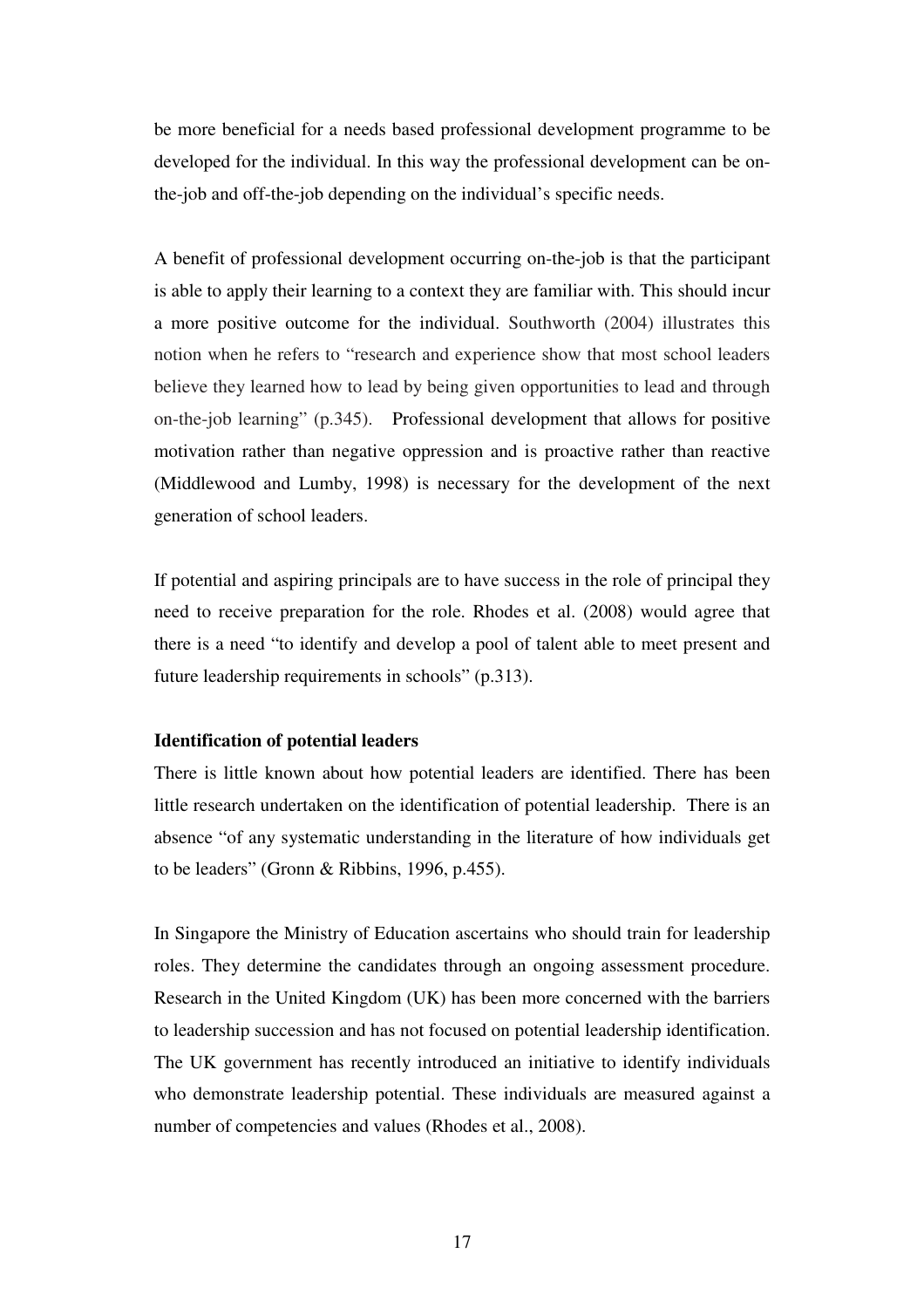In a decentralised system, such as New Zealand's, succession planning is a more uncertain affair (Bush, 2008). In New Zealand, where schools are self-managing, the initiative has been with the individual to put themselves forward for leadership roles. There are indications that, traditionally, potential and aspiring leaders have indicated their interest in leadership roles by applying for an advertised position (Fink, 2005). However, potential candidates wanting to participate in the NAPP this year were either identified by their principal or self nominated. Potential applicants applied to participate by completing an application which required their principal to support their application.

Schools have a responsibility to identify and develop the potential in their senior staff members. Southworth (2007) notes that "the climate should promote leadership development and a sense of shared responsibility for bringing on the next generation [of school leaders]" (p.191). But what is it that these impending leaders need to demonstrate to alert the principal to their potential. Do principals consider that because a staff member is an effective classroom teacher they would be able to transfer their skills to a leadership role? A challenge in identifying potential leaders is to determine who would be able to make "the leap from successful 'doers' to accomplished 'negotiators' who hold the lives of other adults in their hands" (Fink, 2005, p.146). Just because a classroom teacher demonstrates exemplary skills in the classroom it is not a guarantee that they will have the skills to work with adults. The competency required to be a successful teacher can be quite different to those needed in a senior leadership role.

A principal needs to be aware of individuals displaying leadership potential in a range of ways. Brundrett et al., (2006b) suggest "pro-activity in the development of leadership successors requires the recognition of potential leadership talent in others" (p.260). Once potential leadership talent has been identified the school then has a responsibility to "find ways to attend to their development (Fink, 2005, p.148). Care, however, needs to be taken to ensure that the needs of the individual are being met. Southworth (2005) claims "we should avoid adopting a 'one size fits all' approach to leadership identification and development" (p.166). The undertaking of developing potential leadership can be made more difficult if the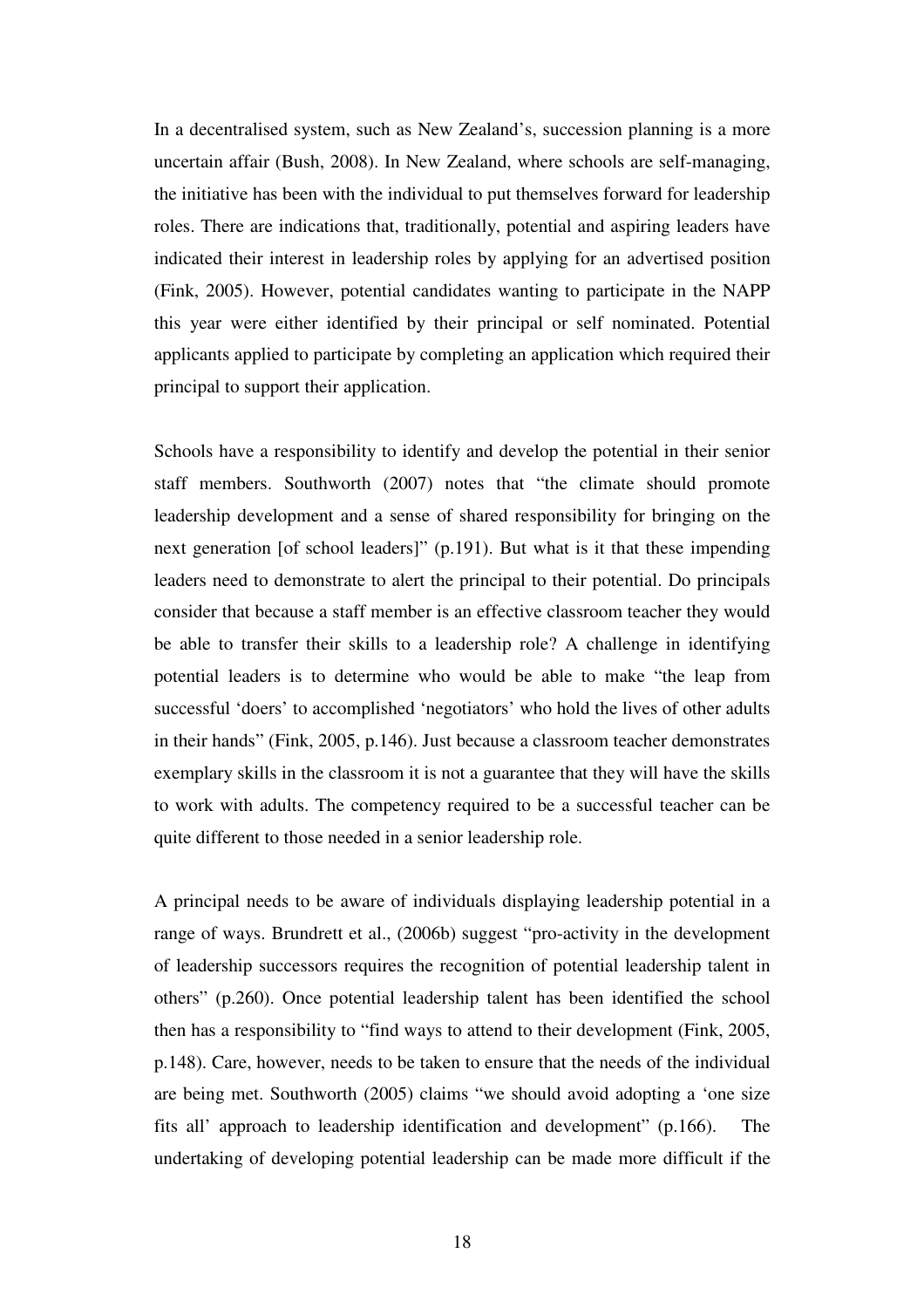identified individual lacks the confidence to take on a leadership role. The principal then has the task of building up their confidence. This could merely entail giving the individual opportunities and support so they gain confidence. To ensure the aspirant leaders confidence is developed "senior leaders need to actively and purposefully support leadership development that encourages staff to take on new roles and to aspire to leadership positions" (Brundrett et al., 2006b, p. 266).

It is important for the development of potential and aspiring leaders to be given the opportunity to lead the school (Southworth, 2007). Principals and schools who are aware of "the value of career succession planning will create opportunity for staff with potential to understudy roles to which they aspire" (Cardno, 2005, p. 303). It is important, however, that when they do have these opportunities that it builds their confidence rather than demoralises them (Southworth, 2007). Hartle and Thomas (2003) point out that to grow leadership talent principals need to provide their staff with opportunities to take risks with leadership responsibilities however they do emphasise that principals also need to back the staff member taking the risk. If potential or aspiring leaders are given opportunities, with support, they will gain invaluable experience for future leadership challenges they may encounter.

Educational leaders need to be able to work with people with the issues and concerns they face daily. Leaders must be challenged to recognise and reflect on how changing their practice can make a difference (Robertson, 2005). One way of providing this challenge is through coaching.

#### **Coaching and mentoring**

The terms coaching and mentoring are frequently confused and referred to interchangeably. Clutterbuck (1998) makes the observation that "coaching, mentoring, tutoring the language of helping others to learn is replete with words and phrases that seem to overlap and that have widely different meanings to different people" (p.vii). The literature regarding coaching and mentoring does however attempt to provide definitions for each term. Blandford (1997) defines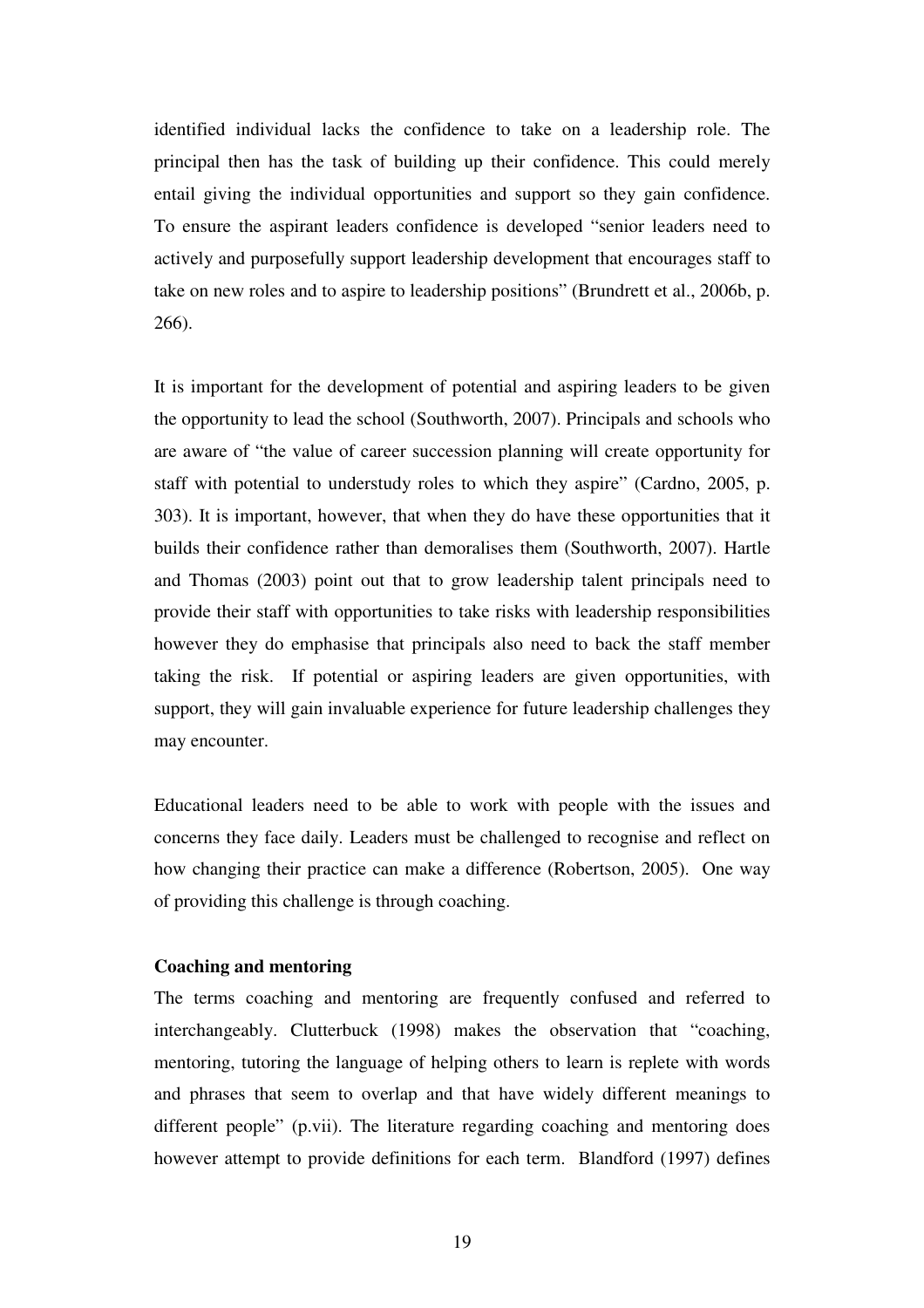mentoring as being "the positive support offered by staff with some experience to staff with less experience" (p.234). Mentoring is referred to by Zeus and Skiffington (2002) as a way of passing on knowledge to others "by someone who is usually older and wiser with broad life experiences and specific experiences" (p.17). Mentoring involves the mentor sharing their experiences with the mentee. Mentoring can, for this reason, be perceived as the mentor informing the mentee this is the way to do it.

One of the main distinctions between coaching and mentoring is the assumed view of mentors being the more knowledgeable. As Robertson (2005) explains in her definition of coaching "[it is] a learning relationship, where participants are open to new learning, engage together as professionals equally committed to facilitating each other's leadership learning development" (p.24). Reiss (2007) agrees as she defines coaching as "an alliance between two people: the coachee, who wants or can benefit from coaching, and the coach who is skilled and experienced in listening deeply to what the coachee wants and what's in the way of achieving it" (p.12). Although Reiss (2007) would further controversially argue that "it is not necessary for a coach to have content knowledge or expertise in the field of the person he or she is coaching" (p.13). This is not the view of Clutterbuck (1998) who feels "coaching does demand some practical experience been there, seen it, done it - if not of the actual task, of tasks sufficiently similar to transfer understanding" (p.11).

 A coach, therefore, has knowledge of the context but may not have encountered the exact situation. They are, however, willing to work along side and support the person they are coaching. The coach encourages and assists the coachee to find the solution or answers without doing the thinking for the coachee. Clutterbuck (1998) maintains that "more modern concepts of coaching emphasise dialogue, ownership of the issue by the learner, and allowing the learner to provide much of his or her own feedback" (p.8). The coachee taking ownership of the issue allows the coach to be the supporter and not dictatorial. The coach can guide the coachee in their thinking by listening, posing questions, challenging their thinking and offering feedback (Reiss, 2007). In this way the coach allows the coachee to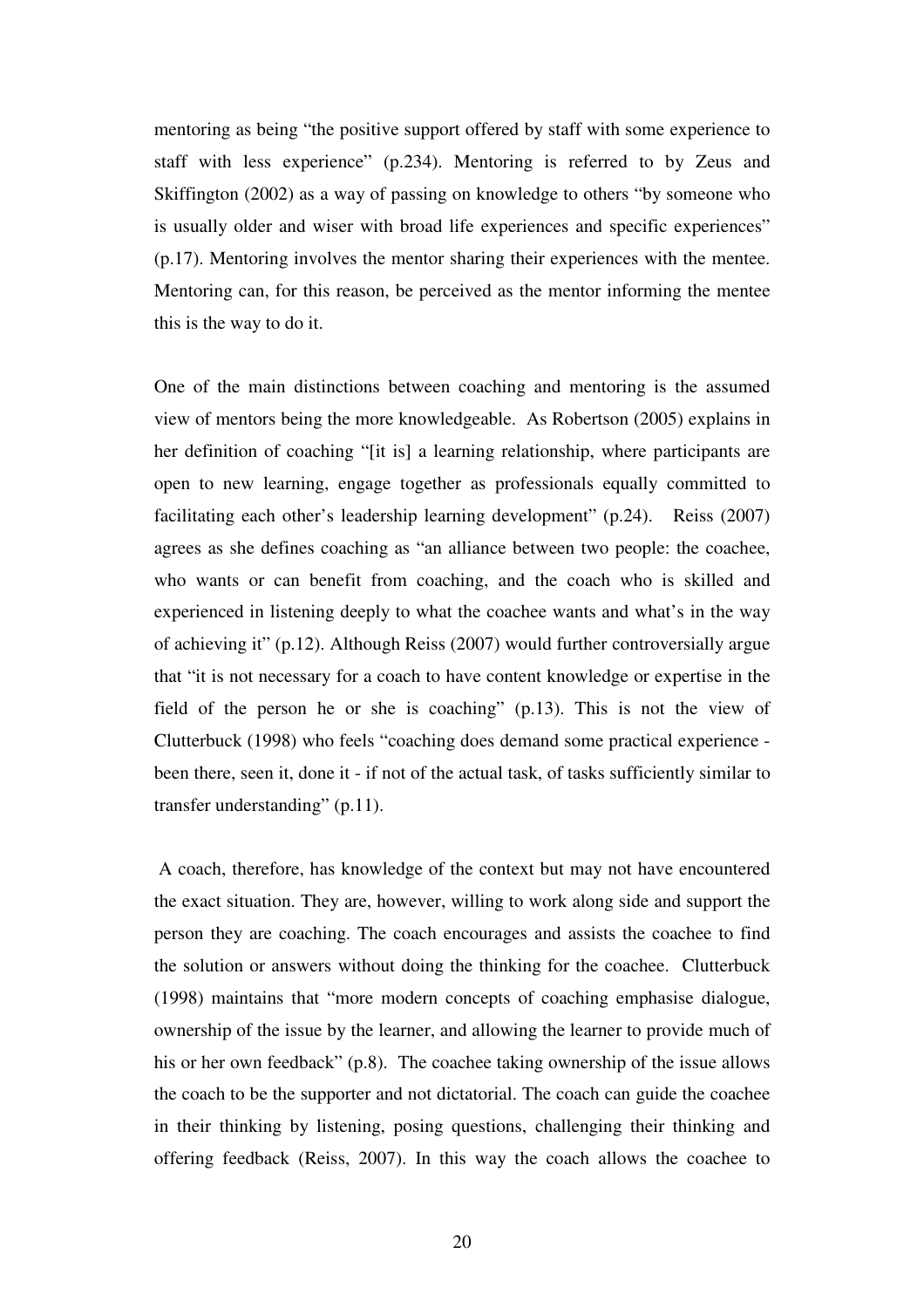reflect upon and clarify what they are trying to achieve. Clutterbuck (1998) argues that "constructive challenge is one of the most powerful gifts a coach can give to a learner" (p.28). Reiss (2007) would expand on this view by proposing that a coach should "inspire people to get out of their comfort zones to reach their full promise"  $(p.12)$ .

Another notable difference between mentoring and coaching is that mentoring is often but not always informal and often arises from situations where people work together and establish a relationship. In contrast coaching is a deliberate act, where there is a learning relationship between professionals focussed on developing new learning together (Robertson, 2005). Coaching is beyond mere conversations and is a relationship between peers where they both expect to make gains in knowledge, it is therefore done with, not to.

#### **Coaching in an educational setting**

As the literature has indicated, coaching normally implies that the coach has the skills, knowledge, experience and expertise to facilitate the learning of the person being coached. Robertson (2004) advocates "coaching allows for the individual needs of the leader to be met as they focus on their issues they are experiencing on a daily basis and take the time to reflect critically on their practices relating to these issues" (p.7). This idea is expanded upon by Reiss (2007) implying coaching helps "people think beyond their daily issues and see a bigger picture" (p.12).

Southworth (2007) agrees that coaching is beneficial for principals. His view is that a coach can "enable individuals to examine their performance, identify development needs and help them unburden themselves of some of their pressing concerns and doubts" (p.188). The peer coaching model, in this case a principal coaching another principal, ensures that the learning is based on "real experiences in the leader's work, reflective observation of those experiences, opportunities to question, problem solve, analyse and develop new ways of thinking and leading, and then trying out new ideas" (Robertson, 2004, p.1). Thus the principal can take responsibility for their learning and take ownership of the coaching process.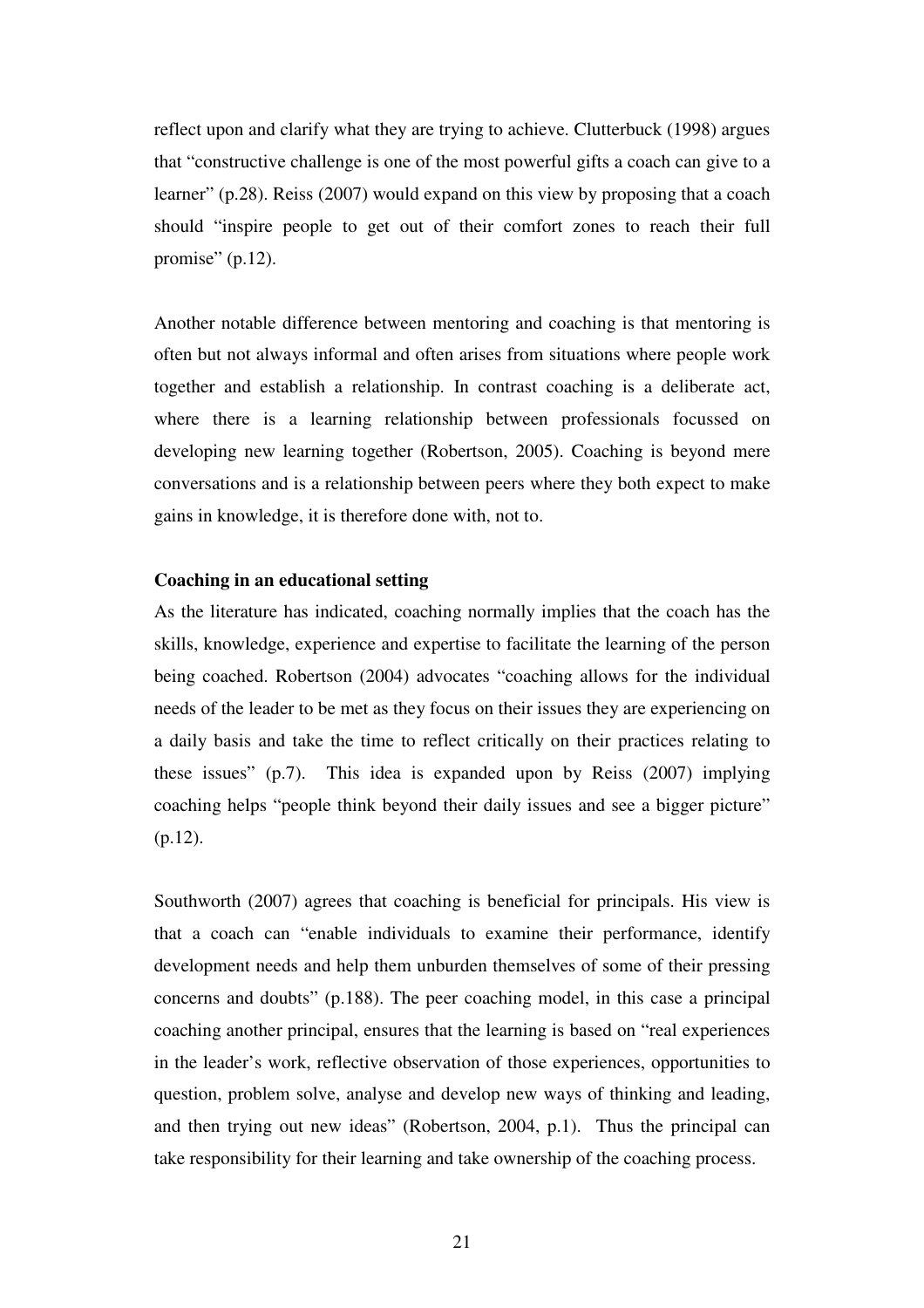Coaching sets in place a structure that can provide leaders with support and opportunities for exercising considered deliberated educative leadership as part of their daily practice (Robertson, 2004). A coach can ensure that a leader has someone they feel they can trust if they are find themselves losing confidence. This could apply to aspiring principals, new principals and more established principals. Other writers (Clutterbuck, 1998; Reiss, 2007; Southworth, 2007; and Zeus and Skiffington, 2002) would agree with Robertson's (2005) statement that "coaching focuses on leadership practice in context" (p.38).

Aspiring principals would also benefit from a coaching structure that provides support and opportunities to carry out tasks they may encounter in a principal role. Robertson (2004) contends that "coaching also provides opportunities for affirmation and validation of practice, which is important in leadership development" (p.7). Aspiring principals could gain valuable knowledge, skills and confirmation of their development if they were coached by their principal. Woodall and Winstanley (1998) write from a business management point of view but what they have to say about development and coaching is equally relevant to an education context. The attributes that they assign to a line manager could be said about a principal "they can counsel, provide insight, give frank feedback and open doors …good coaching involves showing an interest in people" (p.186). Additionally Clutterbuck (1998) claims "effective demonstrators do not just rely on themselves to show how things are done. They create opportunities for the learner to observe other people in action and then work with the learner through what he or she observed" (p.31). In this way the coach can draw on the skills of others to support the aspiring principal's learning. This reinforces the view expressed previously that coaches do not need to know everything. It would, nevertheless, be beneficial if they had a network of individuals who were prepared to be involved in developing the skills of the aspiring principal.

An aspiring principal does need to acknowledge the potential to learn from all those around them (Clutterbuck, 1998). However, one of the most important roles for an effective principal is developing leadership in others. Principals need to be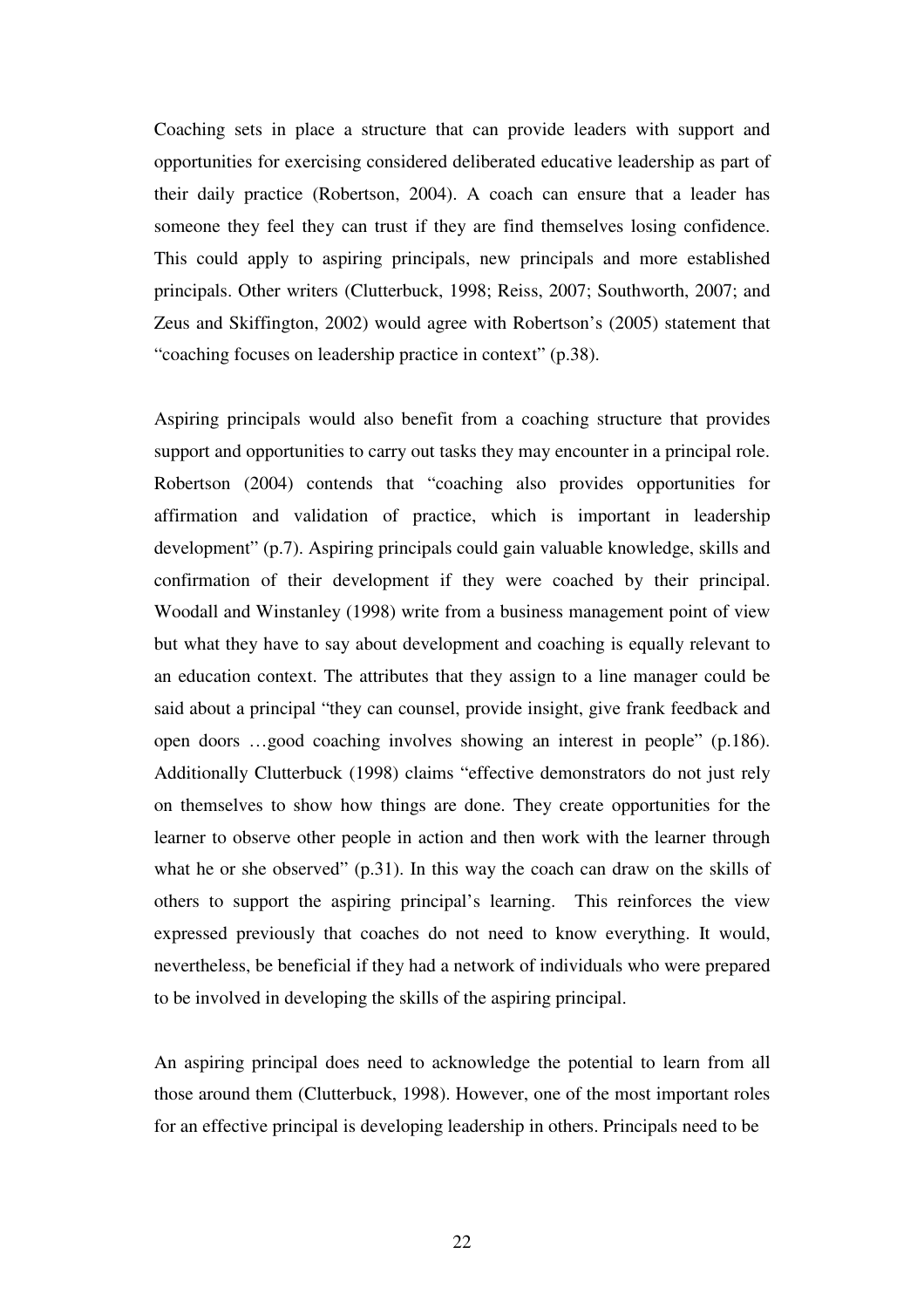on the lookout for learning opportunities, at work, for the aspiring and potential principals (Clutterbuck, 1998; Robertson, 2005; Woodall & Winstanley, 1998).

The current literature concerning coaching focuses mainly on principals coaching principals, teachers being coached in regard to their teaching practice and some of the literature makes reference to student coaching. My research however will focus on principals coaching the next generation of principals.

#### **Conclusion**

The early identification of potential principals will enable the aspirants to gain valuable knowledge and skills required to cope the complexity of the role. Potential and aspiring principals need to be given opportunities to develop their leadership skills in authentic contexts. But in saying this being given opportunities with no support does not appear to be sufficient. The next generation of school leaders need the support and guidance of their principal to develop their leadership skills and knowledge. Concerns for the next generation of leaders linger when questions such as "will they be ready? Can they properly be prepared?"(Hargreaves & Fink, 2007, p.50) are still being asked in current literature. Though Southworth (2007) argues that "without doubt it is now time to prepare the next generation of school leaders" (p.177).

The examination of the literature undertaken for this literature review along with associated findings and conclusions will underpin my own investigation into the pre-appointment preparation for aspiring primary school principals. While also examining what role current principal are taking in coaching and developing the next generation of leaders. The next chapter will focus on the methodology which guided research approach and the method employed to obtain data sought to achieve the research aims.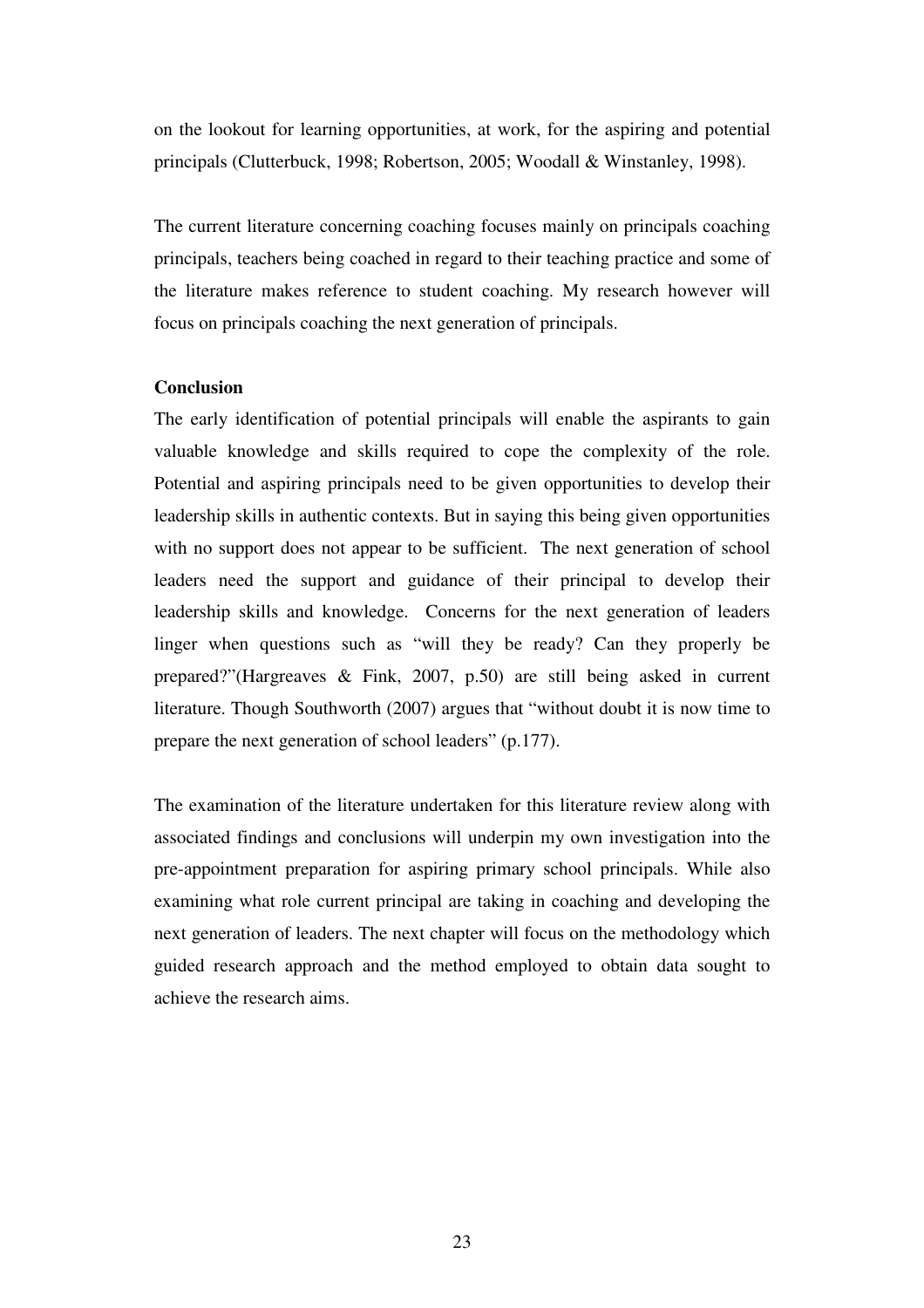### **CHAPTER THREE**

## **RESEARCH METHODOLOGY AND METHODS**

#### **Introduction**

This chapter examines the methodological framework and data collection method which have been applied to this research. The framework and data collection method that were employed were informed by the nature of the research problem, namely the growing the next generation of primary school leaders. The context for this study was the perceptions that principals held in regard to developing leaders. Therefore, the most appropriate approach for this research study was the adoption of a qualitative methodology. The rationale for the selection of this methodological approach for this research is explained along with the ethical considerations relating to this research.

#### **Methodological approach and rationale**

The aim of methodology is to help researchers understand the process of scientific inquiry rather than just the product (Cohen, Manion and Morrison, 2007). The type of data that were sought in the endeavour of achieving my research aims guided the choice of an appropriate methodological approach and the research method employed to obtain the required information. The adoption of an inquiry approach would provide the opportunity to talk with principals and discover the assumptions, beliefs and values that underpinned their beliefs (Owens, 2004). The nature of qualitative research, in which investigations take into account the social context in which they occur (Husén, 1997; Owens, 2004), I considered to be an appropriate approach for this research. A qualitative methodological approach has features that would allow for an in depth approach to the stated research questions. Some of these features are discussed to highlight the benefits of using a qualitative approach for this research.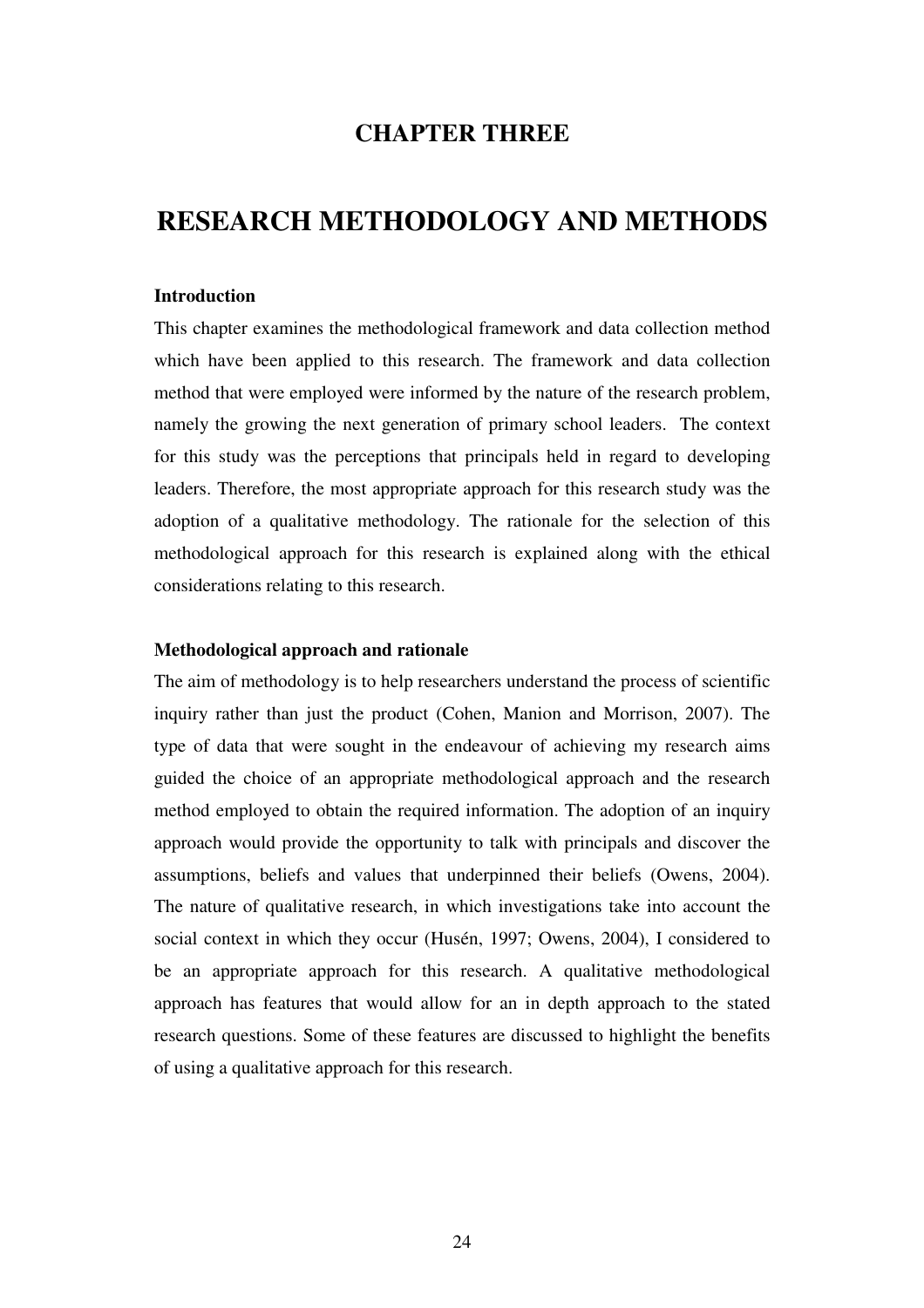#### **Qualitative research**

One of the approaches qualitative research takes is a post-modernist approach. Verma and Mallick (1999) assert that post-modernists view the search for truth in the research process as naïve, that there is a multiplicity of legitimate truths that "are dependent on the positioning of each actor in context" (p.37). Husén (1997) claims that the post-modernist approach allows researchers to be humanistic, consensual, subjective and collegial. Razik and Swanson (2001) refer to critical and interpretivist theory as branches of post-modernist approaches to educational research.

Post-modernist researchers follow a qualitative process of inquiry and set out to understand the interrelationships that exist between the research subjects and their context. This is very pertinent aspect of this research in that there an inevitable interrelationship between the participants, the principals, and their context, their present or past schools. Kervin, Vialle, Herrington and Okley (2006) maintain that "the qualitative researcher is not interested in objective measures, preferring to explore the subjective experiences, ideas and feeling of the participants" (p.37). Qualitative research aims to help us understand the world in which we live and why things are the way they are. It is concerned with the social aspect of our world and seeks to answer questions about why people behave the way they do, how opinions and attitudes are formed and how people are affected by the events that go on around them (Bryman, 2004; Creswell, 2002; Lincoln and Guba, 2005). Cohen et al. (2007) believe that "individuals' behaviour can only be understood by the researcher sharing their frame of reference: understanding of individuals' interpretations of the world around them has to come from the inside, not the outside" (p.19). Qualitative data are, therefore, collected through direct encounters with individuals, through one to one interviews or group interviews or by observation. Qualitative methodologies include a range of research methodologies which make it possible for the researcher to engage with the research subjects in the context within which they operate. Qualitative research allows for an awareness of the subtle nuances of an educational context and allows for the investigation of the unexpected (Bryman, 2004; Cohen et al., 2007; Denzin and Lincoln, 2000; Kervin et al., 2006).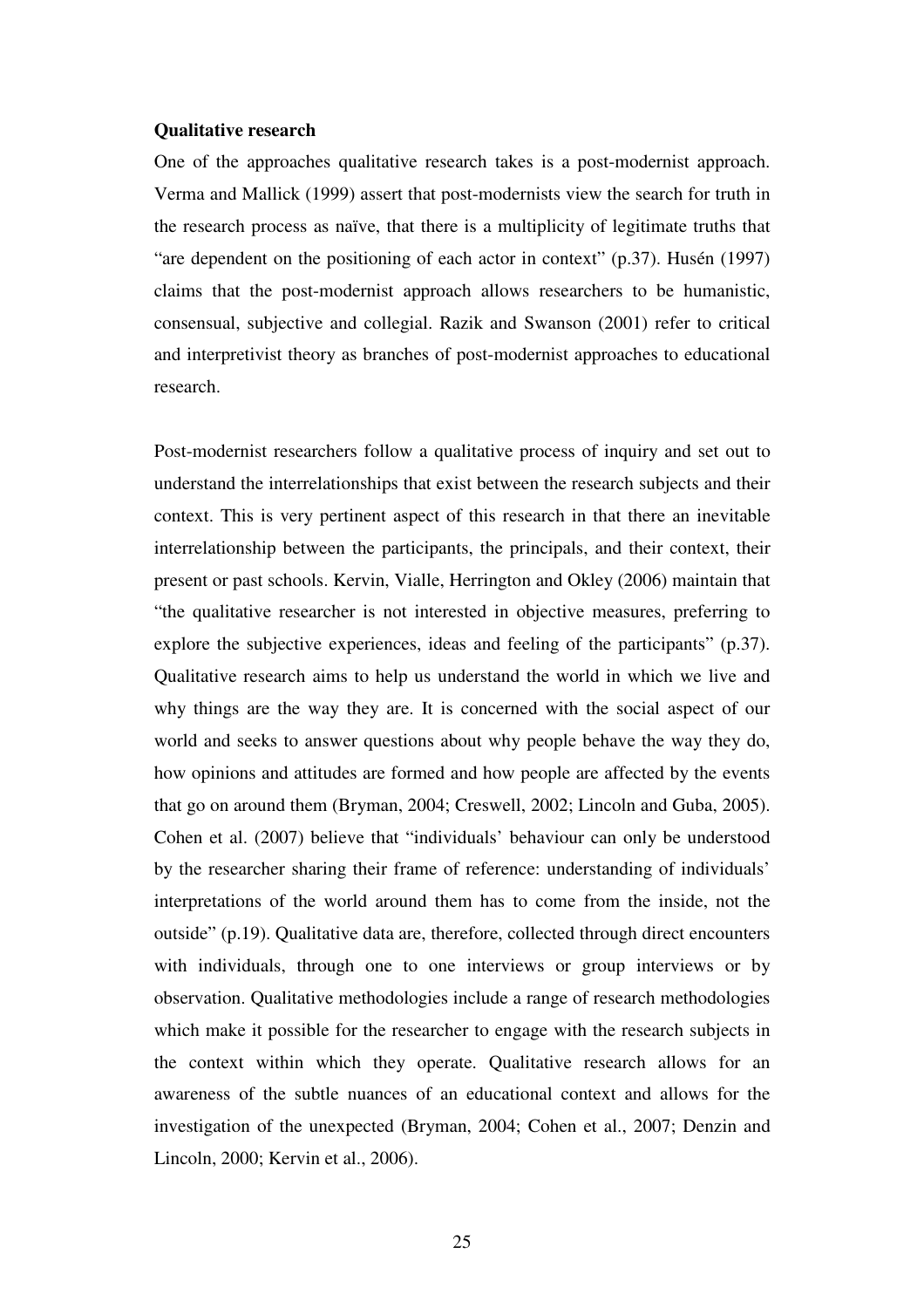Data, from qualitative research, are presented not as a statistical analysis represented by a table of figures but as a report that is "lively, richly documented accounts of human beings at work that yielded insight and understanding of what was happening to people and how they were responding to their experiences" (Owen, 2004. p.158). Qualitative methodologies assume that due to the complexities of the variables that it is concerned with it is difficult for data to be measured numerically as advocated by quantitative

Qualitative researchers are sometimes criticised for their views of what is significant and important and the close relationships they develop with their research subjects (Bryman, 2004) The qualitative researcher recognises that it is not possible to be totally objective (Coleman and Lumby, 1999; Razik and Swanson, 2001) and acknowledges that experiences, bias, expertise and knowledge will inevitably be influential (Greene, 2000). As a researcher one needs to be aware of this predicament and ensure that theory emerges from the research and not precede it. The difficulty of replicating a qualitative study is also a criticism of qualitative research. The unstructured nature of qualitative data means the "interpretation will be profoundly influenced by the subjective leanings of a researcher" (Bryman, 2004, p.284). The scope of the findings in qualitative investigations are often referred to as being restricted (Bryman, 2004; Cohen et al., 2007). It could be argued, therefore, that findings from research that is carried out in one organisation involving a small number of participants might not be able to "be generalised to other settings" (Bryman, 2004, p.285). In the case of this research it has not been the intention to generalise the findings, as presented in Chapter Four and discussed in Chapter Five, to all primary school principal. The findings presented and discussed reflect the perceptions of the principals who participated in this research and could serve as discussion points and a possible impetus for further research into identifying and developing the next generation of primary school leaders.

A further criticism of a qualitative approach is the lack of transparency. This would suggest that qualitative reports are sometimes unclear about how sampling procedures were undertaken and how data analysis took place (Bryman, 2004).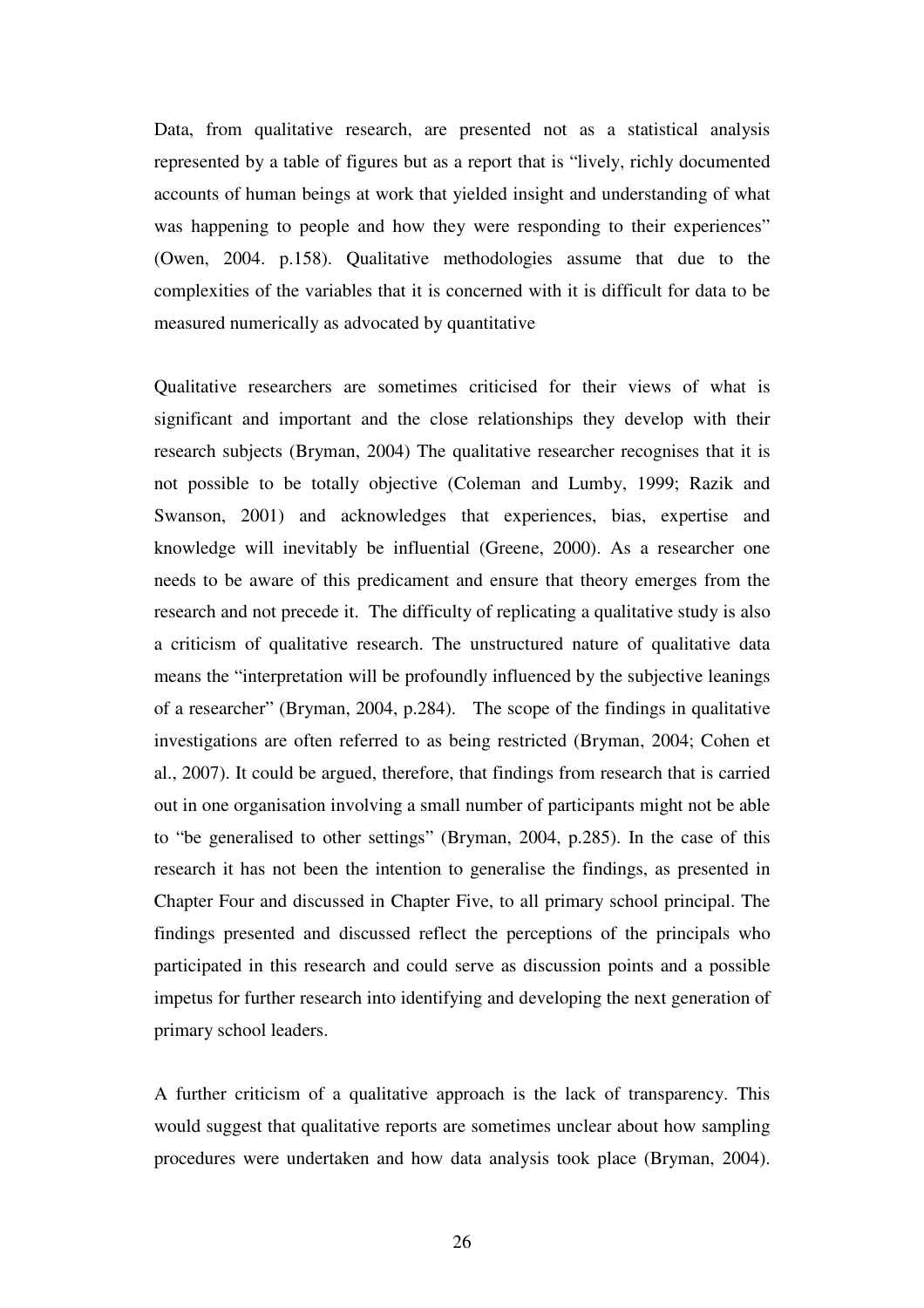However, according to Bryman (2004) this lack of transparency is increasingly being addressed by qualitative researchers. As far as possible, issues of transparency have been covered in this research by an honest and open explanation of the processes of sampling and data analysis.

The choice of a qualitative methodological approach influenced how the research was carried out. Cohen et al. (2007) assert that "how one aligns oneself [to a research methodology] profoundly affects how one will go about uncovering knowledge of social behaviour"  $(p.7)$ . A qualitative approach would enable me to gain an understanding of the principal's perceptions concerning leadership development. To attain an understanding of the personal values, beliefs and opinions of the participants, the contextual data that I sought required a humanistic approach such as that offered by qualitative methodologies.

#### **Quantitative research**

This humanistic approach is opposed to quantitative research which as a broad paradigm takes a positivist approach. Several writers (Husén, 1997; Lincoln and Guba, 2005; Owen, 2004; Razik and Swanson, 2001) suggest that researchers with a positivist world view would be inclined to believe that the true purpose of research is to discover truth through empirical observations that can be controlled by an objective researcher. This kind of research is quantitative in nature and implies that variables can be singled out from reality, while other parts of the setting can be controlled. Positivism claims that "science provides us with the clearest possible ideal of knowledge" (Cohen et al., 2007, p.11). However, positivism is less successful when applied to the study of human behaviour. This is particularly apparent in the school context where problems with "human interaction present the positivistic researcher with a mammoth challenge" (Cohen et al., 2007, p.11). Quantitative research provides outcomes in numbers and measures that are either explaining and predicting or confirming and validating or testing a theory (Bryman, 2004; Creswell, 2002). A further criticism of quantitative research in education is that it invariably does not take into account the numerous factors over which educators have no control which could point to failed practice. Robinson (1998) argues that 'one cannot, by definition, develop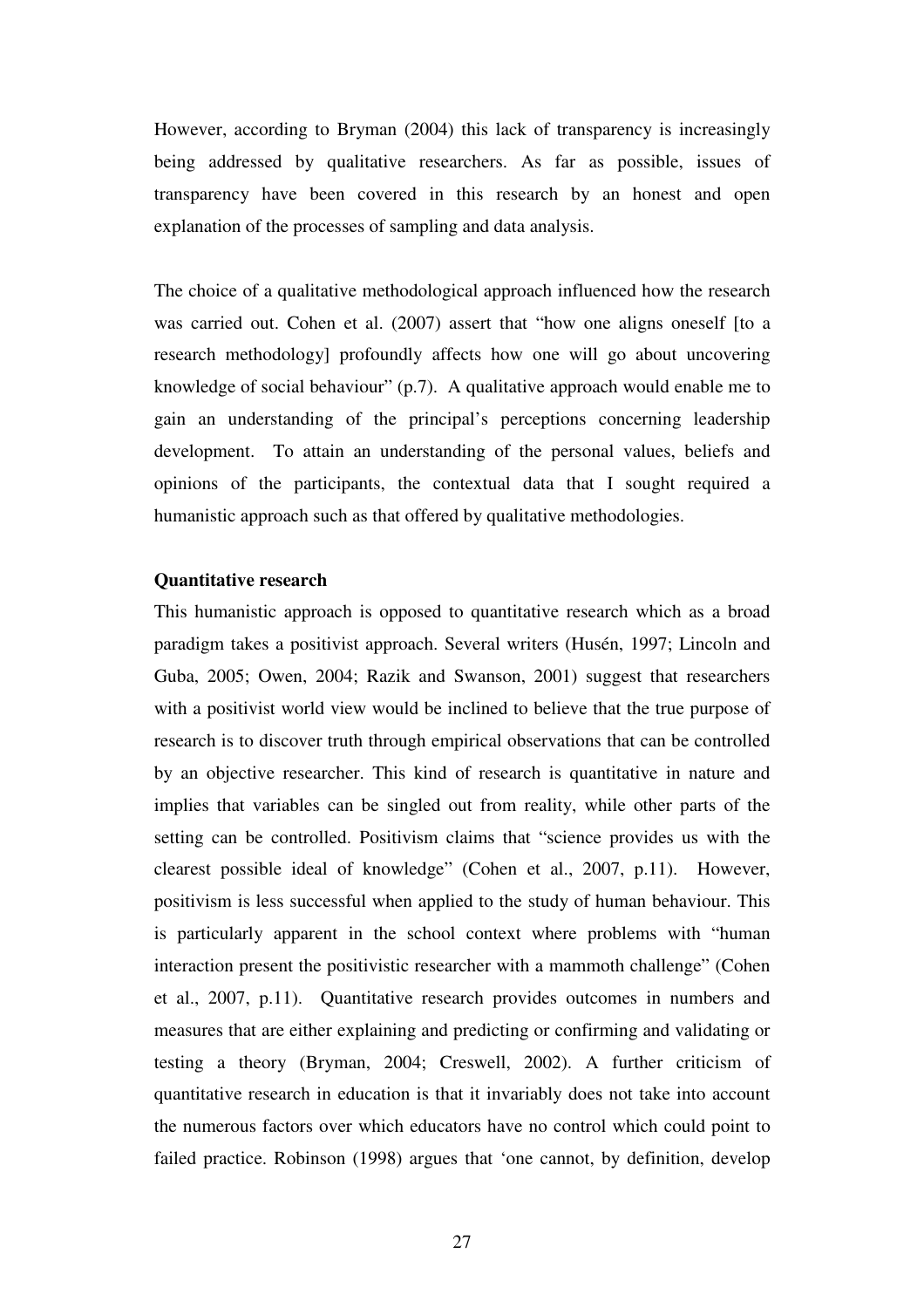knowledge of practice by ignoring or 'controlling out' that context" (p.20). Positivist research has a tendency toward reductionism, scientific experimentation in laboratory settings to simplify, restrict and control variables (Cohen et al., 2007). Whereas, educational researchers realise that educational practices cannot be separated from cultural, social and political contexts within which they are situated (Husén, 1997). In the context of this research a quantitative approach was unlikely to provide an adequate understanding of the perceptions of the principals.

#### **Interpretive stance**

As the intent of this research was to interpret the understandings of the twelve primary school principals, it was suited to an interpretive stance. Denzin and Lincoln (2000) suggest "all research is interpretive; it is guided by a set of beliefs and feelings about the world and how it should be understood and studied" (p. 19). By employing an interpretive stance meant that there was scope for interpretation at more than one level. Bryman (2004) notes "the researcher is providing an interpretation of others' interpretations" (p.15). The interpretive perception does not presume that the researcher's language or perspective is neutral rather it "assumes multiple, socially constructed realities are the norm" (Tolich and Davidson, 1999, p.184). In this study it allowed for focus on each participant's perceptions of the development of potential principals. The interpretive researcher begins with the participants and then by analysing data has a better understanding of how they interpret the world about them. Cohen et al. (2007) emphasis that "theory is emergent and must arise from particular situations …theory should not precede research but follow it" (p.22). In this study the theory of what the participants believed emerged from the research findings. Research findings are discussed in Chapter five.

The considerations taken into account when selecting this qualitative approach were the sample size, twelve primary school principals, and the actual small scale of the project. Qualitative research enables us to find out a great deal about what a small number of people think (Davidson and Tolich, 2003). I was confident that a qualitative paradigm would allow me to examine ways in which primary school principals coach and develop the next generation of school leaders and examine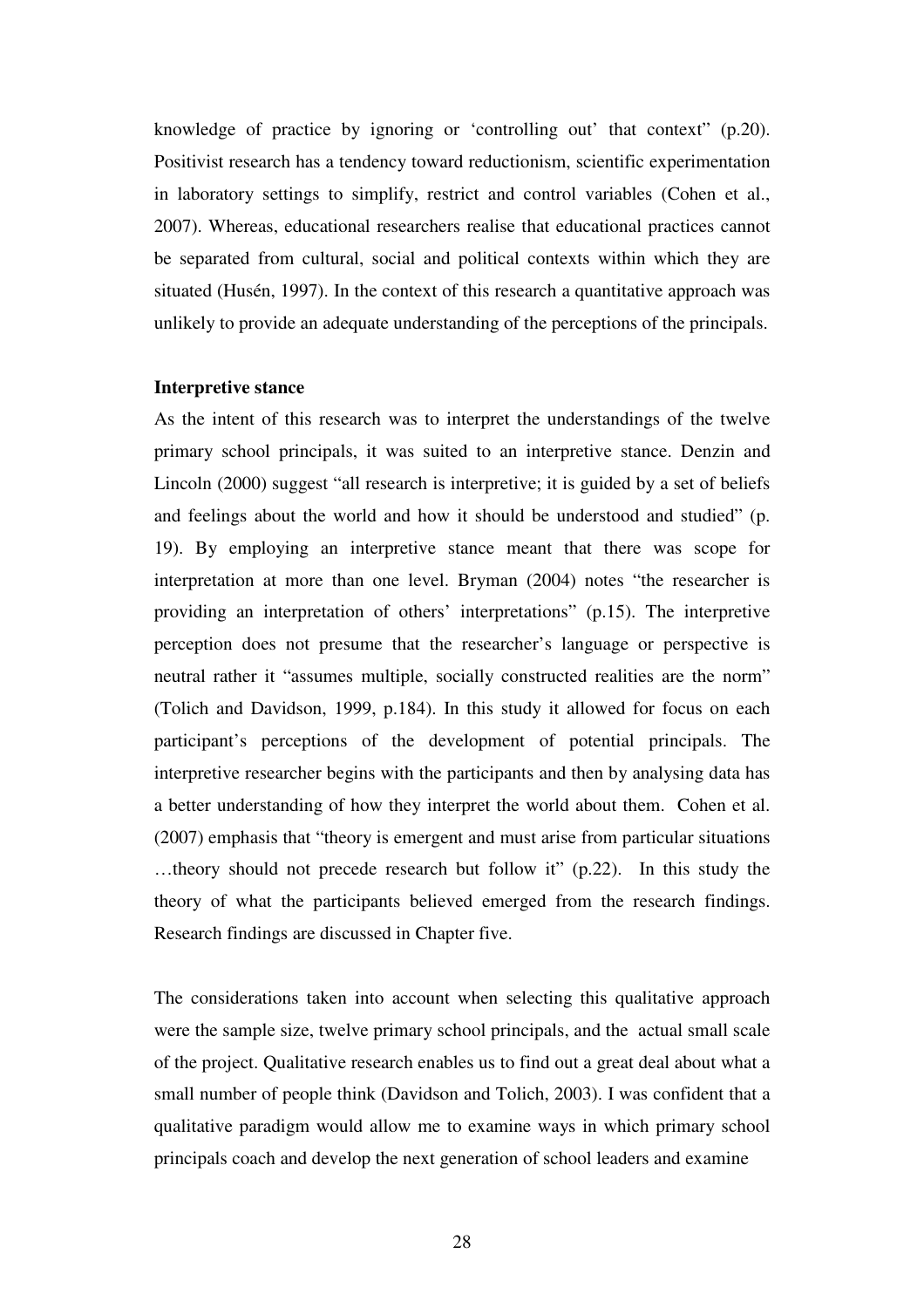first-time principals perceptions and experiences of coaching and leadership development.

#### **Data collection method**

The nature of the problem under investigation and the varying perspectives from which it maybe viewed help determine the selection of an appropriate research method (Keeves, 1997). To achieve the aims of my research and allow for a qualitative inquiry to be applied I selected interviews as the research instrument for this investigation. I was interested in the interviewees' points-of-view and their insights. Thus, the choice of a semi-structured interview would allow for a range of divergent and detailed responses to emerge that would portray the perceptions of participants.

#### **Semi-structured interviews**

The choice of a semi-structured interview as the sole method for this design, provided a framework with some flexibility so that the participants were able to define their own experiences (Cohen et al., 2007). Semi–structured interviews require the researcher to have questions that they want to cover through the interview. The researcher should be familiar with the questions that they are asking so they can be asked as if they are part of a conversation so that the interview flows (Babbie, 2007). In this type of interview the participant is not as restricted in how they respond as they might be in a structured interview. The researcher may ask questions that they had not planned to ask. They would ask these questions to clarify what the participant has said or to probe the participant to elaborate on their response as this maybe an issue or new idea that the researcher has not encountered Bryman (2004). Additional questions were asked during the interviews to either clarify what the participant had said or to have them explain in more detail a point they had made.

As the intention of this research was to gain a rich understanding of the participants' views surrounding the coaching and developing the next generation of school leaders the semi structure of the interviews allowed me to prompt and probe without putting the interview process at risk. But as Bryman (2004) points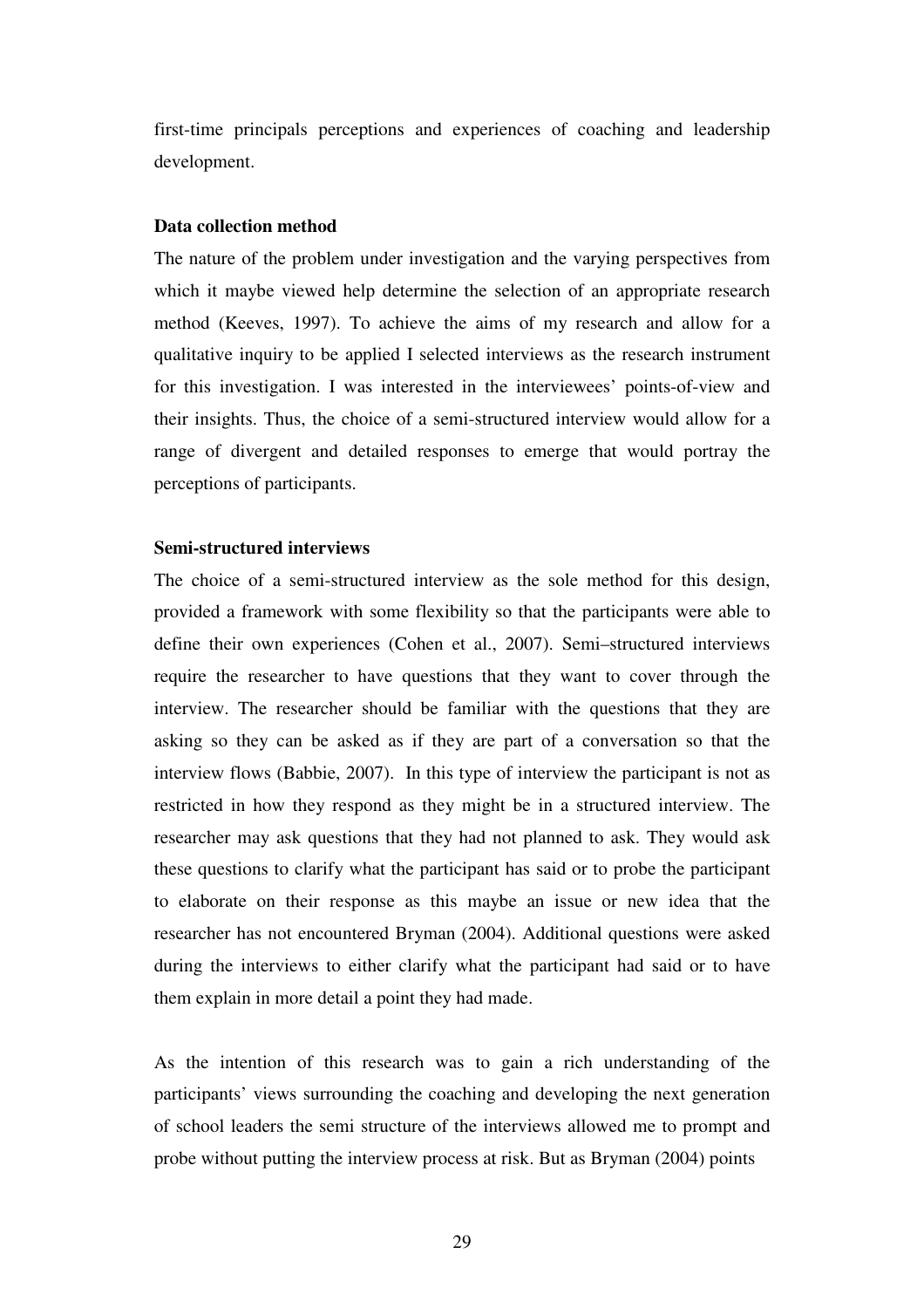out questions should to be asked using a similar wording and all the planned questions need to be asked. Semi–structured interviews tend to be more flexible, allowing the researcher to respond to the direction that the participants take the interview, therefore, this was an ideal format for this research. The flexibility of this type of interview also provides the qualitative data a personal dimension and enables the participant's 'world view' to be sought and the emerging themes are able to be identified (Bryman, 2004). A semi–structured interview allows the researcher to seek what is common and what is particular to a participant and also provides the format for discovering what is uncommon (Stake, 2000).

During an interview the interviewer needs to remember their role is "to interview informants [participants], not to cross – examine them" (Tolich and Davidson, 1999, p.117). This also means that the interviewer should engage in active listening. At times the interviewer may find themselves not listening to what the interviewee has said rather they find they are thinking about the next question they are going to ask. Interviewers may find that there are silences during the interviews. They should "not be afraid of silences or long pauses; they often lead to much better data" (Tolich and Davidson, 1999, p.118). On the other hand there ought to be a balance if the interviewer talks too much the interviewee may feel that they are not on the right track and if the interviewer does not contribute the interviewee may not feel comfortable and close up (Bryman, 2004). As this research employed interviews as its only method of gathering data it was important that data obtained was sufficient and would allow me to achieve my research aims. As the interviewer I needed to "facilitate respondents' descriptions and reflections on their experiences" (Opie, 1999, p.245). This meant that I needed to be aware of non-verbal expressions and the participant's body language. Making notes during an interview is a way of recording these occurrences that may impact on the interview and would not be picked up in the recording of the interview.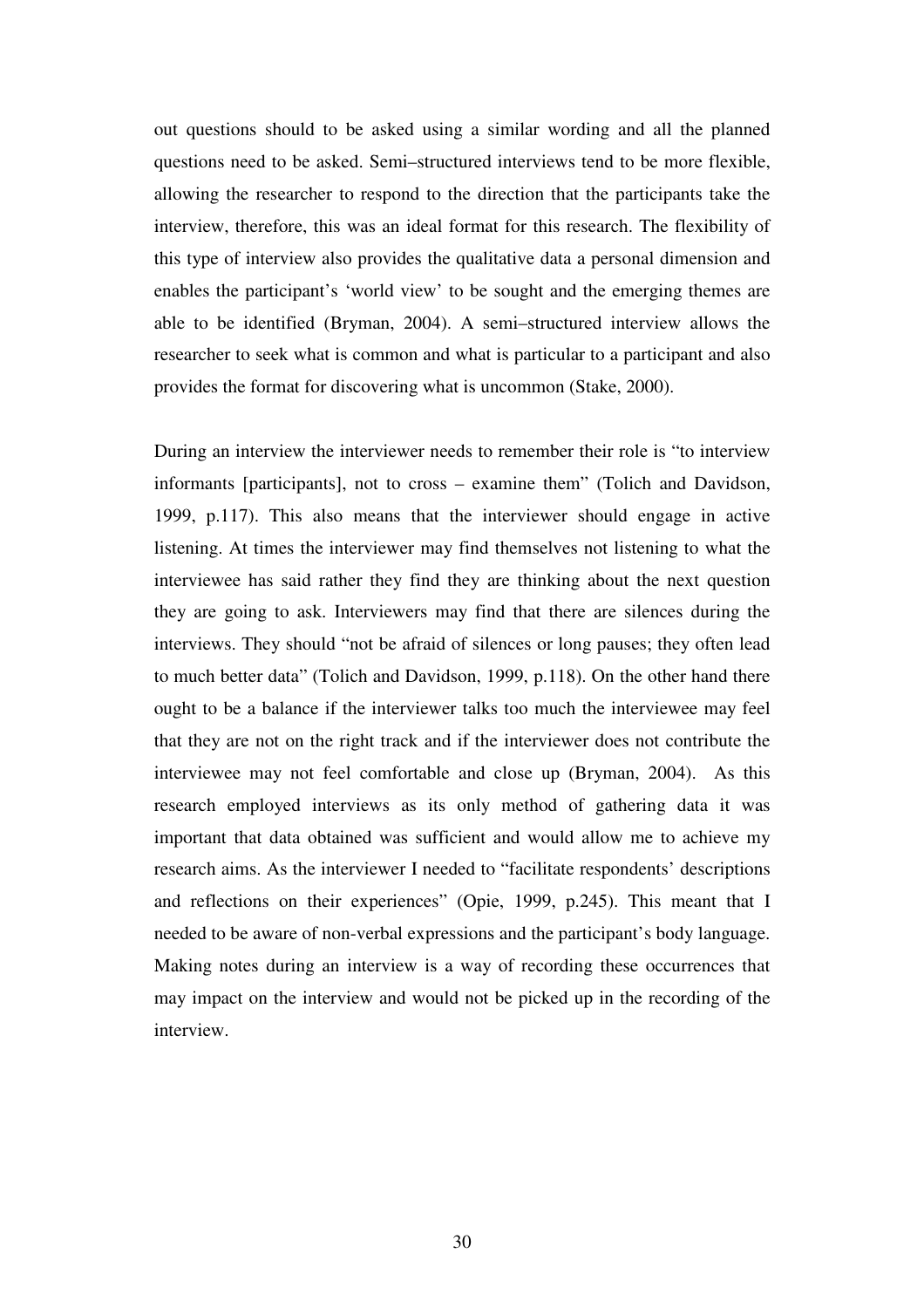#### **Interview sampling**

Time in which to complete this research and geographical accessibility to potential participants were constraints that influenced my selection of the sample size and composition of the principals for interviewing. The sampling strategy that I adopted, to ensure I would have appropriate participants, was purposive sampling. Researchers using this sampling strategy select the participants to be included in the sample on the basis of specific characteristics that are being sought (Cohen et al., 2007). Specific characteristics of the participants were that they were either a first-time principal, who had been appointed in the last eighteen months, or they had been a principal at least five years. When interviewing one of the established principals I discovered that they were in fact in their fourth year of principalship. As the interviews were conducted in the third term of the school year it did not appear to be a major concern that they had not been in principalship for five years. I contacted twelve principals all who agreed to participate in the research. Six principals were established principals and six were first-time principals. Conducting the research with the two groups of principals would not only provide for greater depth of data analysis but also allow for different perspectives to emerge (Creswell, 2007).

The twelve principals who participated in my research were known to me as professional colleagues. The principals are all from Auckland schools. Gender was not a characteristic I considered when drafting a list of potential participants, however, the make up of the twelve principals was six males and six females. There was an even split of male and female over the two groups. The intent of this research was not to examine the participant's perspectives from a position of gender. Therefore the data analysis in Chapter Four and the discussion concerning the findings in Chapter Five do not refer to the gender balance of the participants.

All potential principals were initially contacted by telephone to ascertain whether they would be prepared to participate in my research. Following the verbal confirmation of their willingness to participate I visited each of the principals to provide them the information sheet outlining the aims of the research and to explain to them what would be required of them. I explained to the participants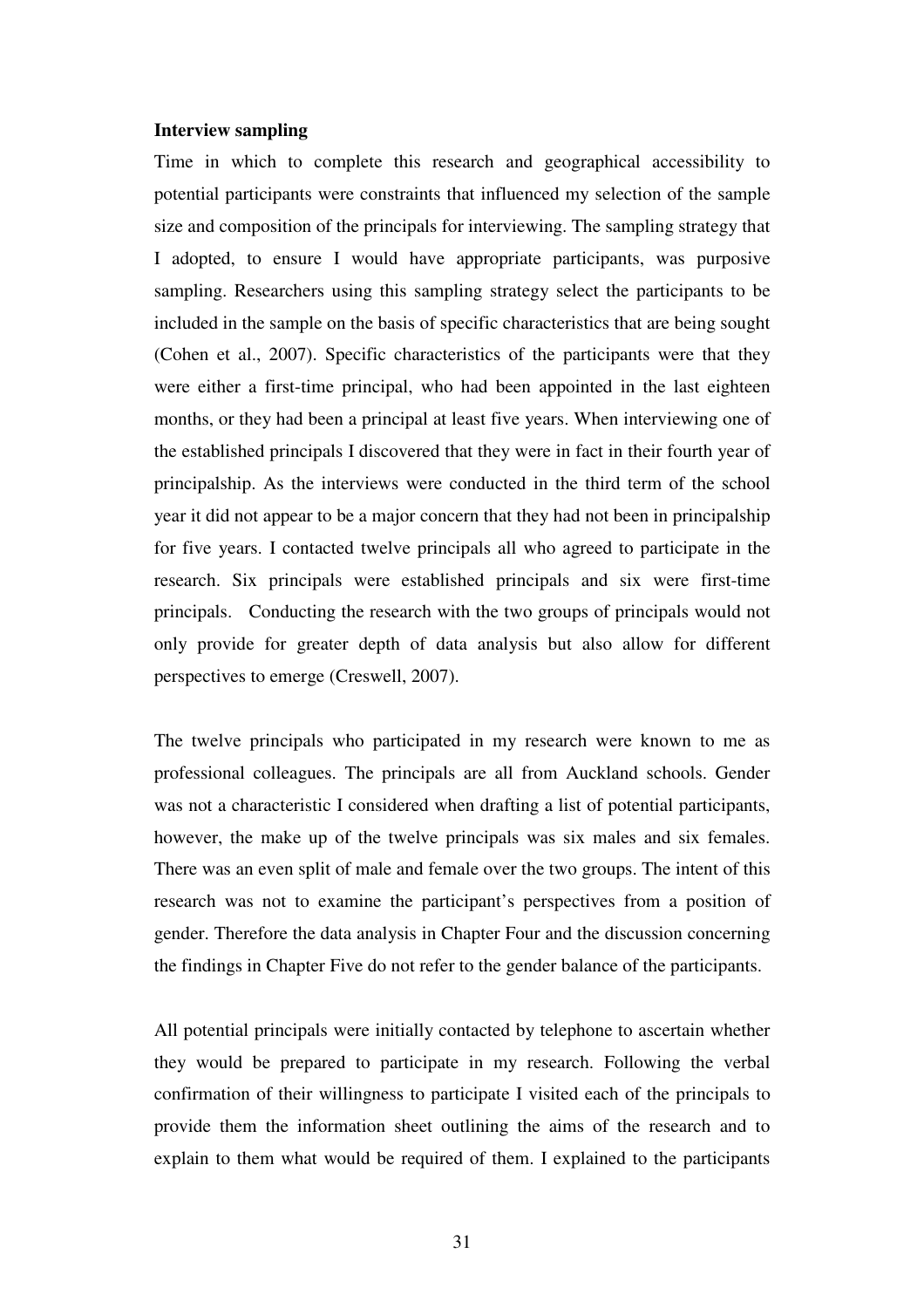the need for recording the interview and explained that the interview would take approximately one hour. At this meeting the participant completed the formal consent form and they were reassured that their responses would remain anonymous and that their identity would not be revealed in the final report. I contacted the principals, by telephone, a second time to organise with them a mutually convenient time to interview them. The interviews were spread over a period of fifteen days. Table 3.1 provides details of the dates for the interviews and when the transcripts were sent to the participants:

| Participant           | Date of interview | <b>Transcript sent</b> |
|-----------------------|-------------------|------------------------|
| Established           |                   |                        |
| principals            |                   |                        |
| A                     | 11.09.08          | 12.09.08               |
| B                     | 12.09.08          | 12.08.09               |
| C                     | 17.09.08          | 24.09.08               |
| D                     | 17.09.08          | 18.09.08               |
| E                     | 16.09.08          | 16.09.08               |
| F                     | 23.09.08          | 24.09.08               |
|                       |                   |                        |
| First-time principals |                   |                        |
| G                     | 25.09.08          | 25.09.08               |
| H                     | 10.09.08          | 10.09.08               |
|                       | 13.09.08          | 14.09.08               |
| J                     | 18.09.08          | 24.09.08               |
| K                     | 16.09.08          | 17.09.08               |
|                       | 12.09.08          | 13.09.08               |

**Table 3.1 Interview and transcription completion dates** 

#### **Interview technique**

Two interview schedules (Appendix A and Appendix B) were used to obtain the required data from the participants. Appendix A was the interview schedule used for the established principals and Appendix B the interview schedule used for the first-time principals. Two interview schedules were necessary as the information I sought from the two groups of principals was not exactly same. The first-time principals were being asked questions that mainly related to their experiences prior to being appointed to the role of principal. The established principals were asked questions mainly to determine their views relating school leadership identification and development.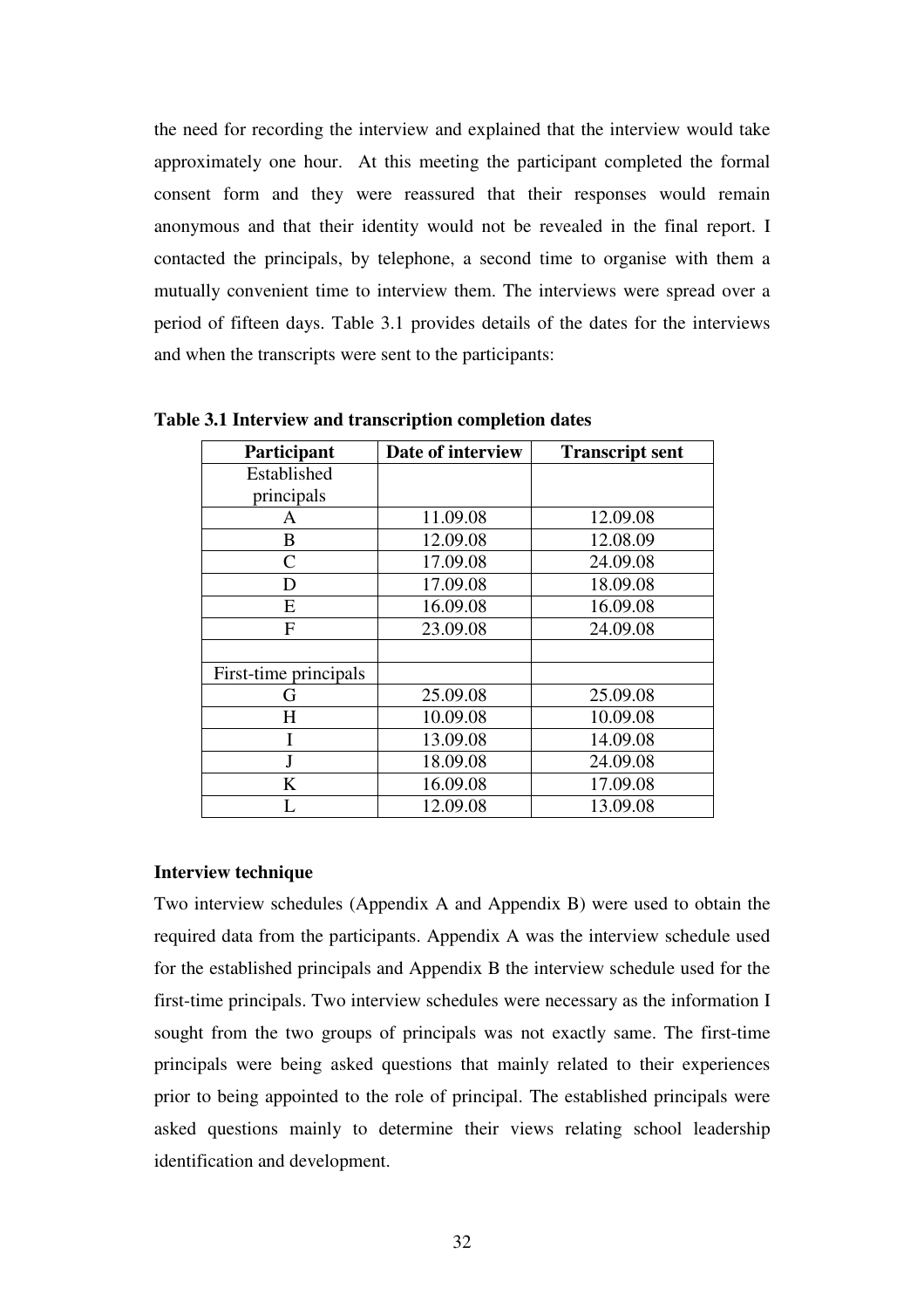The main purposes of the interview, in terms of this research, were to provide an effective means of gathering the required information and to identify variables in the ways that the principals coach and develop the potential school leaders. The intent was also to provide a structure that was robust and common to all the participants but sufficiently flexible to provide data required.

As mentioned the interviews were recorded with the permission of the participants. I used a digital recorder which eliminated any concerns about a tape running out or not working. The recorder itself was small and therefore was quite unobtrusive. The recorder/ing did not appear to be an issue for all but one of the participants. Being a digital recorder also meant that I could transfer the interviews to my laptop and save them to a CD for save storage. Transferring the recorded files to the laptop made the task of transcribing a little easier as I could stop and start the recording with a certain amount of ease.

Disadvantages of this method were the initial poor recall by some of the participants and the inability of some participants to answer the questions that were asked. Two of the first-time principals had not previously reflected on how previous principals had provided development or coaching opportunities for them. As the interviews proceeded they were thinking more deeply and I prompted their thinking further so as to get them to elaborate on what they were saying. I was wary not to allow the prompting to "degenerate into … asking leading questions that [elicit] particular kinds of answers" (Tolich and Davidson, 1999, p.115). One of the more established principals kept going off on tangents consequently I felt the need to restate questions to refocus the interview. One of the more established principals was very conscious of being recorded and therefore was quite guarded in their responses. This resulted in a shorter interview as I sensed probing would not elevate the situation for the participant. The interviews were carried out at the respective principal's schools. Each interview was conducted during the day in the principal's office. One of the participants requested that the interview take place on a Saturday morning to allow for no interruptions. All but one of the interviews were conducted without interruption. The interruptions that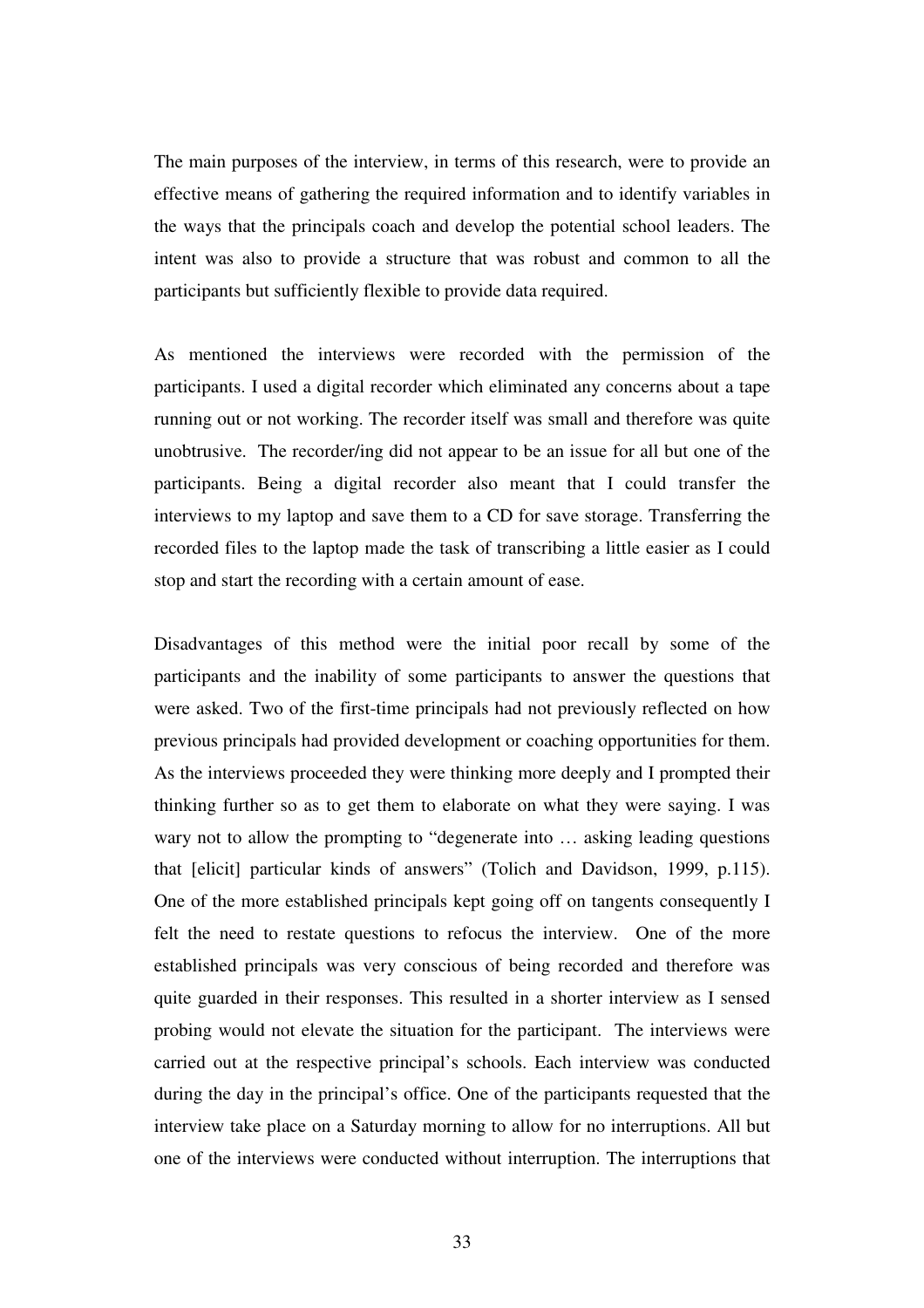occurred during this one interview were unavoidable. The principal was required to deal with a student issue that had occurred before the interview had commenced. The interruptions did not affect the interview to any great extent. It just meant that the interview lasted longer than anticipated.

The participants were all provided with a copy of the transcript from their interview, within a week of the interview, for validation and further clarification they felt was necessary. One participant requested one grammatical adjustment and added a minor comment to further clarify what they had said but this did not alter the essence of the interview.

#### **Data analysis process**

The interviews were semi-structured and guided by a set of broad questions (Appendix A and Appendix B). The questions for the interviews were formulated from ideas generated within the literature. Following the interviews with the principals, the interviews were transcribed. Once the interviews had been transcribed the interviews were read through several times to gain some initial impressions and comparisons within and across each of the interviews and to become thoroughly familiar with the data (Bryman, 2004; Cohen et al., 2007).

The first-time I simply read through each of the transcripts. While reading through the transcript a second time I was aware of some commonalities in wording and phrasing used by the participants. During this reading I underlined phrases that had significance in that the wording was of a similar vein to others or was in way unique to a particular participant. At the same time as underlining I made notes in a column alongside. Some of these notes were a reminder why I had underlined a phrase whereas others were single words which were emerging as themes. Reading through the transcripts again I started highlighting words which were common to most of the transcripts. To facilitate the ease of analysis I coded words by assigning a colour to each of the words. Cohen et al. (2007) describe coding as " a word or abbreviation sufficiently close to that which it is describing for the researcher to see at a glance what it means" (p.478). I started with five codes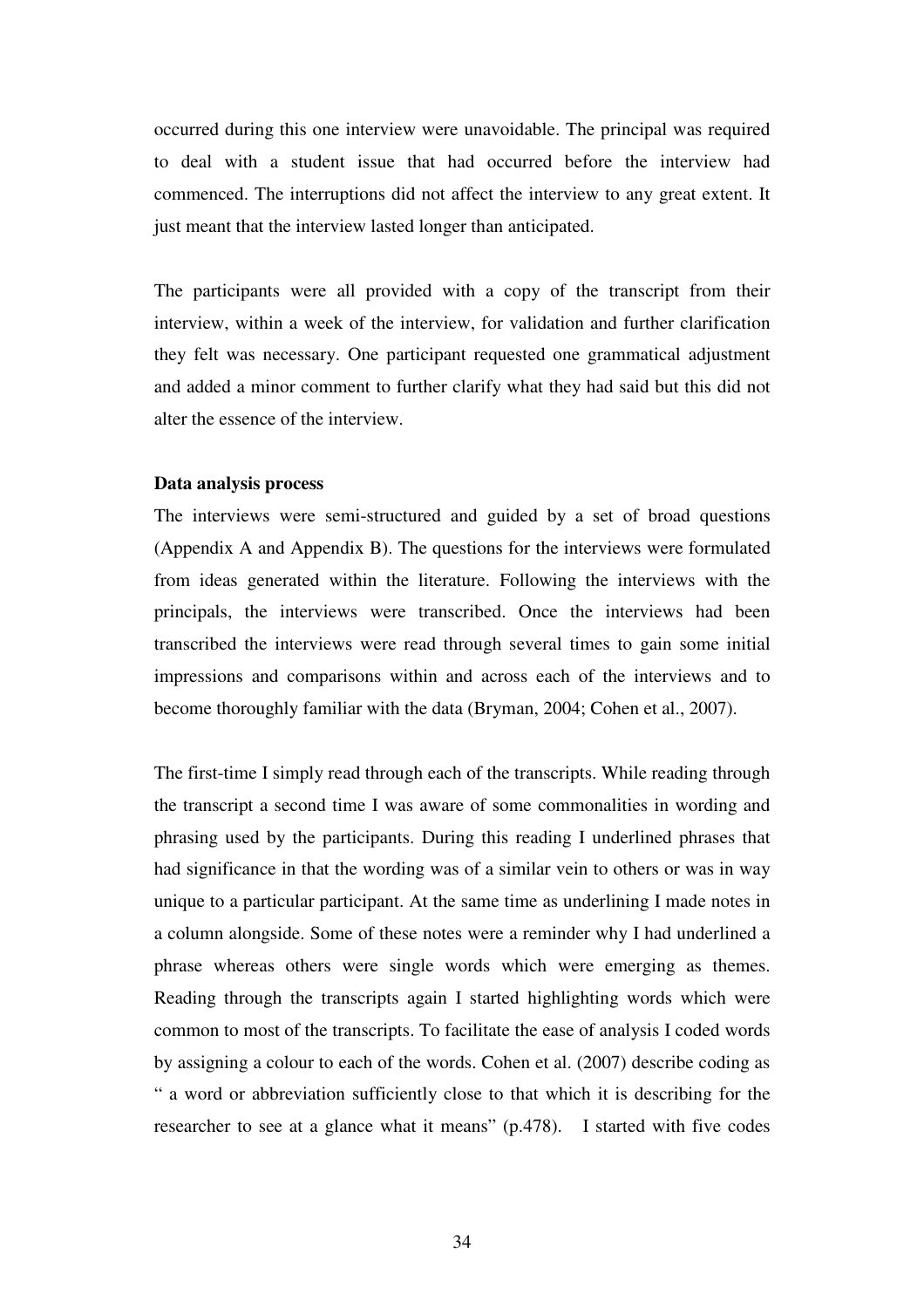opportunities, relationships, nurture, encourage and support. I then thought that there were two other words which I needed to consider, confidence and belief. When I read through the transcripts again to see in what context the participants had used these two words I was aware that they being referred to in a similar way and they were able to be grouped as one word.

Reflecting on the codes I realised that having interviewed two different groups using two interview schedules that I needed to consider each group individually. I went through the established principal's transcripts and wrote down, on a separate piece of paper, any reoccurring themes that pertained to this group. I wrote twenty two words initially. As I was writing the words I was broadly grouping them. When I examined the way I had grouped and even the words I had recorded it became clear that I was still basically using the initial codes. What I was actually doing was breaking codes "down into finer codes" (Cohen et al., 2007, p.478). The first-time principal's transcripts did not generate any further themes. I put this down to the fact that I had initially gone through the first-time principal's transcripts highlighting the reoccurring words.

The next step in the analysis of data was to create two tables in a word document on the computer. One table had the first-time principal's questions as headers and the other table had the established principal's questions as headers. Key phrases from the interview transcripts were cut and pasted under each of the headings. By carrying out this process meant that I was again looking closely at the participants responses to the questions. It reinforced the richness of some of the data and also the amount of data obtained that did not relate directly to the questions asked of each respective group. Some of this data however was background into why the participant held the views that they voiced. This process enabled the identifying of themes that were significant to the participants in relationship to the context and topic (Bryman, 2004; Cohen et al., 2007).

# **Reliability**

A qualitative approach opens itself up for criticism because of its subjective nature, researchers' bias and the fact that findings cannot be generalised across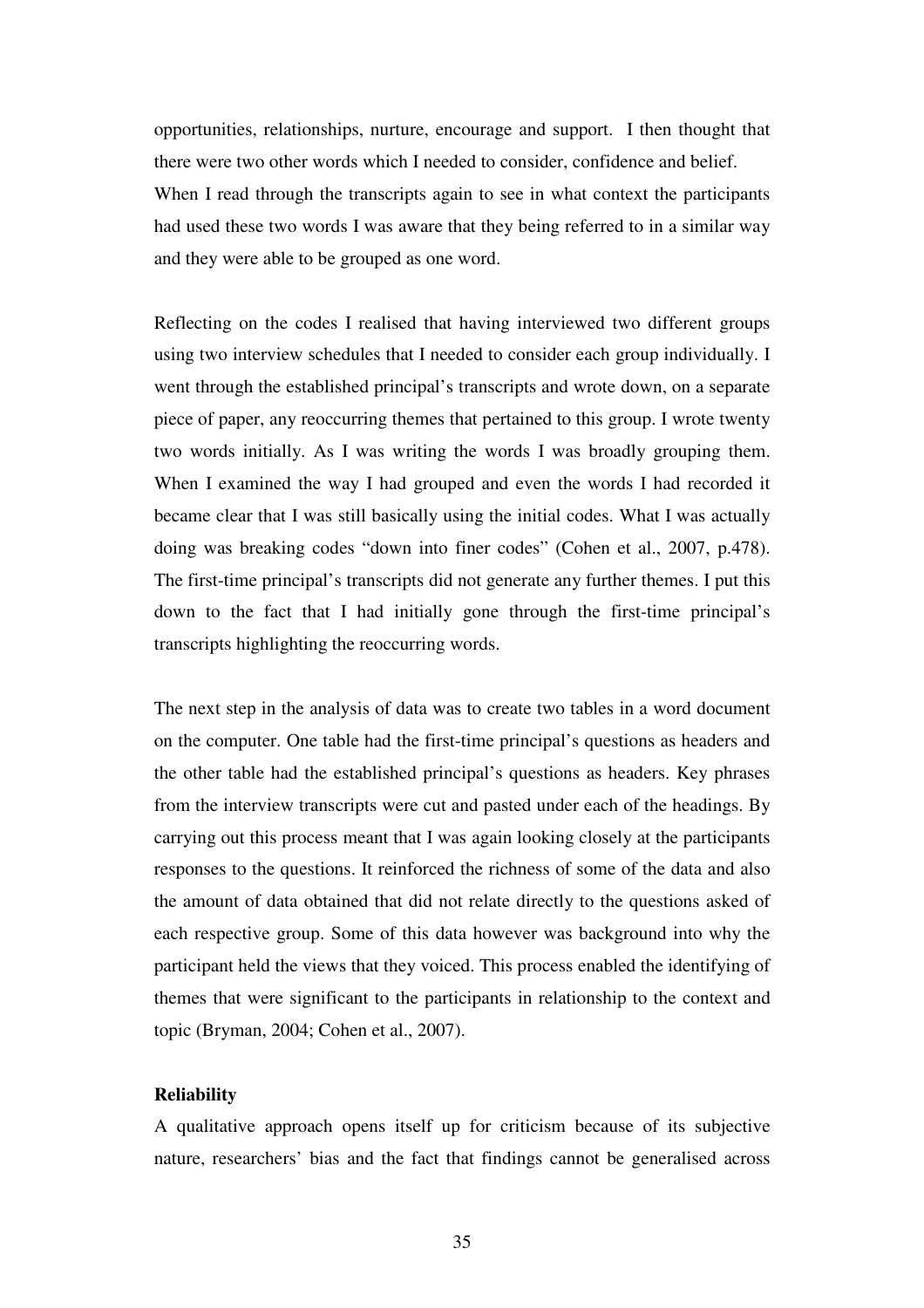other contexts (Cohen et al., 2007). However, Bryman (2004) would argue that the external reliability is possible with this approach if the overall methodological approach including the research design and data collection methods are rigorous and able to be replicated by another researcher. The chances of the same findings being established in the replicated study would be doubtful as qualitative research tends to be an account of a situation at the time of the particular research. Another study would possibly not be able to replicate this very same situation. As the interpretations are subjective it is necessary for the researcher to consider how consistent their interpretations will be. However, reliability is not the intended goal of qualitative research (Tolich and Davidson, 1999).

In this project I was the only researcher conducting the interviews and analysing the data. This meant there was consistency in the questions asked and the order in which they were asked. The questions asked in the interviews had been carefully refined to avoid ambiguity of their meaning or inaccurate interpretation. All the questions were asked using similar wording for each interview. But as Cohen et al. (2007) assert "controlling the wording is no guarantee of controlling the interview" (p.150). Additional questions were asked that had not been planned. These questions were asked to either clarify what the participant had said or to get the participant to elaborate further concerning a particular point they had made. I asked each of the established principals to define coaching. I asked the first established principal to define coaching so then ensured that I asked each of the remaining established principals. Babbie (2007) contends "ideally, all interviews should use the same probes" (p.281). I did not ask the initial first-time principal so felt I should not ask the others. I asked the established principals to define coaching as I considered it was important to gauge their interpretation of coaching when they were discussing whether they had coached an aspirant.

It is important for the researcher to demonstrate that they have not invented or misinterpreted the data and that there has been care taken in recording the data (Cohen et al., 2007). The interviews were recorded and transcriptions were sent to each participant for checking and amendment to ensure accuracy and thus reliability of data.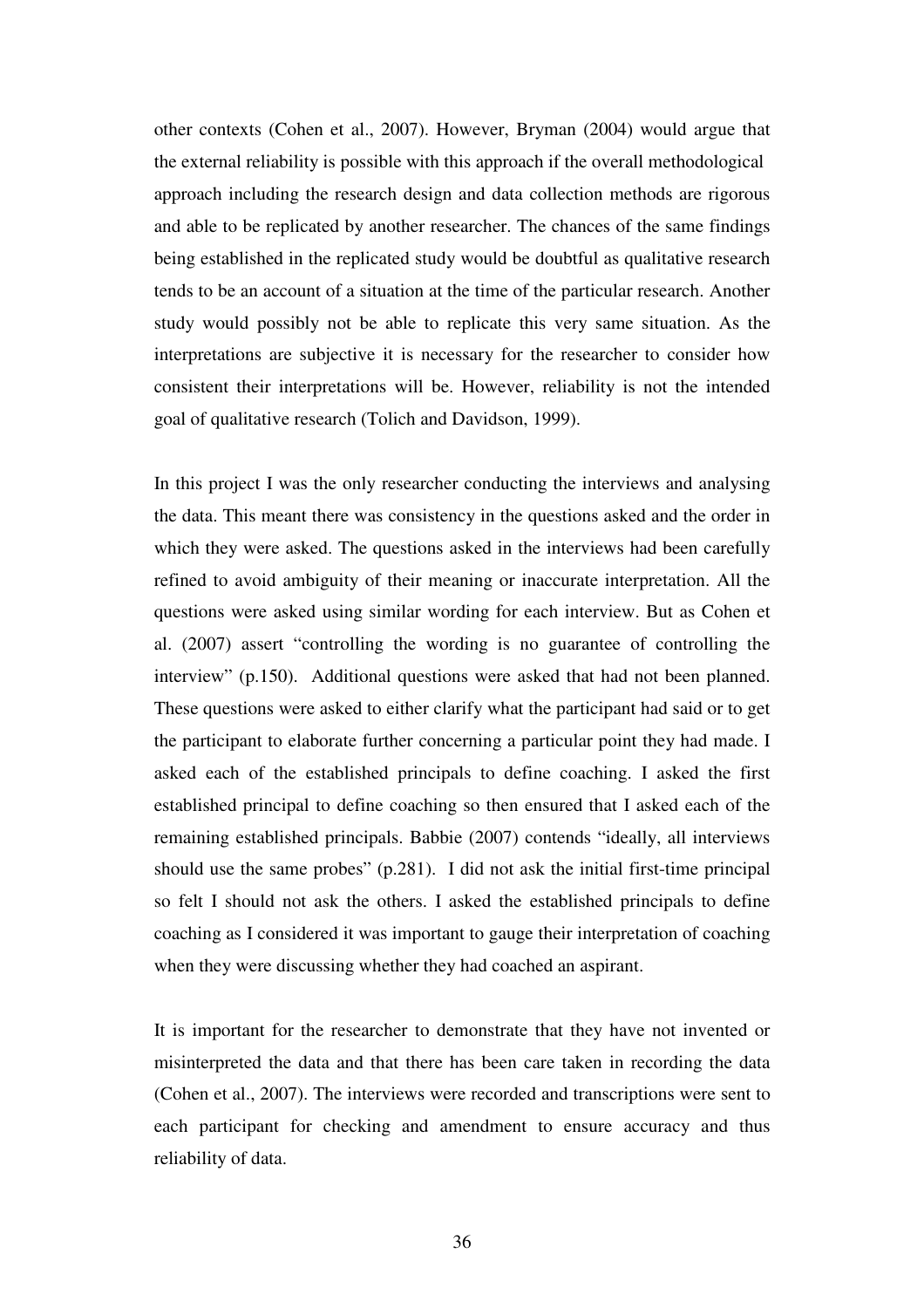Once data were collected it was analysed using coding. The data was able to be defined and categorised by using coding. Charmaz (2000) explains that in addition to constructing ideas inductively "we are deterred by line-by-line coding from imposing extant theories or our own beliefs on the data" (p.515). Coding in this way allowed me to remain attuned to the participants' views of their realities, rather than me thinking that we share the same views and worlds (Charmaz, 2000).

#### **Validity**

Validity tests whether the researcher is investigating what they say they are investigating and is concerned with the integrity of the conclusions (Bryman, 2004). It therefore deals with the appropriateness of the method to the research question. Validity is regarded as the soundness, effectiveness and usefulness of the measurement tool for the research being undertaken.

Validity is often ensured through pretesting the questions (Davidson and Tolich, 2003). The pretesting of my research questions, aimed to make sure that data gathered would provide valid information for analysis. The principle cause of invalidity in interviews is bias on the part of the interviewer and interviewee. Carefully formulated questions are a way of reducing the potential for bias although there needs to be provision for sufficient flexibility to allow the participants "to demonstrate their unique way of looking at the world – their definition of the situation" (Cohen et al., 2007, p.151). Attempts were made to limit bias in the interviews and transcripts were sent to participants for their verification.

Validity also addresses the validity of the researcher's interpretations. As mentioned previously all interpretations are subjective therefore it was important that as a researcher I demonstrated that my interpretations were a result of careful analysis of the data. To increase the validity of my research I provided the participants with my interpretations of their interview. The reason for this was so the participants could corroborate or disapprove of my interpretations. The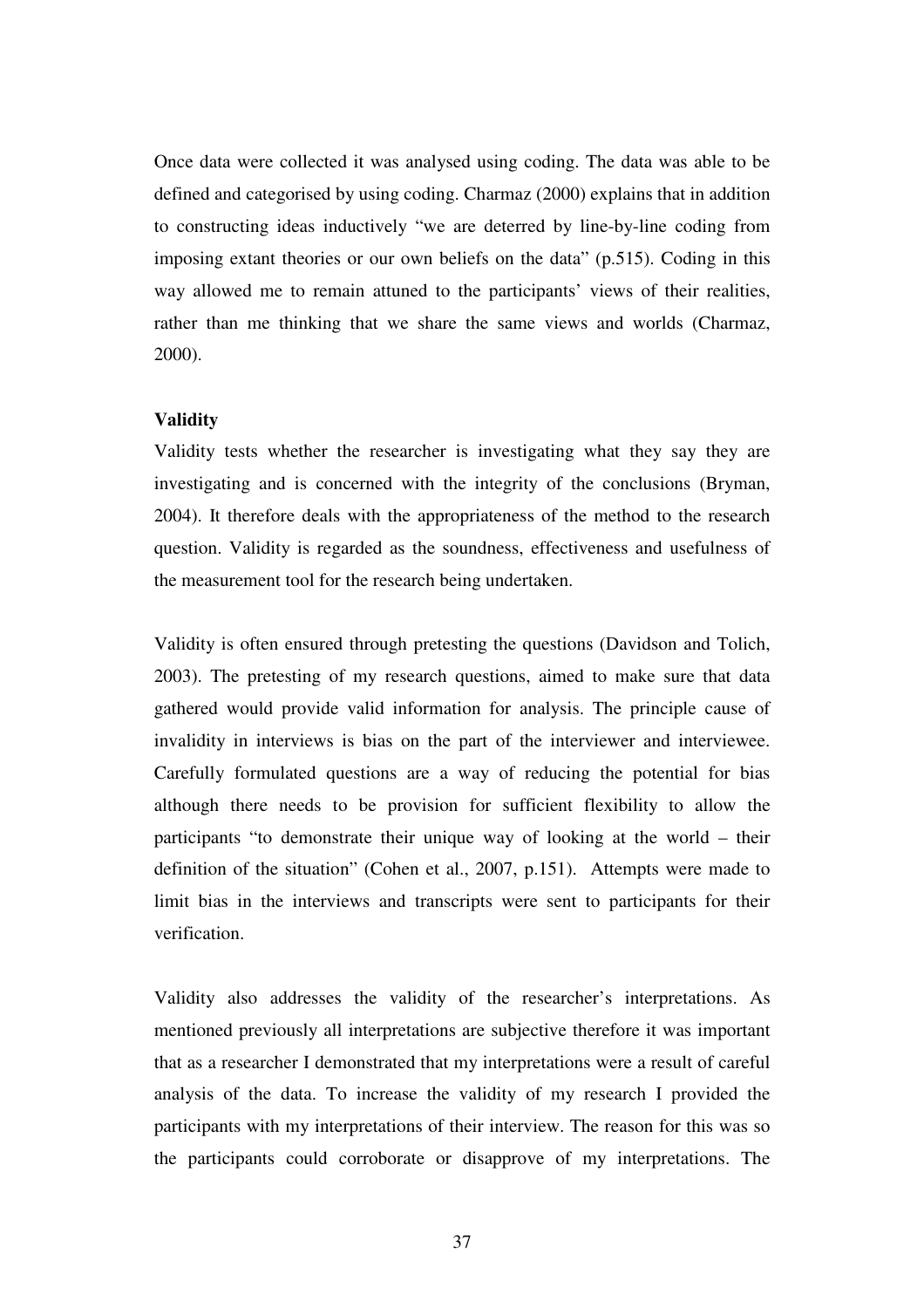researcher's analysis has to have rigour, and that rigour is based on the researchers capabilities of tracing the sources and reasons for their interpretations. But in saying this as Janesick (2000) maintains "qualitative researchers do not claim that there only one way of interpreting an event. There is no one "correct" interpretation" (p.393).

Every care was taken to ensure the validity of this research project for as Cohen et al. (2007) emphasis "if a piece of research is invalid then it is worthless" (p.133).

#### **Ethical considerations**

There are five core principles that underpin ethical conduct in educational research. These five principles are: do no harm to the participants, voluntary participation, informed consent, avoid deceit, and confidentiality or anonymity (Tolich and Davidson, 1999). By taking into consideration these five principles as a basis for my research I was granted approval by Unitec Research Ethics Committee to carry out this investigation.

The researcher has an important responsibility in protecting the participants from harm or minimising harm. Harm can be physical harm; it can involve harm to future development, a loss of self-esteem, a threat of coercion and stress (Bryman, 2004; Cohen et al., 2007). One of the fundamental principles of research ethics is that researchers need to "anticipate and guard against, consequences for research participants which can be predicted to be harmful" (Bryman, 2004, p.510).

There was no coercion of any of the participants either to be involved in the research or to disclose information. Participation in the research was purely voluntary and participants were reassured that by no means were they required to take part in my research. Participants were informed that they had the right to withdraw from the research project at any time. Formal consent forms were obtained from the participants to ensure they were participating without being coerced. There was no conflict of interest with the principals in the study as I had no links with the selected principals beyond a professional association. All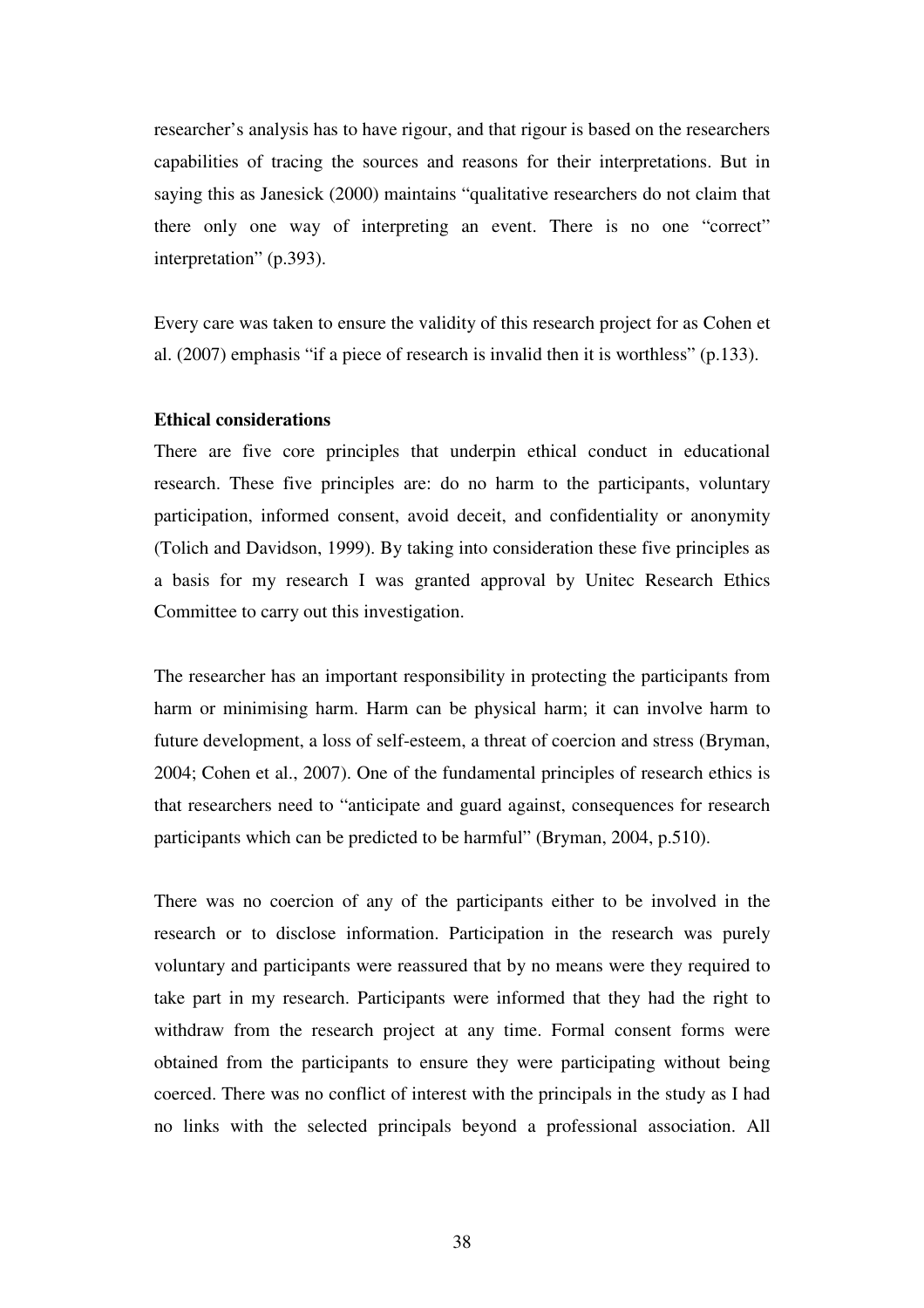participants were provided with an information sheet outlining the aims for the research and what the nature of their involvement entailed. The information sheet indicated approximately how long the interview would take and that the interviews would be recorded. The participants were given the opportunity to ask questions they may have had regarding the research and their participation in it. All participants were assured that their responses would remain anonymous and that their identity would not be revealed in the final report (Bryman, 2004; Cohen et al., 2007; Tolich and Davidson, 1999). This was achieved by assigning aliases to the participants and their schools. Interview records preserve the participant's confidentiality as they are identified simply by the aliases as well. The questions for the interviews were carefully constructed to ensure that they related directly to the achievement of my research aims. Care was taken to avoid requesting irrelevant information from the participants that could potentially waste the participant's time or cause them undue duress. The data gathered at the interviews was recorded initially and then transcribed. A copy of the transcript was sent to the respective participants, in a timely manner, for validation and further clarification that the participant might have considered was necessary. This also ensured an element of 'trustworthiness' to the research as referred to by Bryman (2004).

# **Conclusion**

This chapter has sought to explain how this research was carried out. This research project favoured a qualitative methodological approach to gather data to investigate the research aims outlined in Chapter one. Semi-structured interviews were employed as the research method to provide data required. The chapter concluded with a discussion relating to the considerations taken in regard to the reliability, validity and ethical concerns relating to this research project. The next chapter will present and analyse data collected for this research.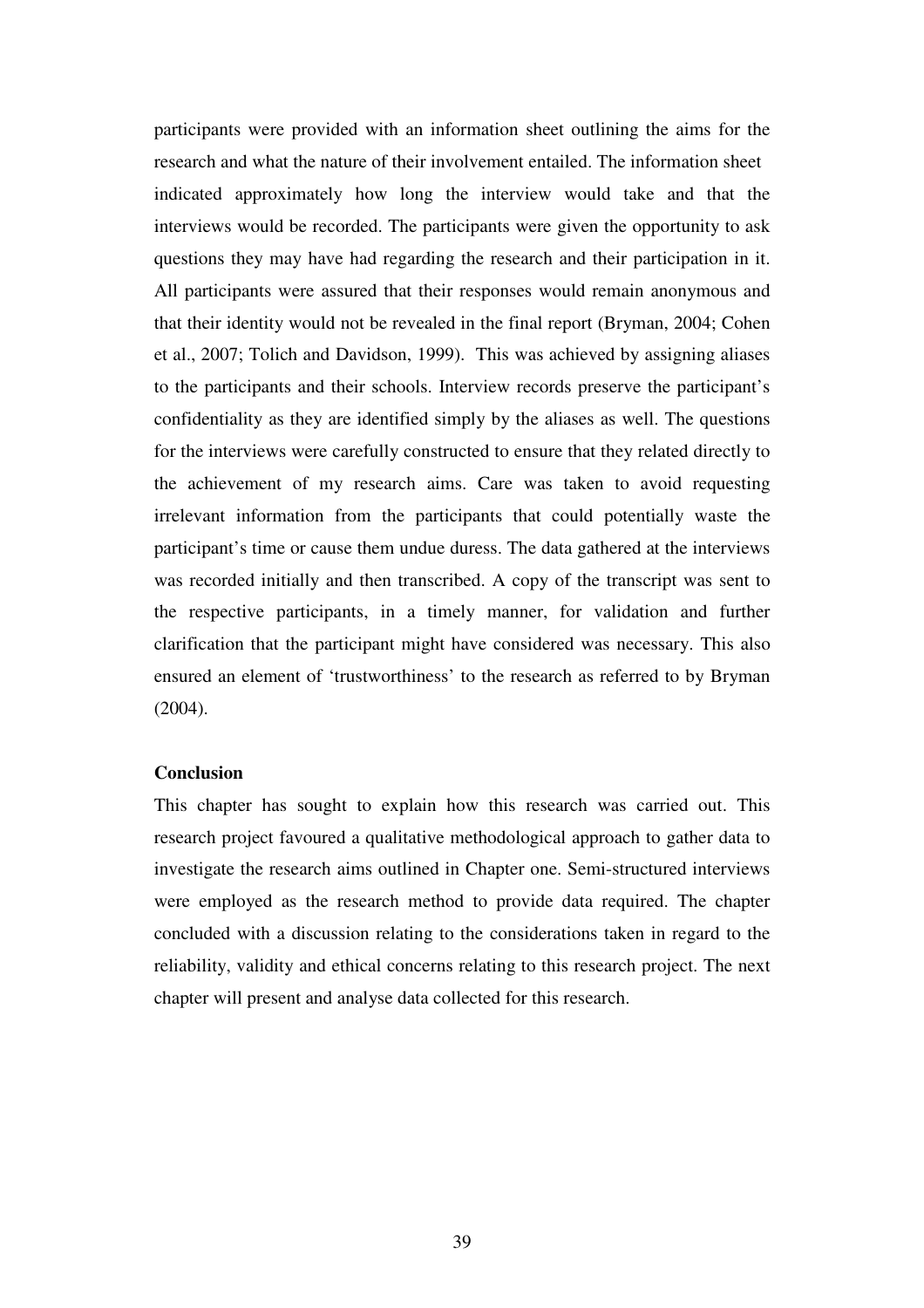# **CHAPTER FOUR FINDINGS**

#### **Introduction**

This chapter provides an analysis of data gathered during semi-structured interviews with principals from twelve primary schools. The chapter opens with an overview of these principals. This is followed by a description of the data analysis process. The findings are presented and the chapter concludes with a summary of the main research findings.

#### **Participants**

There were twelve participants in this research. Six participants were established primary school principals who have been in a role of principal for at least four years. The remaining six participants were first-time principals whom had been in their current their role for no more than eighteen months. Each of the participants was assigned an alphabetical letter to protect their anonymity, see Table 3.1. The following overview of the principals is to provide the readers with some background information.

One of the established principals is principal of an intermediate school (Years 7 and 8). Two of the established principals are principals of full primary school (Year 1 to Year 8). The remaining three established principals are principals of contributing schools (Year 1 to Year 6). The established principals' school rolls range from just over 150 pupils at a contributing school to just under 690 pupils at one of the full primary schools. Two of the first-time principals are at full primary schools. The other four principals are at contributing primary school. The schools rolls at the first-time principals schools range from just over 200 pupils to just under 540 pupils. Each of the schools has at least two teachers in senior management positions. These teacher's titles are deputy principal, associate principal or assistant principal. The schools do not all have a deputy or associate principal in a fully released position. All of the first-time principals have been or are at present involved in the First Time Principals' Programme. Four of the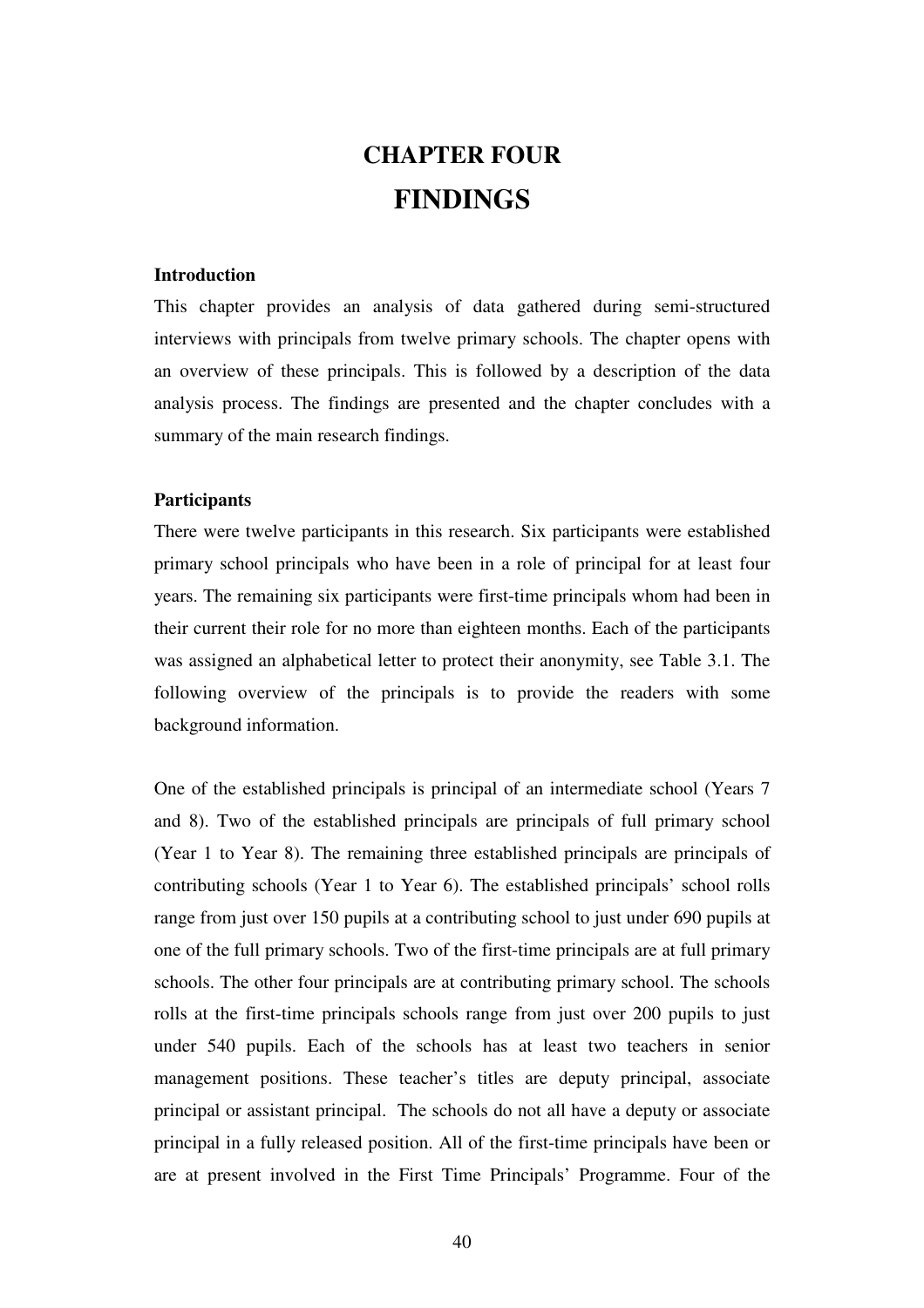established principals have had experience of the First Time Principals' Programme within the last six years.

The reminder of this chapter deals with data obtained from the interviews. Data is presented in two sections. First the results of the first-time principals' interviews and then the established principals' results are presented.

# **Results and analysis**

# **First-time principals**

Question one asked the participants whether they had experienced coaching from a past principal to prepare them for their current role. Four of the six participants had experienced coaching. All four of these participants referred to their immediate past principal as their coach. One of these four participants commented:

*My principal at the time in her own way gave me coaching* (L).

A second part to this question was asked if the participants had experienced coaching. The participants were asked in what way they had experienced coaching. One of the participants had a coaching partner. This participant still has a coach from a local school and reports that:

*We meet regularly and she coaches me so I'm always having to think about that and practice still what I am doing* (H).

Two of the participants experienced coaching in an informal manner. Both of these participants highlighted the support they had received. One of these participants also mentioned opportunities:

*Her* [past principal] *approach it's about not holding people back but encouraging people to move on and forward. So there was always that understanding that opportunities were presented to you* (J).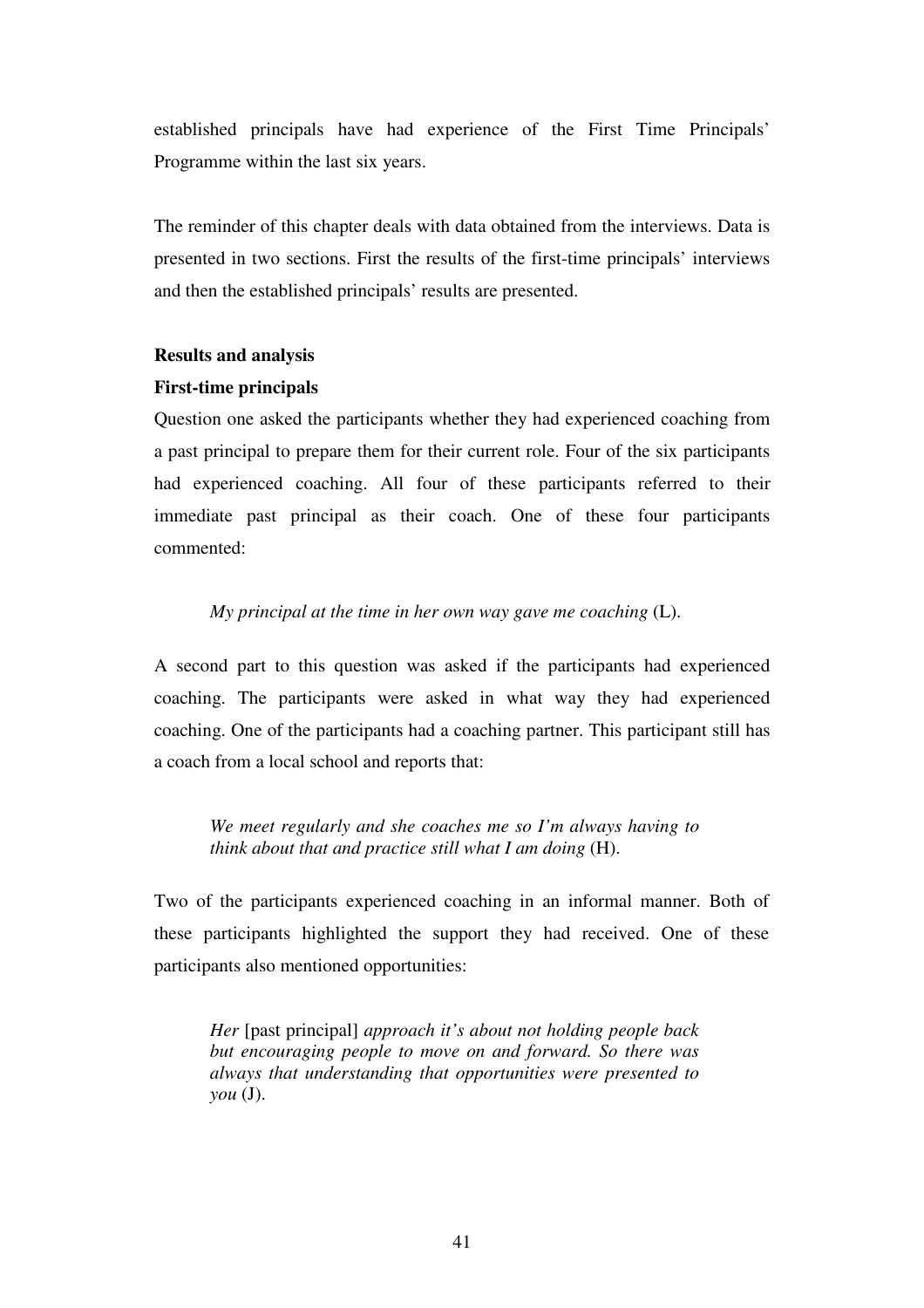The remaining participant who had experienced coaching had experience in a more formal manner. This is reflected in the following comment:

*By way of coaching he* [past principal] *often had conversations with me around management and leadership and running a school. He used me as a sounding board a lot. Through doing that I got to learn from his experiences. They weren't first hand they were second hand… so through those through listening to him wrestling with things in his head I had opportunities for coaching as it were* (I)*.*

The second question asked the participants what they considered would be or are the benefits of coaching. One of the participants who felt they had not experienced any coaching prior to their current role considered that they had observed their past principals dealing with different situations and decided that was not the way they would have dealt with the issue. This is reinforced by the following remark they made:

# *I felt I learnt to become a principal in a deficit model* (G).

Two of the participants commented on relationships in regard to coaching. One felt you needed a relationship with the coach first so that you knew you could trust them. The other participants' response was aligned with their present situation when they pointed out:

*It makes for a more collegial relationship for a start. If you give them a meaty task then you have to support them.* (K).

Participant I considered that a benefit of coaching is that you are given experiences without the responsibility. They also maintained that:

*You have some insight you get some insight into the job before you do it. You are a little more prepared. You will never be fully prepared for the job of a principal* (I).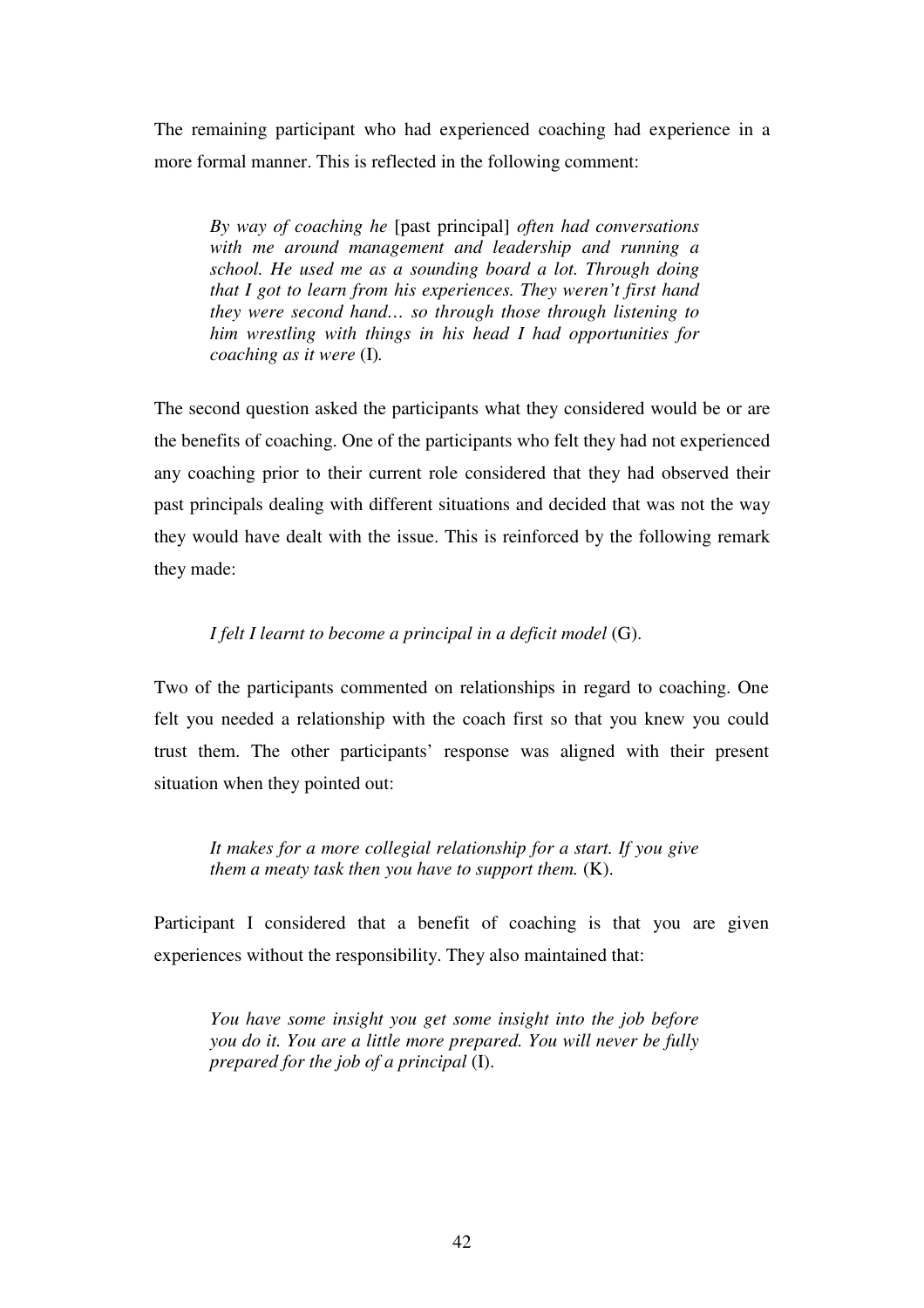Participant H believed that coaching has provided them with professional growth. They also thought coaching is beneficial because:

*You have to do the reflection and that thinking for yourself* (H).

Participant H has a coach and remarked how their coach has asked them for advice. In the light of this the participant stated:

 *It's that real essence that coaching is a mutual learning opportunity* (H).

The participant's third question asked them what strategies past principals had employed to develop them as a leader. Five of the participants mentioned the support they were given and knowing that their past principal believed in them as a leader. The following remarks typify the comments that were made:

*She* [past principal] *was very supportive of my abilities and that was important to me and that I had the sense of someone who believed I could do it* (J).

*She* [past principal] *was very encouraging, very much motivating and I think that was her whole strategy in allowing me to develop as a leader within the school* (L).

*Knowing he* [past principal] *believed in me and that I had the ability to be a leader because I didn't think that I did for a long time* (H).

Participants I and J specifically spoke of the opportunities that they had been given. Participant J recalled opportunities from their immediate past principal as well as principals prior to them. Participant J made the following remarks:

*I think the thing that stands out is number one that they always provided me with opportunities* (J).

*Inclusion in decision making and everything that goes along with that* (J).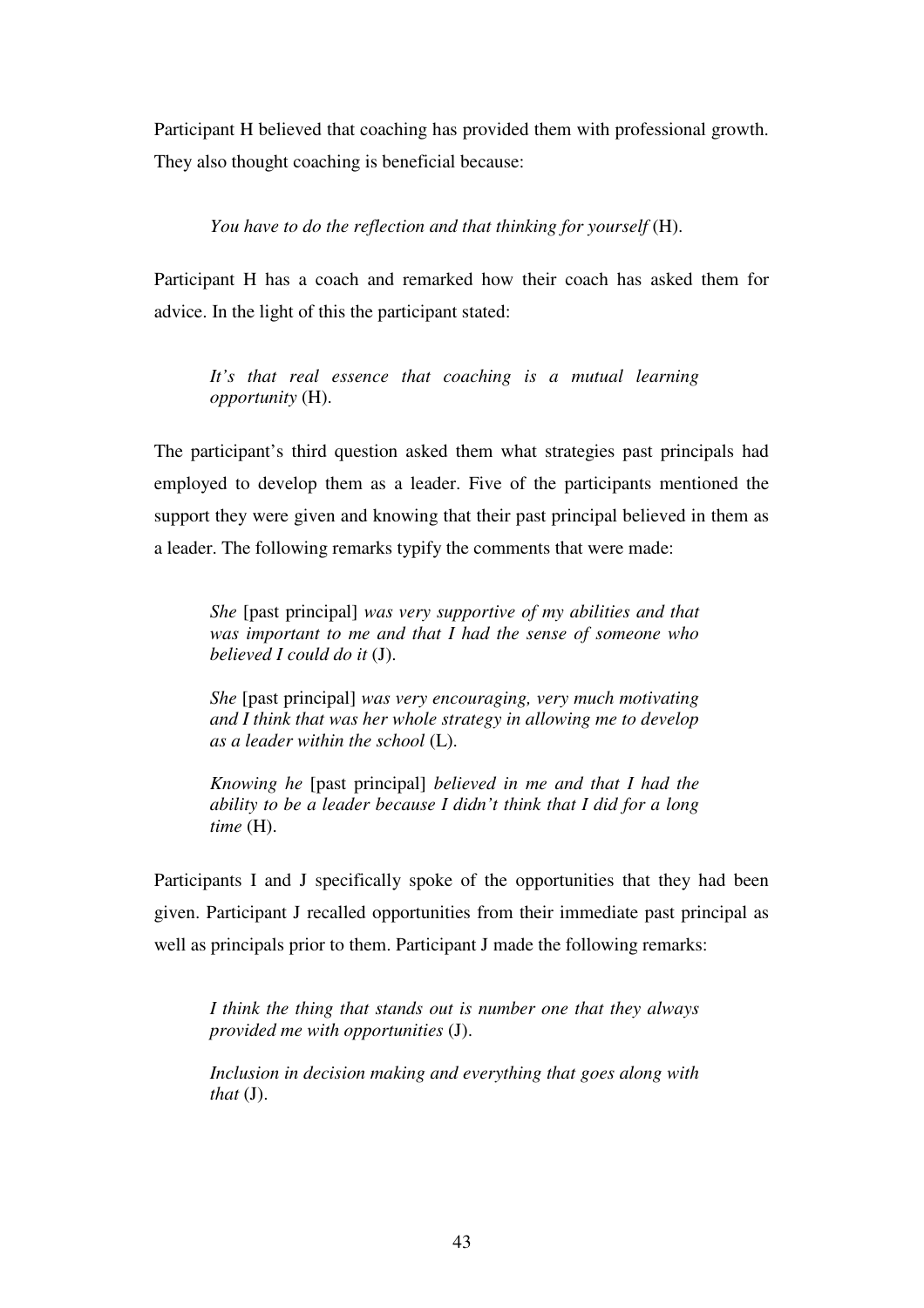Participant I also considered recognising and supporting potential to be strategies their principal employed when they noted:

*I think the key thing the principal would have done is about recognising potential for leadership and being encouraging of it and then having the open mindedness to say well if this is what you are passionate about and this what you want to do to take leadership for it and I'll support you. I'll give you the time that you need to do it* (I).

Participant H indicated how their past principal was inclusive in decision making. They also acknowledged the networking opportunities that they were provided. They feel that through these relationships that were built they were offered opportunities that they otherwise would not have been offered. This participant also discussed how they had completed professional learning with their past principal and claimed:

*We had a common ground on which to discuss things because we both had the same learning. His security in me knowing that he could trust me* to *do things and him giving me the reins to go and do it.* (H).

Question four asked the participants to identify the most beneficial strategy that helped them develop their leadership skills. Four of the participants mentioned being provided with opportunities as the most beneficial strategy. For some of the participants opportunities were alongside support. The observation by Participant J is an illustration of this:

*They have supported me in opportunities and said go for it. I'll support you or you will know I am behind you* (J).

Participant L felt that it was not only being given opportunities but also referred to being able to challenge when they made the following insight:

 *I think that whole liberty of her allowing me to try stuff. To challenge not only myself but I think I was actually challenging her* [past principal] *practises and to think she allowed me to do that* (L).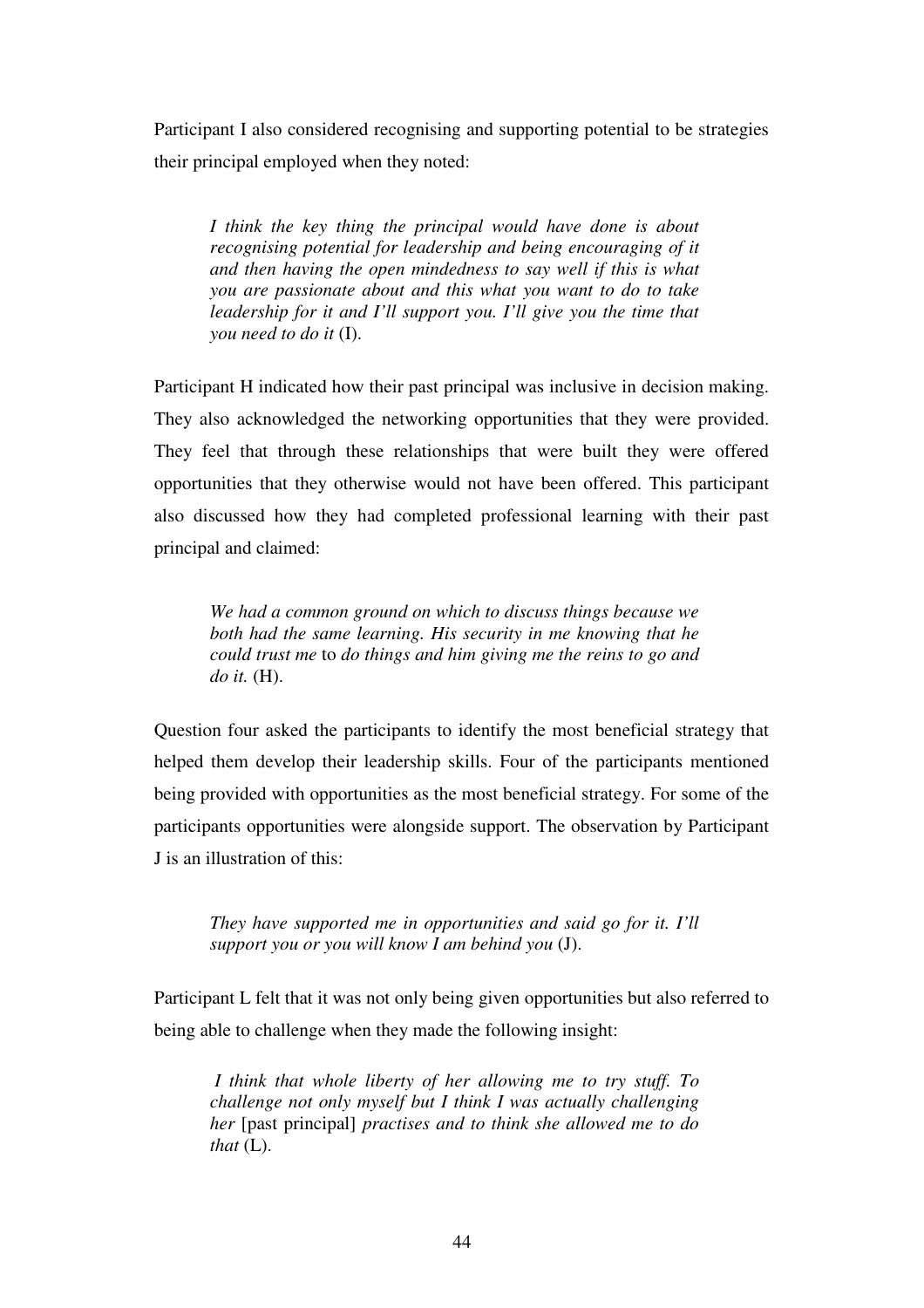Participant G had support in a different respect. If they wanted professional development their past principal would support them. They did however make these comments:

*It was always yes but it was usually instigated by me* (G)*.*

*The networking and the conversations beat any professional development hands down. The most important advice I've had while at the job is the local network of principals and trusted colleagues* (G).

This Participant G was very complimentary of the mentor they were assigned from the First Time Principals' Programme.

The final question for these participants asked them how they would identify leadership potential within their staff. All these participants have been in their current role for more than six months and they all indicated that they have identified potential within their staff.

Participant H believed that while leading change you start identifying potential in staff members. This participant maintains that one of their staff members sees himself as a leader. Two of the participants specifically mention 'go getters'. Both these participants refer to 'go getters' as staff members who self identified their potential through their actions. Participant L says that they:

*Look for proactive teachers that have the enthusiasm and the commitment to try stuff I look for teachers that are willing to explore different avenues* (L)*.*

 [are aware] *sometimes some people need a push and with that pushing, that support, that guidance you've got people who are now taking on leadership roles within your school* (L).

Other participants also referred to staff members who were unaware of their leadership potential. Participant I spoke of this in terms of lack of confidence and also noted relying on others when they made the following comment: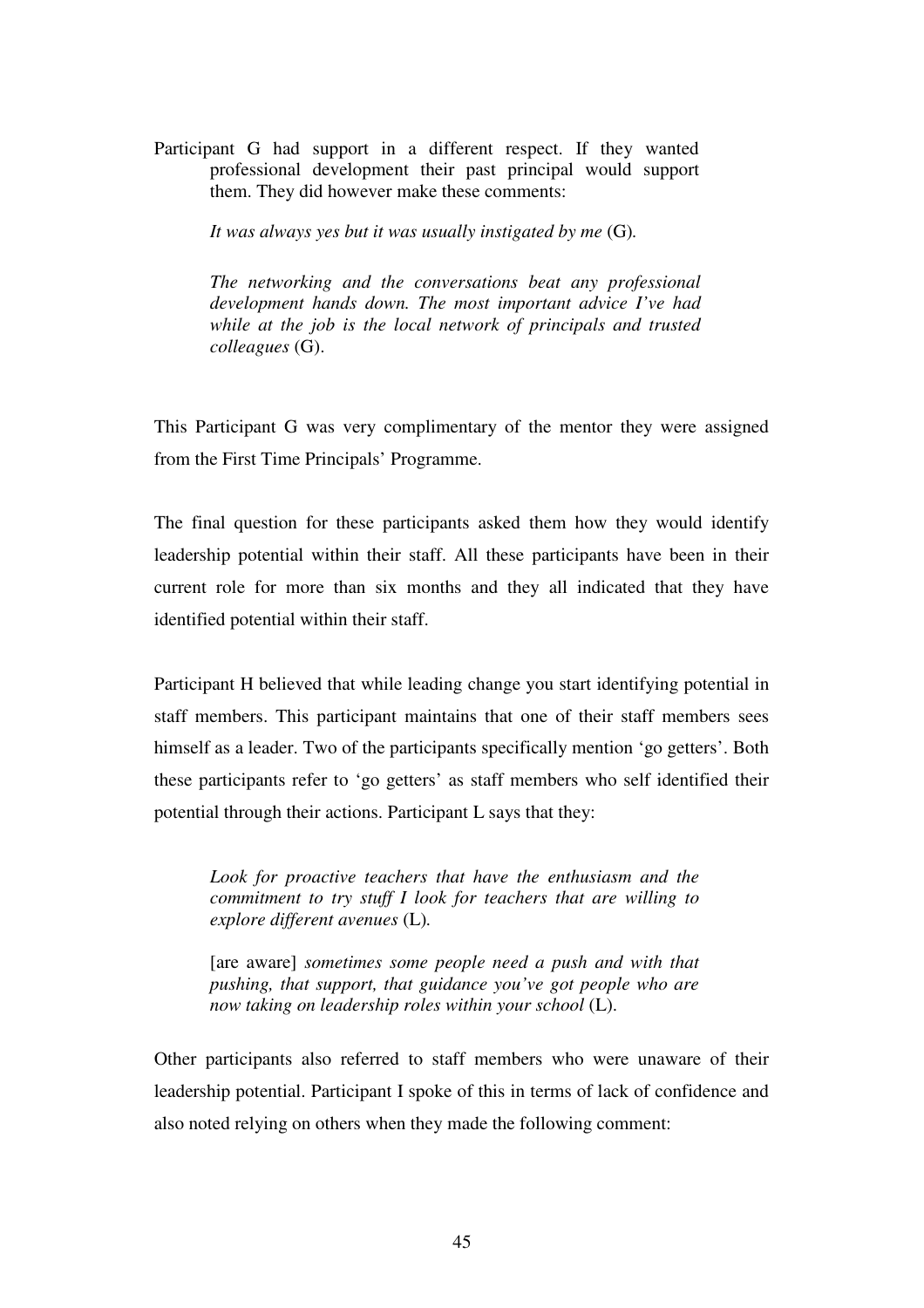*In those incidence where people are not so forth coming because they don't have the confidence when I hear about potential there I engage with that and make things happen* (I).

This Participant I also believed that there is nothing technical about identifying leadership potential and that there is 'no step by step' method for identification.

Participant J spoke of the need to encourage members of staff:

*There are members of staff who you see potential in but might not necessarily see that for themselves so where that is a case of nurturing and encouraging and providing opportunities to give them a chance to explore and just encouraging to the hilt (J).* 

All the participants in one way or another discussed observing staff members. The remark from Participant K summed this up by saying:

 *I identify them by watching them at work and how they relate to people just like in a class you look for talent to nurture* (K).

The participants throughout the interviews mentioned having been given opportunities by previous principals and need for themselves to provide leadership opportunities for their staff members. Another factor they all identified was the support that either they had received or that they were making available to their potential leaders. Only one participant in this group specifically indicated having a staff member who is an aspiring principal. Some of the participants did however consider that they needed to be aware of the opportunities available for leadership development outside the school setting. Participant G felt strongly that as a principal they need to be watching for opportunities for their staff where they are involved in the learning. They considered that this is more beneficial than sending staff members 'on a course or telling them how to do something'. One participant remarked how the questions were making them reflect on their previous principal as a leader and they realised that strategies they were using were similar if not the same as their previous principal.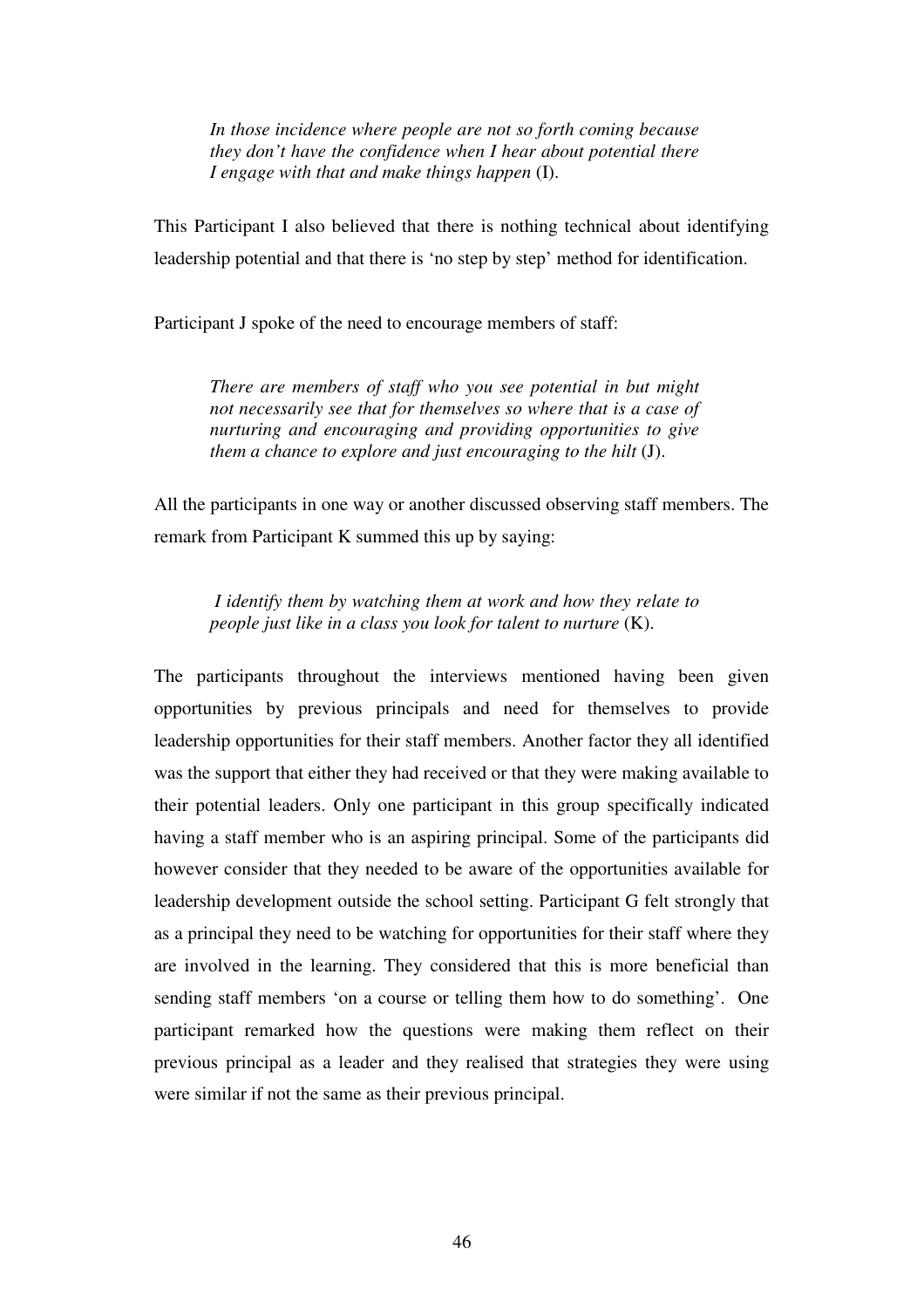#### **Established principals**

The first question asked the participants how they identified leadership potential in their senior staff. Two of the participants mentioned 'gut feeling'. With one asking if I meant something other than 'gut feeling'. Three participants made reference to the fact that some staff members either do not see themselves as leaders or that they are unaware of their leadership abilities. One of the participants recounted how they rely on their deputy principals to alert them to potential in other staff members. The comments from Participant D encapsulated the thoughts of the participants:

*I'm always observing teachers in the school. I look for I guess certain traits and qualities. I look for someone who frequently shows initiative. Someone who will come to me and explaining how she or he is going to or has resolved an issue rather than them coming to me wanting me to resolve the issue coming to me with the problem. I look for someone who shares his or her skills with colleagues and its observable without being asked to. I look for someone who um engages in learning conversations and talks about teaching and learning, you know someone who has a deeper level of interest and ability to engage in a conversation about teaching and learning. And probably also I look for someone who is interested in his or her own professional development and comes to me talking about their priorities for professional development. That says to me that they are an ongoing learner which is what you would expect leadership to promote amongst others in your team* (D).

One of the participants said that during appraisal discussions staff members sometimes talk about their aspirations and goals which will alert this participant to untapped potential within their staff. Participant B considered that it is a person's attitude and enthusiasm that identifies them as having leadership potential. They believed that the person might not have the ability or the knowledge but if they have the right attitude they can learn. Participant C on the other hand thought that with leadership there needs to be a knowledge base. Two of the participants particularly emphasised having inherited members of their senior management team.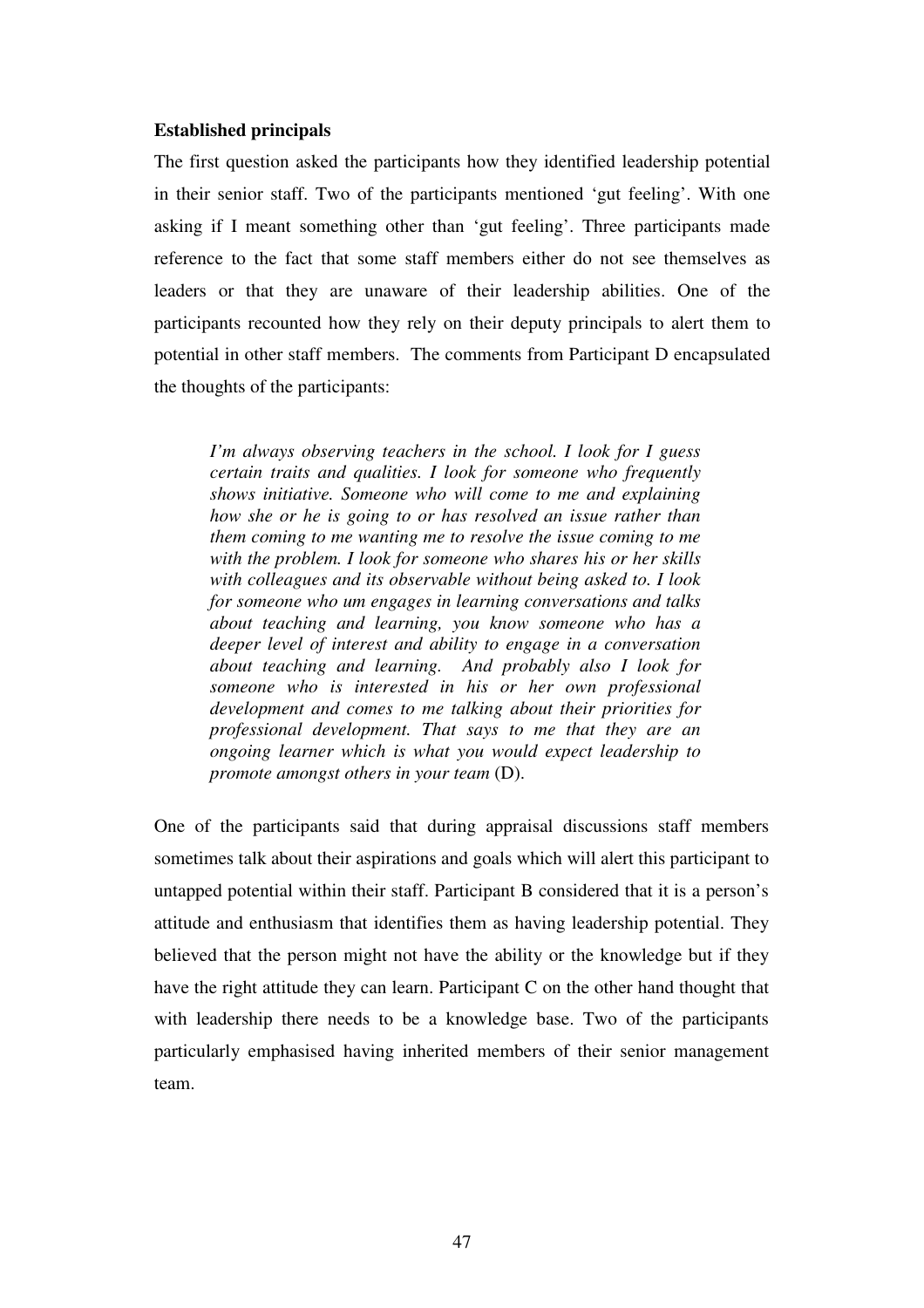Questions two asked the participants in what way they saw this leadership potential leading to a principal role. Only two of the participants made reference to leadership potential leading to a principal role. Participant B spoke about not only their senior teachers [deputy principal and associate principal] but also a teacher who is not on the management team:

 *I talk to my senior teachers and one of my scale A's. One of my young men could well be a principal in a small school. I talk to some of my staff about their ability to be a principal. I guess I identify it I nurture it I signal it to them (B).* 

Participant E was conscious of the need to develop their leadership team so answered the question with this in mind when they made the following remark:

*What I am trying to do is open the eyes of the leadership team that there is more than just their class and their team when we are talking about the school. Hopefully developing and opening eyes to the bigger picture then that's going to um give people an opportunity to see the bigger picture (*E).

Participant D considered they have a responsibility to provide for leadership and therefore responded to the question by saying:

*I've always believed that I have a responsibility to foster leadership potential and opportunities for experimenting with and demonstrating your leadership potential in the school, whoever you are. So for me I guess it's about structuring opportunities for people to exercise leadership* (D).

The third question asked the participants what strategies they use to develop their staff as aspiring principals. The participants tended to answer this question broadly by referring to leaders within their schools not specifically aspiring principals. Two of the participants who did refer to their deputy principal or associate principals made the following comments:

*It's encouraging them to plan their career. To look at what they need to do, to support that planning in terms of whether it be academic qualifications or whether it be actually going out and*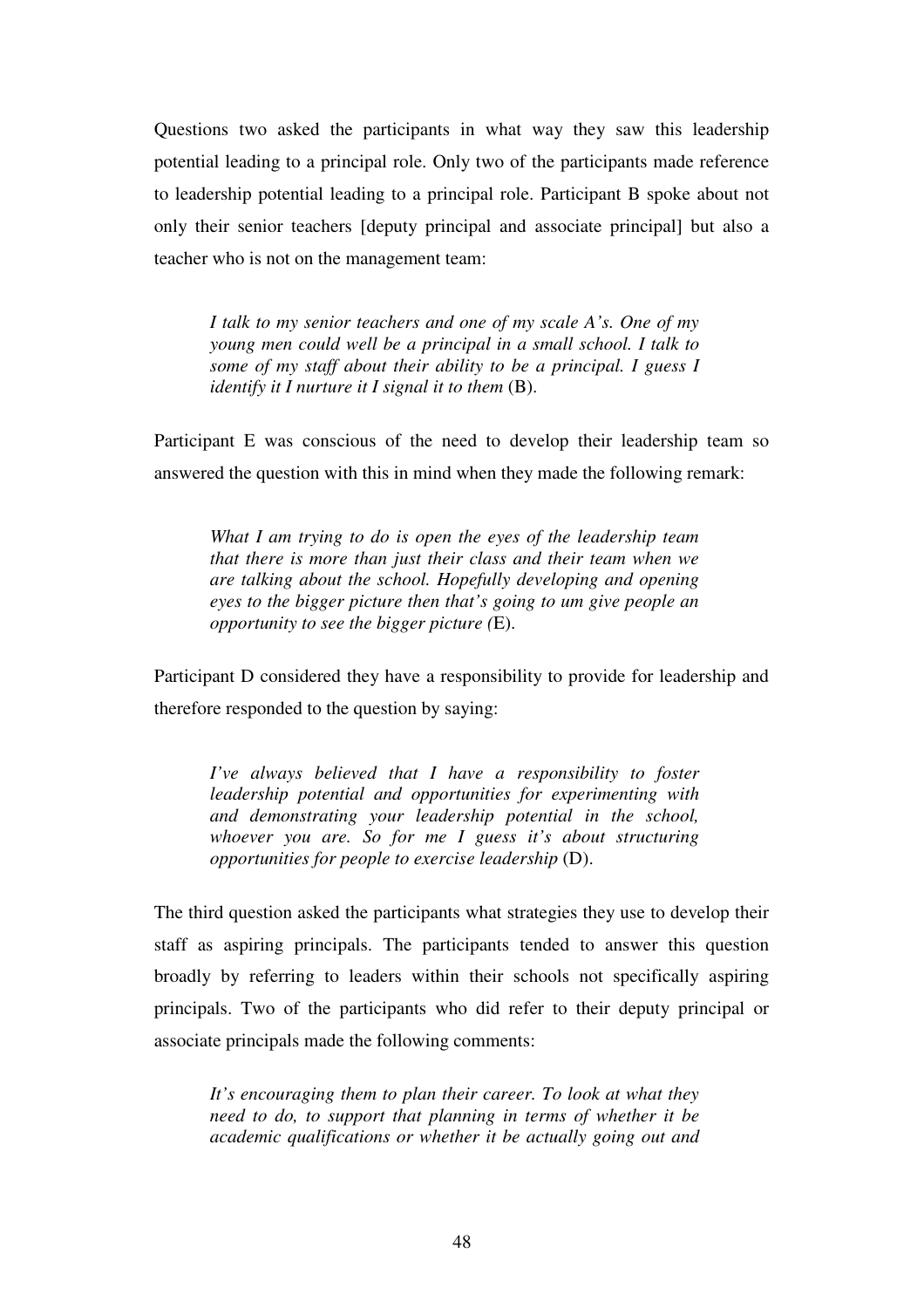*seeking a mentor outside of this school or joining a PLG*  [professional learning group] (B).

*You drop those ideas into their heads. Had you? Where are you going in your? Especially when they are working on their goals. I start taking them to APPA* [Auckland Primary Principals' Association]. *Feeding the ideas* (C).

Participant F and Participant A thought more generally than their senior leaders when they talked about:

*Sometimes it's a little of asking and persuading them to give something a go. To actually identify their leadership that they might not have noticed. Letting them know that they can take a risk they can have a go. I don't mind if it doesn't work but have a go. Often they are surprised at their development at their blossoming interest and their ability to do what I know they can do* (F).

*If we can disperse the leadership roles around so people who have the skills have opportunities to lead others* (A).

Participant D referred to aspiring principalship and leadership in the broader sense which is evident in these comments:

*I have talked to other staff even much less experienced staff saying that for some of you it might be a goal to work towards already even though you might only be senior teacher or you might not even have a specific leadership responsibility but the potential is observable in your behaviour* (D).

 *I do encourage people who have been in leadership positions within the school and who would like to um aspire to being principal I've provided more opportunities for leadership. I have consistently encouraged people who want to move up in the leadership responsibility levels, including aspiring principals, to take professional development outside the school and opportunities for demonstrating their professional qualities to other audiences other than just the teaching team in the school. Things like taking workshops or seminars sharing their expertise, going with me to a workshop or a seminar that I go to as principal and take an aspiring person with me* (D).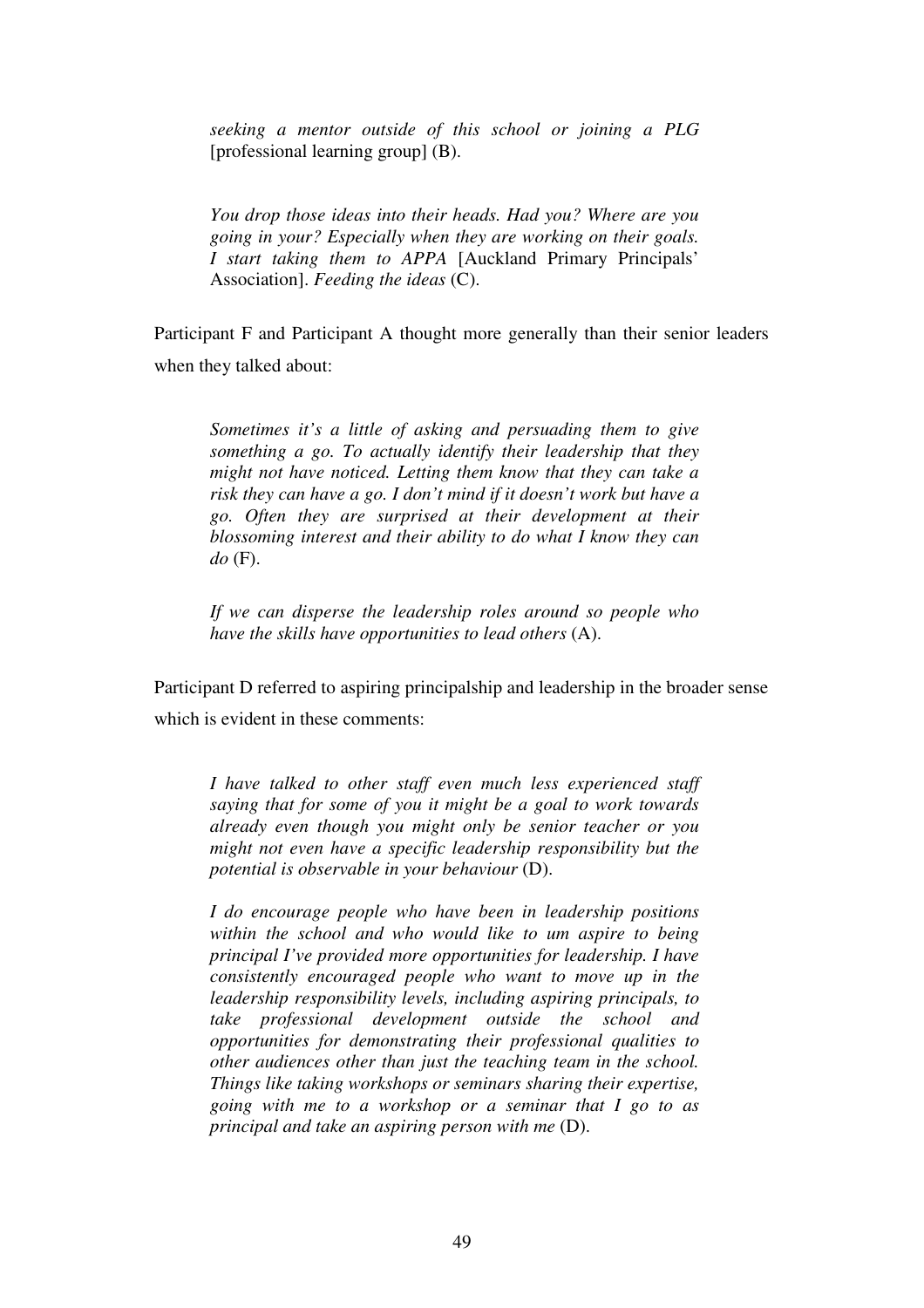This Participant D considered that there needs to be flexibility in the strategies used to develop leadership because 'it relates to the individual' and their needs should be taken into consideration.

One participant discussed how they use facilitative questioning and learning conversations as strategies to develop their staff. They also recounted how they considered it is important to provide opportunities and for them as a leader to be enthusiastic. Participant A stated how they believed:

*Part of it is talking up our jobs. I love the principal's role Sometimes teachers hear oh I wouldn't want to be... but I've never personally never thought that myself because I've only experienced that it's a great role to be in. So I tell people how good it is* (A).

The participant's fourth question asked them whether they had coached an aspiring principal. All the principals consider that they have coached an aspiring principal to some extent. The participants are not all coaching an aspiring principal at present. To clarify what these participants definition of coaching was I asked them to define coaching. The following definitions portray the views of these participants:

*Coaching is the specifics of developing their knowledge and their skill base* (B).

 *A coach to me is someone who would give me the hard feedback that I would need to develop myself.* (F).

*Working together in partnership to undertake various tasks and roles* (A).

The second part to this question asked the participants what aspects of the principal's role they had coached an aspiring principal in. One of the participants felt that the gaps their deputy principal and associate principal have are not one they can coach them with. This participant has ensured that these two staff members have had professional development in the hope that they recognise what they are good at and what they may still need to learn before applying for a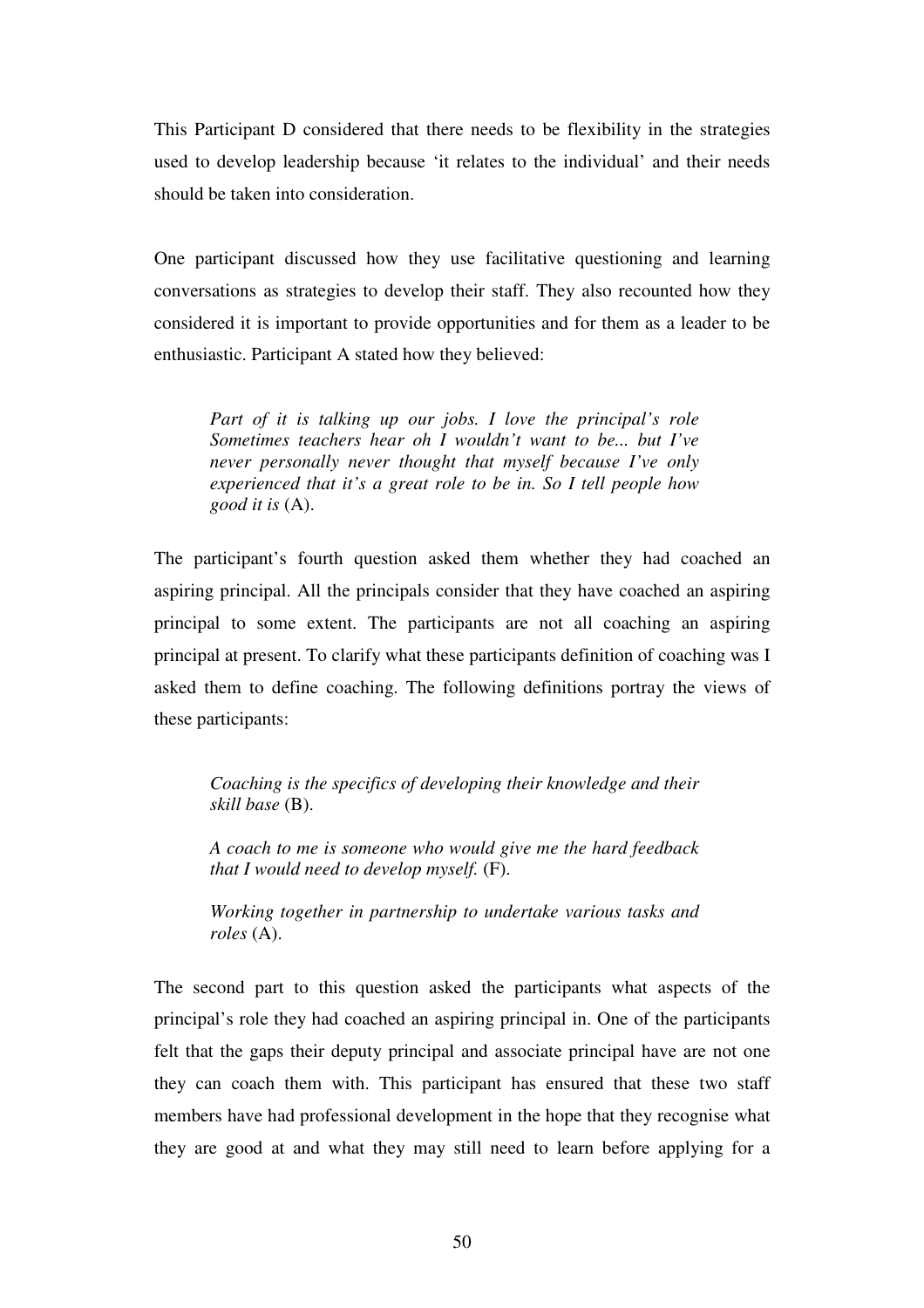principal role. Another participant felt that even if their current deputy principal and associate principal were not aspiring principals, at present, they were coaching them for when they are not there. One of the ways this participant coaches is by providing opportunities for the two staff members to 'carry the title of acting principal'. This participant has no hesitation in attending a conference or such like that lasts more than one day because they are secure in the abilities of these two staff members. This Participant B went on to say:

 *We have the ability to take each others roles and I am coaching and guiding them in aspects of my job. It is treating them as equals too. Having the confidence that I know they could be principals* (B).

Participant A considered that their two deputy principals plus themselves 'function as three as one'. Even though the two deputy principals know an extensive amount of the principal role, through being involved in various aspects of the role, Participant A does believe that:

# *There are aspects that you actually have to be functioning in the role to be able to do them* (A).

Participant D recalled a past aspiring principal they had coached in aspects of the principal's role. They had many professional learning conversations about leadership with the aspirant. This participant outlined other ways that they introduced this aspiring principal to the role of principal:

*I created opportunities for when that person exercised responsibilities particularly when it was dealing with difficult issues with students or with teachers or with parents that person had an opportunity to come back and reflect with me on the decisions that she made and what afterwards worked well and what things could she improve upon. And by involving that person in difficult decisions I had to make so she could see how I made decisions how I exercise decisions. So allowing that person to be part of that process to learn from that. Becoming truly familiar with all the varied tasks and responsibilities that a principal has* (D).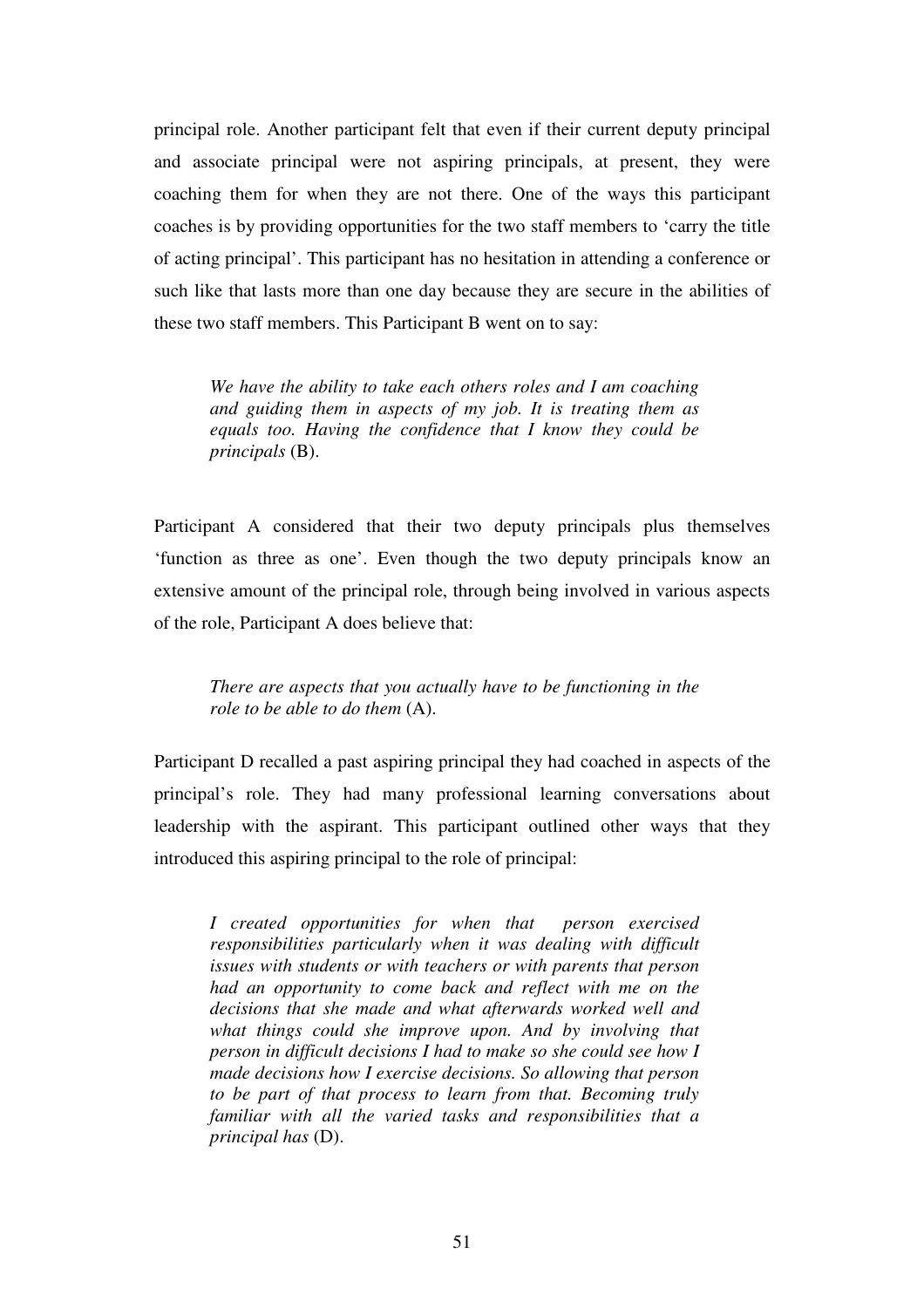Participant D also spoke about encouraging the aspiring principal to attend board of trustee meetings so they could see how a board operates and also to see how an experienced principal manages the relationship between the board and themselves. This participant, in a similar vein to some of the other participants, indicated that there are some things that you have no real knowledge or experience of until you are a principal.

One of the participants had no coaching or guidance prior to taking on a principal role consequently they ensure they create opportunities for their deputy principals in a range of ways. They are very involved in major decision making within the school. Another participant discussed how their previous principal had not given them any guidance or insight into the principal's role and was very conscious of the need to provide insight for their current deputy principals. A third participant remarked on how 'ill prepared' they were going into the role of principal. They are aware of the need to prepare aspiring principals because of this. However this participant admited they find it hard to 'lose good staff'. One participant was very appreciative of the guidance and networking opportunities they had received as an aspiring principal and as a result of this are doing the same for their deputy principals.

The participants were then asked what they considered are the benefits of coaching. Participant E answered this question by referring to a coach that they have:

# *She* [the coach] *is having a learning conversation with me to try and help me find my own solution to the issue* (E).

This participant felt that a benefit of coaching was having guidance but that you were finding your own solution to a problem. Participant B also made a similar comment:

*As a coach I can guide you I can lead you but I am not going to do it for you* (B).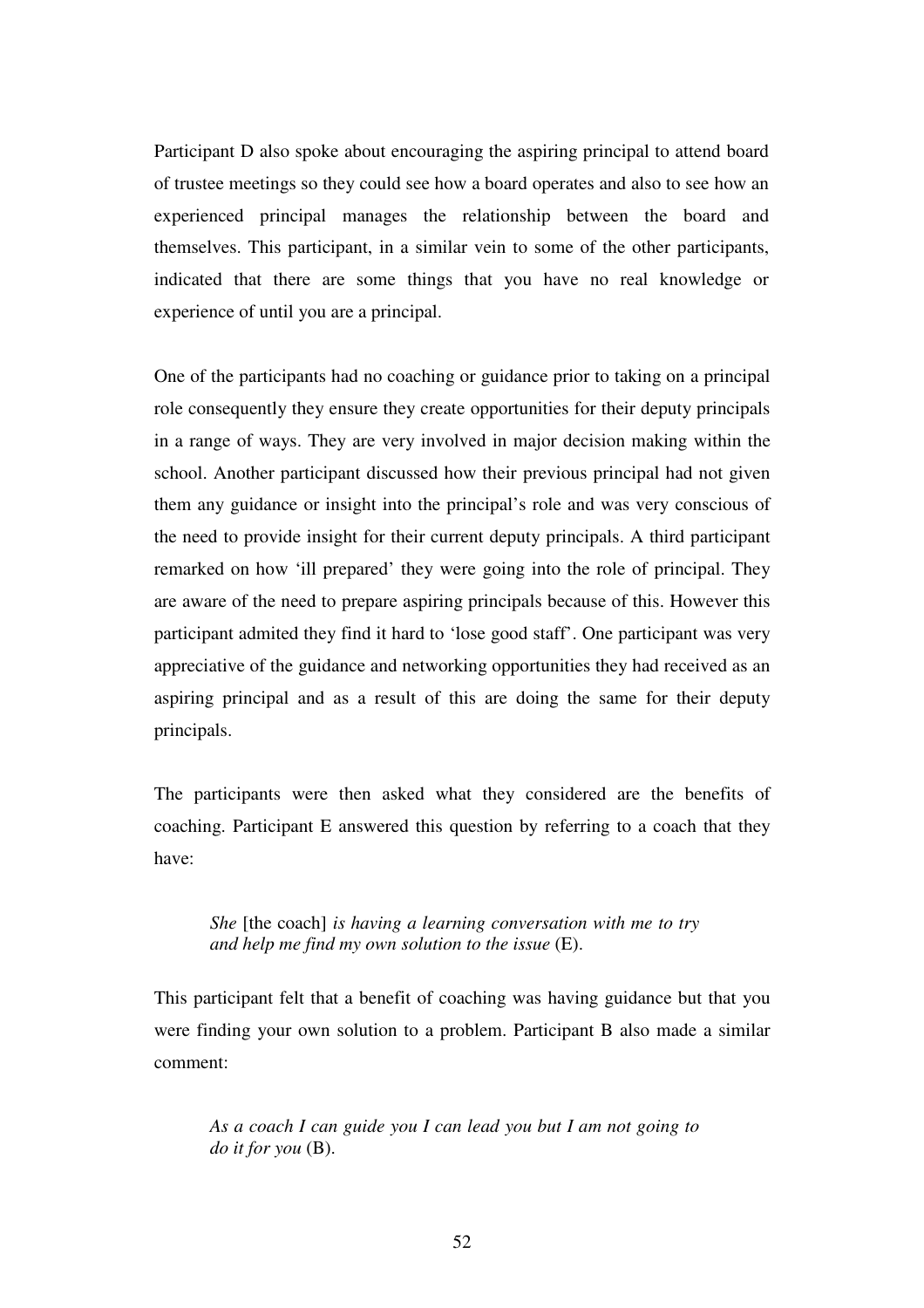Participant B, Participant E and Participant F considered a benefit of coaching is the specific feedback that the coach gives. Participant F referred to feedback that would assist the coachee to develop as a leader.

Participant A and Participant D emphasised relationships as a benefit of coaching. Participant A maintained:

*You have closer relationships with people because you are working together with people* (A)

Participant D believed a benefit is that the person receiving the coaching, in a leadership role, will gain confidence in leading. This participant considered there is a 'positive spin off' benefit for others not being coached. Other staff members observed the opportunities the coachee was experiencing and the growth that was occurring through these opportunities. Therefore it 'sets in place a culture' where staff members realised they could have responsibility if they wished to seek it.

Participant C focused on coaching benefits being specifically for aspiring principals when they said:

*They get a clear pathway of … they get a vision too of what the job entails of what the next step might be. And some aspects of their own character development that they might need to develop in order to take that role* (C).

The final question asked the participants if there were other methods they employed to grow leadership capabilities in potential leaders. Participant F discussed having outside expertise, other principals, providing some form of professional development in leadership. This participant and Participant D acknowledged the need for their deputy principals to interact with others when they made the following comments:

*There is a bit of cross fertilisation in that they are off to professional learning groups with other like minded AP/DP's*  [associate/ assistant principals/deputy principals] *senior leaders* (F).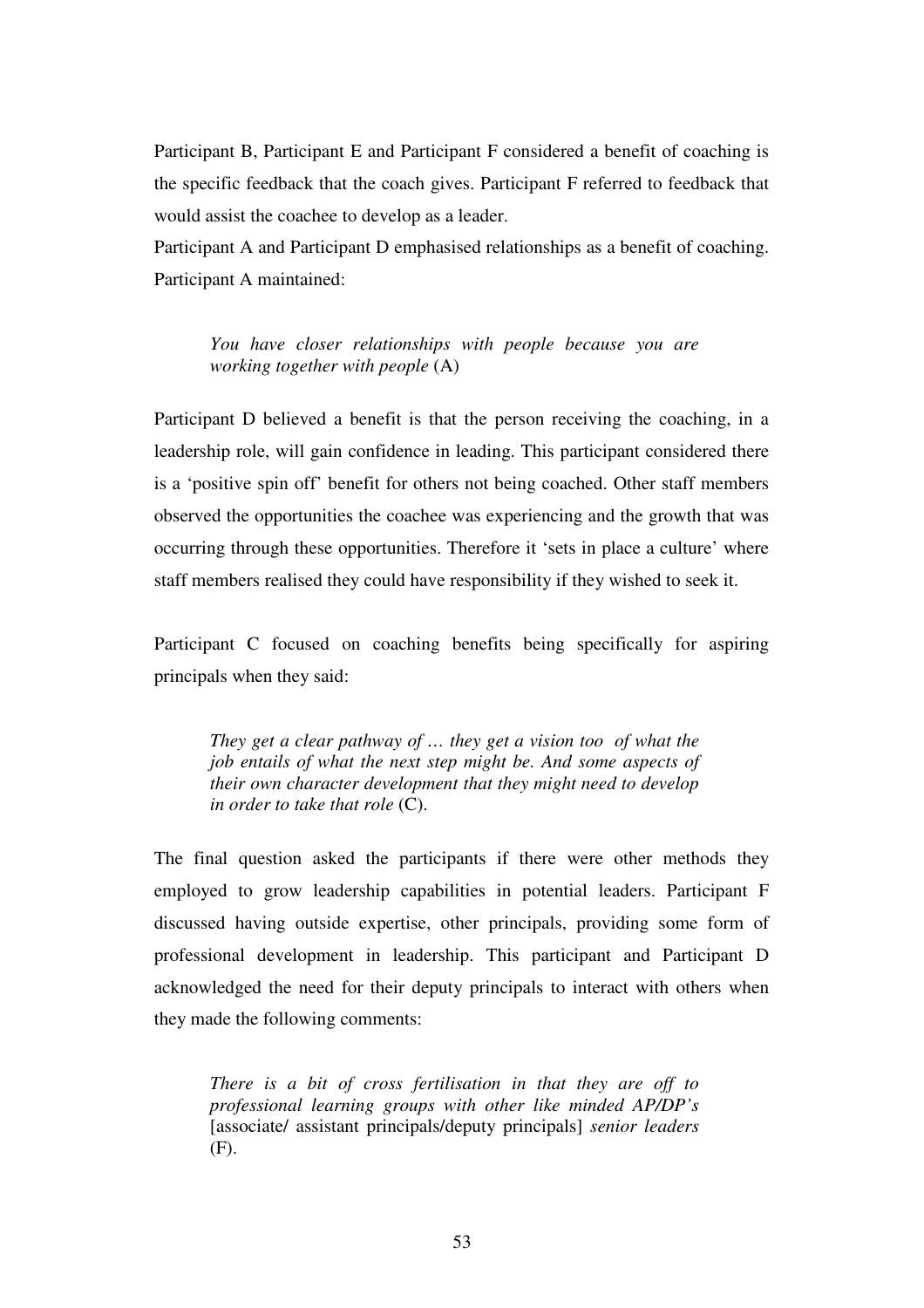*Participating in a professional learning group and encouraging our senior managers at leadership level to participate in professional learning groups I think has been a very worthwhile process. That has been a very important route for promoting leadership and particularly for an aspiring principal* (D).

Four of the participants referred to professional readings. Some of the participants provided the readings to the whole staff and then created time for discussion whereas others encouraged their leadership teams to read. Participant E recounted how they themselves read widely and attend conferences so they can acquire knowledge of systems and programmes that they might be able to incorporate into their school. Participant A was undertaking professional development, at university level, and was sharing reading with their two deputy principals. The following insight explains the participants thinking behind this:

*We have been accumulating some of the knowledge base and so we have similar not the same understandings of the current research and theory of educational practice. So we are all up to speed* (A).

Participant D thought that they have a responsibility to be a role model for leadership. They make sure that they model a high standard of professional behaviour at school. This is to ensure that the staff see what is expected of someone at that level. This participant discussed how important it is that they participate in professional development and continue to grow as a professional.

Participant C described a conversation they had had with a staff member where the staff member was saying how Participant C gave people leadership opportunities before they thought that they were ready. This staff member appreciated being given the chance to lead with the support of the participant. This Participant C emphasised how important they feel it is to learn both the leadership and management aspects of the job.

Not all the participants in this group considered that they have an aspiring principal on their staff at present. Two of the participants have identified staff members whom they consider demonstrate principalship potential. They have provided these staff members with opportunities and support in leadership roles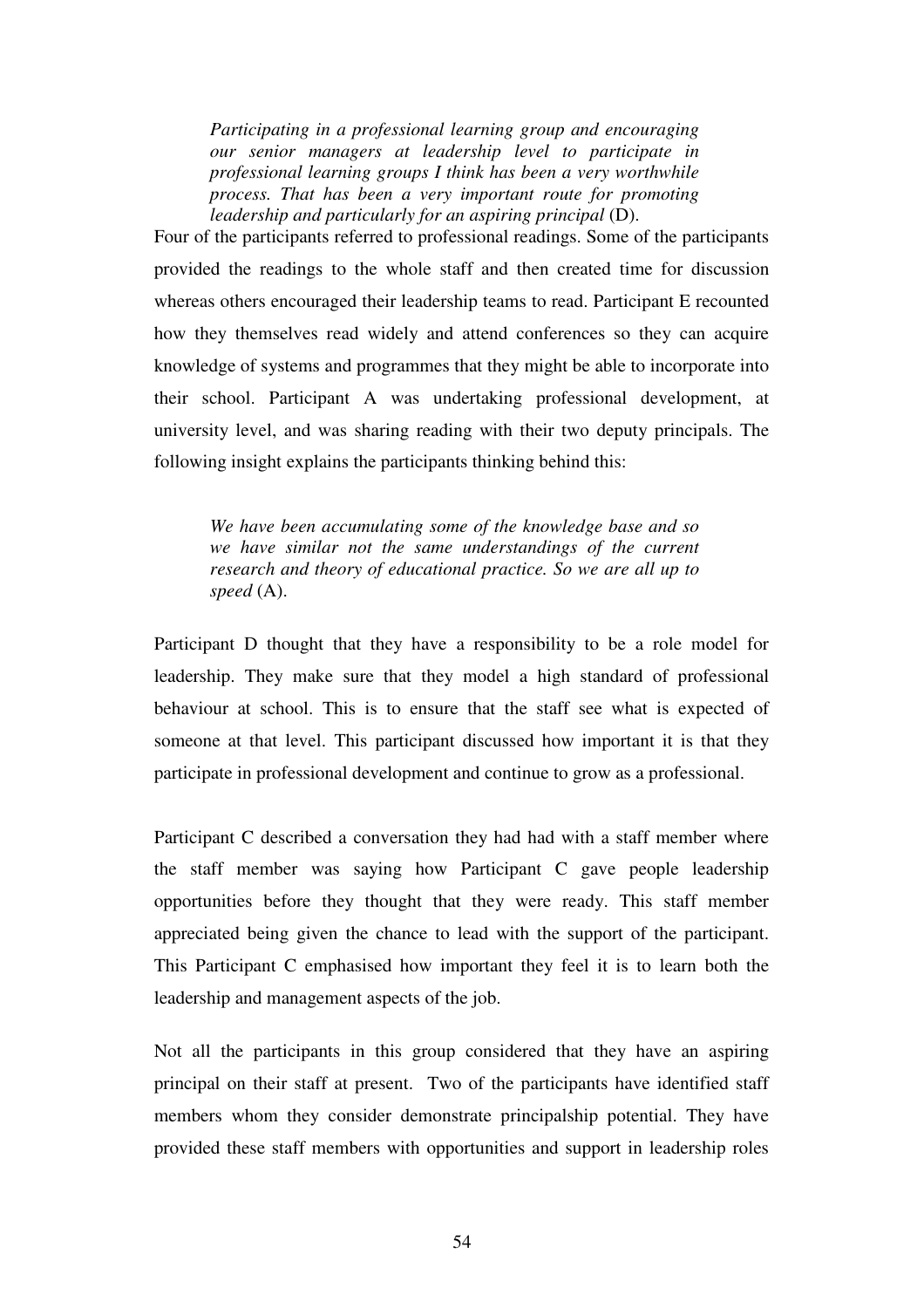within their schools. One participant is aware of two staff members, in senior leadership roles, who aspire to be principals but voiced concerns about their readiness for that next step.

This entire group of established principals maintained in one way or another how they themselves are still growing and learning as leaders in their schools. They discussed ways they are accessing professional development for themselves. These ranged from undertaking study at a tertiary level to participating in professional learning groups. This group acknowledged that they needed to continue to grow as leaders for their own development. Two of the participants specifically emphasised how they felt they had a responsibility, to their staff, to model being a learner. Three of the participants made reference to how they felt they were prepared for their first principal role only to discover how much they did not know once they were in the role. Reflecting back to their first principal position, one of the participants (Participant E) felt that nothing could prepare anyone for that very first principal job.

#### **Conclusion**

This chapter provided analysis based on data obtained from interviews with twelve primary school principals. It is evident from the comments the principals have made that they identify potential leadership within their staff and ensure that this leadership potential is nurtured. Opportunities to develop leadership skills were highlighted in the analysis. The importance of support and encouragement for potential or aspiring principals was stressed. Identification of leadership potential is recognised in a variety of ways. Most principals observe how staff members interact with other staff and what contribution they are making around the school. The need to be alert to not only the self identified leaders but also those who are not aware of their leadership potential was emphasised. The analysis of the interviews provided the basis for the discussion of findings in Chapter Five. The issues that will be discussed in more detail in Chapter Five are leadership development, identification of leadership potential and coaching.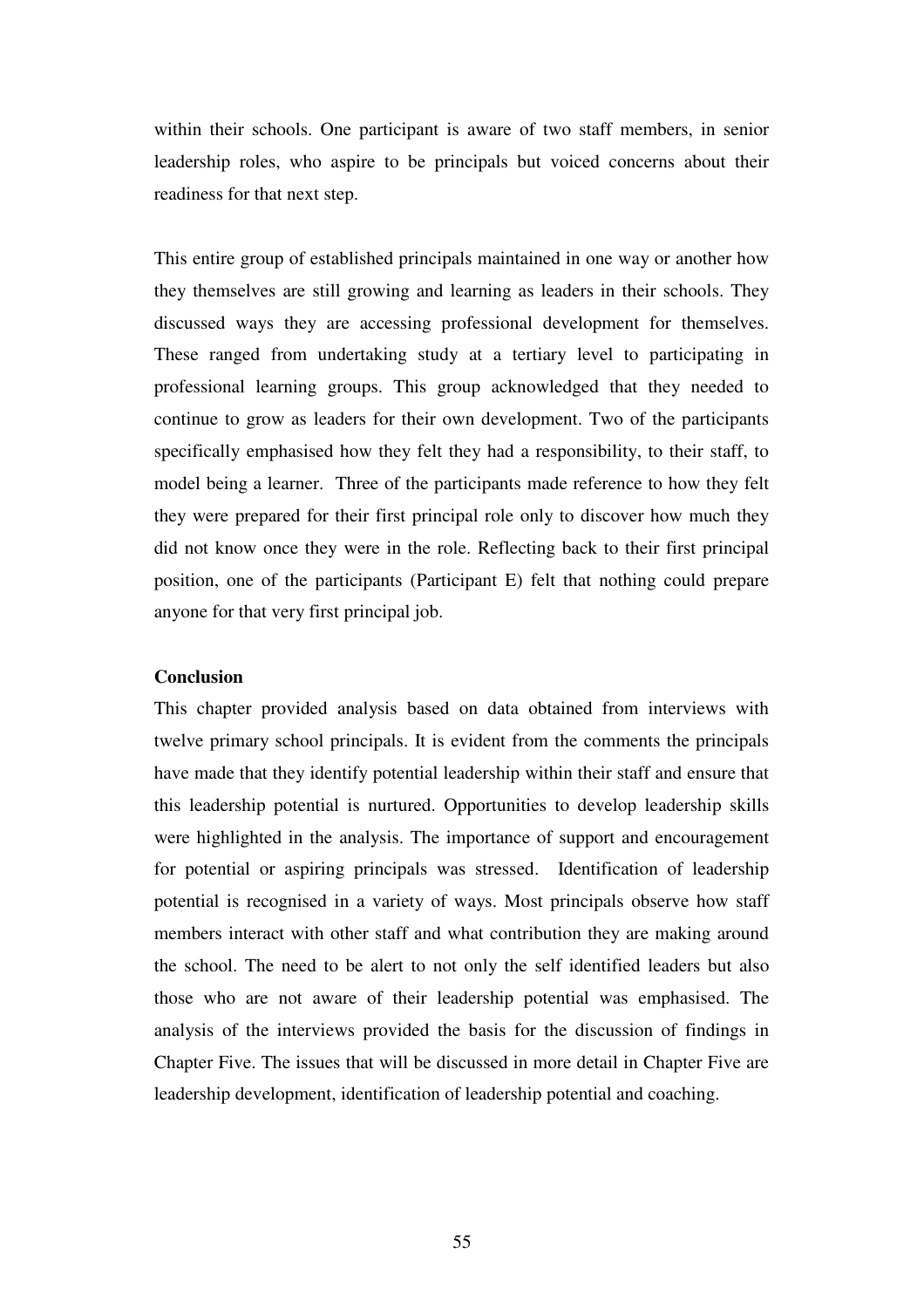# **CHAPTER FIVE**

# **DISCUSSION OF FINDINGS**

# **Introduction**

This chapter discusses the significant findings from data gathered and analysed throughout this investigation. The chapter commences by reviewing the research participants. The research questions that guided the research are answered. Conclusions are drawn from the findings with reference to the literature review in Chapter Two.

# **Participant review**

Twelve primary school principals were interviewed to gather data that was presented in Chapter Four and is the basis for the discussion in this chapter. Six of the principals who were interviewed are referred to as established principals. Established for the purposes of this research means the principal has been in a role of principal for more than four years. The remaining six principals are referred to as first-time principals which means, in this research, that they have been appointed to their first position as principal within the last eighteen months. I have produced Table 5.1 to remind the reader which of the participants are established principals and which ones are first-time principals.

| <b>Established principals</b> 4 years plus | <b>First-time principals</b> 18 months or less |
|--------------------------------------------|------------------------------------------------|
| Participant A                              | Participant G                                  |
| Participant B                              | Participant H                                  |
| Participant C                              | Participant I                                  |
| Participant D                              | Participant J                                  |
| Participant E                              | Participant K                                  |
| Participant F                              | Participant L                                  |

**Table 5.1 Participants in the research**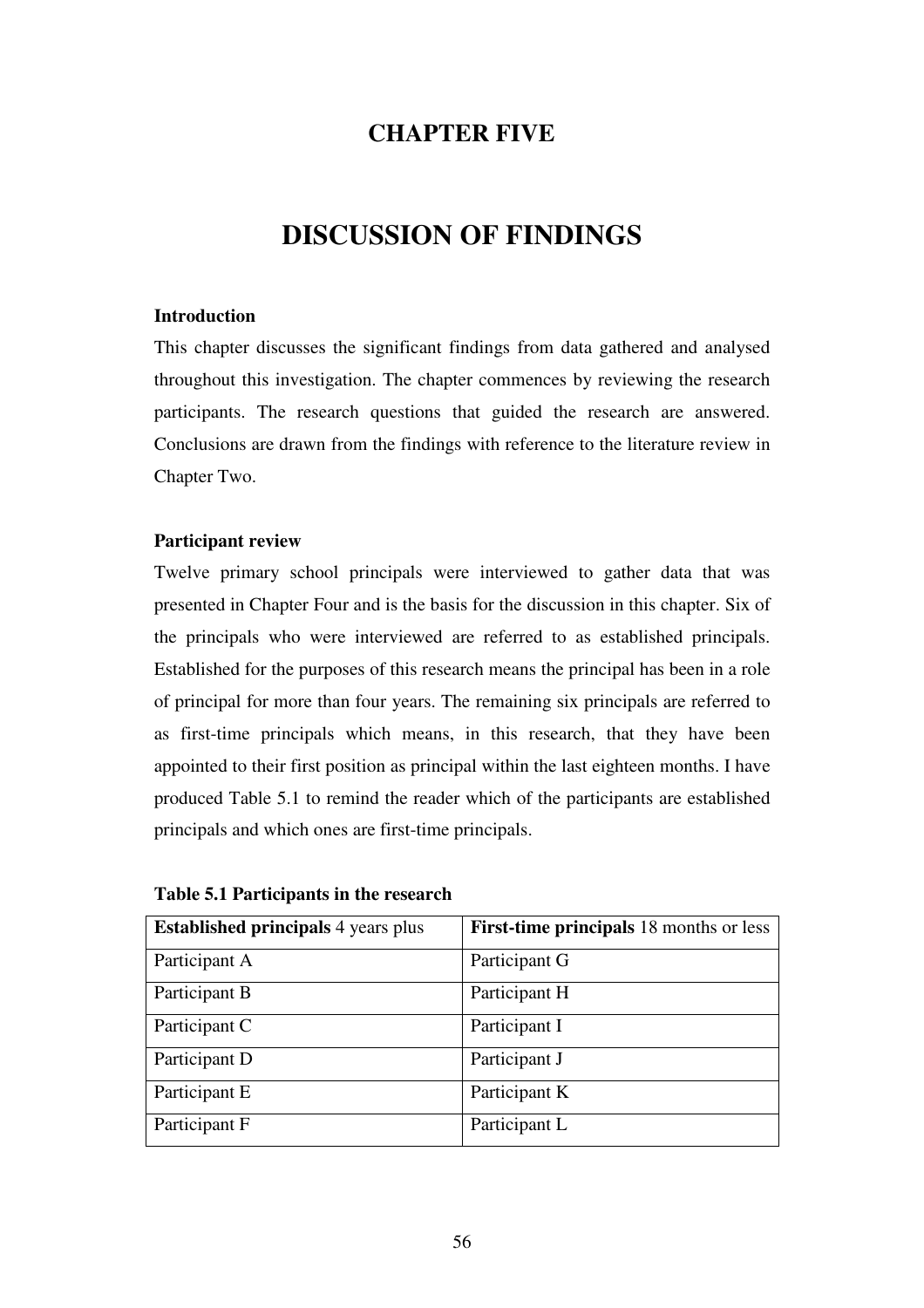The following four questions formed the basis of examining ways in which primary school principals' coach and develop the next generation of school leaders:

- 1. How do primary school principals identify leadership potential in their school?
- 2. What models, strategies and processes do primary school principals use to develop senior staff?
- 3. What are the experiences of first-time primary school principals of coaching practices?
- 4. What are the implications for the ongoing professional development and training of school leaders?

# **Leadership development**

One of the aims of my research was to establish what principals are doing to develop potential leaders in their schools. Information obtained from the established principals directly related to this aim. However, the first-time principals also provided data when they described strategies past principals had employed to develop them as leaders.

The established principals discussed a variety of strategies they use to develop leadership potential. One strategy Participants B, C and D mentioned was talking to staff members about their future. Participant B spoke of career planning 'it's encouraging them to plan their career. To look at what they need to do to support that planning'. Participant D referred to speaking to staff members who as yet may not be in leadership or senior management positions 'I have talked to other staff even much less experienced staff saying that for some of you it [leadership] might be a goal to work towards already'. Participant C referred to one of their deputy principals when they said 'you drop those ideas into their heads. Had you...? Where are you going in your? Especially when they are working on their goals'. These principals have realised "the value of career succession planning will create opportunity for staff with potential to understudy roles to which they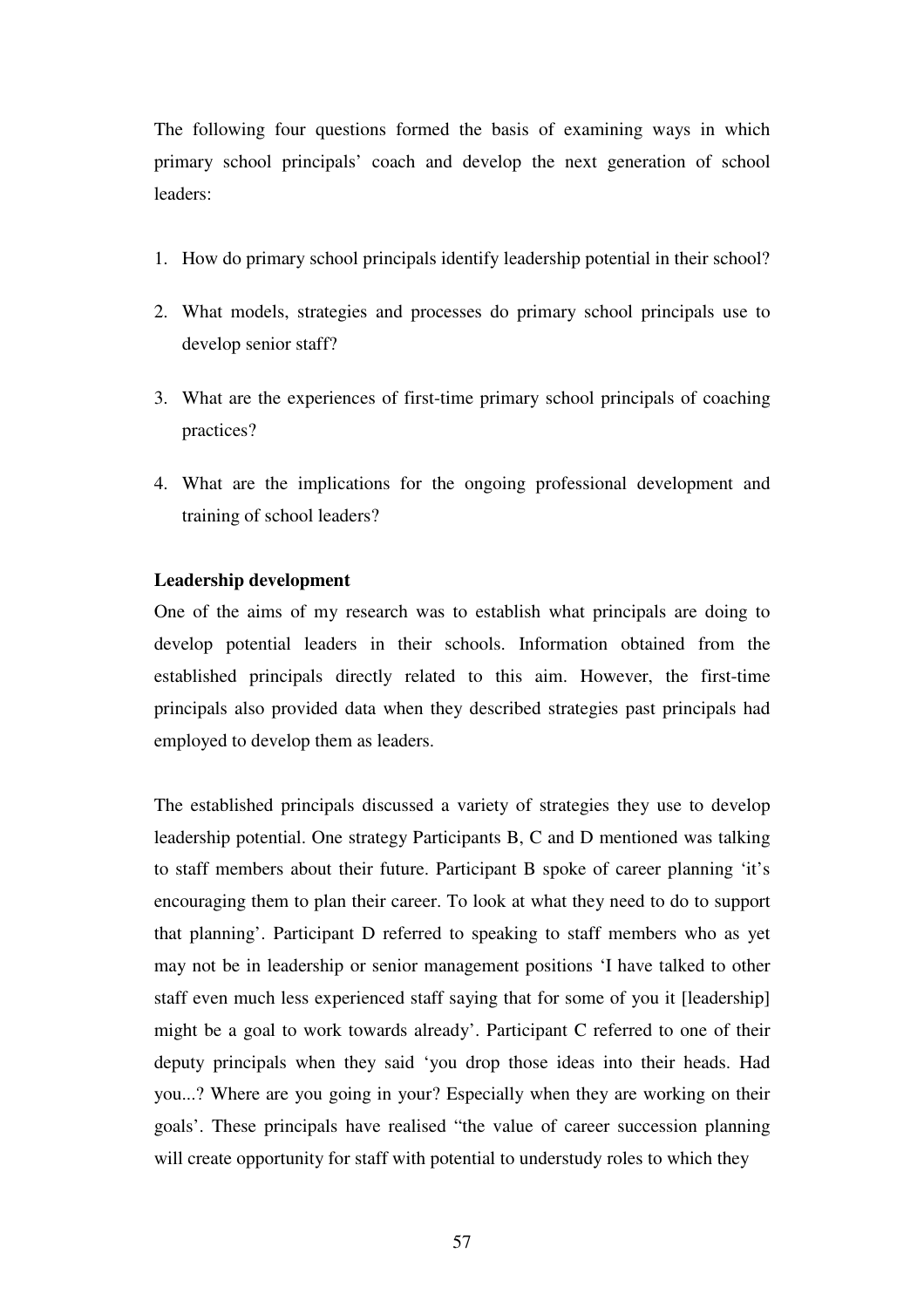aspire" (Cardno, 2005, p.303) and are ensuring that their potential leaders are aware of the opportunities available through having discussions with them and guiding and supporting them.

A strategy that four of the established principals and four of the first-time principals referred to in developing leadership was providing or being provided with opportunities. Participant F spoke of 'letting them know that they can take a risk, they can have a go. I don't mind if it doesn't work but have a go'. This participant is encouraging their staff to take risks and letting them know that they might not get it right but the important thing is to have a go. Hartle and Thomas (2003) maintain that to grow leadership talent principals need to provide their staff with opportunities to take risks with leadership responsibilities and be prepared to back them up. Southworth (2004) illustrates the importance of opportunities being provided for aspirants when he refers to "research and experience show that most school leaders believe they learned how to lead by being given opportunities to lead and through on-the-job learning" (p.345).

Participants A, E and J referred to the size of their schools creating opportunities for leadership development. Participants E and J suggested as their schools are smaller there is more opportunity for leadership. Participant E said 'it gives people here because it's a smaller school more opportunity to lead'. Whereas Participant A felt that because their school is larger that 'opportunities come up with a staff our size there can often be someone away on maternity leave ... so that gives someone a year to experience being a team leader. Get a taste for it'. These three principals, Participants A, E and J have provided opportunities for leadership development through contextual circumstances. This demonstrated how schools can use their schools situation to their advantage and how potential leaders can benefit from the situation by being given opportunities to lead.

Participants H, I and J, first-time principals, identified opportunities as being a strategy that had been afforded them as aspiring principals. Participant J referred to previous principals when they said 'they have always provided me with opportunities. Without opportunities you don't know whether you are able do it or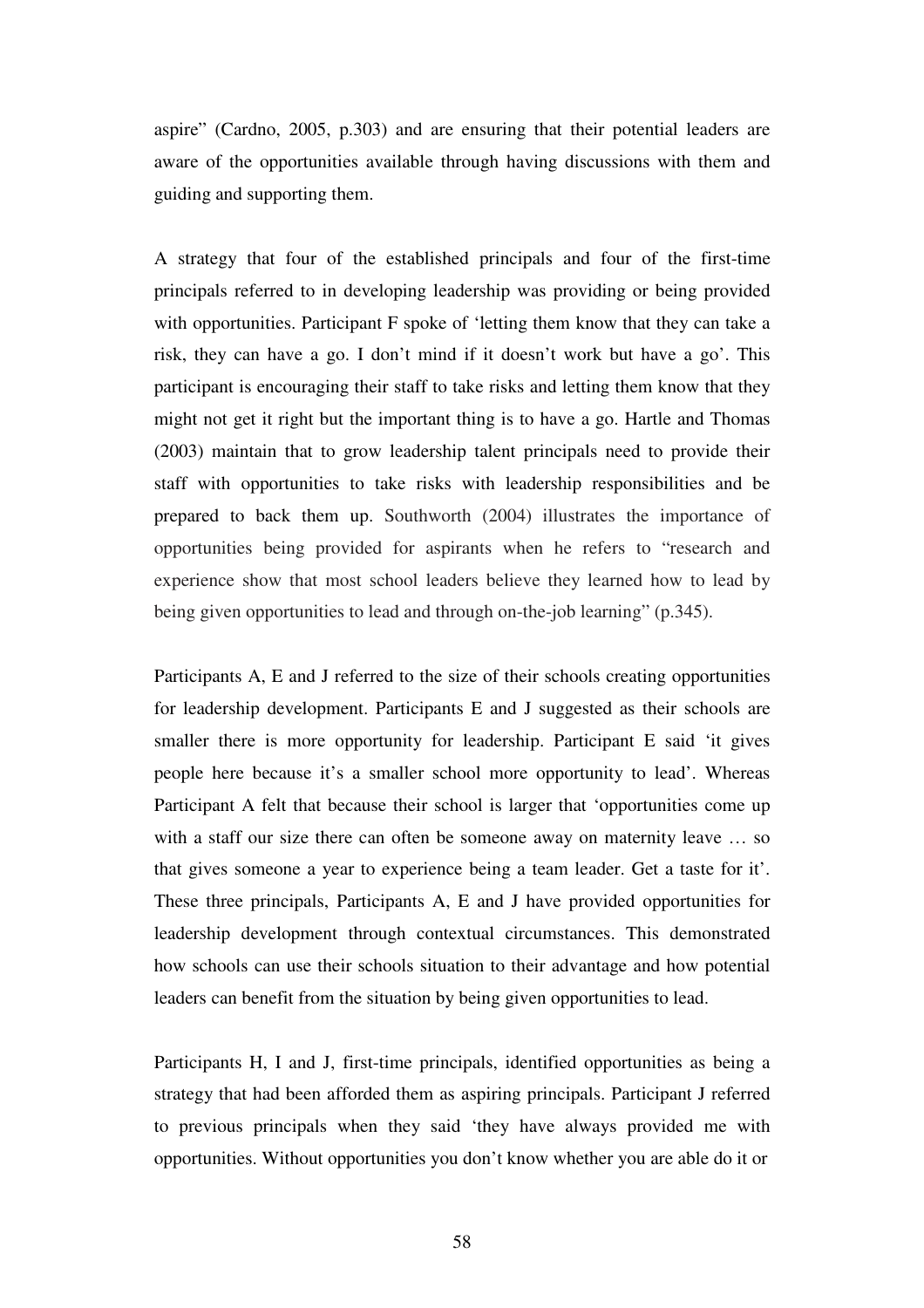not' and they remarked that their immediate past principal 'also just encouraged [me] to go to senior conferences and AP/DP [Associate/Assistant Principal / Deputy Principal] conferences and things like that. To make use of those opportunities'. Participant H considered 'opportunities and being developed' as the two most beneficial strategies they had experienced. Participant I commented that 'it's about having access and opportunities' but they also feel that 'we should make opportunities for people'. Woodall and Winstanley (1998) agree with Participant I when they refer to "[leaders] always being on the look out for learning opportunities at work" (p.187). Participant B talked about 'creating opportunities for them [deputy principals]' and 'seeing an opportunity and saying hey you could do this'. Participant D discussed how they use 'a number of strategies quite open and flexible because it relates to the individual but the underlying principle is finding ways to create opportunities for leadership development'.

Both Participant B and D are aware of the need to create opportunities for leadership development. Clutterbuck (1998) would assert that principals need to be alert to learning opportunities for their aspiring and potential principals. Principals need to be looking for opportunities for developing leadership learning, within their schools, for the aspiring and potential principals (Robertson, 2005). As can be seen from the examples presented principals involved in my research are providing opportunities for staff members to develop their leadership skills. Southworth (2007) agrees that opportunity need to be offered but also suggests that support is provided when he says that principals need to "ensure they [potential leaders] are given a range of development opportunities and support" (p.187).

Evidence from five of the first-time principals, Participants H, I, J, K and L, revealed the support they had received from previous principals. Participant I referred to support by saying 'this is what you want to do and take leadership for it and I'll [past principal] support you'. Participant L discussed how 'she [past principal] was always there to provide that support'. Participant J felt that support was important when they said 'I have always felt very supported and I think that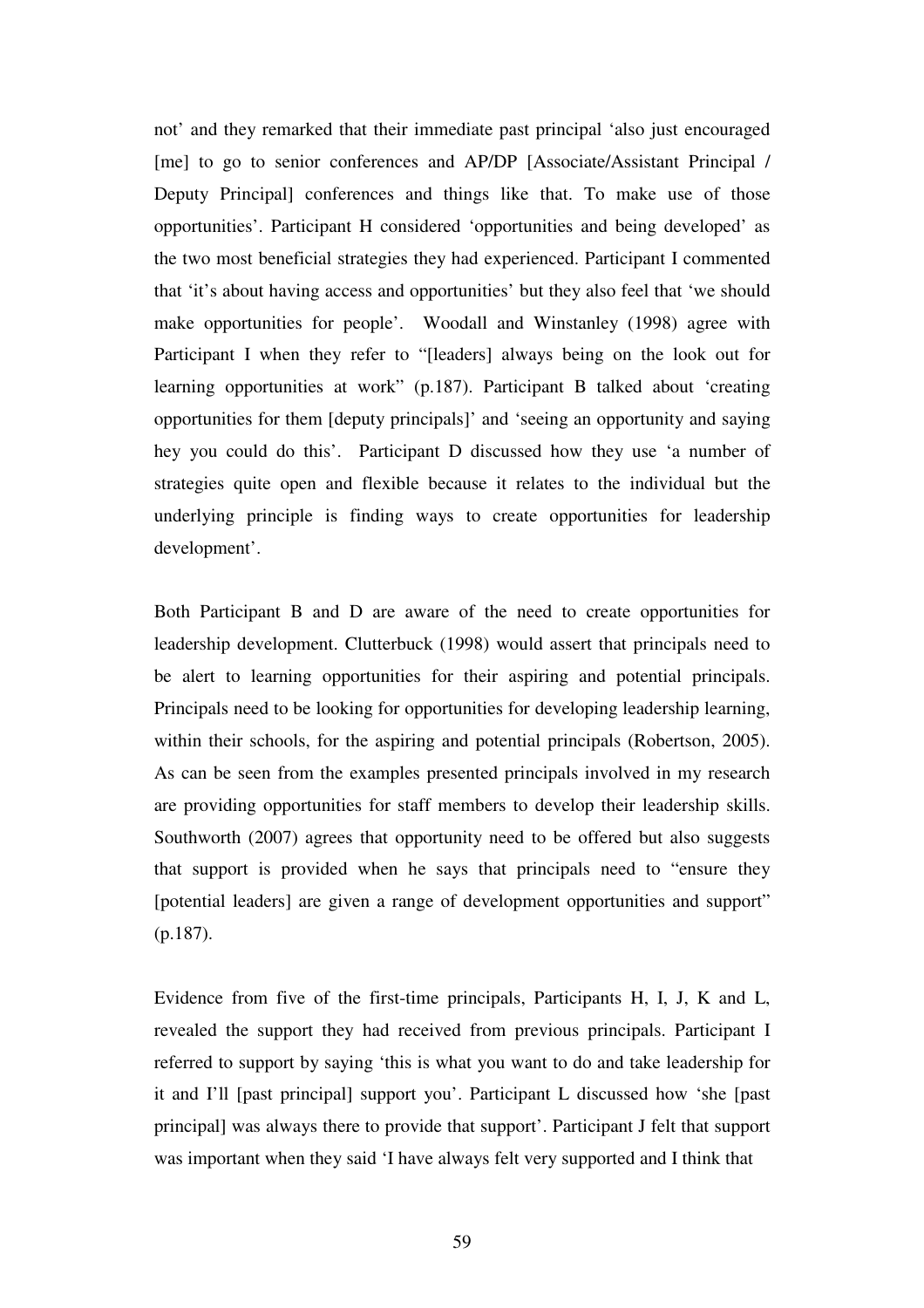was really important'. The notion that aspiring principals should be supported in their development is confirmed by Brundrett et al., (2006b) "senior leaders need to actively and purposefully support leadership development that encourages staff to take on new roles and to aspire to leadership positions" (p.266).

Networking as a strategy for leadership development was mentioned by two firsttime principals, Participants G and H, and four of the established principals, Participants A, B, C and D. Networks can be an important source of information and support. Participant G considered that local networks they have been invaluable to them 'the most important advice I've had while at the job is the local networks of principals that I can ring'. Participant B reflected back to when they first became a principal and moving into a new area 'coming to a new area I didn't have established networks… so they [local principals] were able to help me in term of networking by introducing me to other principals in the area'. The local principals were able to assist Participant B develop their professional network. Davies and Davies (2006) consider that "the ability to develop personal and professional networks that provide alternative from those prevalent in their immediate educational environment is a key" (p. 133).

Participants A, C and D discussed taking aspirants with them to seminars, principal meeting and workshops which all could potentially provide opportunities for networking. Participant D talked about their aspiring principal accompanying them to possible networking occasions when they recounted 'going with me to a workshop or a seminar that I go to as principal and take an aspiring person with me'. Participant C also referred to their aspirant attending principal gatherings 'I start taking them to APPA [Auckland Primary Principals' Association] if I go and to WAPA [West Auckland Principals Association] and all those other meetings'. Participant H spoke of their past principal 'involving me in a number of professional circles'. Participant H also mentioned that ' we [past principal] went to WAPA every now again and vision schools and the work they were doing with that group of principals which is how I got to know so many of those others principals'. By introducing potential and aspiring principals to networks principals will be assisting them to grow their leadership knowledge and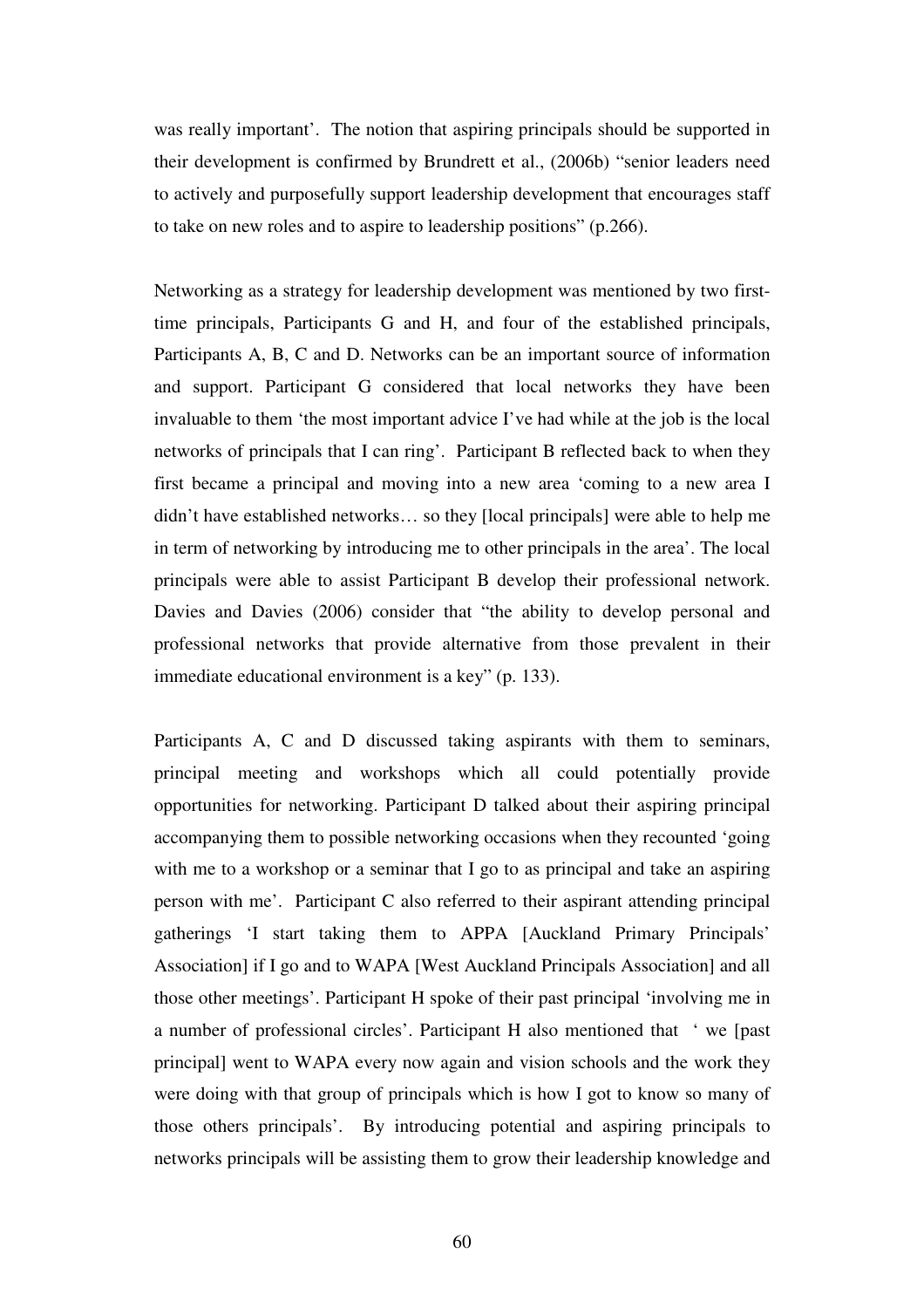presence beyond their own schools. Hartle and Thomas (2003) maintain that "networks are a potentially powerful source of leadership" (p.66).

Leadership is a process that is developed overtime. First-time principal, Participant H, described being developed by their previous principal '[past] principal] grew me as a leader and staggered me through from just being a classroom teacher to an informal syndicate leader to a formal syndicate leader role to an AP [Associate Principal] position'. Hartle and Thomas (2003) refer to development of leadership potential as being developed overtime and necessitates individuals being exposed to an array of roles with an increasing amount of responsibility and accountability. One of the established principals, Participant B, described how after six years they are still learning about principalship 'I have learnt so much and still learning and will never stop learning about being a principal'. Robertson (2005) considers that leaders should carry on learning right the way through their careers.

Participants A, D and I all referred specifically to distributing leadership. Participant A discussed growing individuals into roles 'I think part of growing into other roles is if we have opportunities to participate and lead then if we can disperse leadership roles around so people who have the skills have opportunities to lead'. Examining distributing leadership from a leadership succession point of view Hargreaves (2005) notes that distributing leadership "makes the success of successors less dependent on the talents or frailties of particular individuals" (p.34). Participant I made reference to their immediate past principals being a distributive leader and they shared how they felt about distributive leadership in their role as a first-time principal. Participant I talked about the past principal when they said 'he's a distributive, a distributive management kind of person he believes quite strongly in distributed leadership' and commented on distributive leadership from their point of view 'I believe in the power of distributive leadership'.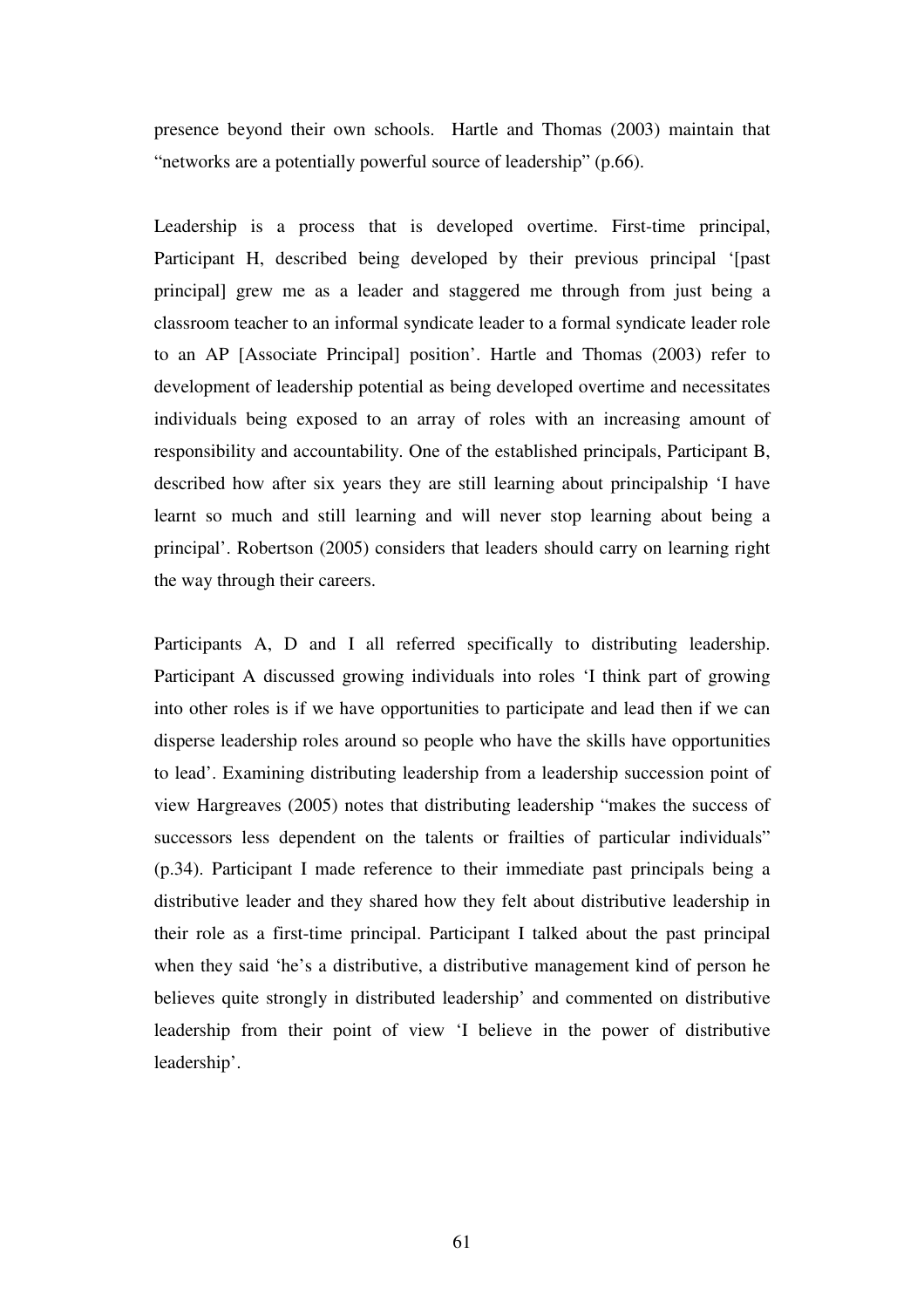Data revealed that distributive leadership was discussed by Participant D more than once. Initially Participant D described how they felt that 'I practiced a form of distributed leadership so that people have opportunities to take on responsibilities or tasks' and another instance when they mention distributed leadership was when they said 'I do believe in distributed leadership at all levels'. The evidence presented from the three participants who specifically referred to distributing leadership demonstrated their belief in employing distributive leadership within their schools. Southworth (2005) would argue that distributed leadership is essential for the growth of leadership. Southworth (2005) furthermore emphasises the need for leadership identification by saying "ensuring there are lots of leaders enables us to create pools of talented leaders. From these pools of talent we can draw and grow tomorrow's leaders" (p.162).

Data has revealed that principals are employing an array of strategies to develop leadership within their schools. According to National College for School Leadership studies in schools that nurture and develop leadership potential reveal that they generally use a range of tactics. It would appear from the evidence discussed that principals are taking into consideration what the leadership priorities are in their schools. Bush and Glover (2004) support the idea of schools taking into account their circumstances as what works well in one context may not necessarily transfer to another. If potential and aspiring principals are to have success in the role of principal they need to receive preparation for the role within a familiar context. Rhodes et al. (2008) would agree that there is a need "to identify and develop a pool of talent able to meet present and future leadership requirements in schools" (p.313).

#### **Identification of leadership potential**

To ascertain ways that leadership potential is identified in primary schools this research sought information from the participants concerning the ways they identify potential leaders. Four of the participants, Participants A, C, D and F all established principals, have appointed a deputy, assistant or associate principal at their present school. Two of the established principals, Participant A and E spoke explicitly of inheriting members of their senior management team. Participant A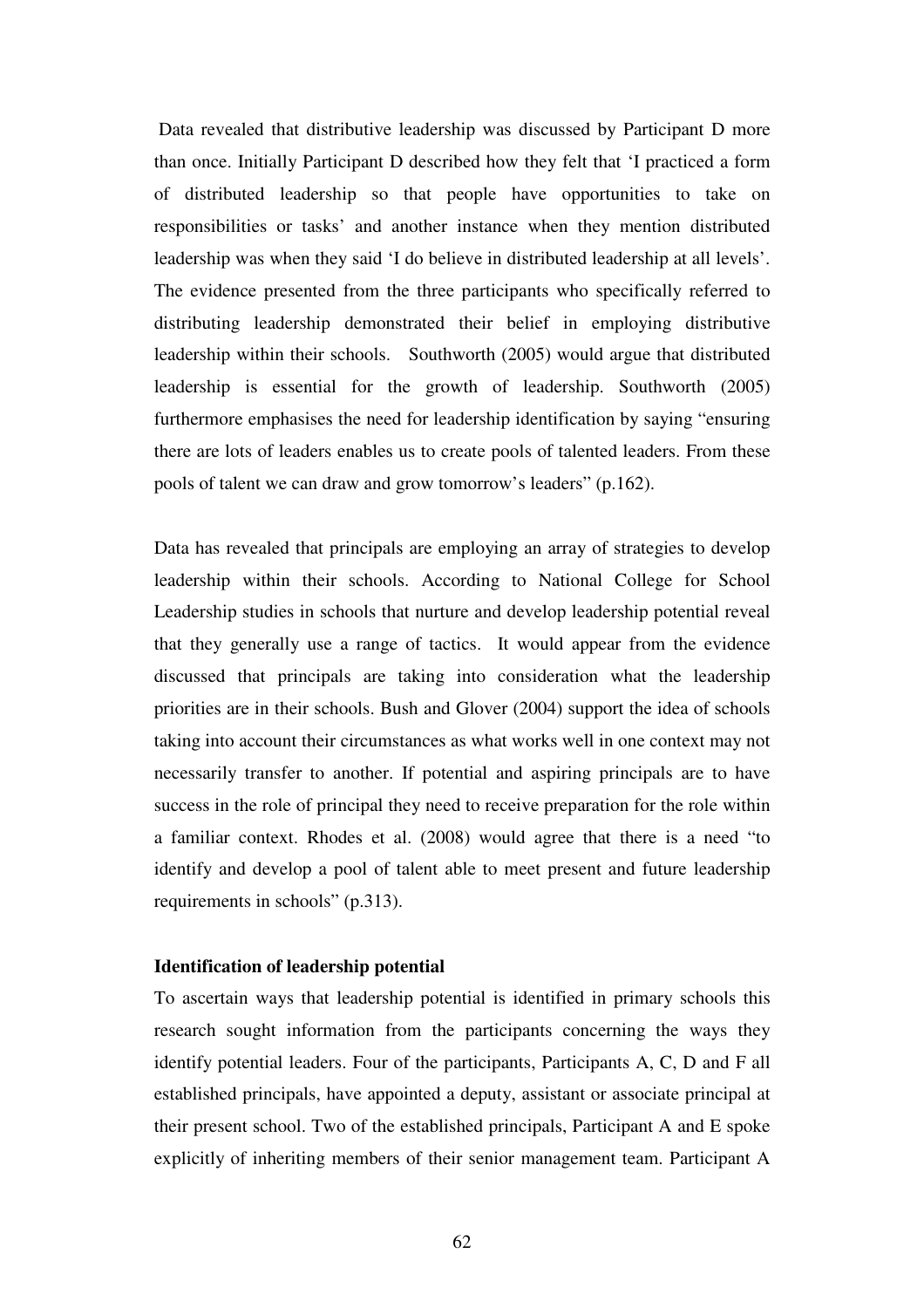made the comment that 'some of that leadership potential had already been identified. Some people have been in those leadership roles since I've been in the school'. Participant E mentioned 'that's hard when you inherit a leadership team' while commenting on growing leadership capacity. The evidence from this research focuses on the identification of leadership in a more general sense than purely identifying potential or aspiring principals.

The most common way that participants acknowledged they identify leadership potential was by means of observation. The principals discussed either observing the actions of staff members and determining their leadership potential or witnessing potential leader's interactions with other members of staff. Participants C and D talked about observing their staff. Participant C explained that 'I am an out and about principal. I find people with leadership potential. So I am a watcher of people'. Participant D also commented on the fact that 'I'm always observing teachers in the school'. Participant D then explained what they are looking for in a potential leader 'I look for I guess certain traits and qualities. I look for someone who shows initiative'. Participant K described observing their staffs actions and interactions when they said 'I identify them by watching them at work and how they relate to people just like in a class you look for talent to nurture'. The evidence from this research revealed that the participants are observing the actions of their staff to ascertain their leadership potential. It appears that these participants consider observing their staff is an appropriate way to identify leadership potential within their schools. Data suggests that the participants are actively observing and responding to their observations in regard to identifying potential leaders within their schools.

Another way that participants said potential leadership was identified was by staff members who self identified their desire to lead or self nominated themselves for a position of leadership. Participants A and E spoke about one of the ways that their staff identify themselves for leadership roles is when they have advertised positions within their schools. Participant E said 'it's pretty much self nomination. So we advertise those positions and people say I'd like to do that'. Participant A described letting the staff know about leadership positions 'we put it out there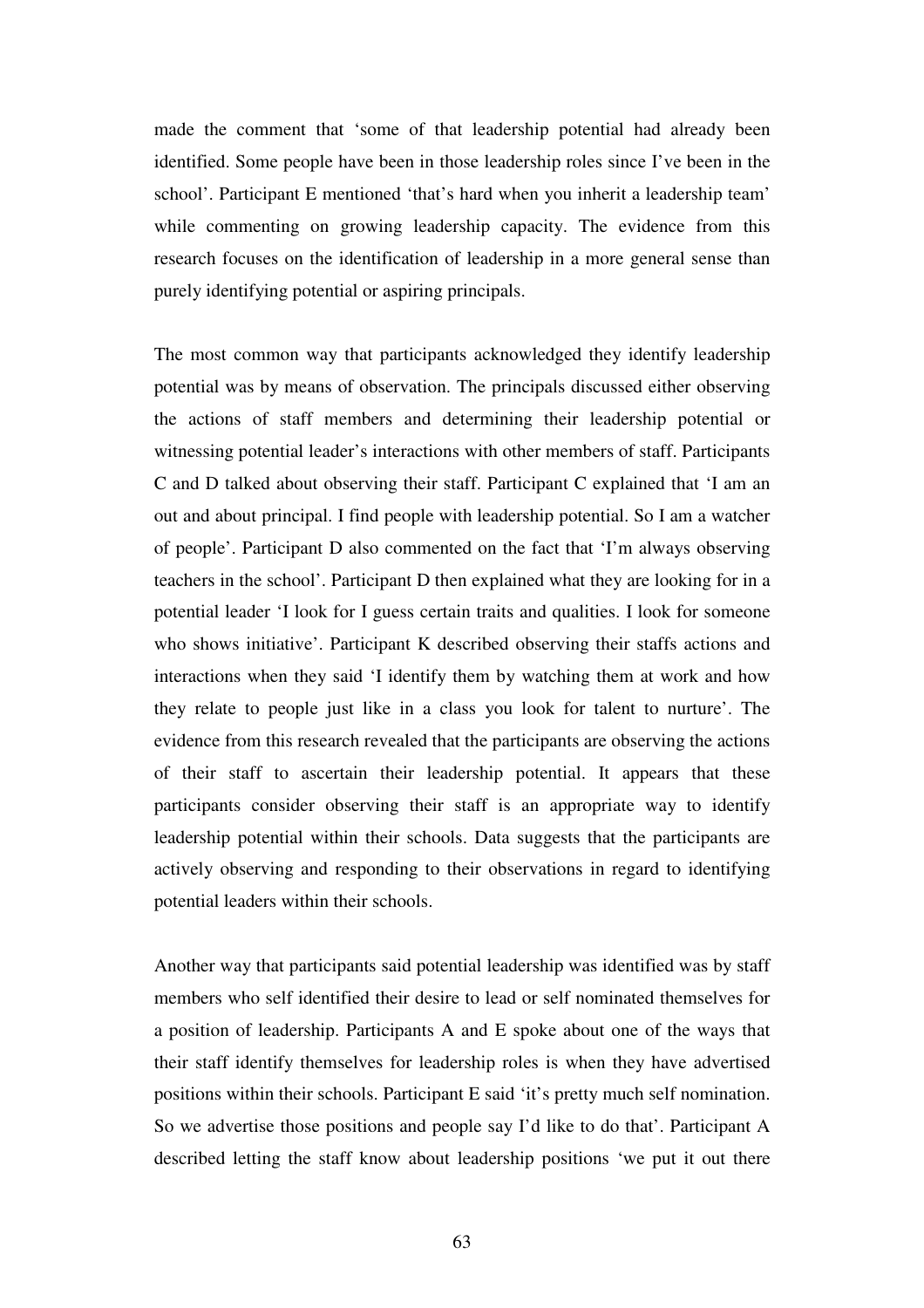who would like to be involved in leading this initiative'. The principals have allowed for potential leaders to identify themselves in this way. Fink (2005) claims that "traditionally, potential leaders have signalled their interest in leadership roles by applying for posted or advertised positions" (p. 146). Other ways that participants referred to staff members identifying themselves were by volunteering for tasks. Participants B, H and K recalled staff members volunteering. Participant H remarked how they have identified themselves by 'putting their hand up to say I'm willing to do this' and Participant B said 'through putting their hand up for anything and everything' and Participant K also commented 'there are people who put their hands up'. The participants being aware and receptive to individuals self nominating will provide the school with leadership potential that can be considered and developed. Bush (2008) claims that there are two main strategies that are used to identify school leaders one of which is 'self-nomination' where those interested in leading submit themselves for the position or task that is available.

Participants commented on staff members approaching them with ideas for their own professional development or suggesting things they would like to do. Participant I discussed how they were approached by a staff member who 'expressed an interest and a passion in a particular area and will lead the school in incorporating and developing the programme'. Participant I as an aspiring principal had been given opportunities by their previous principal to lead 'if this is what you passionate about and this is what you want to do take leadership for it and I'll support you' they are now offering their aspiring leaders the same kinds of opportunities. Participant D described how they identify possible potential when 'someone who is interested in his or her own professional development and comes and talks to me about their priorities for professional development'. This participant is demonstrating a willingness to develop leadership potential by recognising when an individual self identifies and is motivated to be developed.

Two participants, Participants A and I, acknowledged that were alerted to leadership potential by either members of their senior management team or other staff members. Participant A described relying on their senior management team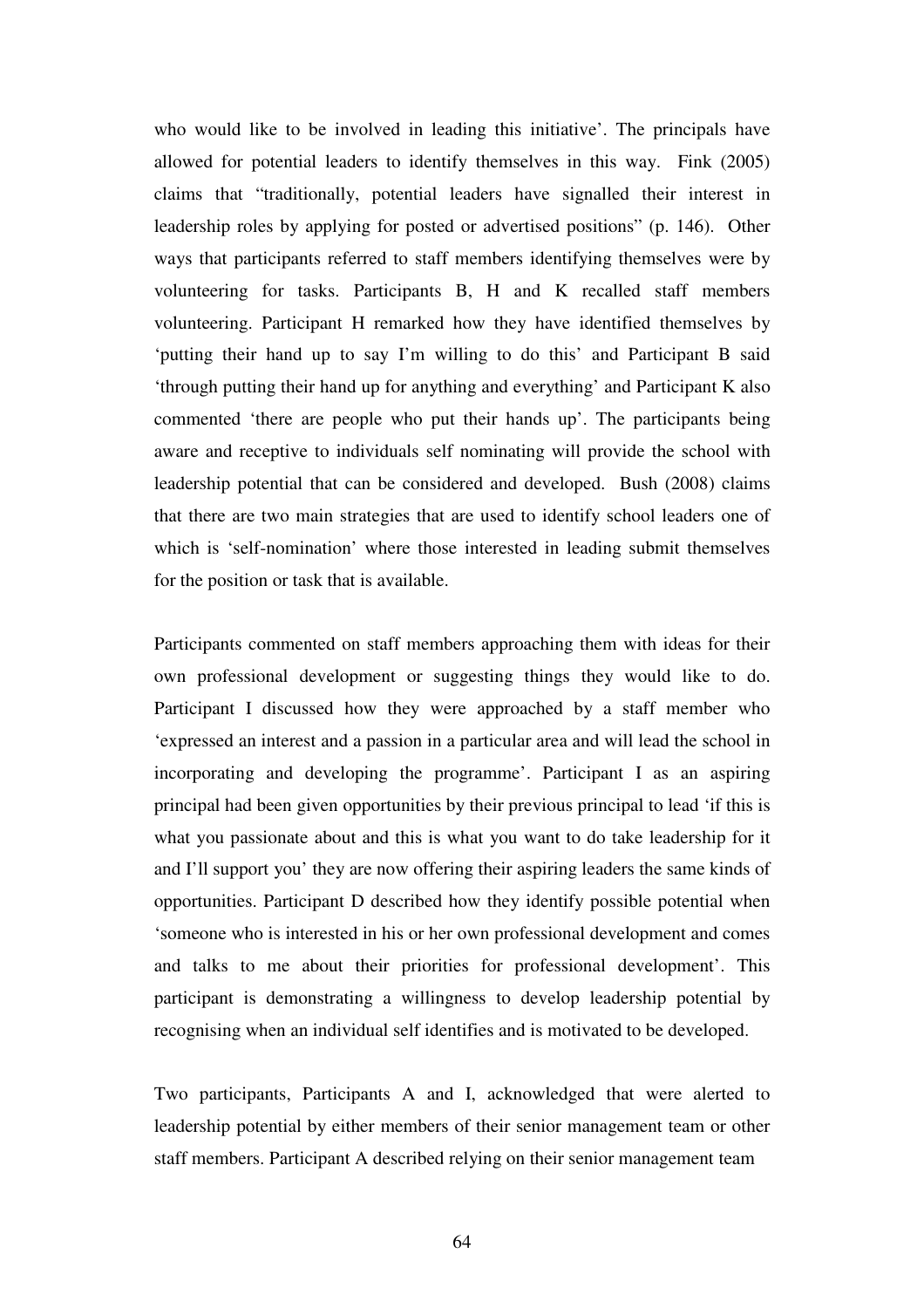'some of it is the management team identifying or thinking about potential and identifying people'. Participant I being a first-time principal is aware of needing to have input from others 'I rely on the senior staff and colleagues to come and tell me you know this person is really good'. Hartle and Thomas (2003) support the practice of utilising other staff member's knowledge to identify potential as they believe 'team leaders' can drive leadership identification. Brundrett (2008) would suggest "that head teachers and other senior school leaders may play a central role in the creation of a culture which fosters leadership development" (p. 17).

Data revealed that three participants, Participants B, F and H were unaware of their own leadership potential until a previous principal had encouraged them to take on leadership responsibilities. Participant H recalled how their previous principal had not only identified their leadership potential but also demonstrated a belief in their abilities ' knowing that he believed in me and that I had the ability to be a leader because I didn't think that I did for a long time'. Participant F was also unaware of their ability until they were aware of someone believing in them 'I was unsure that I had that ability and at first didn't step up but after realising that person believed in me so had a go'. Participant B was encouraged to apply for a leadership position by a previous colleague ' someone saw a trait in me that I didn't know I had and quietly said are you applying for this senior teacher job and I said I couldn't be a senior teacher [the colleague] said to me you have the right attitude'. The past principals have identified the potential in these three participants and demonstrated their belief in them by encouraging them to develop their leadership skills. Dimmock (2003) asserts that "one element of successful leadership may itself be a commitment to enhancing the leadership skills of others" (cited in Brundrett, 2008, p.17). There was a possibility that if these participants had not been identified and encouraged in leadership roles that their leadership potential may have gone untapped. As they were unaware of their own potential they were fortunate to have been identified by others who recognised their potential and were aware of their responsibility to develop and support these participants in leadership roles. Evidence from this research showed that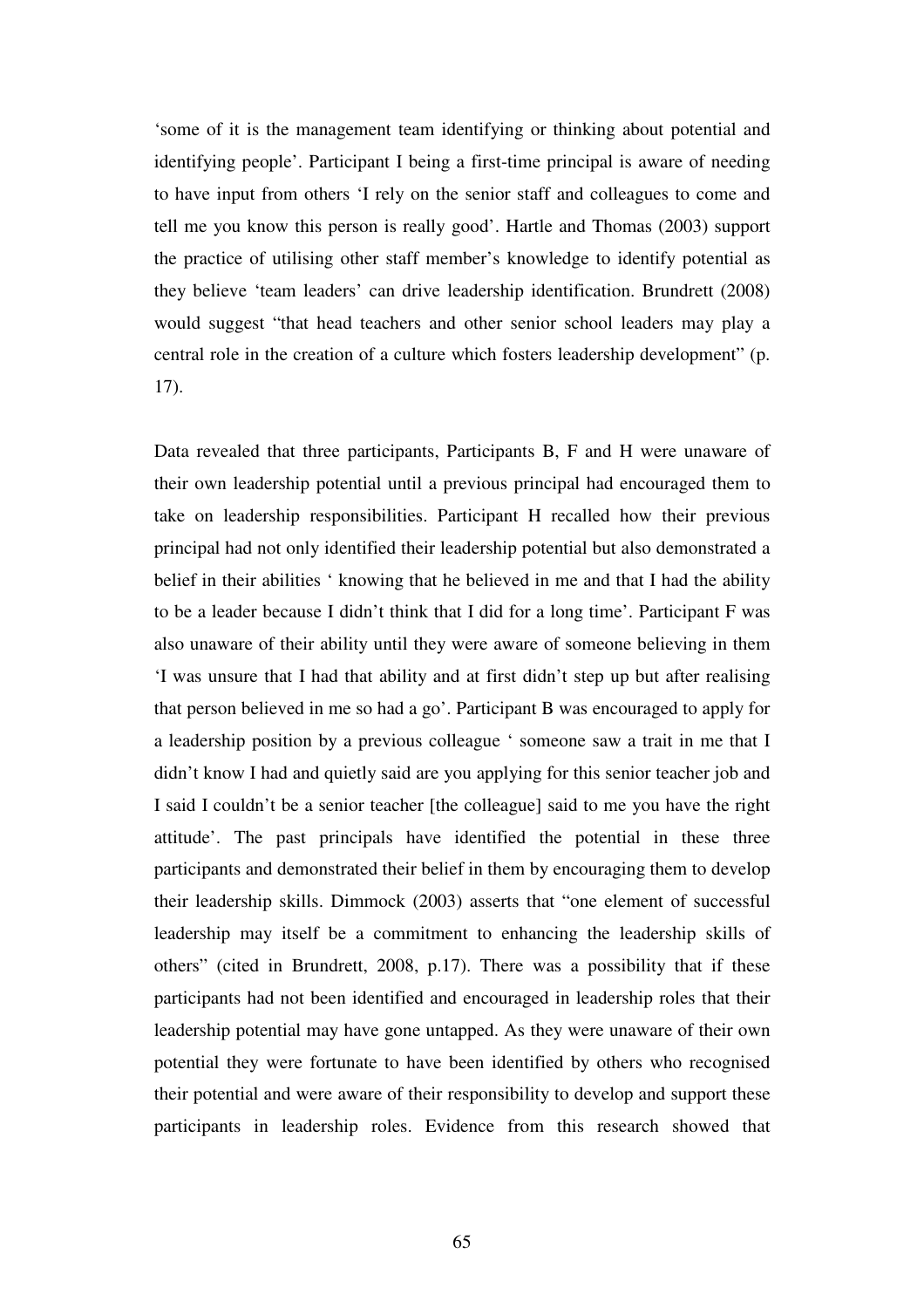individuals who are unaware of their potential are being identified and encouraged to take on leadership responsibilities.

Four of the principals, Participants A, F, H and J, have indicated that they have identified potential in staff members who were unaware of their own abilities. Participant A discussed how 'sometimes I find people don't realise how capable they can be or are because they don't see themselves but other people see it in them'. Participant J spoke of seeing potential in staff members 'there are members of staff who you see potential in but might not necessarily see that for themselves'. Participant F described identifying potential and having the individual fulfil their potential 'to recognise their potential and try and get them to step into their potential'. Participant H identified a third year teacher's potential at a staff meeting when the prospective leader started to lead a group in a discussion 'he just started doing things without even knowing he was doing it'. This participant considered that he is 'a natural leader coming through'. Participant C would suggest that you need to know your staff when they said 'it's all about getting to know your people'. Participant C recounted a conversation they had had with a staff member where the staff member had said that Participant C 'gives people leadership opportunities even before they think they are ready and chances for us to try'. Leaders in schools need to be alert to the early signs of leadership potential from within their staff so these individuals' leadership skills can be developed. Southworth (2007) maintains that "we need to be able to spot suitable candidates at an early stage in their careers and then ensure they are given a range of development opportunities and support" (p.186-187).

Established principal, Participant B, believed that potential leaders may not have the skill, ability or knowledge but by demonstrating the right attitude they are identifying themselves as potential leaders. Participant B identified the word attitude as what comes to mind with identifying leadership potential and then went onto say 'if their attitude is that they show those early signs of wanting responsibility through initiatives'. They continued by saying 'they don't always have the ability or they don't always have the knowledge or they don't always have the skills but to me their attitude and enthusiasm if you've got that then that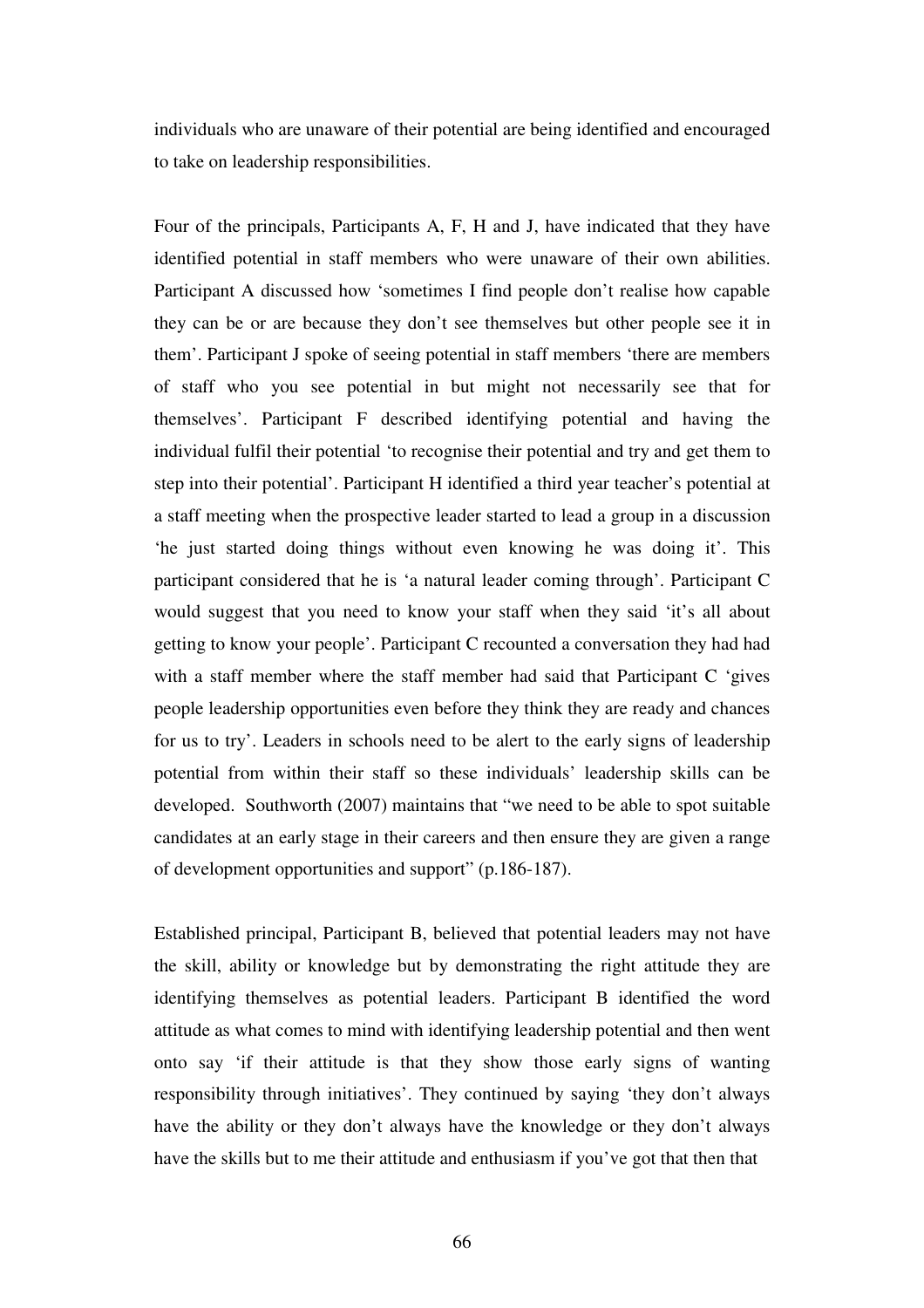is the first step towards leadership'. Robertson (2004) supports this observation "effective leadership is a learned process over time" (p.2).

Participant L looks for teachers who are proactive and prepared to try doing things differently 'I look for proactive teachers. I look for teachers that have the enthusiasm and the commitment to try stuff I look for teachers that are willing to experiment to a certain degree and to explore different avenues'. Fink (2005) considers that the challenge for principals in identifying leadership potential is determining who would make the 'leap from successful doer' to leader. Two established principals, Participant A and E, on the other hand spoke of a gut feeling. Participant A described it as 'those gut feelings we have'. It is apparent that identifying leadership potential can be as basic as having a gut feeling. Participant I considered that 'there is nothing technical there is no step by step' for identifying leadership potential. Fink (2005) also notes that "identification of potential leaders in education is certainly not an exact science" (p.146).

Data from my research showed that all the principals had identified potential leaders within their schools. Brundrett et al. (2006b) believe that the recognition of potential leadership ability is necessary for leadership succession. The principals have described similar methods of identifying potential but data reveals that no two principals identify leadership potential in exactly the same way. The way potential is identified appears to be guided by the principals previous experiences, what they consider are the needs of the school in relation to areas of leadership and staff members self identifying or self nominating. The evidence from my research has established that principals are employing a range of methods to identify leadership potential and that they are taking into account what they consider is best for their school. Southworth (2005) claims "we should avoid adopting a 'one size fits all' approach to leadership identification" (p.166).

## **Coaching**

Information was gathered from the first-time principals to determine their experiences of coaching. Data was gathered from the established principals to discover how familiar they are with coaching practices.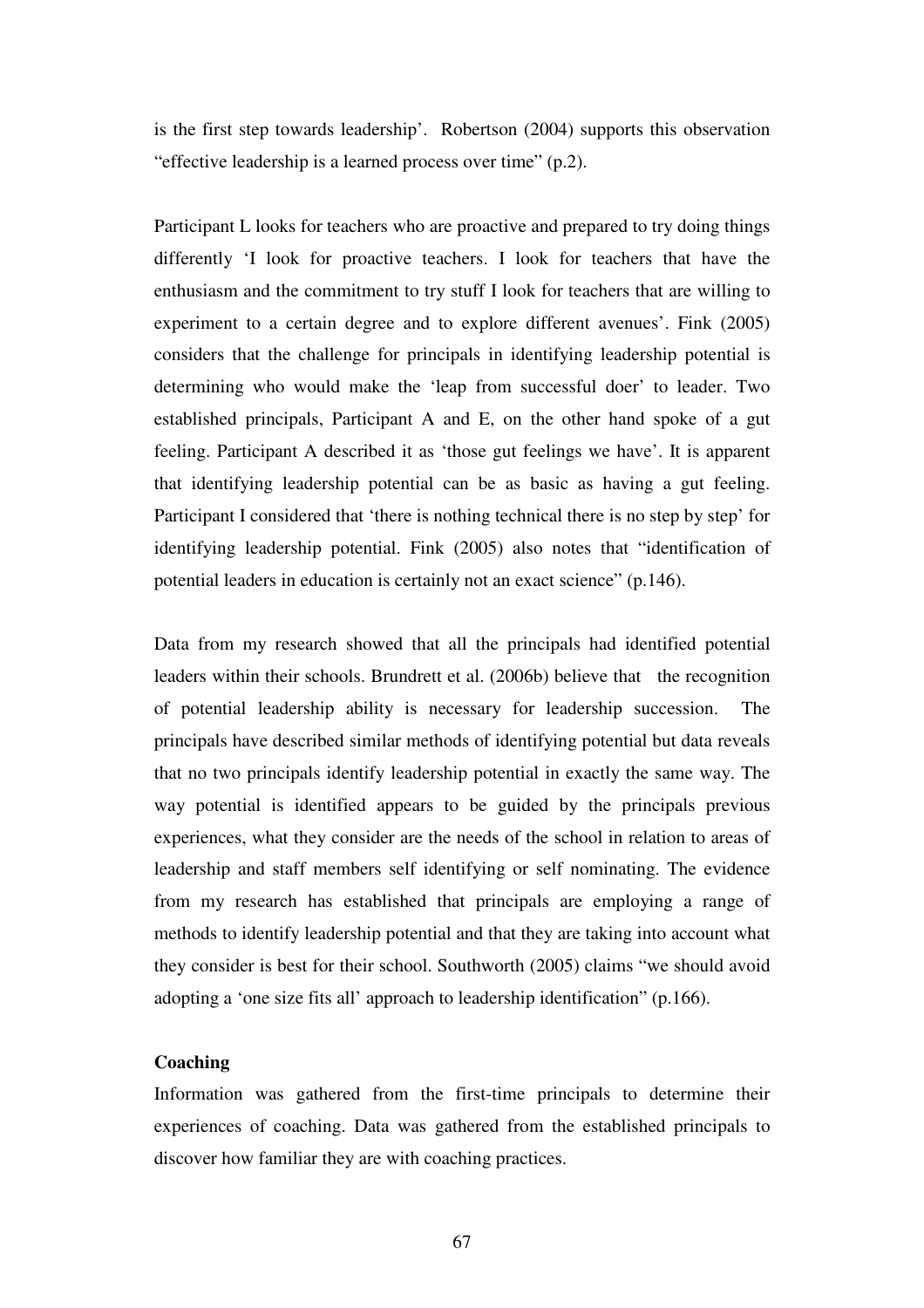Data revealed that four of the first-time principals, Participants H, I, J and L, reported that they had experienced coaching from a previous principal. Participant J described being part of a small management team and participating in professional development opportunities with the whole team 'as a part of a very small management team we did quite a lot of PD [professional development] together as a management team. That helped toward my having a sense of confidence that I knew where I was going and having knowledge that you are on the right track'. Coaching allows for the efforts of the coachee to be acknowledged. Robertson (2004) confirms that "coaching also provides opportunities for affirmation and validation of practice, which is important in leadership development" (p.7). Participant J also described how their previous principal had coached them by allowing them to practice within their own capabilities 'it was case of doing it within your own capabilities if you chose to which is very powerful because you choose to'. Reiss (2007) however, would argue that a coach should "inspire people to get out of their comfort zones to reach their full promise" (p.12).

Participant L experienced coaching in an indirect way from their previous principal. Participant L reflected that 'a lot of the coaching that I received was from her [previous principal] in an indirect way'. A coach may not necessarily work with a coachee but will give the coachee space and time to achieve a task by themselves but will be there to offer support if the coachee needs it. Participant L felt that their previous principal did not necessarily work along side them but was there if they were needed 'no one was really working alongside me but she [previous principal] was always there to provide that support'. Reiss (2007) suggests that "the skilled coach provides a learning process founded on selfdiscovery as a means to identify inner beliefs" (p.63).

Coaching is a planned professional activity which supports a professional learning relationship. Data revealed that Participant I considers the relationship that they had with their previous principal contributed to their leadership development. Participant I recalls how they discussed 'a career path' and then went onto expand on this by saying 'fortunately the relationship I had with him [past principal] had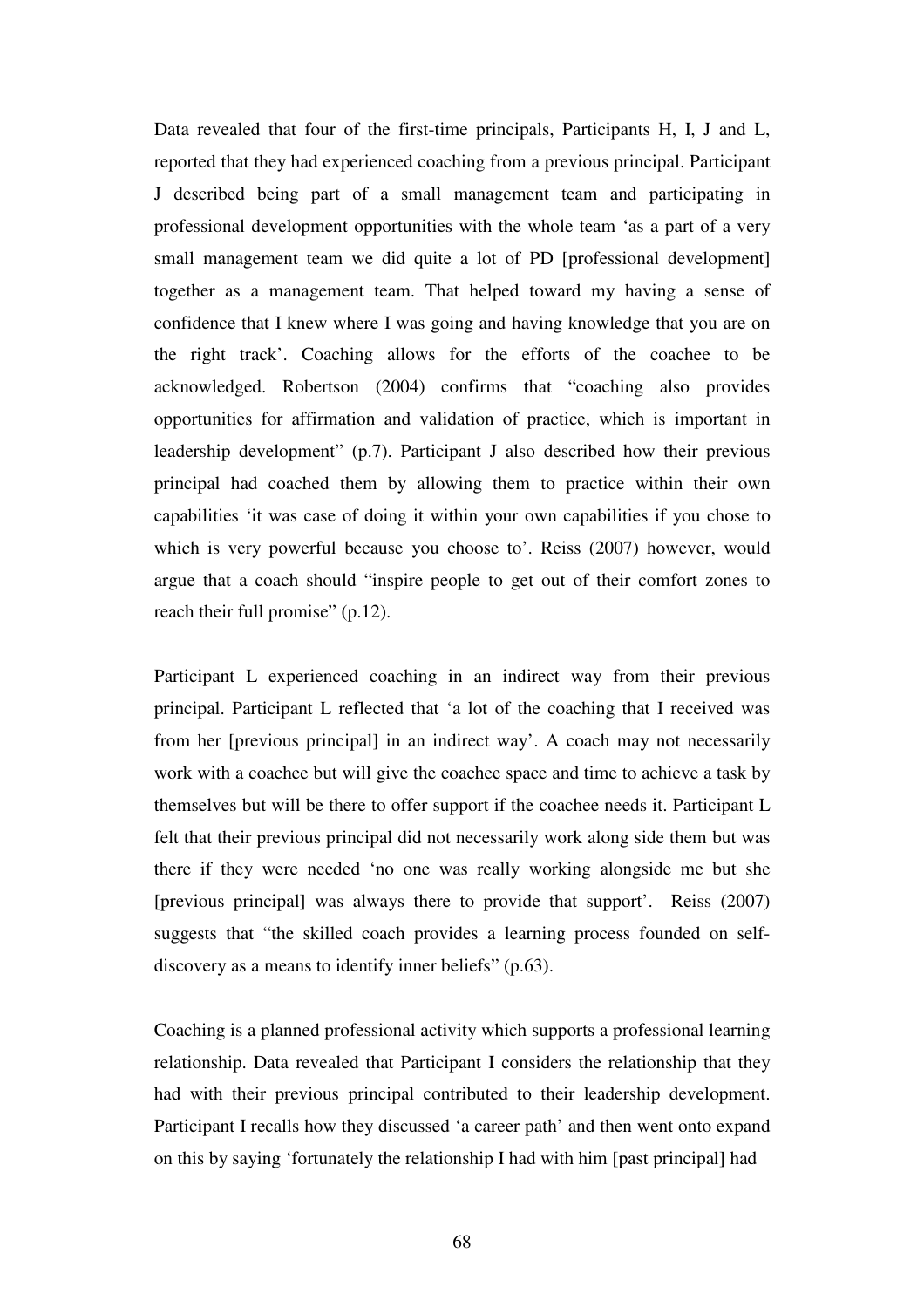always been professionally very sound in the sense that he knew that I was ambitious and he was supportive of that'. Participant I again referred to the importance of their relationship 'we had a close professional relationship I got to see the impact of some of the struggles that he had to deal with so that was very very useful in terms of coaching'. This participant explained their previous principal would discuss leadership and management issues with them 'by way of coaching he [past principal] would often had conversations with around management and leadership and running the school. Through doing that I got to learn from his experiences'. Robertson (2005) emphasises "coaching is beyond mere conversations and is a relationship between peers where they both expect to make gains in knowledge, it is done with, not to" (p.24).

One participant, Participant L stressed the importance of having a relationship with the coach in terms of they felt they would need to trust their coach. Participant L suggested that 'if there is no relationship you would not trust that person with what you want to share with them'. Southworth (2007) believes that a role of a coach is to allow the coachee to unburden themselves of doubts and concerns that they may have.

Participant H, a first-time principal, and Participant E, an established principal, referred to coaches they currently have. Participant H had a coach, other than their own principal, as an aspiring principal and was appointed as a first-time principal to a school that is close to their coach's school. Participant H described the situation by saying 'winning this position this year and because I worked with [coach] quite closely and because geographically we are quite close here I maintain her as a coach'. Participant H discussed how the relationship has continued 'we meet regularly and she is very skilled at coaching. So she coaches me so I'm always having to think about and practice still what I am doing'. This participant was aware that coaching can be a reciprocal relationship when they recounted how their coach had approached them for advice 'that realisation that she comes to me with problems'. They then said 'it's that real essence that coaching is a mutual learning opportunity'. Zeus and Skiffington (2002) support the comments by Participant H "a coach is not a teacher and does not necessarily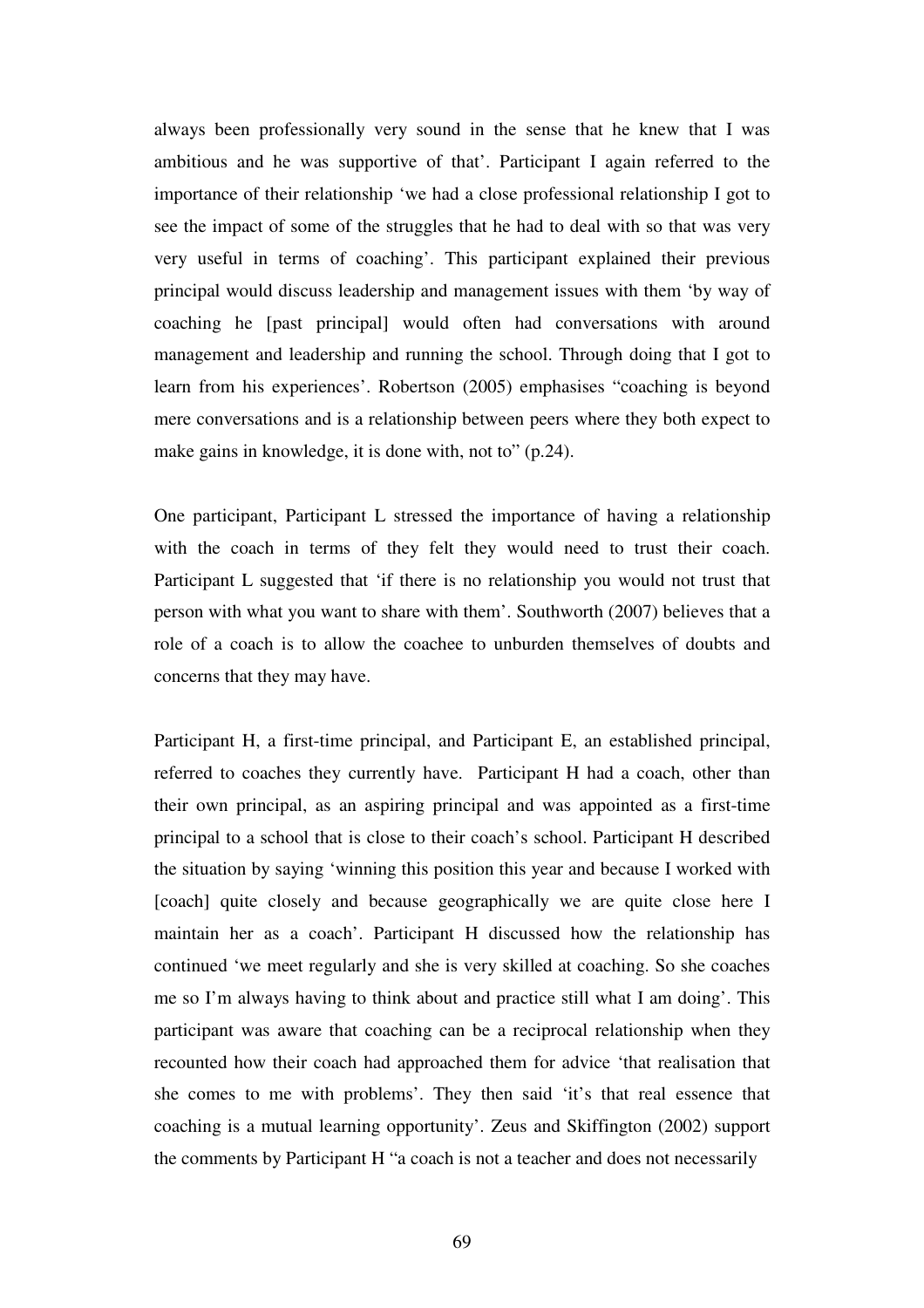know how to do things better than the coachee" and when they claim that "coaching, is a special, sometimes reciprocal relationship between (at least) two people … where participants are open to new learning and engage together as professionals." (p.3). Participant E described the relationship between themselves and their coach 'she is having a learning conversation with me to try and help me find my own solution to the issue'. Clutterbuck (1998) agrees with Participant E's coach's approach to coaching when he asserts that "modern concepts of coaching emphasise dialogue, ownership of the issue by the learner, and allowing the learner to provide much of his or her own feedback" (p.8).

Dialogue is an essential aspect of coaching as has been referred to, however, what is being discussed and in what context the discussion is taking place is possibly equally important. One participant, Participant H, described how their previous principal would alert them to something during a discussion about a leadership or management situation 'he'd say actually you need to think about this because that oh ok I didn't know. So some great support so I think that opportunity to lead to make mistakes'. The principal, in this case, was providing feedback to a situation that Participant H could relate to. Robertson (2005) believes "coaching focuses on leadership practice in context" (p.38). Participant H also discussed having discussions with their current coach where the coach would 'say so what did you do or what do you think you need to do or what do you think the impact of that was so we can explore some things'. Coaching provides the coachee with "an authentic leadership learning experience and the tools for thinking critically about leadership" (Robertson, 2006, p.4). Participant H's coach is challenging Participant H's thinking in a supportive way. Clutterbuck (1998) supports this coaches actions "constructive challenge is one of the most powerful gifts a coach can give to a learner" (p.28).

Principals are in a position to provide coaching for potential and aspiring principals. As can be seen from the evidence presented from the first-time principals who had experienced coaching they all discussed coaching in favourable terms. Established principals, Participants A, B and E, mentioned how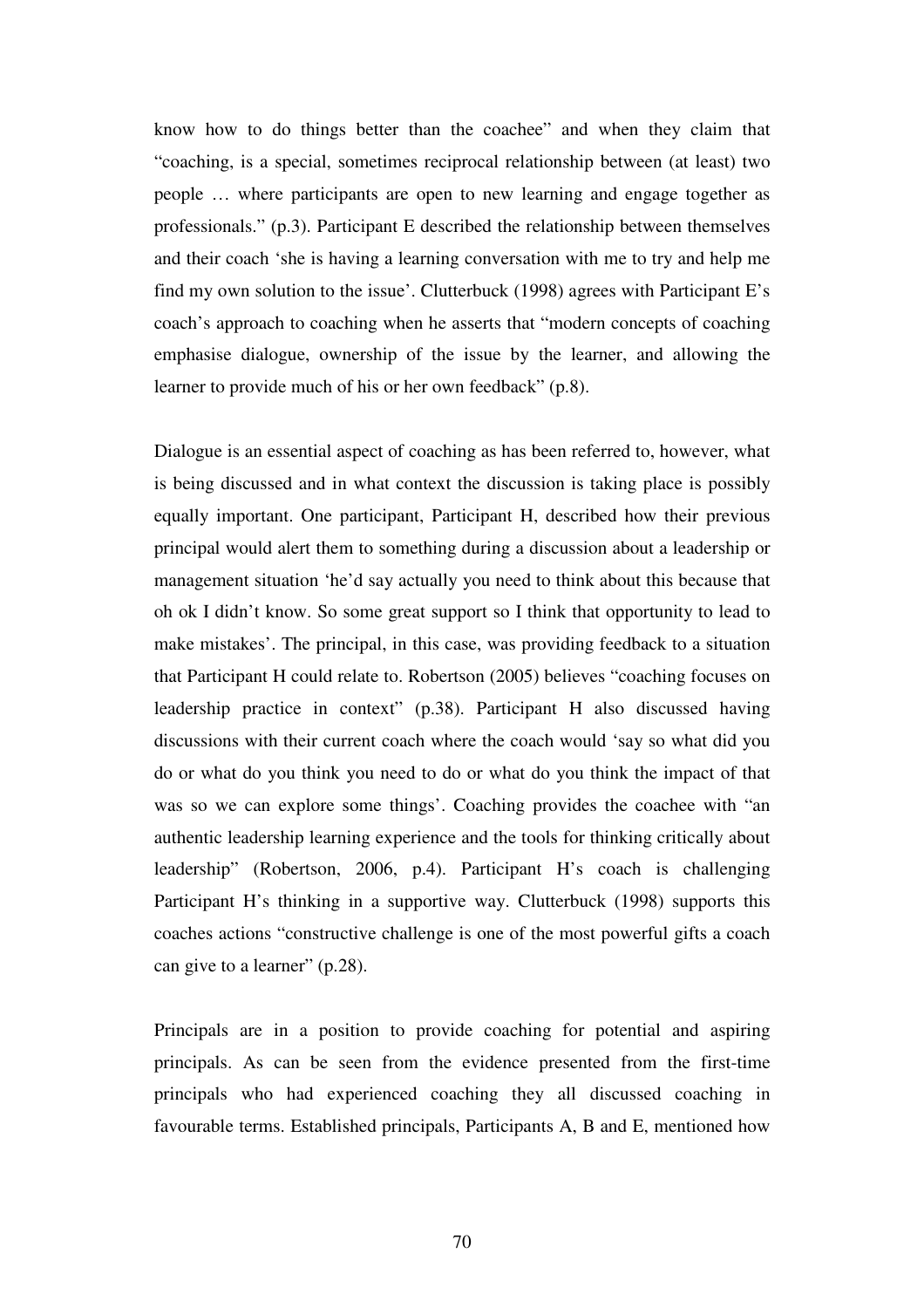they felt unprepared for the principal role when they were first appointed as a principal.

Participant C stated it simply as 'I was so ill prepared. It was awful'. Participant E thought they were prepared then realised they were not as prepared as they initially thought they were 'you think you are prepared and then you get in and you think how stupid could you have been to think you were prepared'. Participant A discussed being aware of coaching their deputy principals because they did not experience any coaching prior to their first principal position 'I never did that with anyone. I had to do it on my own and it was a shock to me when I started as a principal'. Reflecting on their own experiences these three participants are aware of the role they can play as a coach to develop their aspirants. Woodall and Winstanley (1998) writing from a business management view point support coaching as a means of developing employees "perhaps the most important source of development is the immediate line manager. They can counsel, provide insight, give frank feedback and open doors. Coaching skills are the essential means by which this can be done" (p.186).

Participant C, who is coaching an aspiring principal because they are conscious of their needs, admitted that they "hate losing staff. I find it really hard. Inside me I'm saying – please don't go- I find that really hard. But I have to what's fair but that doesn't mean I don't find it difficult'. Hargreaves (2005) suggests that a "failure to care for leadership succession is sometimes a result of manipulation or self-centeredness" (p. 163). Participant C has ensured their aspiring principal is being developed as they are attentive to 'putting aspiring principal information in their box… and training and leading him'.

Evidence from my research indicates that participants have received support from their coaches and their coaches have encouraged them to reflect critically on their own practices. Participant I recalled how their previous principal would ask them questions such as 'how does it fit in with the bigger picture here at our place? How are you creating opportunities for other people to develop or take leadership as a result of that? How does that impact on them?' This participant then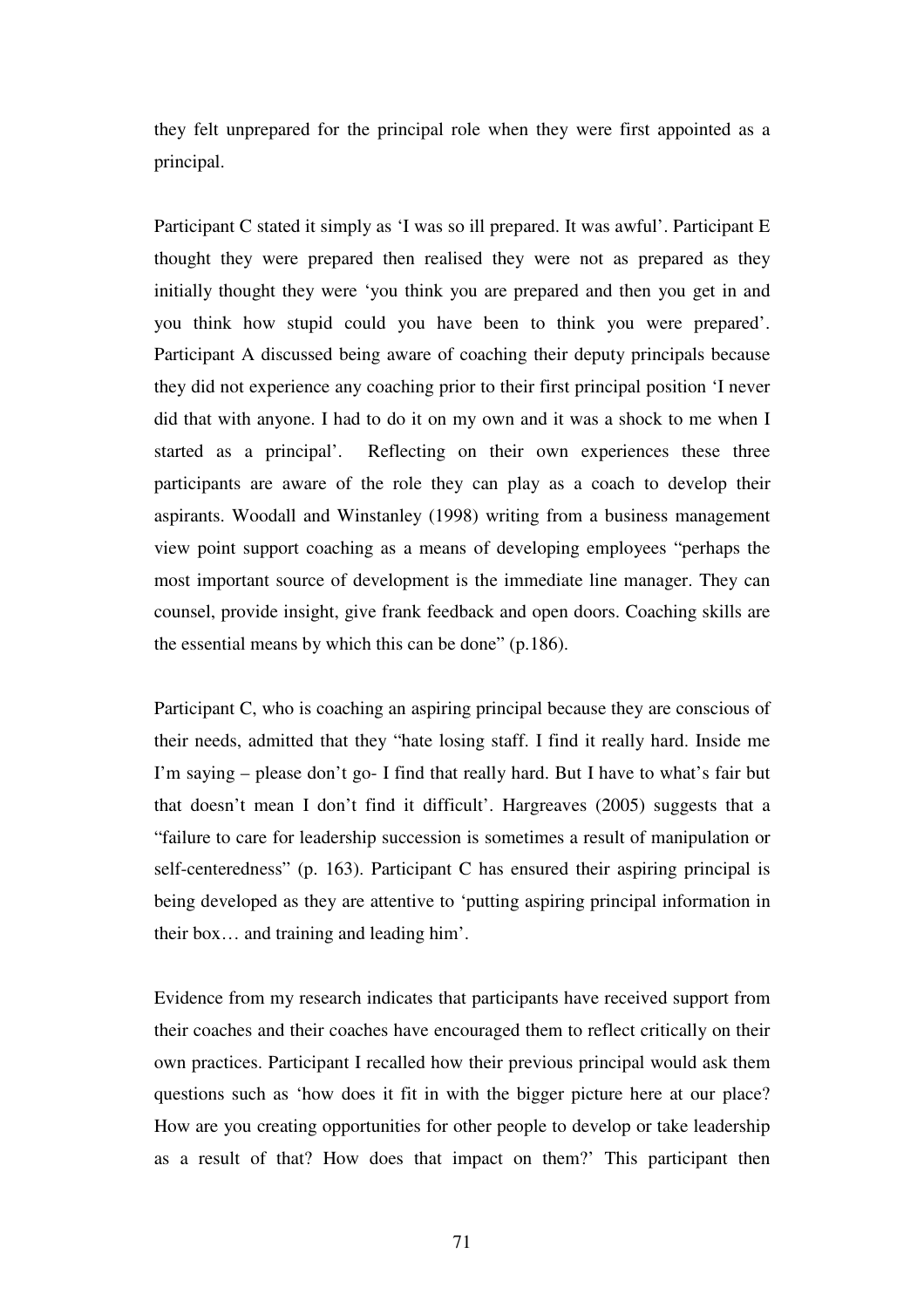suggested that 'asking those kinds of questions help'. From this evidence it would appear that a coach's role in the relationship is to guide and support and ask appropriate questions of the coachee as they reflect on their own practice. Zeus and Skiffington (2002) consider that "coaching is more about asking the right questions than providing the answers" (p.3). This notion is expanded on by Reiss (2007) when they maintain that what a coach does is "asks empowering, probing and reflective questions" (p.63).

A major finding of my research was that principals consider there are a number of benefits to coaching in an educational context. The benefits of coaching that the principals identified are presented in Chapter Six. Evidence from the first-time principals who experienced coaching, Participants H, I, J and L, would indicate that aspirant principals would potentially benefit from being coached in their present roles in senior management positions.

## **Conclusion**

The significant findings from my research are that principals use a variety of ways to identify leadership potential within their schools. The fact that no two principals identify leadership potential in exactly the same way does not appear to be an issue. This confirms the assertion by Southworth (2005) concerning the avoidance of leadership identification being carried out the same way in every school. As each context and needs of each school are individual there needs to be some flexibility in the way that leadership potential is identified.

An important factor in this research is that all the principals have identified leadership potential in members of their staff. The principals demonstrated an awareness of the need to develop identified leaders. This data supports Bush and Jackson (2002) observation that there is a growing recognition of the need to prepare aspiring leaders. A range of strategies are being employed by the principals to develop their identified leaders and consideration is being given to leadership priorities within each school. It is necessary for principals to consider the schools particular needs and circumstances as the development needs of an individual in one school may not be those of an aspirant in another school.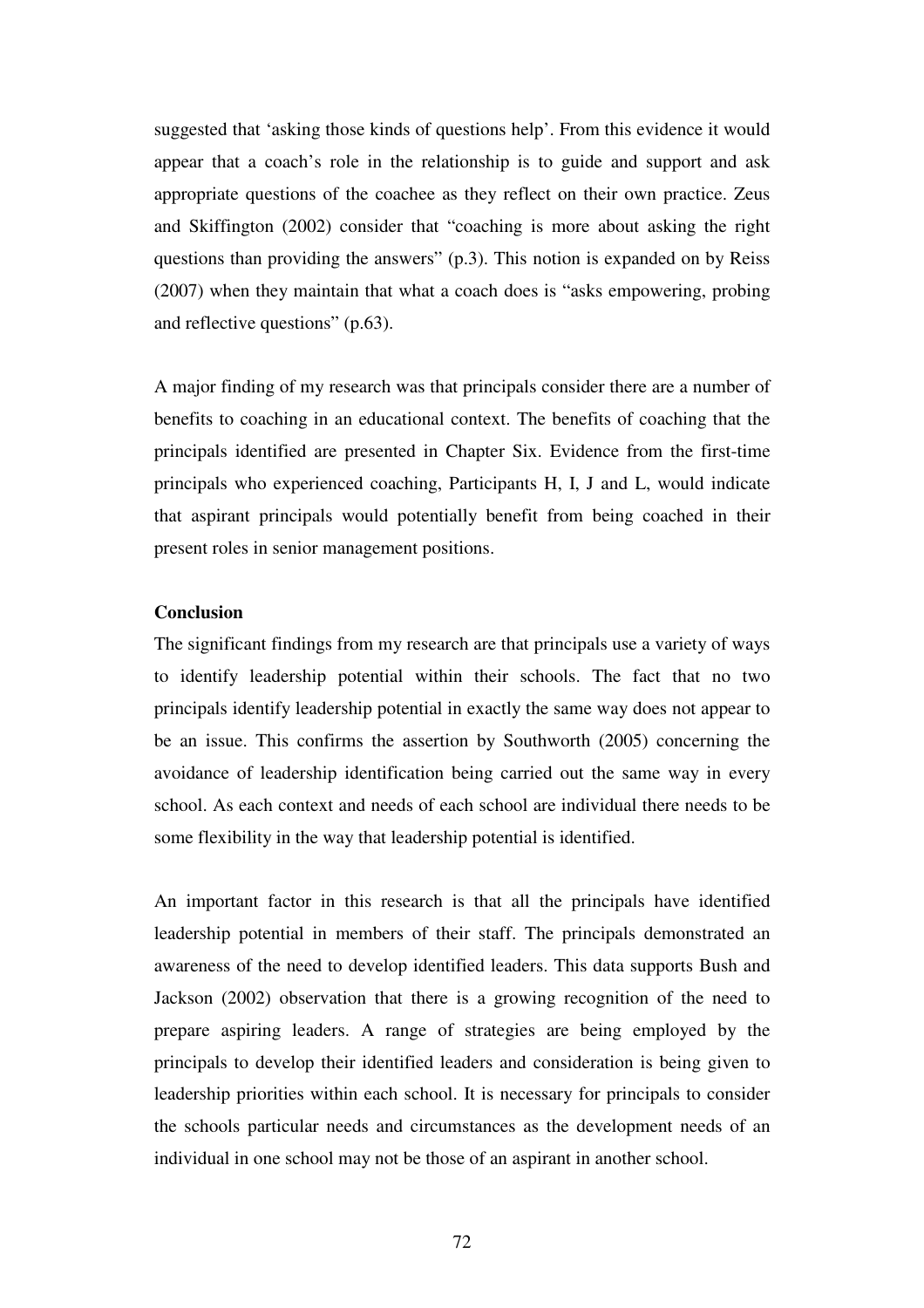The strategy that the first-time principals mentioned most frequently, in regard to their own development as an aspirant, was that of being provided opportunities to lead. This finding concurs with Clutterbeck (1998), Robertson (2005), Southworth (2007) and Woodall and Winstanley (1998) who all agree that aspirants need to be provided with opportunities to lead. Four of the six first-time principals who had experienced coaching all spoke favourably about their experiences. All the established principals consider that they have coached an aspiring principal at some time to some extent. The established principals are not all coaching aspirants at present. This could be an issue if these principals have not considered putting in place a plan for career succession. Bush (2008) claims leadership preparation "should be a deliberate process designed to produce the best possible leadership for schools" (p. 125). The principals, as referred to previously, are identifying leadership potential but the evidence from this research would indicate that they are not all identifying and developing aspiring principals. Hargreaves (2005) allegation concerning leadership succession not being successful in education might, therefore, come to fruition.

This chapter presented a discussion relating to the research questions outlined in Chapter One and the beginning of this chapter. Discussion was developed from data represented in Chapter Four. Strategies that principals employ to develop leaders within their schools have been discussed. The findings are related to the themes that emerged from the literature review presented in Chapter Two. The discussion in this chapter provided the information used to draw conclusions and make recommendations included in Chapter Six.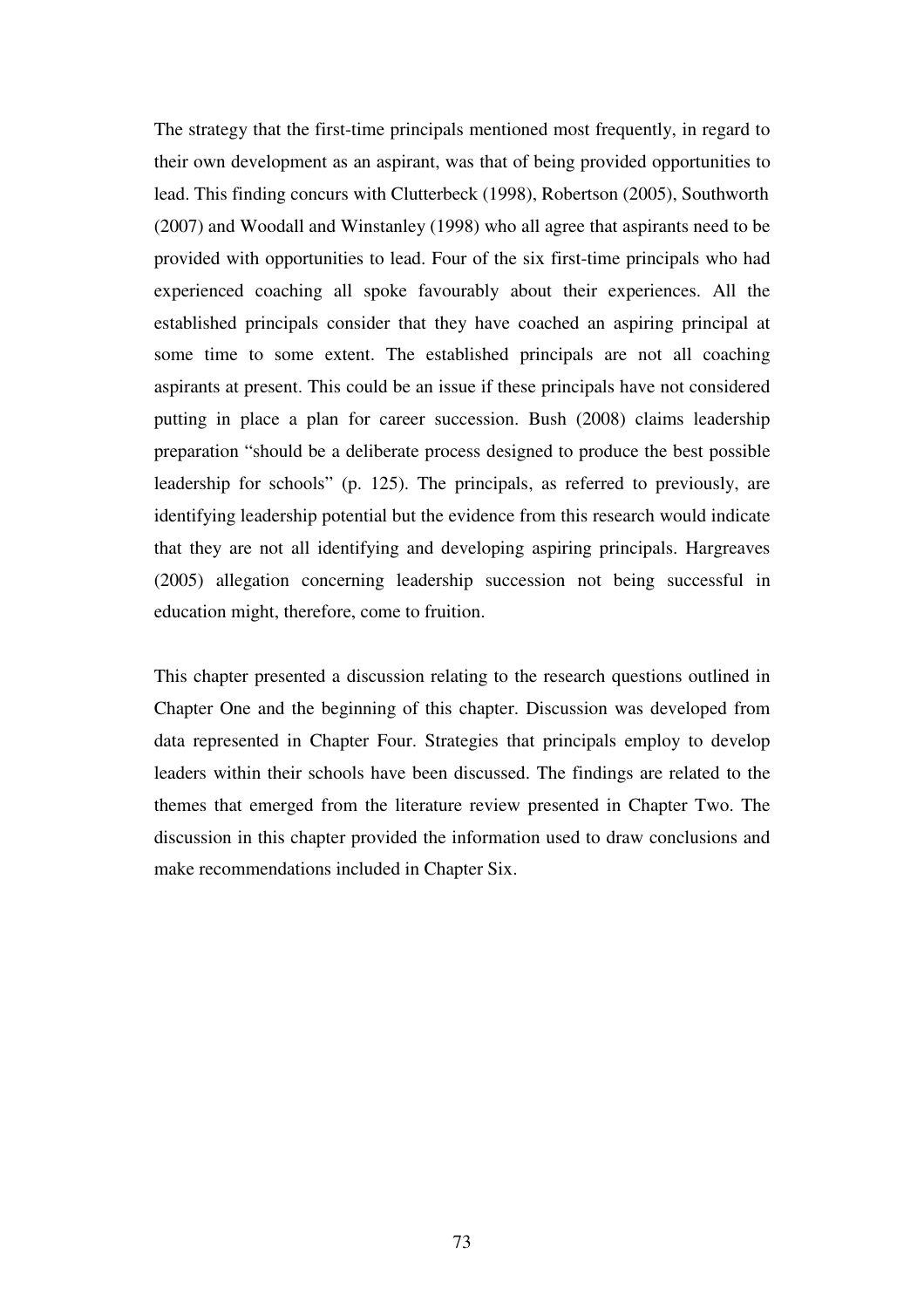## **CHAPTER SIX**

# **CONCLUSIONS AND RECOMMENDATIONS**

## **Introduction**

This final chapter summarises the findings relating to the research questions which were discussed in Chapter Five. The benefits of coaching that the principals identified are presented. The implications for ongoing professional development and training of school leaders are discussed. Recommendations for growing the next generation of school leaders are provided and the limitations of this research are included.

#### **Summary of specific findings**

This research revealed that principals identify potential leaders in a variety of ways. The most common way the principals acknowledged they identify potential leadership was by means of observation. The principals discussed either observing the actions of staff members and determining their leadership potential or witnessing potential leader's interactions with other members of staff. Self identification/self nomination was also considered a way that leadership potential was identified. The principals described how members of their staff volunteered to lead in different respects within their schools. Six of the twelve participants referred to staff members who they considered had leadership potential but the staff members themselves were unaware of their leadership abilities.

The principals who discussed identifying leadership potential in staff who were unaware of their abilities described how they fostered the leadership potential in these staff members. The strategy that was predominantly highlighted to cultivate these staff members potential was one of growing them slowly while allowing them to realise their potential. Other strategies that principals employ to develop senior staff members include providing opportunities for leadership, developing networks and involving them in decision making. Alvy and Robbins (1998) advocate the networking for gaining inspiration from colleagues whereas Fink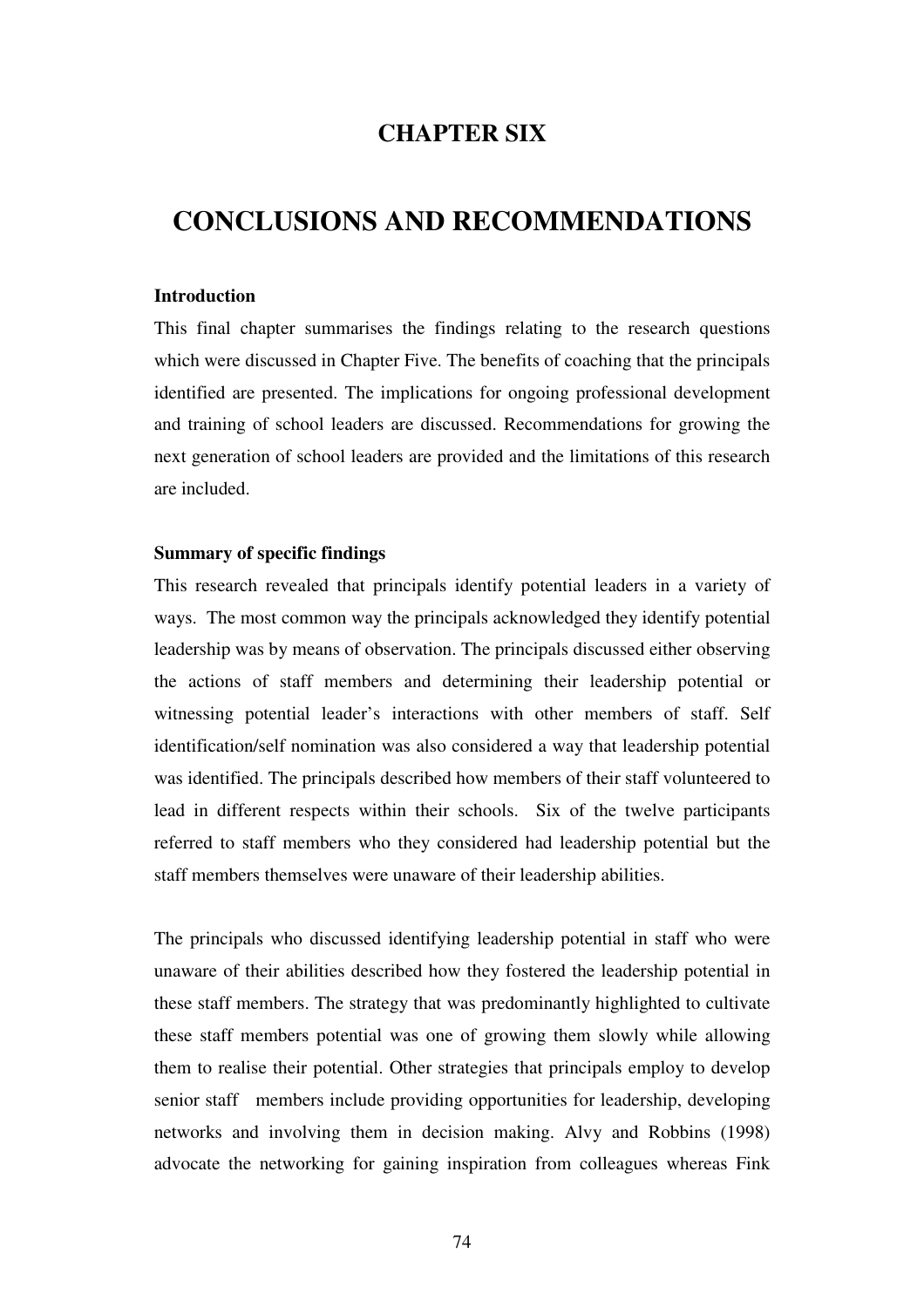(2005) maintains that the development of networks is important for supporting potential leaders. A further strategy that principals use to develop their staff is to provide them with support. Brundrett et al. (2006b) argue that principals need to support leadership development that encourages staff to take on new roles. Another strategy that principals have used is taking on the role of coach to develop and support an individual who demonstrates potential.

The first-time principal's data revealed that they had not all experienced coaching from a previous principal. Four participants had experienced coaching and recounted being supported and getting guidance from their coach concerning leadership issues. They discussed how their coaches had provided them with opportunities to lead. Robertson (2004) affirms that coaching provides support and opportunities for leadership within their daily practice. Three of the participants who had experienced coaching referred to being coached in leadership and management of a school through discussions with their coach and decision making opportunities. The coaching experiences were all reported favourably.

### **Benefits of coaching**

In Chapter five the first-time principals' experiences of coaching were discussed. The presentation of data in Chapter Four demonstrated that four of the six firsttime principals considered they had experienced coaching prior to being appointed to the principal role. Participants from both groups were asked what they considered to be the benefits of coaching. Data presented in Chapter Four reflects what the principals consider are some of the benefits of coaching. Data analysis revealed that the principals claim there are a number of benefits of coaching in an educational context. Table 6.1 presents the advantages of coaching as identified by the participants. Data represented in Table 6.1 demonstrates the extent to which the participants consider coaching to be beneficial in an educational context. Aspirant principals would potentially benefit from being coached in their present roles in senior management positions.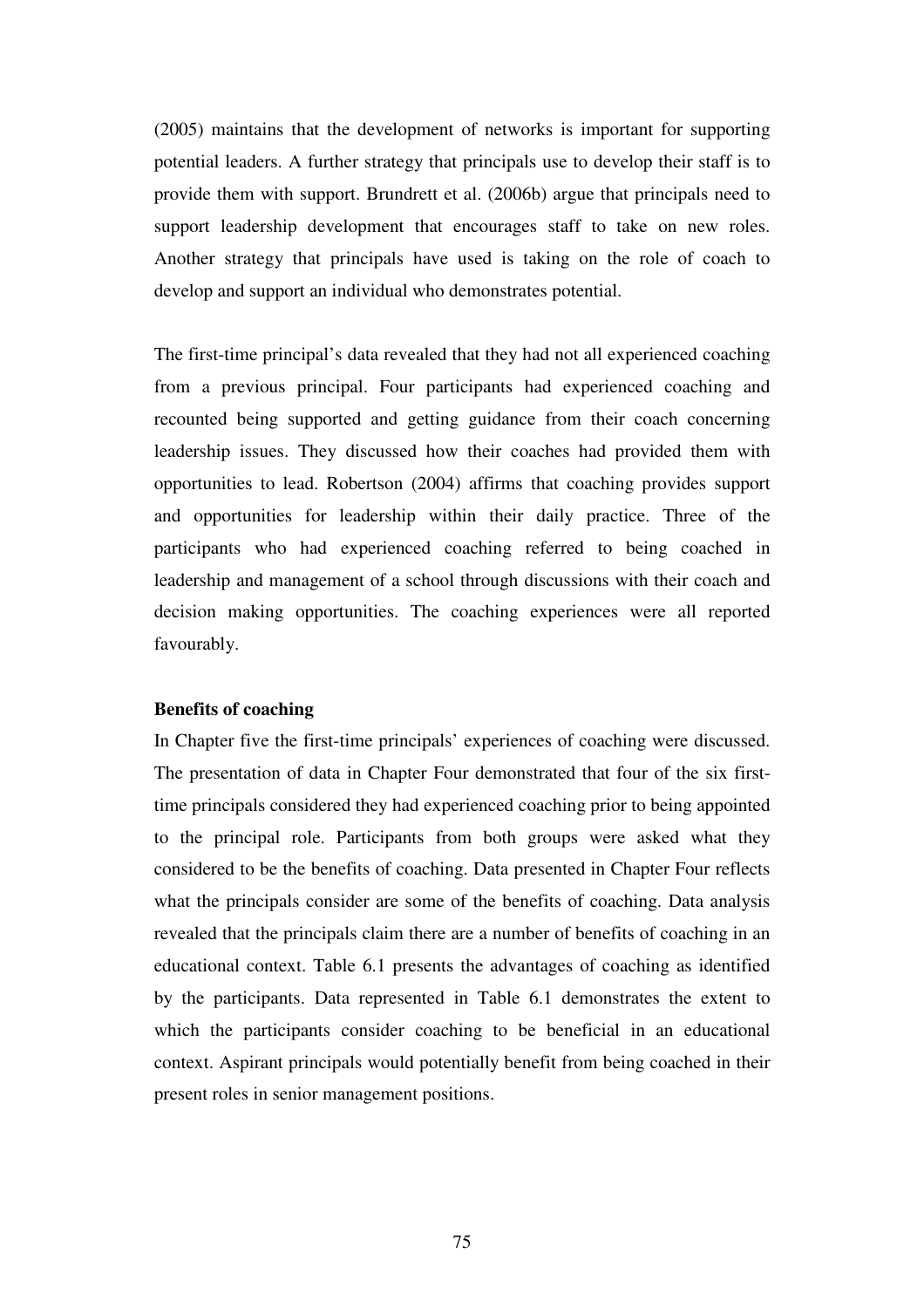| <b>Benefit for the coachee</b>                   | <b>Benefit for the coach</b>       | <b>Benefits for others</b>              |
|--------------------------------------------------|------------------------------------|-----------------------------------------|
| Mutual learning                                  | Mutual learning                    | Observe growth of<br>coachee            |
| Professional growth                              | Collegial relationships<br>develop | Observe possibilities for<br>themselves |
| Collegial relationships<br>develop               |                                    |                                         |
| Guidance provided                                |                                    |                                         |
| Supported in finding own<br>decisions            |                                    |                                         |
| Receives specific<br>feedback                    |                                    |                                         |
| Gains confidence in<br>leading                   |                                    |                                         |
| Prepared for future roles                        |                                    |                                         |
| Someone to springboard<br>ideas off              |                                    |                                         |
| Does own reflecting                              |                                    |                                         |
| Encounters experiences<br>without responsibility |                                    |                                         |
| Awareness of what<br>principals role entails     |                                    |                                         |

## **Table 6.1 Identified benefits of coaching**

The benefits of coaching that the participants have reported affirm the view of Robertson (2004) that coaching allows for the " individual needs of the leader to be met as they focus on their daily issues and the experiences they are having on a daily basis and take the time to reflect critically on their practices relating to these issues" (p.6). Robertson (2004) is, however, referring to the practice of coaching involving principals coaching principals. The evidence from my research indicates that the first-time principals who have experienced coaching consider their experiences of coaching to have been beneficial. These participants all gave accounts of coaching in favourable terms.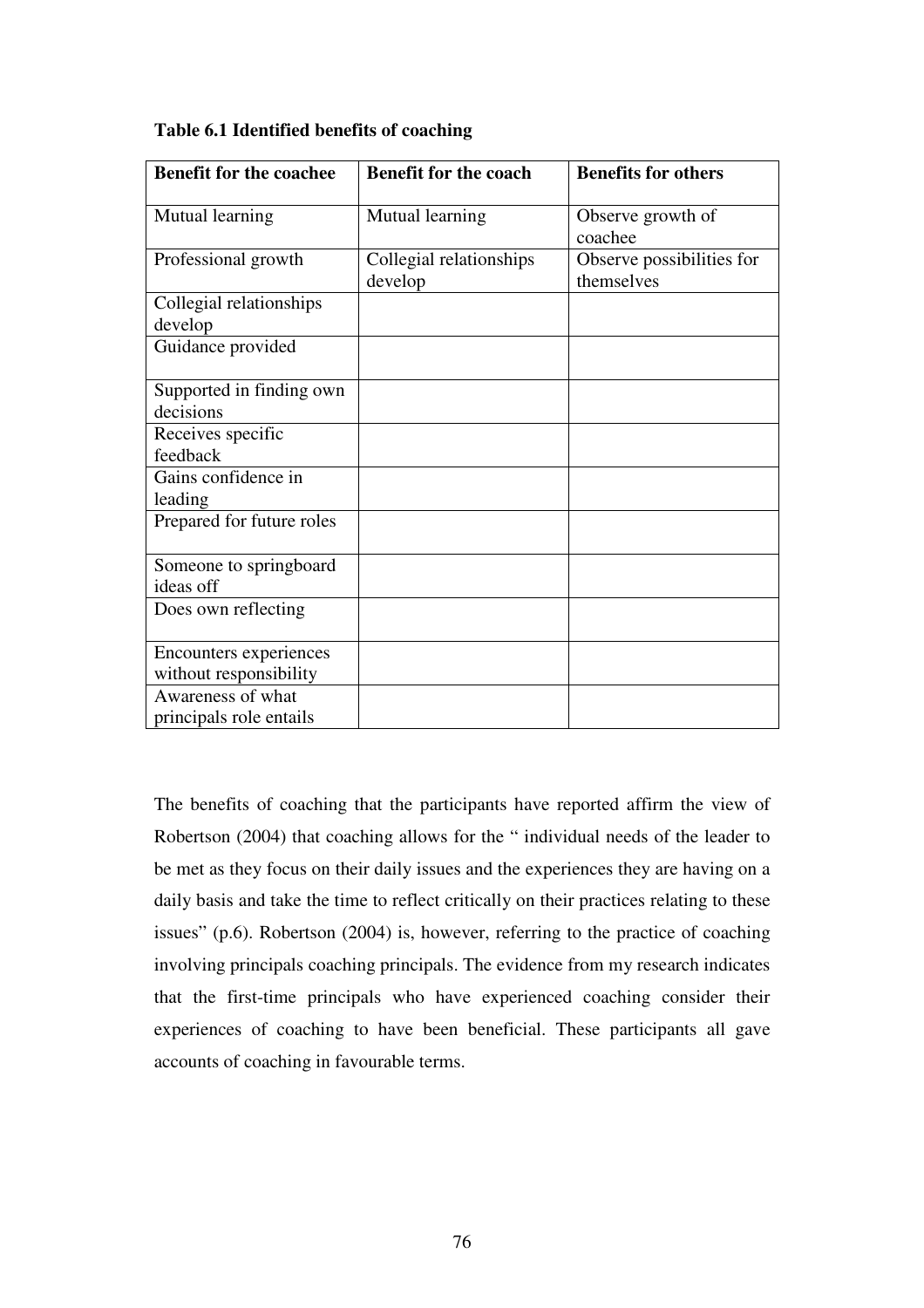#### **Implications for ongoing professional development for school leaders**

The First Time Principals' Programme is a Ministry initiative that focuses on the developing principals post employment. Kiwi Leadership for Principals (KLP), another Ministry initiative, particularly focuses on principals as educational leaders. The role the principal has in guiding and supporting others to step up as leaders is referred to in the KLP document (Ministry of Education, 2008). The importance of guiding and supporting leadership potential to grow and sustain the school's leadership capacity is also mentioned in the KLP document. The National Aspiring Principals Pilot, also a Ministry initiative, which operated this year with a specific focus on the development of aspiring principals, may not continue in 2009.

This is the current policy context in New Zealand but my research is saying that there is a need to identify up and coming school leaders and to develop their leadership potential. Even though KLP does make mention of recognising and developing leadership potential it is referred to in more general terms than specifically identifying and developing potential or aspiring principals. Data from my research has revealed that principals are identifying leadership potential within their staff but on the whole the staff members being identified are not referred to as potential or aspiring principals. It would appear that current principals are in the best position to identify and develop their aspiring principals. Once leadership potential has been identified then ways need to be found to develop the potential.

Finding opportunities for leadership is important for the development of aspiring principals. Principals should actively watch for opportunities for their aspiring principals to lead the school (Southworth, 2007). Making available a variety of opportunities to lead, including management and leadership experiences, may be beneficial for aspirants. Increasing the range of responsibilities for an aspirant may assist in their development. The principal would need to be prepared to support the aspirant while being aware of their stage of development. Being aware of the aspirant's capabilities and whether they are ready for increased responsibilities is important so the aspirant confidence is built up and sustained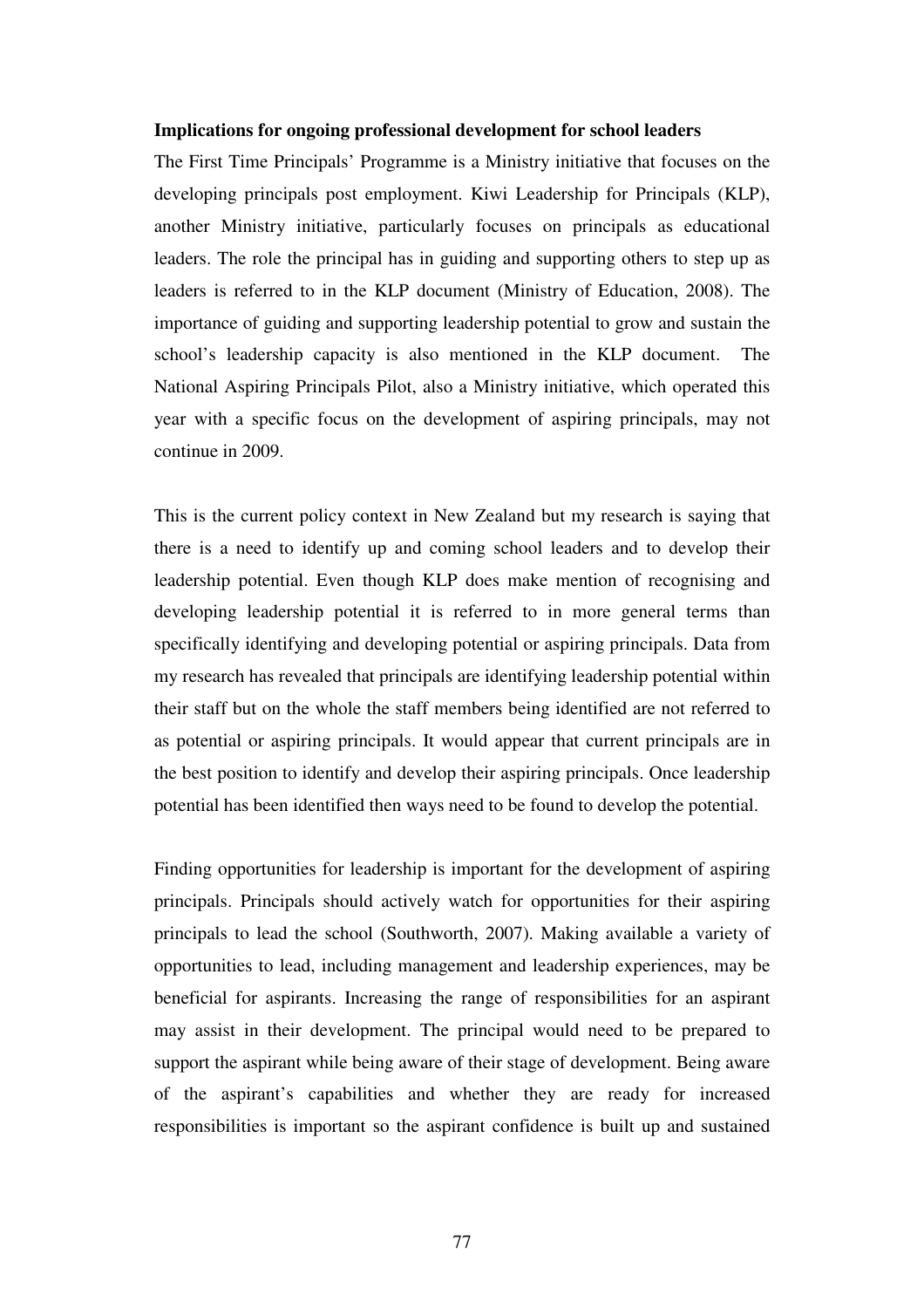(Southworth, 2007). The learning needs of the aspirant need to be taken into consideration when planning for their development (Fink, 2005).

Developing potential and aspiring principals within their own context would ensure that their learning needs are taken into consideration. The aspirants would be likely to receive the support and the encouragement they require to grow their skills and knowledge of leadership. The key to preparing the next generation of school leaders is initially identifying leadership potential and then to ensure that the potential is nurtured and developed by providing opportunities for leadership that will develop skills, knowledge and confidence. The ideal environment for this to occur in would seem to be a context familiar to the aspirant, namely their current school.

### **Recommendations**

Investigating ways in which primary school principals coach and develop the next generation of school leaders has prompted me to make the following recommendations in anticipation of them being prepared for principalship:

- 1. Increased opportunities to lead should be provided for members of the senior management team who aspire to principalship. These opportunities should include both management and leadership responsibilities. Aspirants could gain knowledge that they might be able to employ when they are appointed to the role of principal.
- 2. Principals should offer coaching to aspiring principals in areas of leadership and management. The aspirants would gain experience and an understanding of the principal's responsibilities in a familiar context. They would also benefit from focused feedback provided from their principal as a coach.
- 3. The NAPP should continue to be offered to aspiring principals. As this programme was specifically designed to prepare those aspiring to be principals. This is the only national programme that has been offered, thus far, to develop those aspiring to principalship.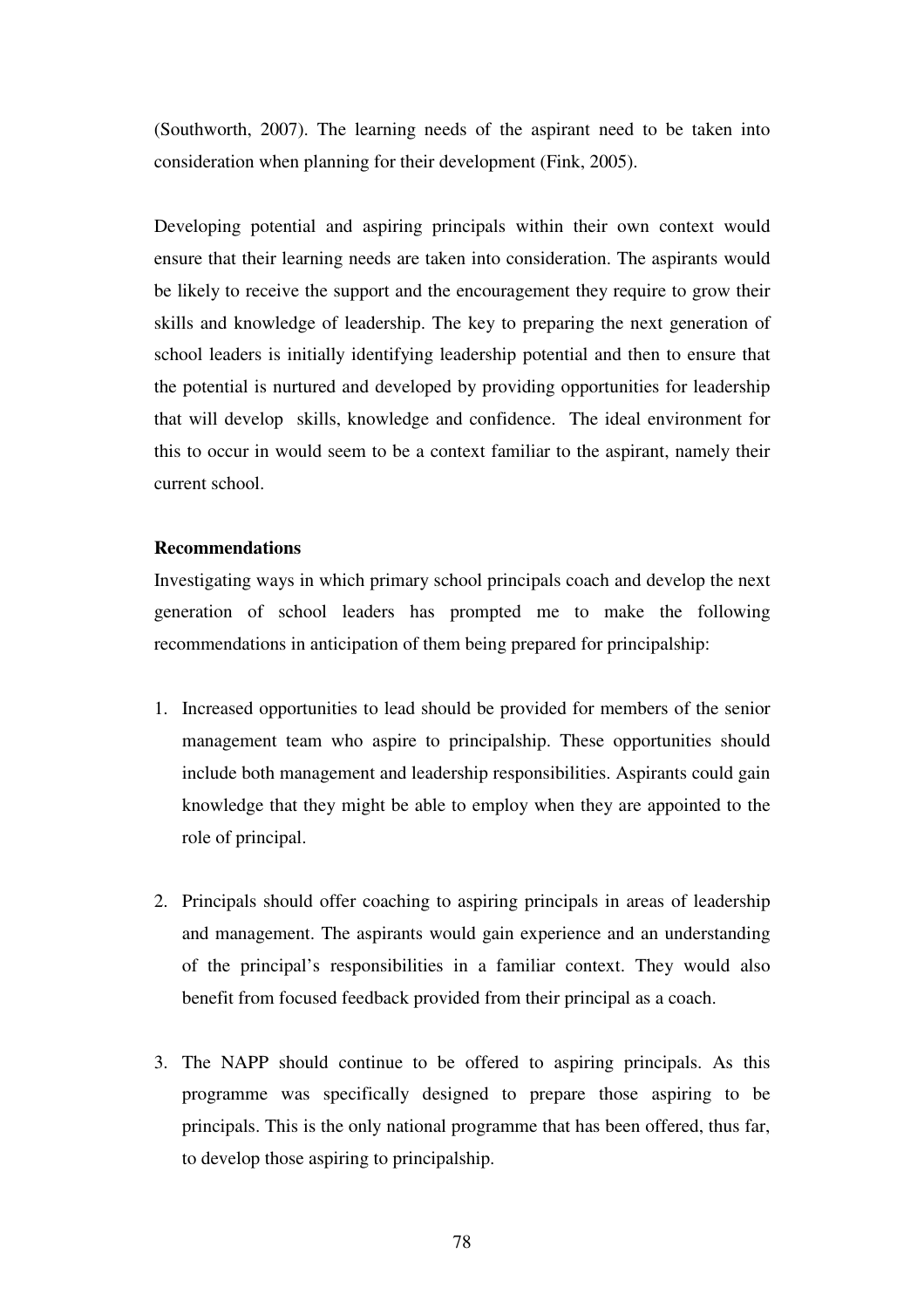4. The impact of the KLP should be monitored to ascertain the effect it has on growing the next generation of principals.

### **Limitations of this research**

Time constraints were a limitation of this research. If more time had been available to pre-test the interview questions with more than one established and first-time principal I would have perhaps identified the need to ask the participants to define coaching. I asked all the established principals to define coaching but as I had not asked the initial first-time principal their definition of coaching I could not ask subsequent participants in this group or data from them concerning coaching would have been invalid.

A time restriction for carrying out the interviews was also a limitation. I was aware of the participants being busy whilst also conscious of the fact that I wanted to send a copy of the transcribed interview to the participant in a timely manner. When I contacted the participants to arrange an interview time I ensured that the time was suitable for them. This meant spreading the interview times over fifteen days to accommodate the availability of the principals. All but two of the interviews were able to be transcribed and sent to the participant for verification within twenty four hours of the interview. The remaining two participants were made aware that their transcripts would take longer to be sent to them for verification

A further limitation of this research was the emphasis participant's put on identifying leadership throughout their schools – from the students to aspiring principals. My research was in examining the identification and development of aspiring principals. I found that even though I had chosen to use semi- structured interviews as my tool to collect data I did not want to be redirecting the participants or probing the participants to any great degree in the fear that it would appear I was leading their responses in a certain direction. Where participants were referring to school wide leadership and not referring to aspirant principals I refocused the discussion by restating the question in such a way as to not appear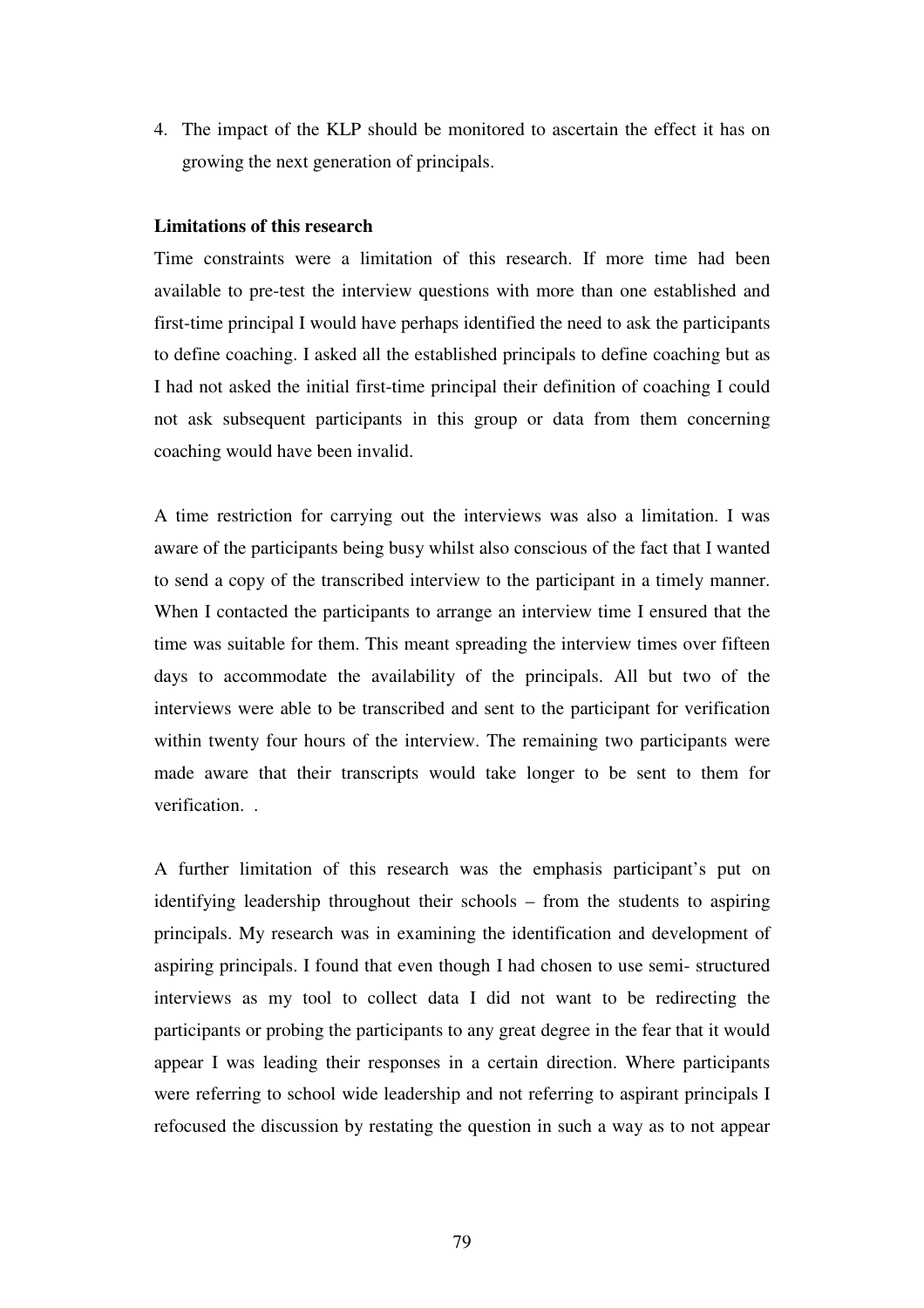to be leading the discussion and also to ensure that the interviewee was aware that I was listening and taking into consideration what they were saying.

#### **Suggestions for future research**

This research has highlighted to me the possibilities for further research into the preparation of aspiring principals. Research into the success of the NAPP could inform future development and training of aspiring principals. Research into the KLP could provide valuable insight into the effect this initiative is having on developing future school leaders.

This investigation concentrated on obtaining the perceptions of established and first-time principals concerning the development and coaching of the next generation of school leaders. Further research could investigate the perceptions of aspiring principals to ways of developing their leadership potential. Research using a different tool might provide additional data to support or contradict my research findings.

#### **Conclusion**

This final chapter has summarised the findings based on the research questions. The benefits that participants identified for coaching have been presented. Implications for ongoing professional development for school leaders and recommendations for the development of aspiring primary school principals have been offered. It is acknowledged that this research was constrained by limitations which have been identified in this chapter. Finally considerations for further research into ways in which the next generation of school leaders are identified and developed are suggested.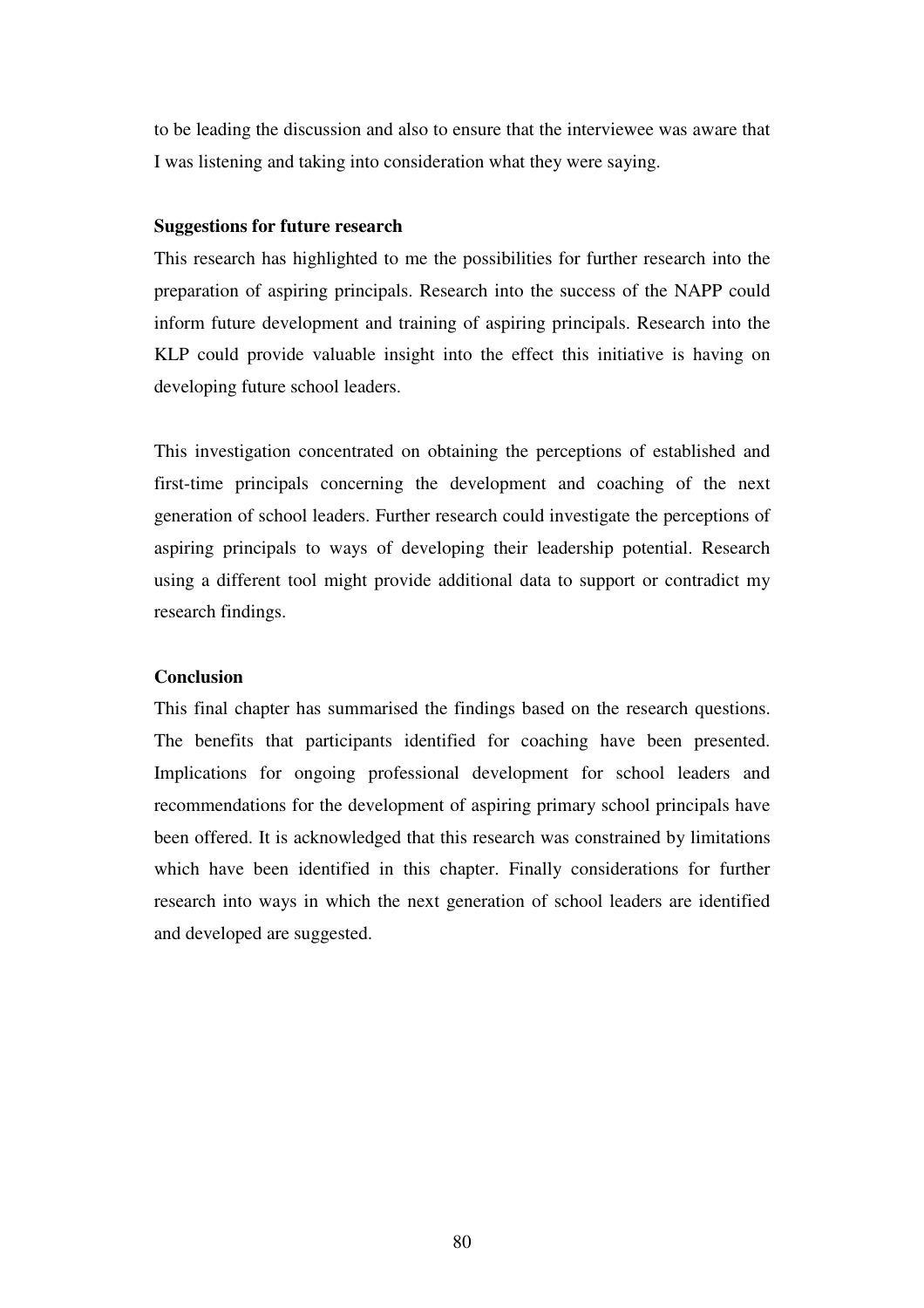## **References**

- Alvy, H.B. and Robbins, P. (1998). *If I only knew…: Success strategies for navigating the principalship.* Thousand Oaks, CA: Corwin Press, Inc.
- Babbie, E. (2007). *The practice of social research*. (11<sup>th</sup> ed.). Belmont: Thomson Wadsworth.
- Barth, R. (1998). Foreword. In H. Alvy and P. Robbins. *If I only knew… Success strategies for navigating the principalship,* (pp. xiii-xv). Thousand Oaks, CA: Corwin Press, Inc.
- Billot, J. (2003). The real and the ideal: The role and workload of secondary principals in New Zealand. *International Studies in Educational Administration,* 31(1), 33-49.
- Blandford, S. (1997). *Middle management in schools: How to harmonise managing and teaching for an effective school.* Harlow: Pearson Education Limited.
- Bottery, M. (2004). *The challenges of educational leadership.* London: Paul Chapman.
- Brooking, K. (2005). *Principal career paths: The treachery of the unknown*. Retrieved July 9 2008 from http://www.nzpf.ac.nz/archive/mag2005/Nov05\_PrincipalAppointment
- Brooking, K. (2007). *Summary of the New Zealand literature on recruitment and retention of school leaders: Issues, challenges, trends, and strategies for succession planning.* Retrieved June 30 2008 from http://www.nzcer.org.nz/pdfs/15511.pdf
- Brundrett, M. (2008). Educational leadership development in England. In M. Brundrett and M. Crawford (Eds.). *Developing school leaders: An International perspective.* (pp.7-22) London: Routledge
- Brundrett, M. and Crawford, M. (2008). Introduction: educational leadership in a global environment. In M. Brundrett and M. Crawford (Eds.). *Developing school leaders: An international perspective.* (pp.1-6) London: Routledge
- Brundrett, M., Fitzgerald, T., Sommerfeltd, D. (2006a). The creation of national a comparative study. *International Studies in Educational Administration,* 34 (1), 89-105.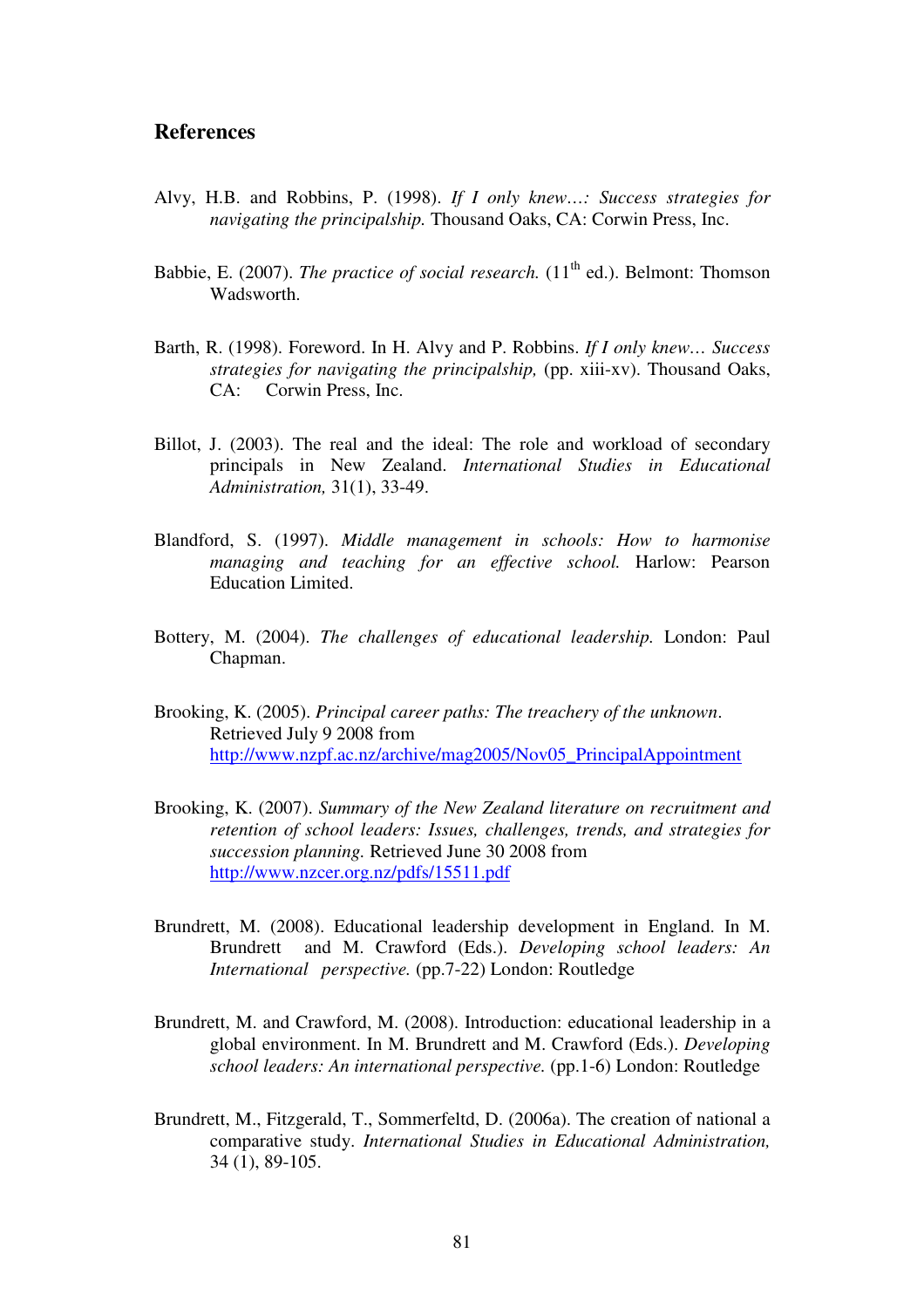- Brundrett, M. Rhodes, C.P. and Gkoliac, C. (2006b). Planning for leadership succession: creating a talent pool in primary schools. *Education 3-13.*34 (3), 259-268.
- Bryman, A. (2004). *Social research methods* (2<sup>nd</sup> ed.). Oxford: Oxford University Press Inc.
- Bush, T. (2008). Developing educational leaders Don't leave it to chance.  *Educational Management Administration and Leadership*, 36(3), 307-309.
- Bush, T. and Glover, D. (2004). *Leadership development: Evidence and beliefs.*  Retrieved July 9 2008 from http://www.ncsl.org.uk/media-756-ec-leadership-development-evidence and-beliefs.pdf.
- Bush, T. and Jackson, D. (2002). A preparation for school leadership: International perspectives. *Educational Management Administration and Leadership*, 30(4), 417 – 429.
- Cardno, C. (2003). Emerging issues in formalising principal preparation in New Zealand. *International Electronic Journal for Leadership in Learning,* 7 (17).Retrieved June 27 2008 from http://www.ucalgary.ca/~iejll/volume7/cardno.htm
- Cardno, C. (2005). Leadership and professional development: the quiet revolution. *International Journal of Educational Management,* 19(4), 292-354.
- Charmaz, K. (2000). Grounded theory: Objectivist and constructivist methods. In N.K. Denzin and Y.S. Lincoln (Eds.). *Handbook of qualitative research*   $(2<sup>nd</sup>$  ed.), (pp. 509 - 536). Thousand Oaks, C.A: Sage.
- Clutterbuck, D. (1998). *Learning alliances: Tapping into talent*. London: Institute of Personnel and Development.
- Cohen, L., Manion, L. and Morrison, K. (2007). *Research methods in education*   $(6^{th}$  ed.). Oxon: Routledge.
- Coleman, M. and Lumby, J. (1999). The significance of site-based practitioner research in educational management. In D. Middlewood, M. Coleman and J. Lumby (Eds.), *Practitioner research in education: Making a difference*  (pp. 1-19). London: Paul Chapman.
- Creswell, J.W. (2002). *Research design: Qualitative, quantitative and mixed methods approaches.* Thousand Oaks: Sage.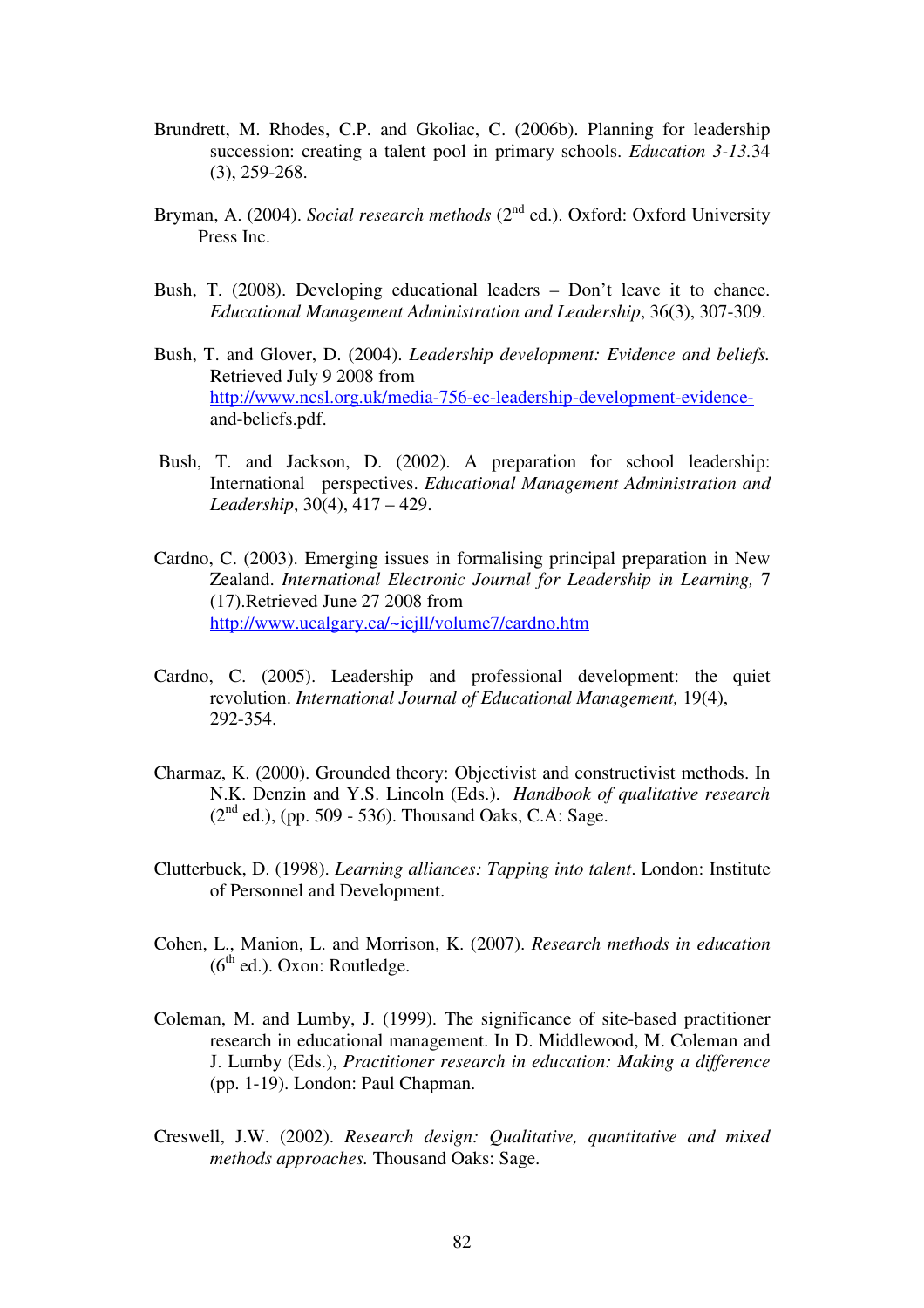- Creswell, J.W. (2007). *Qualitative inquiry and research design: Choosing among five approaches* (2<sup>nd</sup> ed.). Thousand Oaks: Sage.
- Davidson, C. and Tolich, M. (2003). *Social science research in New Zealand: Many paths to understanding* (2<sup>nd</sup> ed.). Auckland: Pearson Education.
- Davies, B.J. and Davies, B. (2006). Developing a model for strategic leadership in schools. *Educational Management Administration and Leadership.* 34 (1), 121-139.
- Day, C. (2003). The changing learning needs of heads: Building and sustaining effectiveness. In A. Harris (Ed.). *Effective leadership for school improvement,* (pp.26-52). London: Routledge.
- Denzin, N.K., and Lincoln, Y.S. (Eds.). (2000). *Handbook of qualitative research*   $(2<sup>nd</sup>$  ed.). Thousand Oaks, C.A: Sage.
- Dimmock, C. (2003). Leadership in learning-centred schools: cultural context, functions and qualities. In M. Brundrett and R. Smith (Eds.). *Leadership in education,* (pp.3-22). London: Sage.
- Eddy, D. (2007). Supporting and challenging new principals to lead learning. *The New Zealand Principal.* 8, 44-52.
- Education Review Office (1996). *Professional leadership in primary schools.*  Retrieved June 30 2008 from http://www.ero.govt.nz/
- Education Review Office (2000). *In-service training for teachers in New Zealand schools.* Retrieved June 30 2008 from http://www.ero.govt.nz/ero/publishing.nsf/Content/InService%20Training %20for%20Teachers%20in%20New%20Zealand%20Schools%20- %20Report
- Education Review Office (2001). *The appointment of school principals*. Retrieved June 30 2008 from http://www.ero.govt.nz/Publications/pubs2001
- Fink, D. (2005). *Leadership for mortals: Developing and sustaining leaders of learning.* London: Paul Chapman.
- Fink, D. and Brayman, C. (2004). Principals' succession and educational change. *Journal of Educational Administration,* 42(4), 431-449.

Fullan, M. (2001). *Leading in a culture of change.* San Francisco: Jossey- Bass.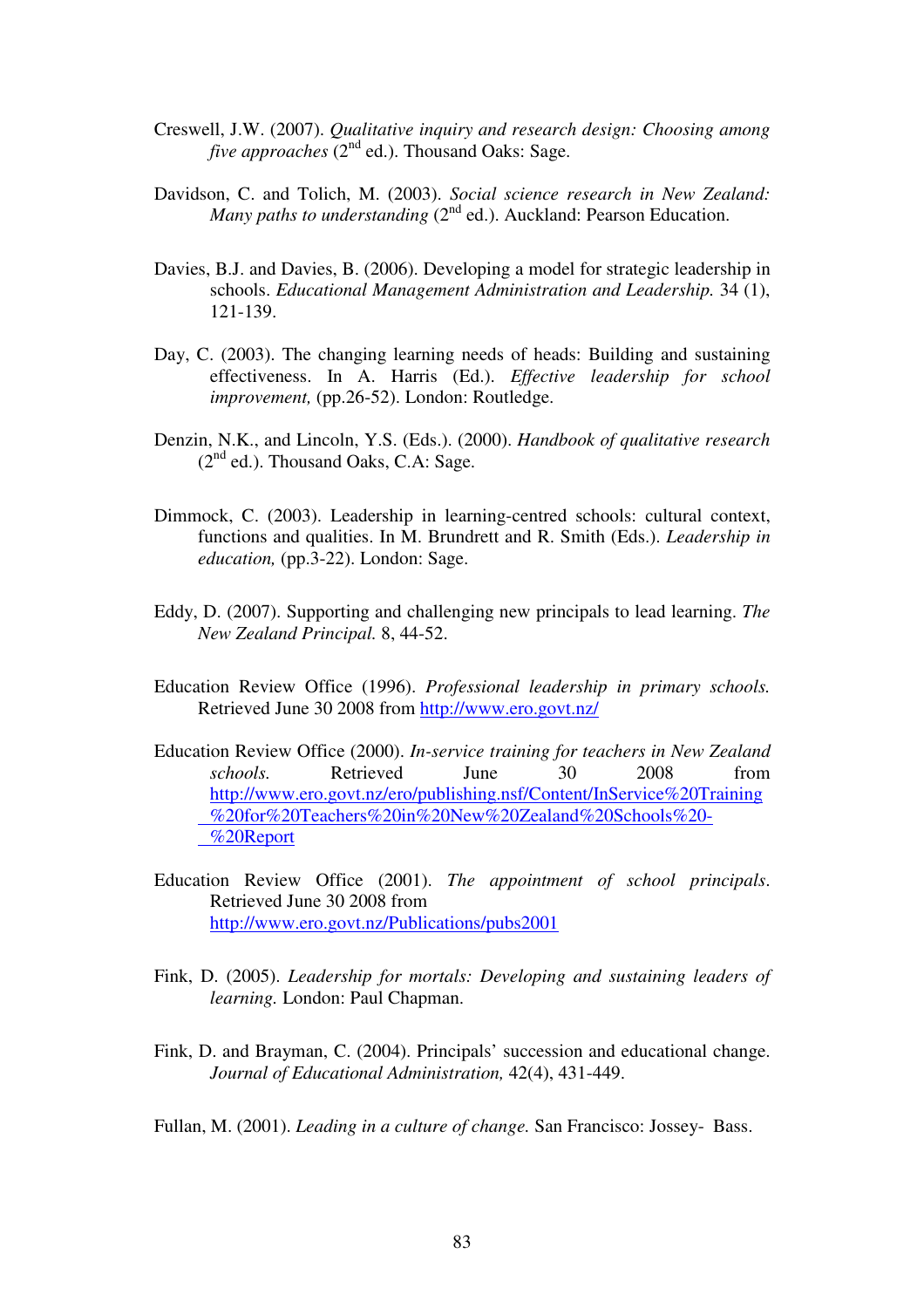Fullan, M. and Mascall, B. (2000). Human resource issues in education: A literature review. Report prepared for the New Zealand Ministry of Education. Wellington: Ministry of Education. Retrieved July 1 2008 from http://www.educationcounts.govt.nz/\_\_ data/assets/pdf\_file/0011/697 7/litreview9-hrissues.pdf

Government, New Zealand. (1989). *Education Act. Public Act 1989, No. 80.* 

- Greene, J.C. (2000). Understanding social programs through evaluation. . In N.K. Denzin and Y.S. Lincoln (Eds.). *Handbook of qualitative research* (2<sup>nd</sup>) ed.), (pp. 981- 1000). Thousand Oaks, C.A: Sage.
- Gronn, P. (1999). *The making of educational leaders.* London: Cassell.
- Gronn, P. and Lacey, K. (2004).Positioning oneself for leadership: feelings of vulnerability among aspirant school principals. *School Leadership and Management* 24(4). 406-423.
- Gronn, P. and Ribbins, P. (1996). Leaders in context: Postpositivist approaches to understanding educational leadership. *Educational Administration Quarterly,* 32(3), 452-474.
- Gunter, H. (2001). *Leaders and leadership in education*. London: Paul Chapman Publishing.
- Hammersley-Fletcher, L. and Brundrett, M. (2005).Leaders on leadership: The impressions of primary school head teachers and subject leaders. *School Leadership and Management*, 25(1), 59-75
- Hargreaves, A. (2005). Leadership succession. *The Educational Forum*, 69, 163- 173.
- Hargreaves, A. and Fink, D. (2007). Energising leadership for sustainability. In B. Davies(Ed.). *Developing sustainable leadership* (1<sup>st</sup> ed.). (p.46-64). London: Paul Chapman.
- Harris, A. and Day, C. (2003). From singular to plural? Challenging the orthodoxy of school leadership. In N. Bennet and L. Anderson (Eds.). *Rethinking educational leadership,* (pp. 89-99). London: Sage Publications Ltd.
- Hartle, F. and Thomas, K. (2003). *Growing tomorrow's school leaders: The challenge* Retrieved July 9 2008 from http://www.ncsl.org.uk/media-7b7-ec meeting-the-challenge-growing-tomorrows-school-leaders.pdf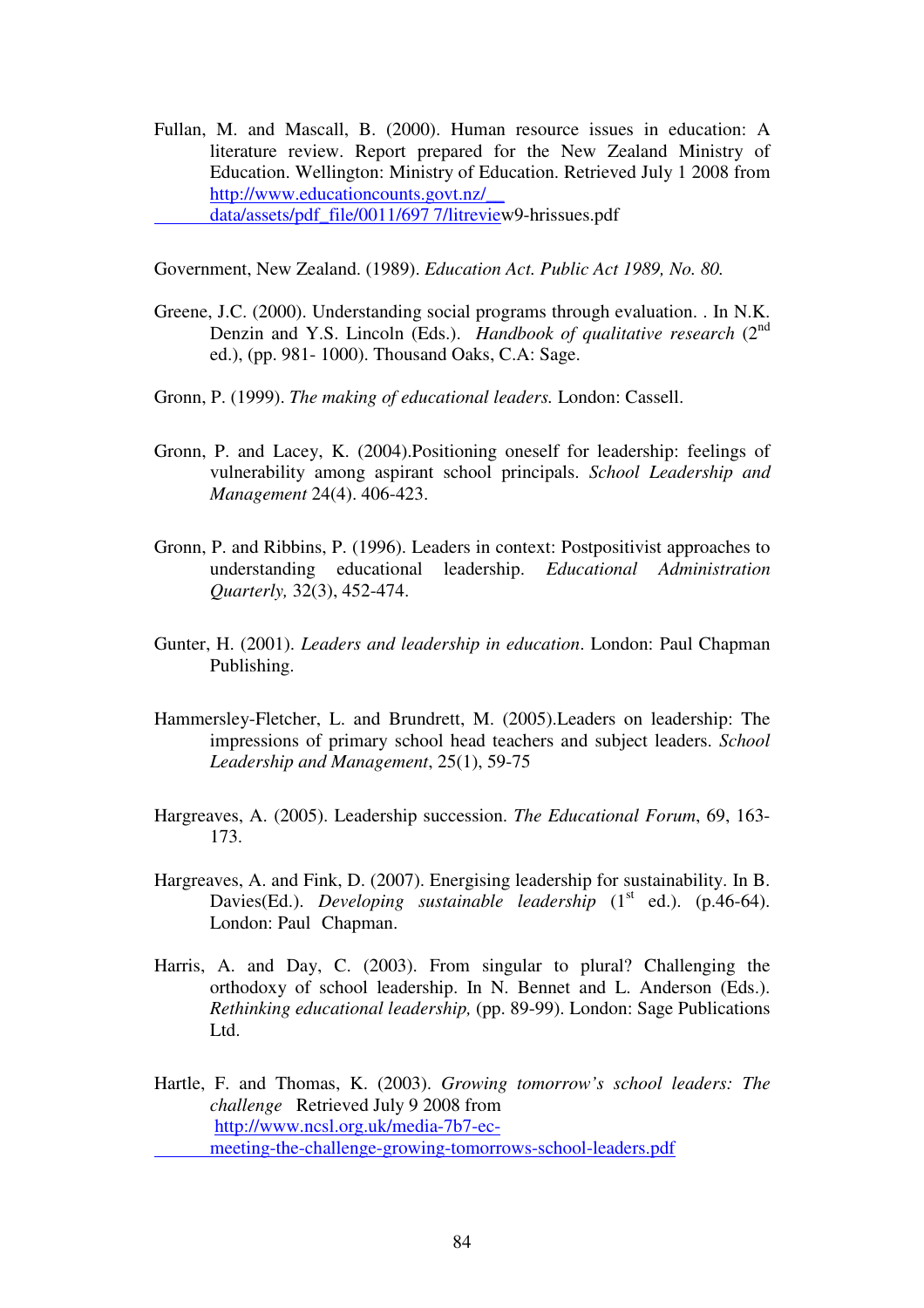- Hobson, A. (2003). *Mentoring and coaching for new leaders.* Retrieved July 9 2008 from http://www.ncsl.org.uk/media-754-26-mentoring-and-coaching-for-new leaders-summary.pdf
- Husén, T. (1997). Research paradigms in education. In J.P. Keeves (Ed.). *Educational research, methodology and measurement: An international handbook* (2<sup>nd</sup> ed.), (pp. 17-21) Oxford: Pergamon.
- Janesick, V.J. (2000). The choreography of qualitative research design: Minutes, improvisations, and crystallization. In N.K. Denzin and Y.S. Lincoln (Eds.). *Handbook of qualitative research*  $(2^{nd}$  ed.), (pp. 379-400). Thousand Oaks, C.A: Sage.
- Keeves, J. (1997). Methods and processes in educational research. In J.P. Keeves(Ed.), *Educational research, methodology, and measurement: An international handbook.* (pp. 27- 285). Oxford: Pergamon.
- Kervin, L., Vialle, W., Herrington, J., and Okely, T. (2006). *Research for educators* (1st ed.). Melbourne: Thomson Social Science Press.
- Lincoln, Y.S. and Guba, E.G. (2005). Paradigmatic controversies, contradictions, and emerging confluences. In N.K. Denzin and Y. S. Lincoln (Eds.). *The Sage handbook of qualitative research* (pp. 191-215). Thousand Oaks, C.A: Sage.
- Lingard, B., Hayes, D., Mills, M., and Christie, P. (2003). *Leading learning making hope practical in schools*. Philadelphia: Open University Press.
- Middlewood, D. and Lumby, J. (1998). *Human resource management in schools and colleges.* London: Paul Chapman.
- Ministry of Education, (2007). *Ready to take the lead.* Retrieved September 24 2008 from http://www.edgazette.govt.nz/articles.php?action=viewandid=7424
- Ministry of Education, (2008a). *Aspiring principals pilot.* Retrieved September 24 2008 from http://www.leadspace.govt.nz/leadership/aspiring-principals pilot/
- Ministry of Education, (2008b). *Kiwi leadership for principals: Principals as educational leaders.* Wellington: Ministry of Education.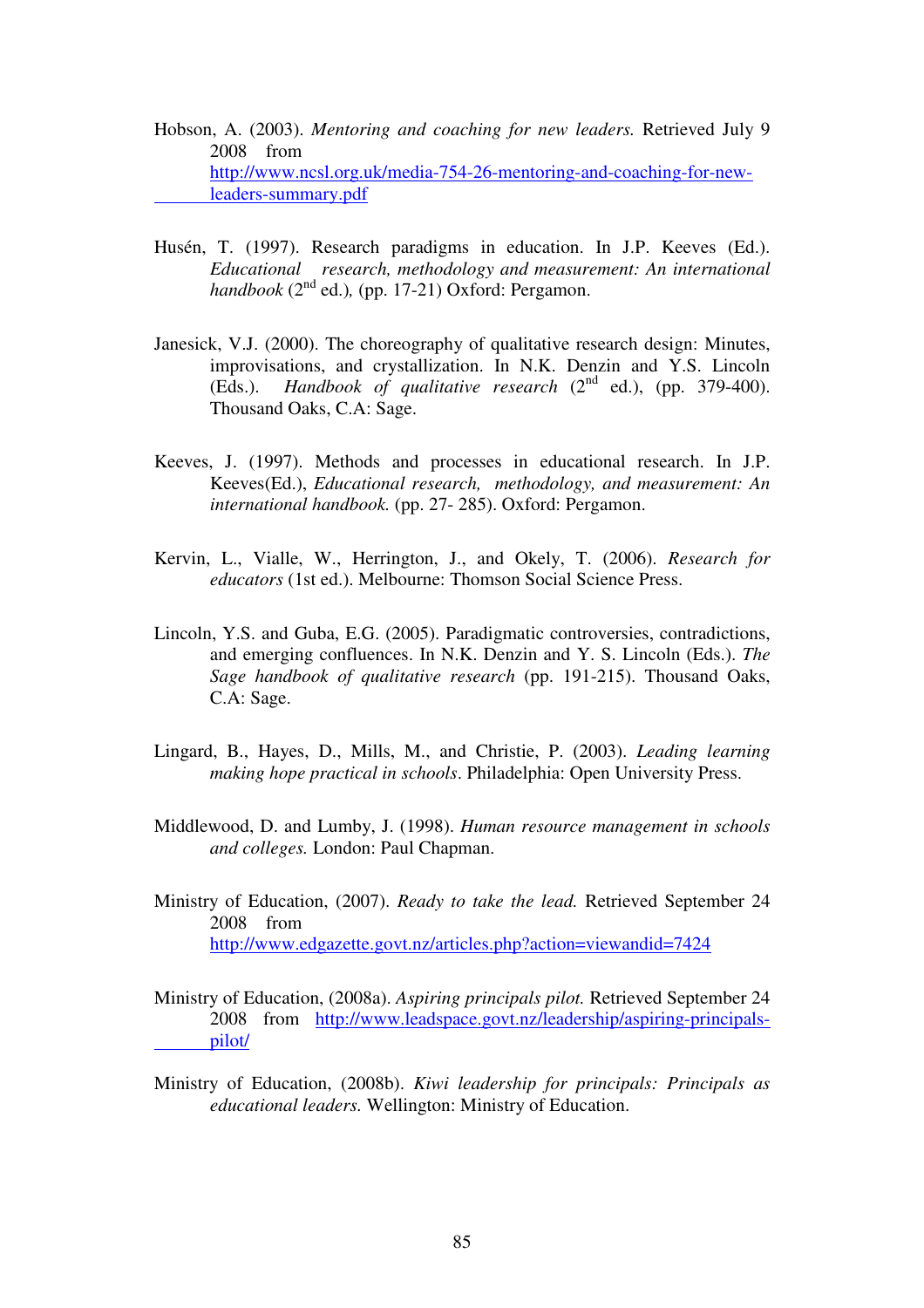- Opie, A. (2003). Unstructured interviewing. In C. Davidson and M. Tolich (Eds.), *Social science research in New Zealand: Many paths to understanding*   $(2<sup>nd</sup>$  ed.), (pp. 240-250). Auckland: Pearson Education.
- Owens, R.G. (2004). *Organisational behaviour in education: Adaptive leadership*  and school reform (8<sup>th</sup> ed.). Boston: Pearson Education Inc.
- Razik, T.A. and Swanson, A.D. (2001). *Fundamental concepts of educational leadership and management* (2<sup>nd</sup> ed.). Englewood Cliffs, New Jersey: Prentice Hall
- Reiss, K. (2007). *Leadership coaching for educators: Bringing out the best in school administrators.* Thousand Oaks, CA: Corwin Press.
- Rhodes, C. and Brundrett, M. (2005). Leadership succession in schools**:** a cause for concern. *Management in Education*, 19(5), 15-18.
- Rhodes, C., Brundrett, M. and Nevill, A. (2008). Leadership talent identification and development: Perceptions of heads, middle leaders and classroom teachers in 70 contextually different primary and secondary schools in England. *Educational Management Administration and Leadership.* 36(3) 311–335.
- Ribbins, P. (2003). Biography and the study of school leader careers: Towards a humanistic approach. In M. Brundrett, N. Burton and R. Smith, (Eds.). *Leadership in education.* (pp.55-73). London: Sage.
- Riley, D. and Mulford, B. (2007). England's national college for school leadership: a model for leadership education? *Journal of Education Administration.* 45(1) 80-98.
- Robertson, J. (2004). *Coaching leaders: The path to improvement.* Paper presented at the Biennial Conference of the New Zealand Educational Administration and Leadership Society, Dunedin.
- Robertson, J. (2005). *Coaching leadership: Building educational leadership capacity through coaching partnerships.* Wellington: New Zealand Council for Educational Research.
- Robinson, V.M.J. (1998). Methodology and the research-practice gap. *Educational Researcher.* 27(1) 17-26.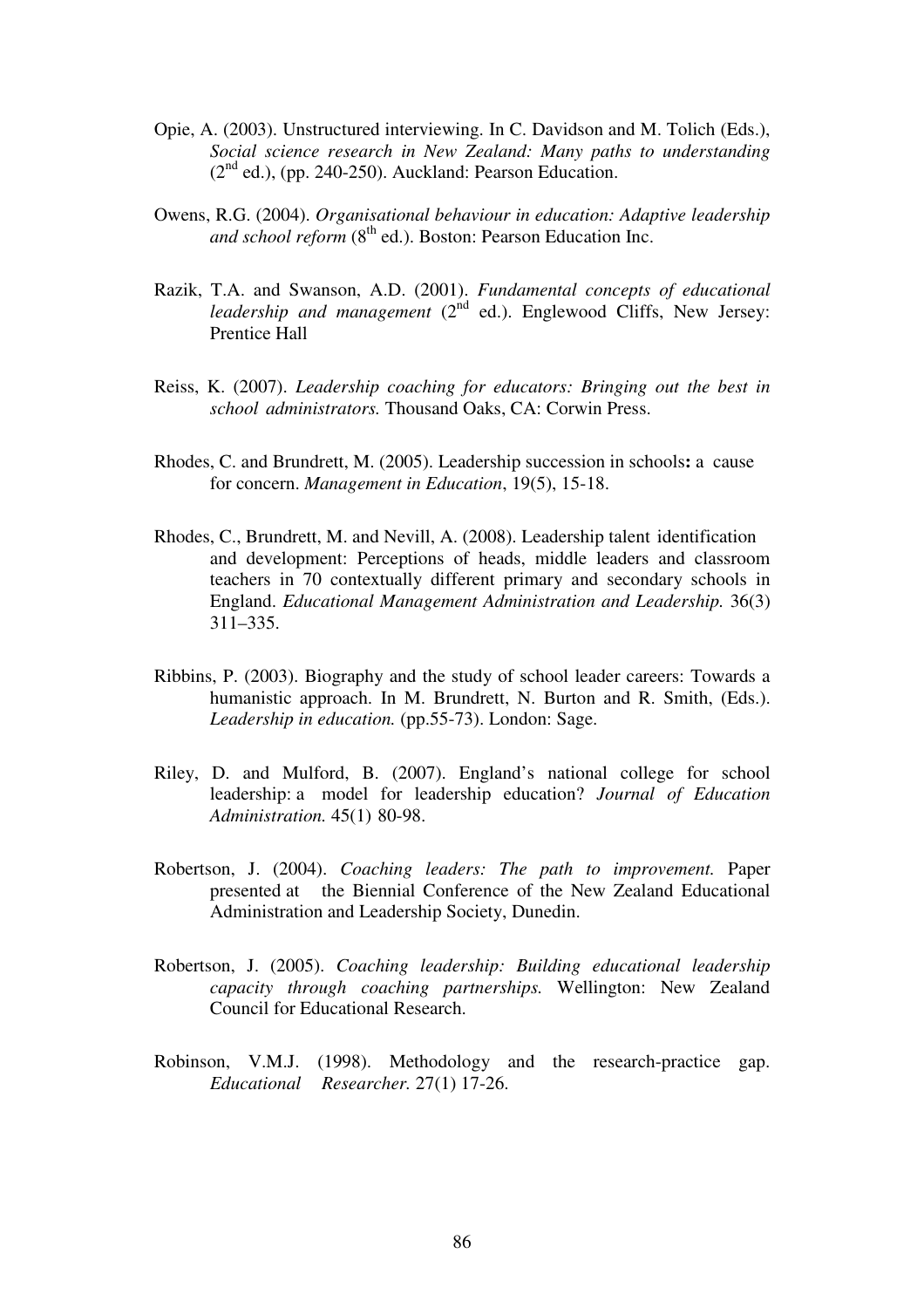- Robinson, V.M.J., Irving, E., Eddy, D. and Le Fevre, D. (2008). Capability in the leadership of teaching and learning in New Zealand: The validity and utility of a self-assessment tool In M. Brundrett and M. Crawford (Eds.). *Developing school leaders: An international perspective.* (pp.155-172). London: Routledge
- Rudman, R. (2002). *Human resources management in New Zealand.* Auckland: Prentice Hall
- Ryan, G. W. and Bernard, H. R. (2000). Data management and analysis methods. In N. K. Denzin, and Y. S. Lincoln, (Eds.). *Handbook of qualitative research.*  $(2^{nd}$  ed.), (pp. 769-801). Thousand Oaks, CA: Sage.
- Southworth, G. (1999). Primary school leadership in England: policy, practice, and theory. *School Leadership and Management,* 19 (1), 49-66.
- Southworth, G. (2002). What is important in educational administration: Learning- centred school leadership. *New Zealand Journal of Educational Leadership,* 17, 5 – 19
- Southworth, G. (2004). A Response from the National College for School Leadership. *Educational Management Administration and Leadership,* 32 (3), 339-359.
- Southworth, G. (2005). Developing leadership: Creating the schools of tomorrow. In M. Coles and G. Southworth (Eds.). *Developing leadership: creating the schools of tomorrow.* (pp. 158-178) Maidenhead: Open University Press.
- Southworth, G. (2007). Leadership succession. In B. Davies(Ed.). *Developing sustainable leadership* (1<sup>st</sup> ed.).(pp. 175-193) London: Paul Chapman.
- Stake, R.E. (2000). Case studies. In N.K. Denzin and Y.S. Lincoln (Eds.). *Handbook of qualitative research*  $(2^{nd}$  ed.), (pp. 435-454). Thousand Oaks, C.A: Sage.
- Stewart, D. (2000). *Tomorrow's principals today.* Palmerston North: Kanuka Grove Press.
- Tolich, M. and Davidson, C. (1999). *Starting fieldwork: An introduction to qualitative research in New Zealand.* Auckland: Oxford University Press.
- Varnham, S. (2001). Recent developments in New Zealand: **'**Tomorrow's Schools' today-legal issues in New Zealand education. *Education and law,* 13 (1), 77-86.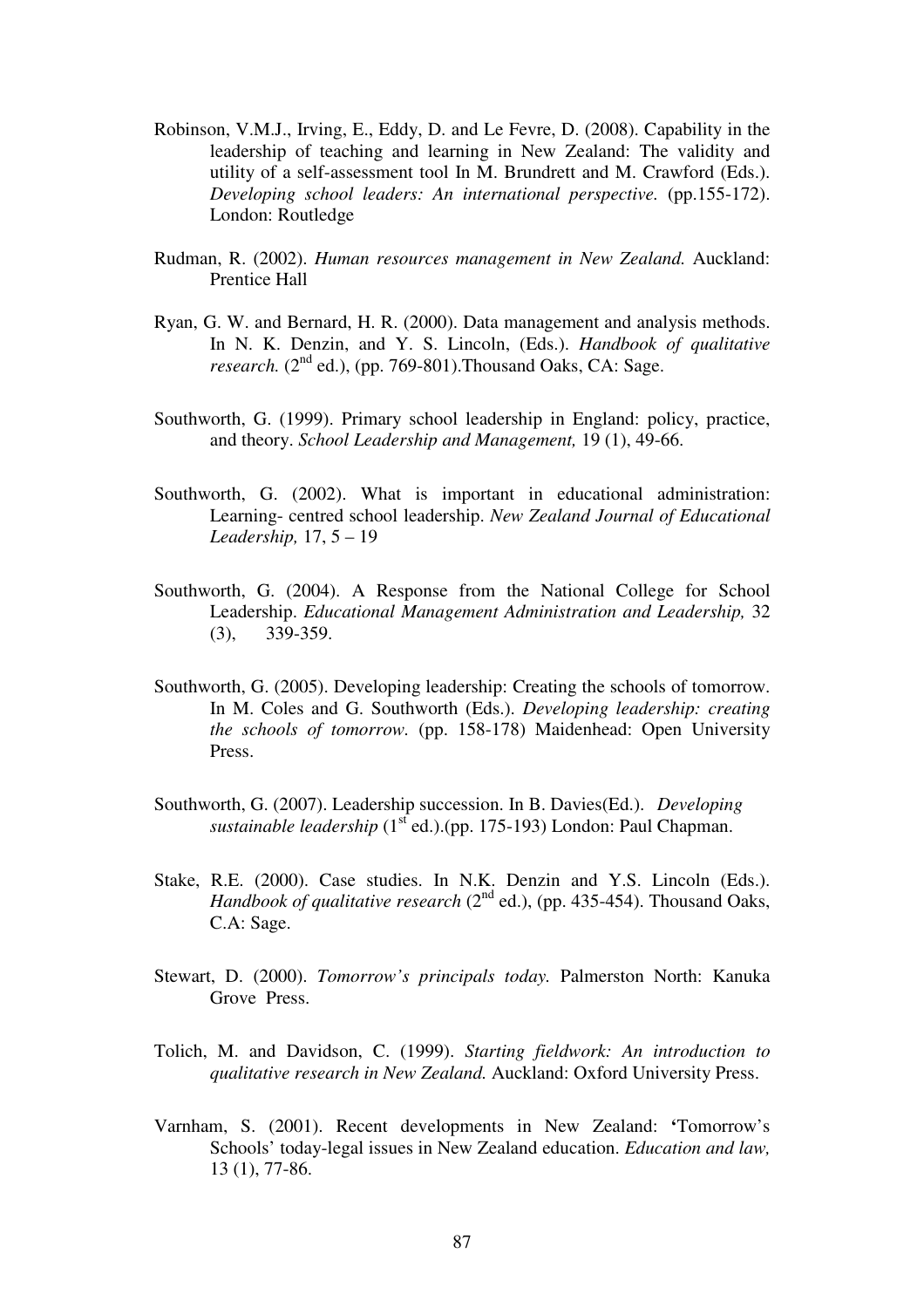- Verma, G.K. and Mallick, K. (1999). *Researching education: Perspectives and techniques.* London: Falmer Press
- Webber, C. and Robertson, J. (2004). Internationalisation and educators understanding the issues in educational leadership. *Educational Forum*, 68 (3), 264-275.
- Williams, R., Harold, B., Robertson, J. and Southworth, G. (1997). Sweeping decentralisation of educational decision-making authority. *Phi Delta Kappan,78(3),*626- 637.
- Woodall, J. and Winstanley, D. (1998).*Management development: strategy and practice.* Oxford: Blackwell Publishers.
- Wylie, C. (1997). *At the centre of the web: The role of the New Zealand primary school principal within a decentralised education system.* Wellington: New Zealand Council for Educational Research
- Zeus, P. and Skiffington, S. (2002). *The complete guide to coaching at work.* Sydney: McGraw- Hill.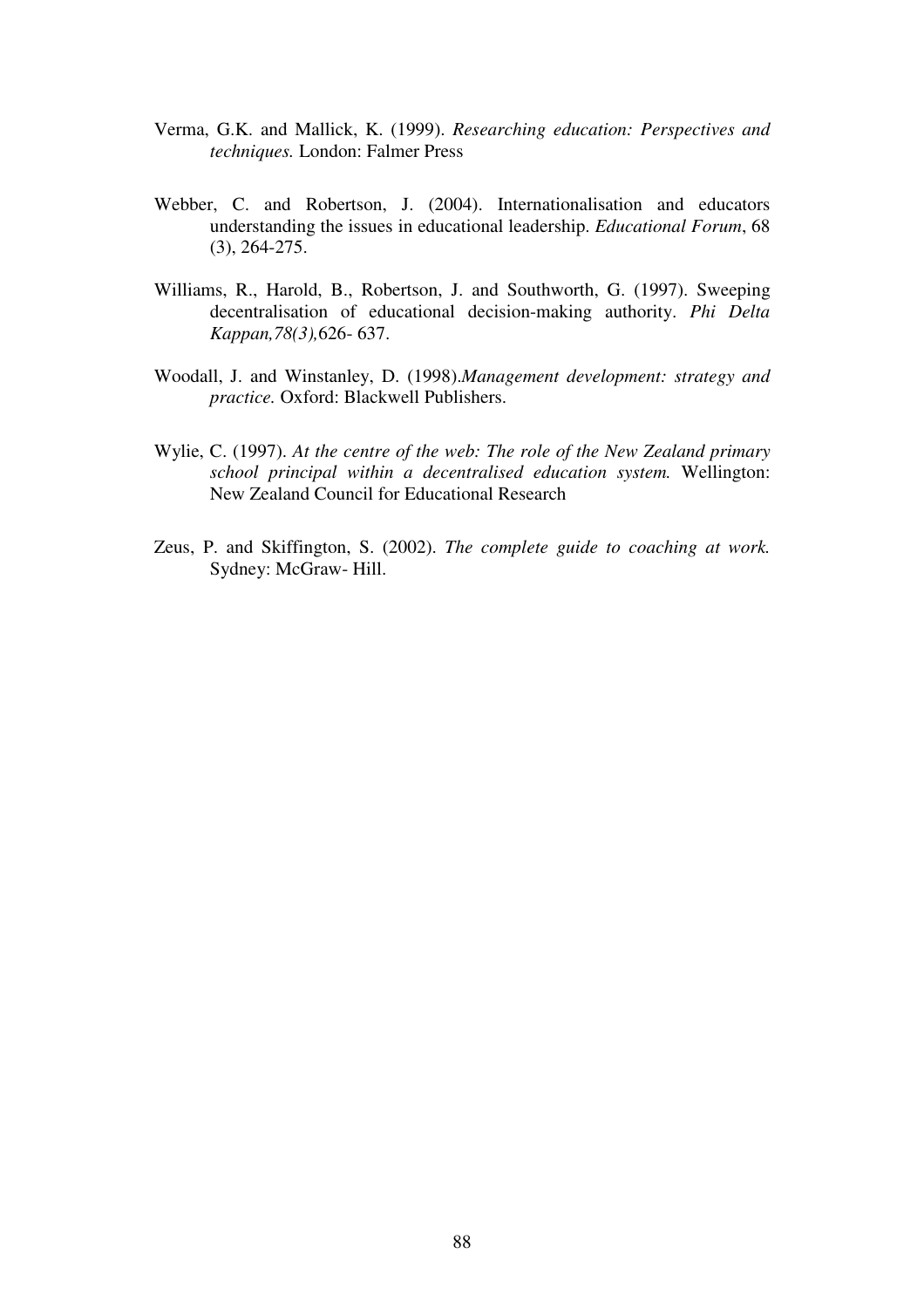## **INTERVIEW QUESTIONS -ESTABLISHED PRINCIPALS**

- 1. How do you identify leadership potential in your senior staff?
- 2. In what ways do you see this leadership potential leading to a principal role at some point?
- 3. What strategies do you use to develop these staff as aspiring principals?
- 4. Have you coached an aspiring principal? If so what aspects of the principal role did you coach them in?
- 5. What do you consider are the benefits of coaching (for a potential leader)?
- 6. Are there any other methods you employ to grow leadership capabilities in potential leaders?